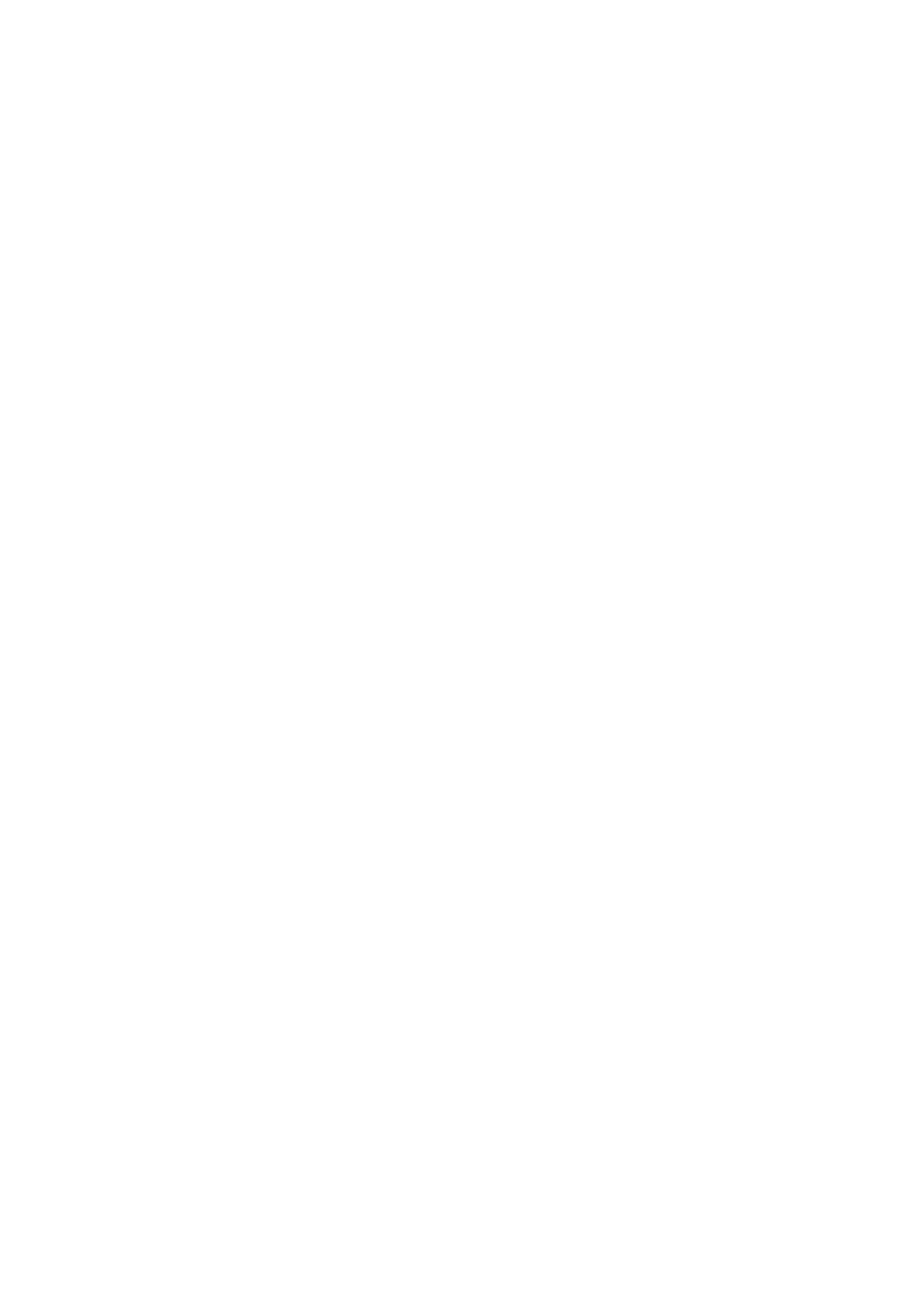### TABLE OF CONTENTS

| 2 "PRODUCTIVELY, EFFECTIVELY AND COMFORTABLY": AN OVERVIEW<br>OF USABILITY, WITH PARTICULAR FOCUS ON AUDIENCE DESIGN 20 |
|-------------------------------------------------------------------------------------------------------------------------|
|                                                                                                                         |
|                                                                                                                         |
|                                                                                                                         |
|                                                                                                                         |
|                                                                                                                         |
| 4 SHORT HISTORY AND LYHYT HISTORIA IN THE LIGHT OF USABILITY AND                                                        |
|                                                                                                                         |
|                                                                                                                         |
|                                                                                                                         |
|                                                                                                                         |
|                                                                                                                         |
|                                                                                                                         |
|                                                                                                                         |
|                                                                                                                         |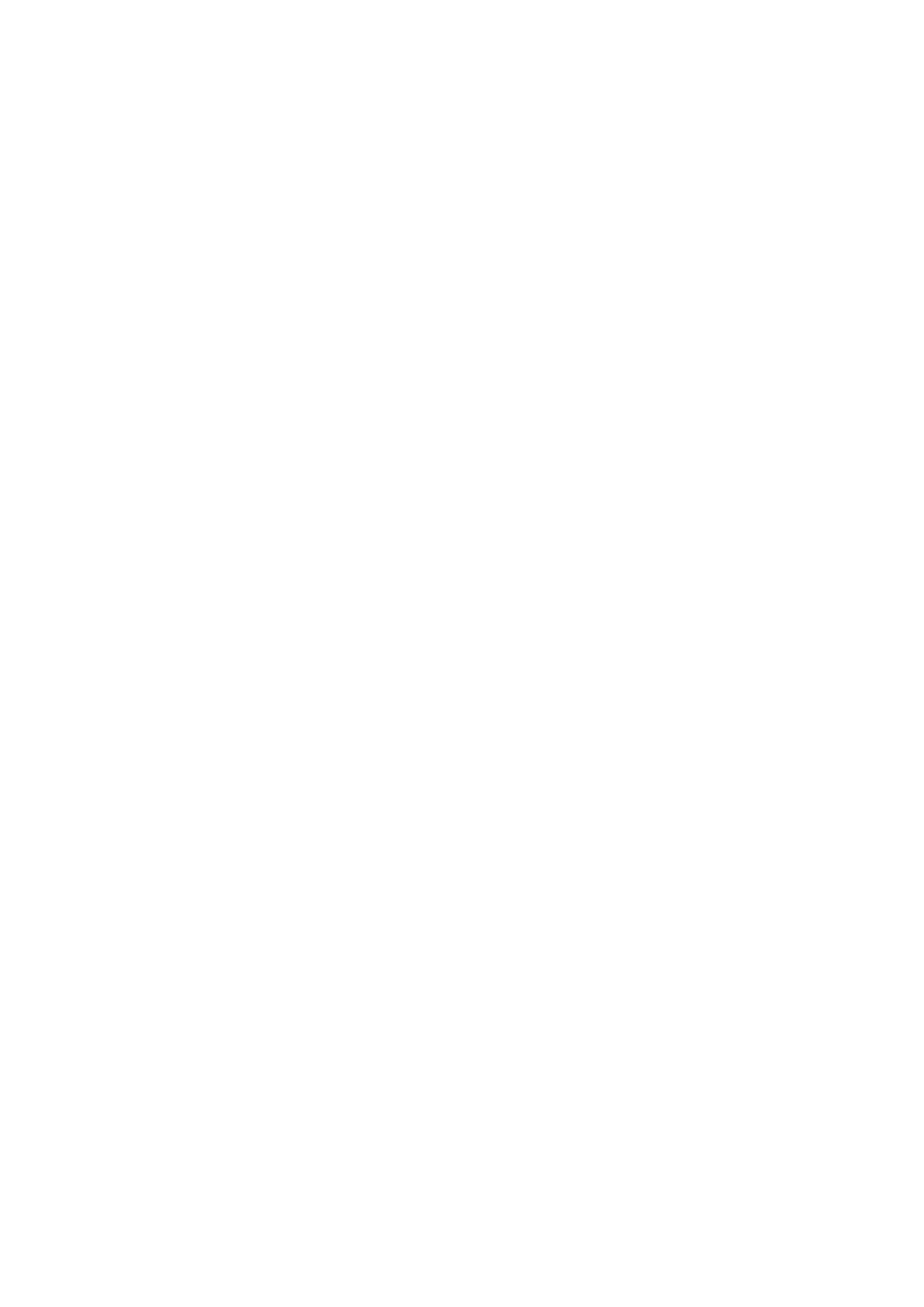| <b>UNIVERSITY OF VAASA</b>   |                                                              |
|------------------------------|--------------------------------------------------------------|
| <b>Faculty of Philosophy</b> |                                                              |
| Discipline:                  | <b>English Studies</b>                                       |
| <b>Author:</b>               | Emmi Hautala                                                 |
| <b>Master's Thesis:</b>      | "Bring the Vast Unthinkable Down to Earth"                   |
|                              | Popularization and Usability in A Short History of Nearly    |
|                              | <i>Everything</i> by Bill Bryson and Its Finnish Translation |
| Degree:                      | <b>Master of Arts</b>                                        |
| Date:                        | 2016                                                         |
| <b>Supervisor:</b>           | Kristiina Abdallah                                           |

#### <span id="page-4-0"></span>**ABSTRACT**

Tässä pro gradu -tutkielmassa tarkastelen miten popularisointi ja käytettävyys näkyvät Bill Brysonin kirjassa *A Short History of Nearly Everything* ja sen suomennoksessa *Lyhyt historia lähes kaikesta* (suom. Markku Päkkilä). Käytettävyydessä keskityin yhteen sen alalajiin, audience designiin. Vaikka popularisointia ja käytettävyyttä on tutkittu paljon, en löytänyt yhtäkään tutkimusta, jossa niitä tarkasteltaisiin yhdessä. Tutkimuksessa näyttäisi olevan aukko, mistä syystä näitä kahta näkökulmaa, käytettävyyttä ja popularisointia, on syytä yhdistää käännöstutkimuksen teossa. Tässä tutkielmassa minua kiinnostivat kaksi kysymystä: onko lähdetekstissä ja käännöksessä eritasoista popularisointia ja miten lähtöteksti ja käännös ottavat käyttäjän huomioon. Ennakko-oletukseni oli, että lähdetekstin ja suomennoksen popularisointi oli samalla tasolla. Koska analysoin materiaalia kahdesta eri näkökulmasta, nojauduin kahteen eri teoriapohjaan. Käytettävyyden teoriapohjana käytin Allan Bellin kehittämää audience designia ja sen luokittelua eritasoisiin vastaanottajiin. Popularisoinnissa puolestaan keskityin huumoriin ja termien lisäämiseen tai poistamiseen, koska ne nousivat materiaalista selkeimmin esiin. Materiaaliksi valikoitui Bill Brysonin kirja *A Short History of Nearly Everything* ja sen suomennos, koska olin lukenut molemmat kirjat aiemmin. Molemmissa kirjoissa on kuusi lukua sekä useita alalukuja. Kirjojen laajuuden takia rajasin materiaalin vain kunkin luvun kahteen ensimmäiseen alalukuun. Analysoinnissa hyödynsin itseäni ja omaa kokemustani popularisoidusta kirjallisuudesta, eli suoritin heuristista arviointia. Lisäksi haastattelin lyhyesti kääntäjä Markku Päkkilää LinkedIn-verkkopalvelussa. Analysoinnin jälkeen ennakko-oletukseni osoittautui oikeaksi; lähdetekstissä ja käännöksessä ei ollut eritasoista popularisointia ja ne olivat molemmat ottaneet käyttäjän huomioon muun muassa selittämällä annettuja termejä ja tarjoamalla hyvin laajan hakusanaluettelon. Tutkimukseni loppupäätelmäksi tulikin se, että tässä kyseisessä materiaalissa käytettävyys ja popularisointi ovat hyvin lähellä toisiaan. Jos muiden tutkijoiden tuloksista käy ilmi, että näin on myös muussa popularisoidussa kirjallisuudessa, tätä tutkimustulosta voidaan hyödyntää parantamalla popularisoidun kirjallisuuden käytettävyyttä. Lisäksi tämä tutkimustulos voi rohkaista lisää tutkijoita popularisoinnin pariin.

**KEYWORDS:** a short history of nearly everything, audience design, bill bryson, lyhyt historia lähes kaikesta, popularization, usability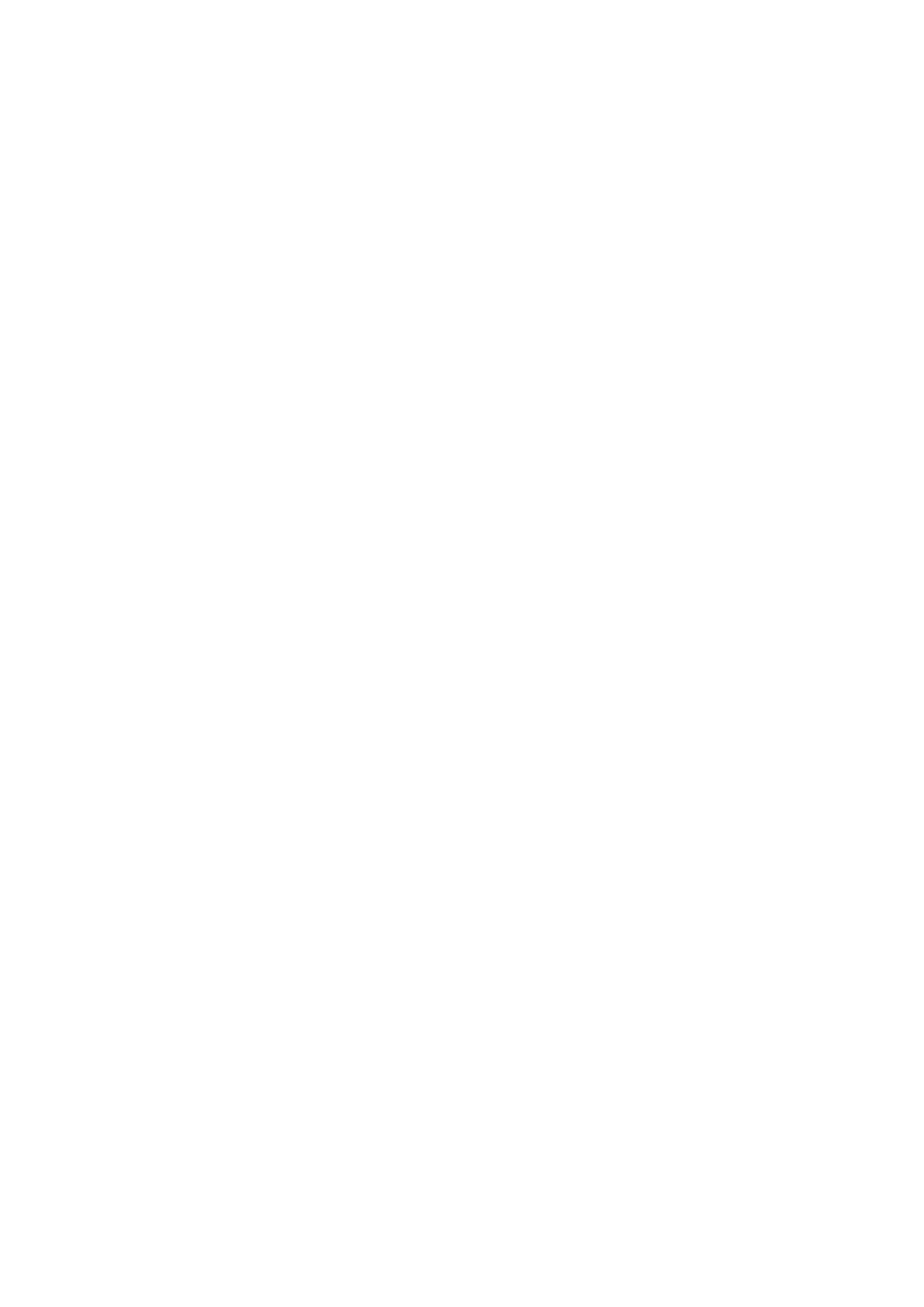"Make me wonder / Make me understand / Spark the light of doubt and a newborn mind / Bring the vast unthinkable down to Earth"

Nightwish: *Sagan* (2015)

### <span id="page-6-0"></span>1 INTRODUCTION

In this Master's thesis I shall examine popularization and usability. The material is collected from a book called *A Short History of Nearly Everything* by Bill Bryson and its Finnish translation *Lyhyt historia lähes kaikesta* (translated by Markku Päkkilä)<sup>1</sup>. *Short History* was first published in 2003 by Doubleday; the version I am using was published in 2004 by Black Swan. The Finnish translation was published in 2005 by WSOY. I have two research questions. The first is "Are there different levels of popularization between the source text and the target text?" while the second is "How do the two texts take the user into account?" In addition, I hypothesize that the source text and the target text are at the same level of popularization, meaning that the books are catered towards a readership with the same level of knowledge.

Popularization is a fascinating subject because the opinions concerning it are so diverse. For instance, Roger M. Downs, Professor of Geography, is of the opinion that popularization cannot be either good or bad, only successful or not successful (Downs 2010: 447); others, like Rae Goodell<sup>2</sup>, PhD in communication research, insist that popularization ought to be left to veteran researchers who no longer do research actively (Kiikeri & Ylikoski 2004: 191). Mika Kiikeri and Petri Ylikoski further point out that those researchers not engaged in popularization justify their decision by claiming that popularization could possibly harm their careers and that the time devoted into popularizing their research is away from actually doing research. At the same time, however, these same researchers believe that others use popularization to advance their own careers. (ibid. 190.) Similar results were found in a survey commissioned by the Royal Society; of the scientists and engineers surveyed, 64% said that their research was taking all of their free time, which limited their involvement with popularization,

 $\overline{a}$ 

<sup>1</sup> From here on the books shall be referred to as *Short History* and *Lyhyt historia*, respectively.

<sup>&</sup>lt;sup>2</sup> Kiikeri and Ylikoski misspelled her name as Rue Goodell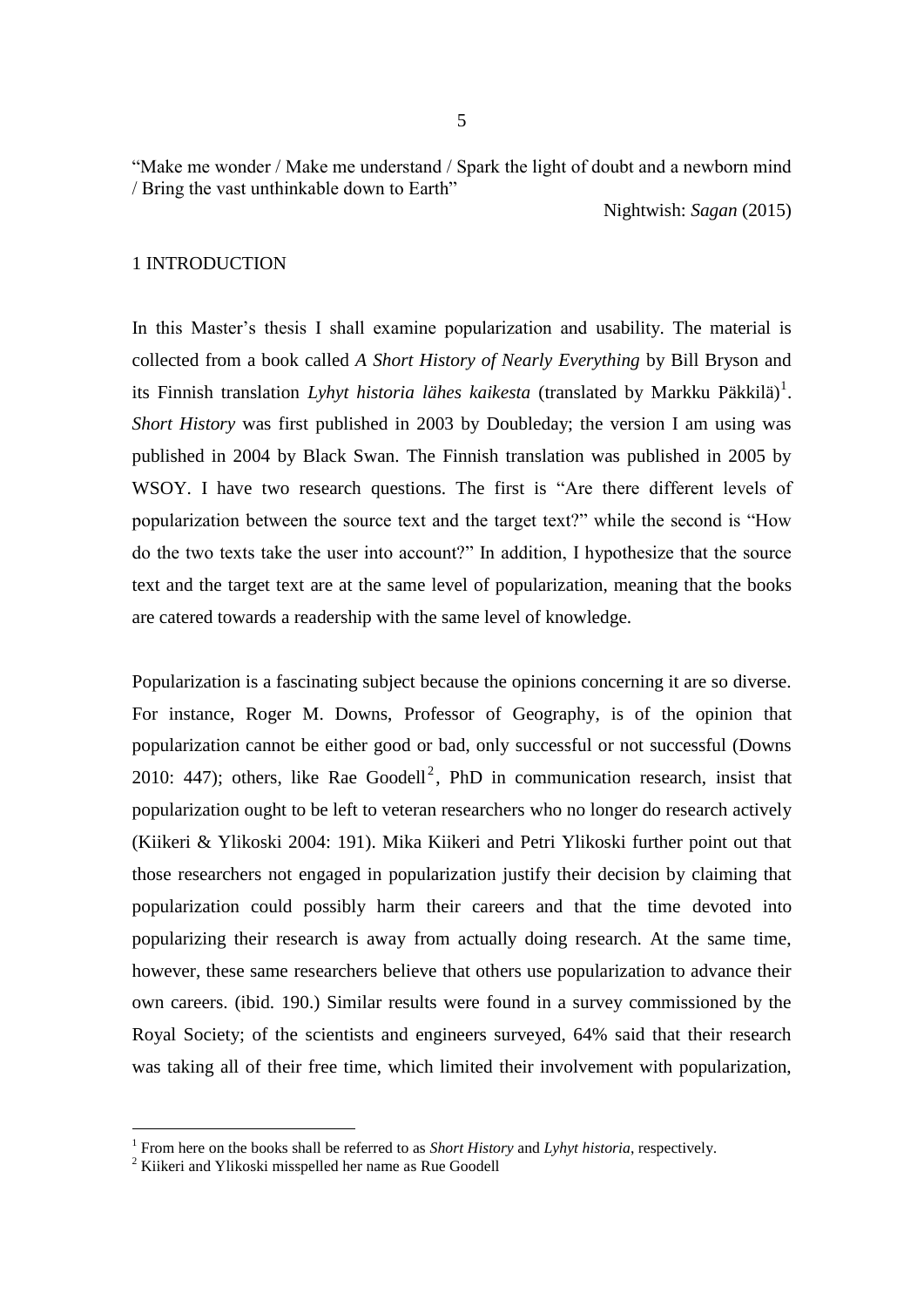while 29% of those surveyed answered that the time spent in engaging with the general public was taken away from their research (Royal Society 2006).

In stark contrast to the above, popularized science magazines are quite well-liked among consumers. For instance, in 2013 the circulation of the *Discover* magazine was 558,484 sold copies in the United States, while *National Geographic* and *Popular Science* sold 4,029,881 and 1,304,017 copies, respectively (Alliance for Audited Media 2013). In Great Britain, the popular science magazine *BBC Focus* has a circulation of 70,100 (Immediate Media Co. 2014a), while the astronomy magazine *BBC Sky at Night* has a circulation of 24,100 (Immediate Media Co. 2014b). In Finland, the circulation for popular science magazines was 57,566 copies for the *Tiede* magazine and 36,269 copies for the *Tieteen Kuvalehti* in 2013 (Levikintarkastus Oy 2014). Clearly, there is a demand for popularized content.

Despite popularization and usability being popular research topics, they have not yet, to my knowledge, been combined in research. For this reason I have chosen to include both topics in my MA thesis. As can be seen from the above circulation numbers, popular magazines are well-liked by consumers, and therefore I believe it is important to study popularization and usability together. By doing this research, it may be possible for science communication to reach more people that it does now. The public could also be encouraged to become more familiar with the world of science and scientists could find new avenues to communicate their ideas to the public.

This thesis is a case study. In other words, I do not intend to examine larger samples nor the entire field of popularized books or magazines; instead I focus solely on how popularization and usability manifest in *Short History* and *Lyhyt historia*. My aim is not to make claims or predictions about how to improve knowledge on popularization. Nevertheless, I may comment briefly on its current status if it helps to explain something that arises from the material. Because I combine the research of usability and popularization, I also have two theoretical frameworks. For usability, I utilize Alan Bell's audience design, while the theoretical framework for popularization focuses in particular on humor and the addition and omission of terms. These two popularization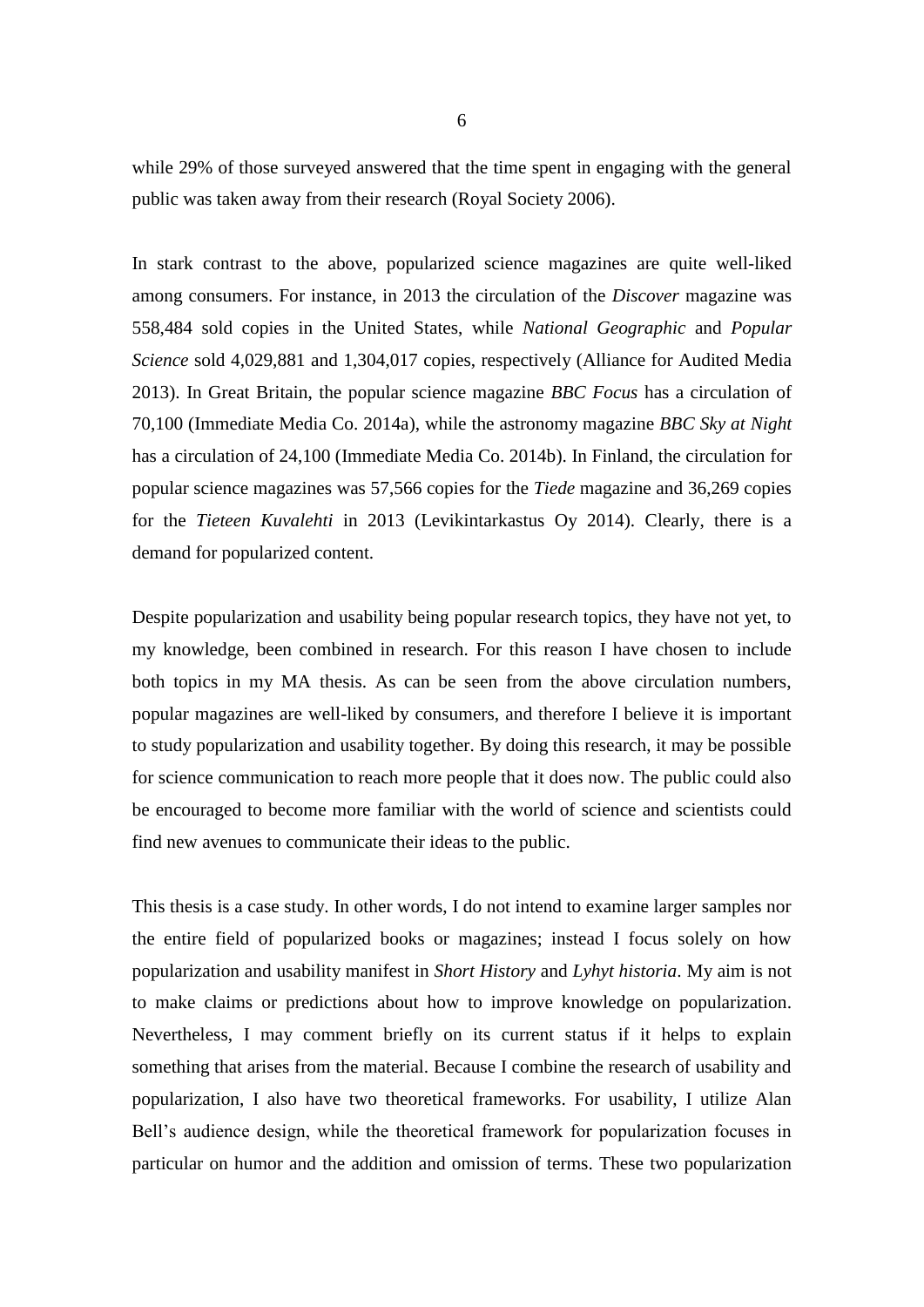strategies were chosen because they emerged strongly from the material. In addition, I briefly interviewed the translator Markku Päkkilä via LinkedIn. Since I was doubling as both a reader and an analyst, I used heuristic evaluation as a method.

Concerning the structure of the thesis, I will discuss the material and the method in sections 1.1 and 1.2, respectively, while section 1.3 discusses the historical reactions to popularization. The theoretical framework of this thesis is divided into two chapters. The first, chapter 2, is dedicated to scientific translation (section 2.1) and usability and audience design (section 2.2). Chapter 3 discusses the second half of the theoretical framework, popularization, and there are two sections. Section 3.1 focuses on the differences between two different views, called dominant view and continuity view. Section 3.2, on the other hand, discusses popularization as a social process. Analysis is found in chapter 4, which is further divided into three sections. Section 4.1 concentrates on how usability occurs in the material, 4.2 focuses on the popularization aspect while the possible similarities between popularization and usability are examined in 4.3. Finally, in chapter 5 I will draw conclusions and discuss the limitations and further research ideas based on this study. The title of this thesis is taken from the song *Sagan* by Nightwish. Since the song is about the astrophysicist and science popularizer Carl Sagan, I felt the lyrics would make an appropriate title for this thesis.

#### <span id="page-8-0"></span>1.1 Material

In this subsection I shall give an overview of the material, namely the *Short History of Nearly Everything* and its Finnish translation *Lyhyt historia lähes kaikesta*. The material also included a brief interview of the translator Markku Päkkilä. It must be noted that I did not use the entire book as my material; instead, I chose to include the first two sections of each of the six chapters. In other words, my material consisted of twelve chapters in total. This way, it was possible to narrow the scope of the thesis and still be able to address every area of the book.

The American-born Bill Bryson's critically acclaimed book *A Short History of Nearly Everything* (first published in 2003) is about the history of science. In the introduction,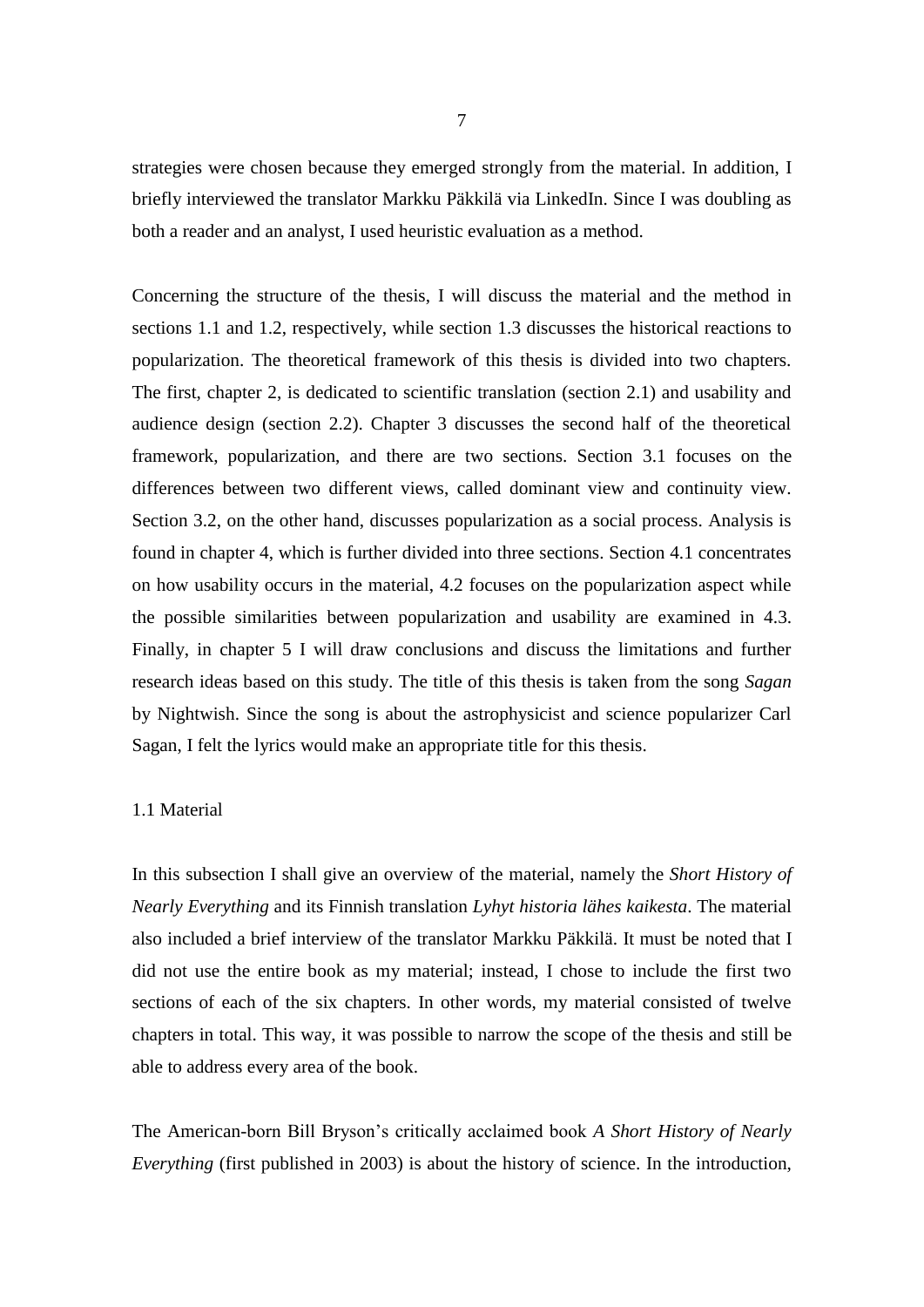Bryson explains that he was motivated to write the book because he realized, while looking out of an airplane window, that he did not know much about the planet he lived on. He was not even certain how people could possibly know how much the Earth weighed, or how the universe came to be. (Bryson 2004: 23.) The textbooks he used in his youth were extremely dull and therefore he decided to write a book to see if it was possible to write about science in an understandable and perhaps even enjoyable way  $(ibid. 23-24).$ 

*Short History* is divided into six chapters, and each of them is dedicated to a different field of science. The chapters are seemingly arranged into a rough chronological order: the first chapter recalls the birth of the universe while the last chapter discusses the evolution of human beings. However, there are instances where the one chapter discussed the findings of the  $19<sup>th</sup>$  century while the next one moves on to the 1920s. Each of the six chapters is further divided into several subchapters, ranging from three to eleven in number, which discuss the overall subject from different perspectives. For the book Bryson interviewed several notable scientists, other experts and science enthusiasts in order to get answers to his "outstandingly dumb questions" as he himself puts it (Bryson 2004: 24).

As was already pointed out, the first chapter of *Short History*, "Lost in the Cosmos", is about the birth of the universe, but it also discusses other astrological matters. In addition to how the universe came to be, this chapter focuses on our solar system and the discovery and status of Pluto<sup>3</sup>. The discovery of the cosmic background radiation by two young researchers who were, in fact, looking for something else entirely is also one of the topics of this particular chapter. Introduced in this chapter is also the Revered Robert Evans from Australia whose hobby is to hunt supernovae. The second chapter, called "The Size of the Earth", is about the attempts to measure the size and weight of the planet Earth, as the title might suggest, but it also covers the birth of the field of geology, important discoveries in paleontology, and chemistry.

 $\overline{a}$ 

<sup>&</sup>lt;sup>3</sup> In the *Short History*, Pluto is still defined as a planet because the book was written before the International Astronomical Union (IAU) decided to redefine Pluto as a dwarf planet in 2006.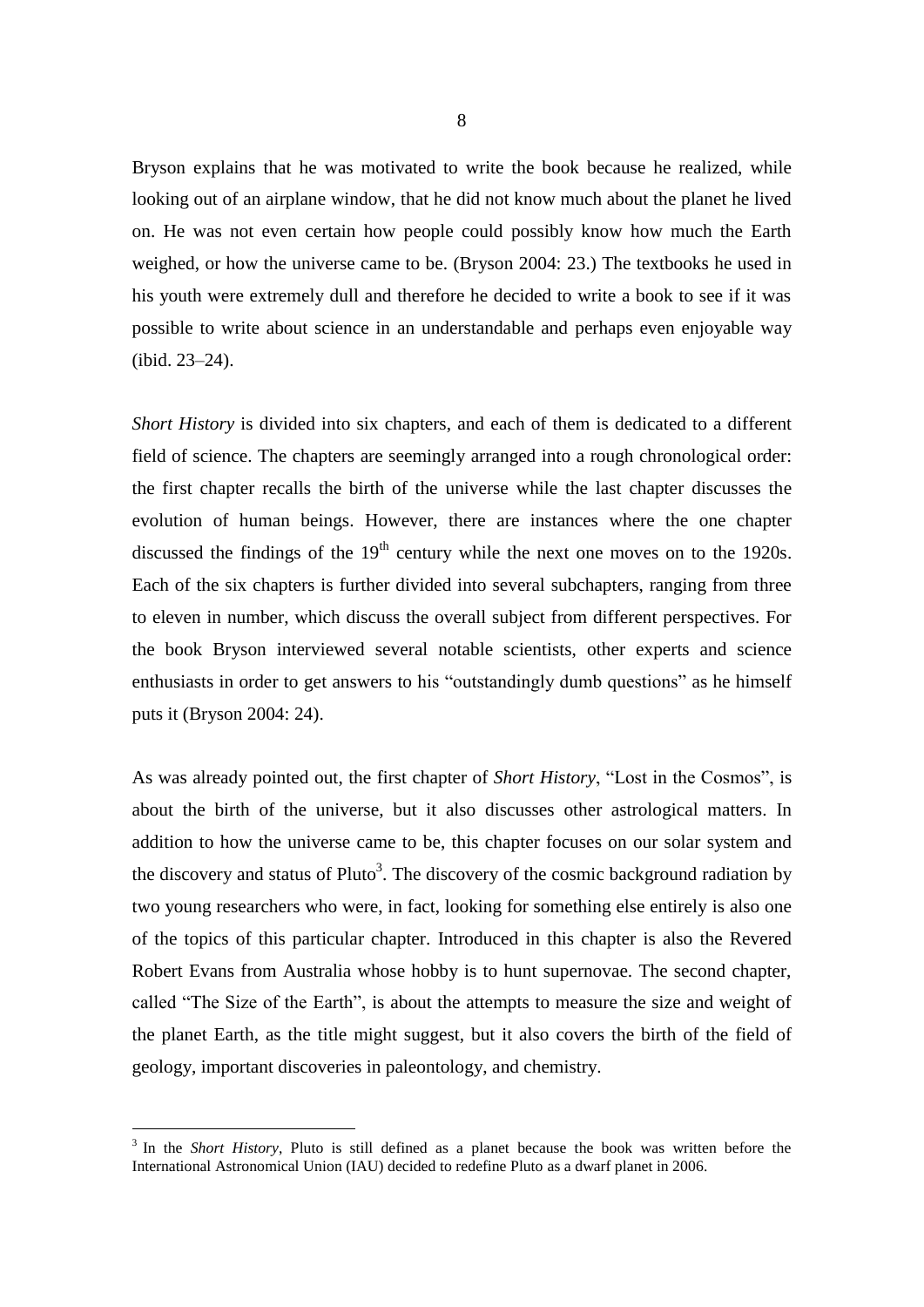The third chapter, "A New Age Dawns", focuses on Einstein, atoms, quarks and the plate tectonics while chapter four, "Dangerous Planet", covers natural disasters such as volcano eruptions and earthquakes. A subchapter is also devoted to the supervolcano lurking beneath the Yellowstone national park and what the consequences might be if it suddenly erupted. Chapter five, "Life Itself", focuses, as the name might suggest, on the evolution and destruction of life, the theory of Charles Darwin, and the composition of atmosphere. In other words, this chapter covers everything that has contributed to making it possible for life to evolve in this planet. The final chapter, "The Road to Us", deals with the evolution of *Homo sapiens* and some of the extinctions caused by human actions (most notably the dodo and Tasmanian tiger).

Some of the chapters focus on the past and the discoveries made in the  $18<sup>th</sup>$ ,  $19<sup>th</sup>$  and  $20<sup>th</sup>$  centuries, while others deal with the modern day and often feature Bryson himself going "out in the field" and meeting scientists, researchers and science enthusiasts in person. An example of such an encounter is when he visits the Yellowstone National Park and speaks with Paul Doss, a geologist working in the park. Doss takes him on a tour around the park and tells him some interesting facts about it – for instance, that there are more geysers and hot springs at Yellowstone than in the rest of the world combined (Bryson 2004: 288).

Most importantly, however, they discuss about the supervolcano underneath the park and what would happen if the volcano suddenly erupted. Bryson is particularly interested whether there would be any warning about an impending eruption. However, Doss can only give him vague guesses because the last eruption was over 600,000 years ago. He explains that earthquakes and changes in the geyser eruption patterns might indicate something is about to happen, but there are hundreds of earthquakes at Yellowstone every year and geysers are by nature unpredictable. Bryson learned that there are other hazards in the park, some of them more likely than others. The reason for Bryson to include such natural disasters in the book is that the particular chapter dealt with the dangers our planet poses. My personal belief is that this chapter was included partly because of people's fascination with dangerous phenomena and partly because it attempts to alleviate the fears some may have about the eruption of the Yellowstone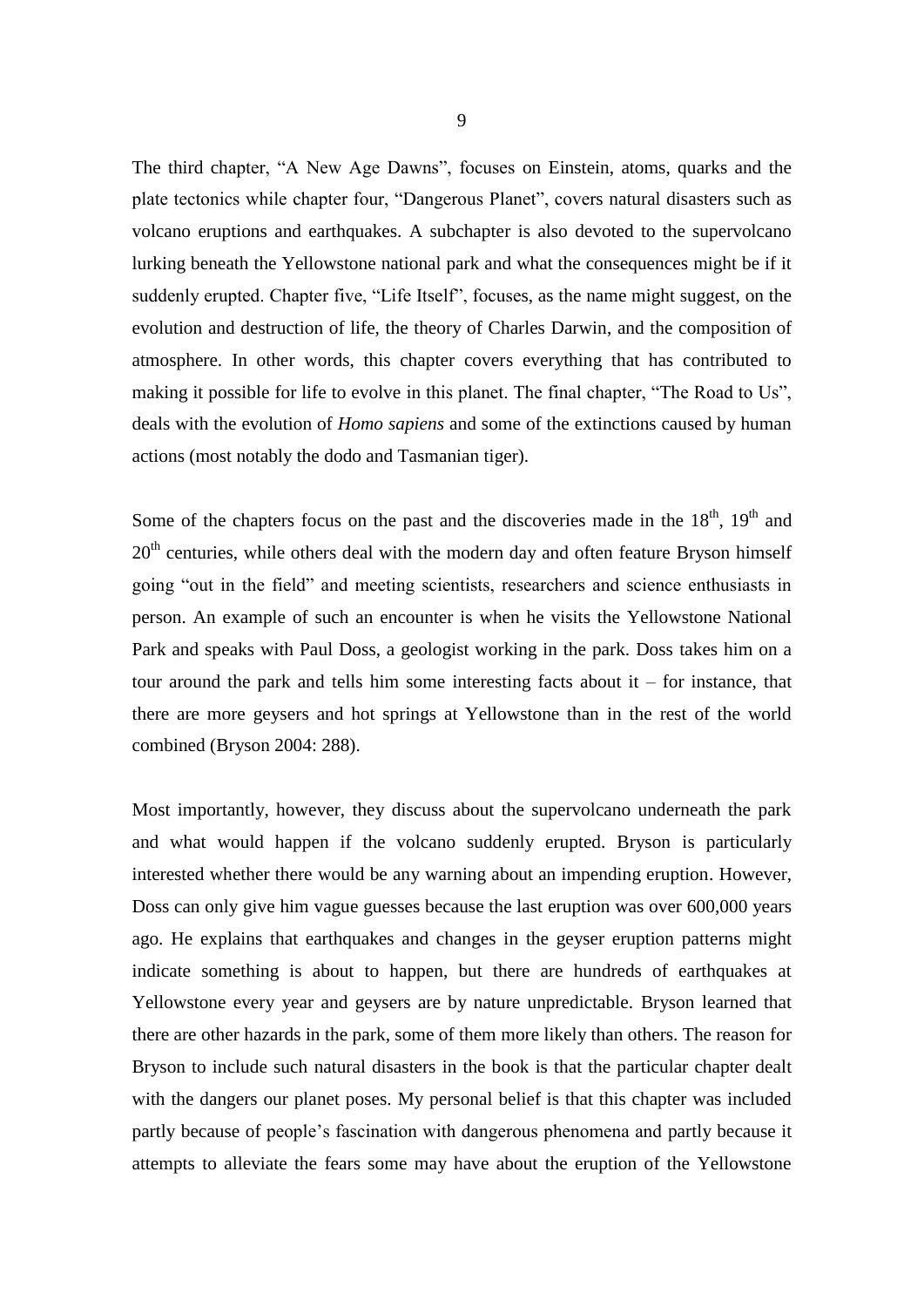supervolcano, for example. Another point to include this chapter is Bryson's desire to show to the reader what scientists and researchers do on a daily basis and thereby alleviate some of the myths surrounding scientific work.

Because the translated version *Lyhyt historia lähes kaikesta* (first published in 2005 by Werner Söderstöm Osakeyhtiö WSOY) does not deviate from the structure of the original, I will focus, instead, on the translator. Markku Päkkilä, a renowned Finnish translator, studied at the University of Joensuu and has worked as a freelance translator since 1990 (LinkedIn 2015). In 2006, he was awarded the J. A. Hollo award for a highlevel Finnish translation of a non-fiction book, namely *Lyhyt historia*. Distributed since 1991, the award is rewarded to a translator who has made either an outstanding translation of a challenging science publication, or, alternatively for a long, laudable career in science translation (The Finnish Association of Translators and Interpreters SKTL 2014). The jury for this award justified their decision by pointing out that not only did Päkkilä have to find specialized terminology for several different fields, but he also maintained the compelling style and humor of the source text. (Turun Sanomat 2006.)

Bryson's *Short History* was a critical success. For instance, in his review for *The Guardian*, John Waller, research fellow at the Wellcome Trust Centre for the History of Medicine, praised Bryson for his quirky prose and was impressed by the coherence and range of the book (Waller 2003). Waller found the tidbits about eccentric scientists sprinkled throughout the book entertaining (ibid.). Conversely, John Dupuis, Science Librarian at Steacie & Engineering Library at York University, disagreed and claimed that Bryson's attempt to find "unsavory gossip" about scientists mentioned in the book was taking the "humanization-of-science" too far (Dupuis 2010). In Finland, *Lyhyt historia* was also well received; in a review for *Helsingin Sanomat*, Jyrki Alenius found the book entertaining and readable (Alenius 2005). However, astronomer Hannu Karttunen was of the opinion that the credibility of the book was compromised since several small mistakes were found in the section focusing on space and the solar system (Karttunen 2006). In brief, as can be deducted from these rather differing opinions, popularization of science causes a lot of controversy.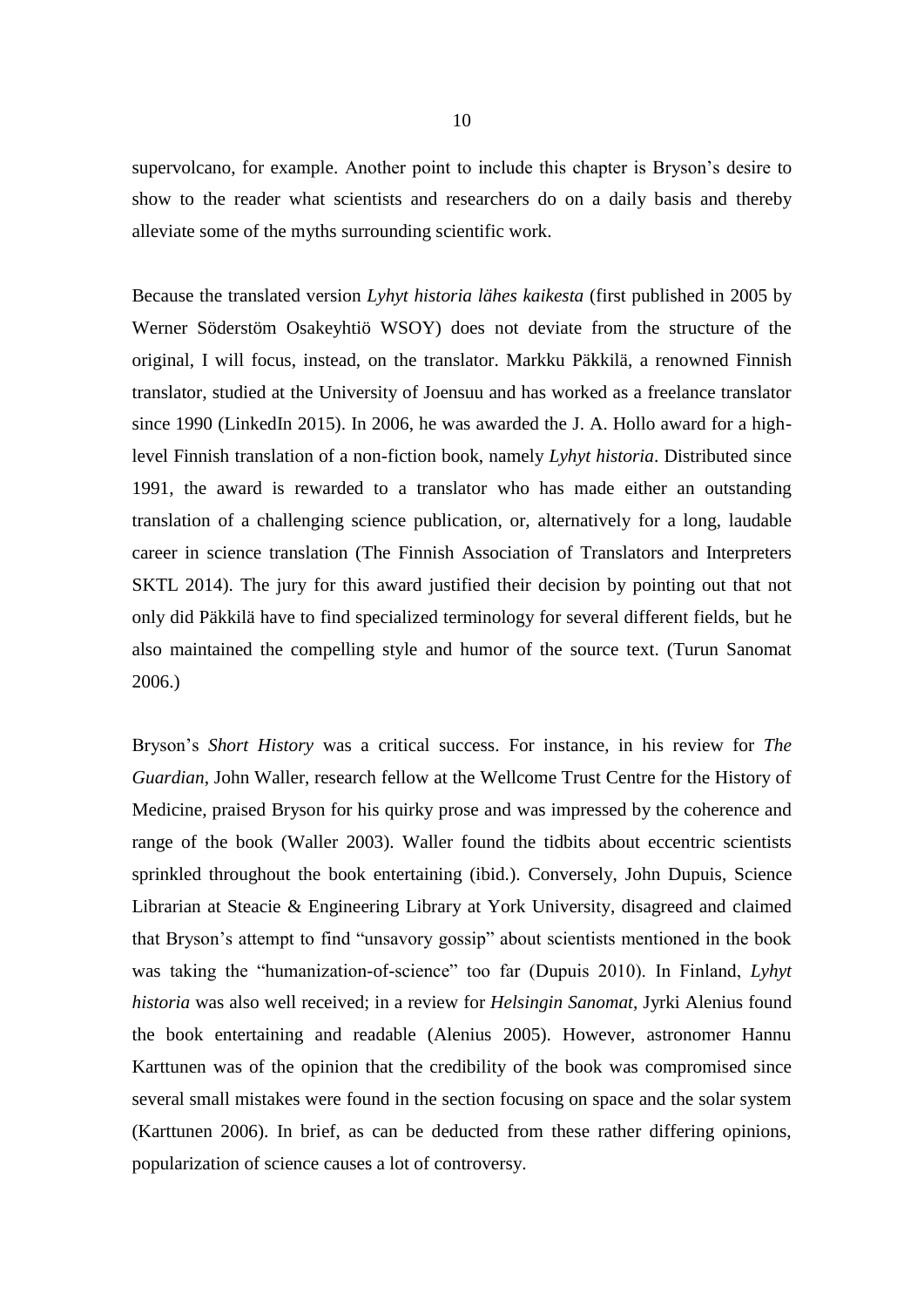#### <span id="page-12-0"></span>1.2 Method

In this section I will discuss case study, heuristic evaluation and interview as research methods. The method of my thesis consisted of a textual analysis, complimented by a small interview with translator Markku Päkkilä conducted via LinkedIn. The interview was intended to support the textual analysis and provide additional information. This was a qualitative research; no statistics were used in this MA thesis. Instead, I focused on studying the meanings and backgrounds of the material and the interview was used to shed light on some of the translator's choices. This way, I did not have to exclusively make presumptions of the translator's intentions. However, it should still be stressed that the analysis is mostly based on my own interpretation of the subject.

Although making generalizations about the subject was not my primary aim, it should be noted that even case studies may reveal something that is applicable on a more general level (Hirsjärvi, Remes & Sajavaara 2009: 182). When a case study is conducted carefully enough, the themes which may occur in other similar cases will emerge. However, Hirsjärvi et al. stress that generalization cannot be made directly from the material. (ibid.) Generally case study is chosen as a method when the aim of the research is to gain deeper knowledge of a certain subject and to understand the context surrounding that subject (e.g. the background) (Saaranen-Kauppinen & Puusniekka 2006a). It is also important to ponder how the results that the case study yields could be used in other similar studies and what other studies could benefit from those results. In addition, it is worth keeping in mind that the results, while applicable only to the study at hand, could be used while planning a more extensive research on a similar subject. (ibid.) While both quantitative and qualitative methods can be used in a case study, qualitative methods are more commonly favored by the researchers, unless the material consists solely of quantitative data (ibid.).

As was stated in the beginning of this section, the analysis was based on my own interpretation of *Short History* and *Lyhyt Historia*. Jakob Nielsen claims that a single analyst is unlikely to spot all usability problems (Nielsen 1995). While some of the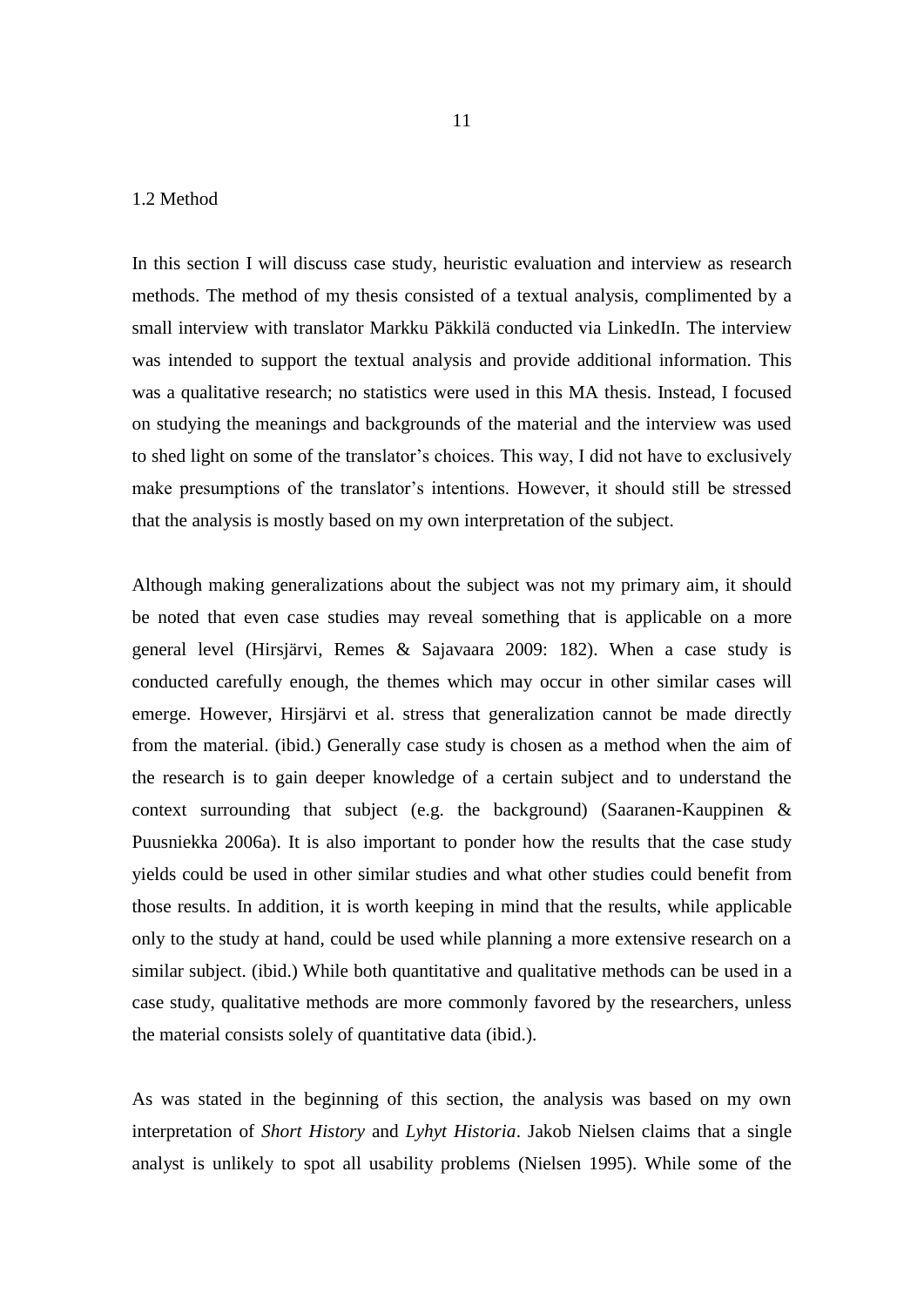usability problems are so obvious that any analyst can spot them, some other problems tend to be found only with the help of additional analysts. Nielsen further argues that "one cannot just identify the best evaluator and rely solely on that person's findings". (ibid.) There are two reasons for this. Firstly, the same person will not be the best evaluator every time and secondly, evaluators who do not find many usability problems have been known to spot some of the more elusive problems. (ibid.)

This kind of usability problem identification is known as *heuristic evaluation*. While generally used as a *usability engineering* method for evaluating user interface designs (Nielsen 1995), it has also been adapted for evaluating texts, mainly technical documentation (Suojanen, Koskinen & Tuominen 2012: 102). When evaluating the usability of documentation, heuristics developed for such purpose focus on assessing how well the documentation in question help a user reach his or her aims. In order to assess if the documentation is indeed usable, the evaluator may use the following points as a guideline. The language and terminology of the documentation should be familiar to the user and the text should proceed in a logical manner. Moreover, the content of the text should be structured logically and information should be found without difficulty and it should also be easy to understand. In addition to this, the documentation should also take into account that different users seek information in different ways. (ibid.)

In this thesis, I am the sole analyst. Since Nielsen recommends using 3-5 analysts (Nielsen 1995), it is therefore highly unlikely that I will be able to spot every usability problem in the material I have chosen. This is based on Nielsen's projects in which it was found that a single analyst is able to find approximately 35 per cent of all usability problems (ibid.). However, I argue that this is enough for my purposes for three reasons. Firstly, since this is an MA thesis, the scope is limited and thus being able to limit the scope is vital. Secondly, the additional analysts would most likely have to be familiar with either the material of this thesis or popular science literature in general in order to be able to effectively conduct a heuristic evaluation. Finally, conducting a heuristic evaluation on the *Short History* or another popular science book with the recommended three or more analysts could be a subject for a future research.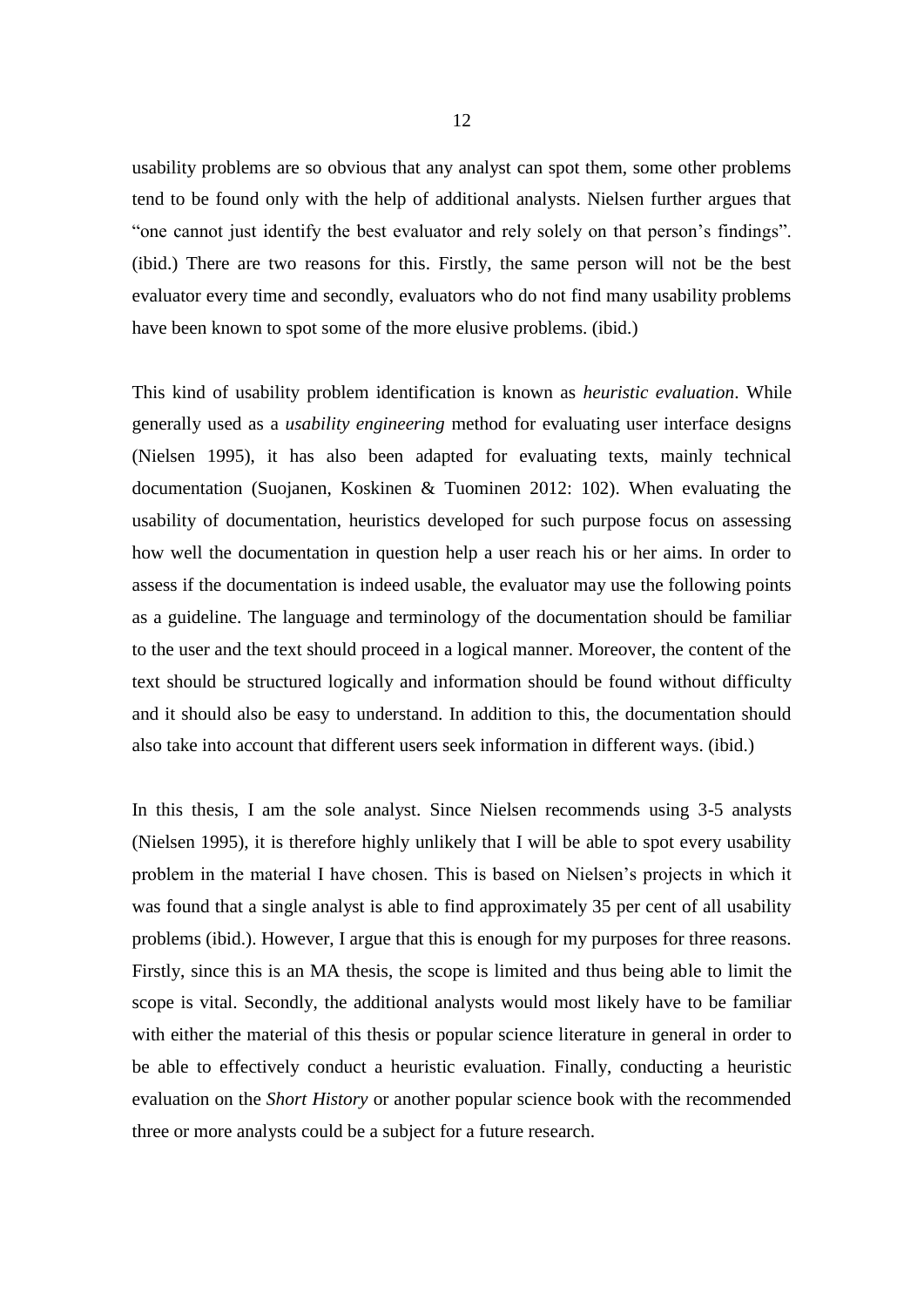As previously mentioned, in order to increase the credibility of the research I supplemented the heuristic evaluation by conducting a brief interview with the translator Markku Päkkilä. Since the interview was a supportive method, I will cover it only briefly.

Interview is one of the most commonly used ways to gather material for analysis (Saaranen-Kauppinen & Puusniekka 2006b). Unlike in an everyday conversation or in a newspaper interview, research interview has only one goal: answering the research question. It is expected that the interview is used to gather material which will then be analyzed and interpreted in order to find answers to the one or more research questions the researcher has set for the study he or she is conducting. (ibid.) There are several different types of interviews available. One of the most commonly used classifications is based on how structured the interview is. (ibid.) In other words, interviews are classified by whether there is a particular order in which the interview questions are posed and how freely the interviewee can answer the questions. A more precise way to classify interviews is to divide them into *structured*, *semi-structured* and *unstructured interviews* (Gill, Stewart, Treasure & Chadwick 2008: 291). Structured interview, as the name suggests, follows a predetermined pattern; the researcher asks the same questions from all interviewees and presents them the same choices for answers. There is no follow-up on questions. (ibid.) Conversely, unstructured interviews do not follow any predetermined pattern. The researcher conducting the interview may have one starting question, but from thereon, how the interview will progress depends on how much the interviewee shares with the researcher. (ibid.) The researcher may subtly lead the conversation back to the subject of the interview or they may ask the interviewee to clarify something he or she said (Saaranen-Kauppinen & Puusniekka 2006c). However, unstructured interview resembles closely an ordinary conversation and progresses mostly on the interviewee's terms (ibid.).

Semi-structured interview resembles both the structured and the unstructured interview. While the researcher has several key questions, the interviewee may answer them freely and the researcher has a chance to ask for clarifications or more details. (Gill et al. 2008: 291.) Additionally, while the interviewees are free to diverge from the questions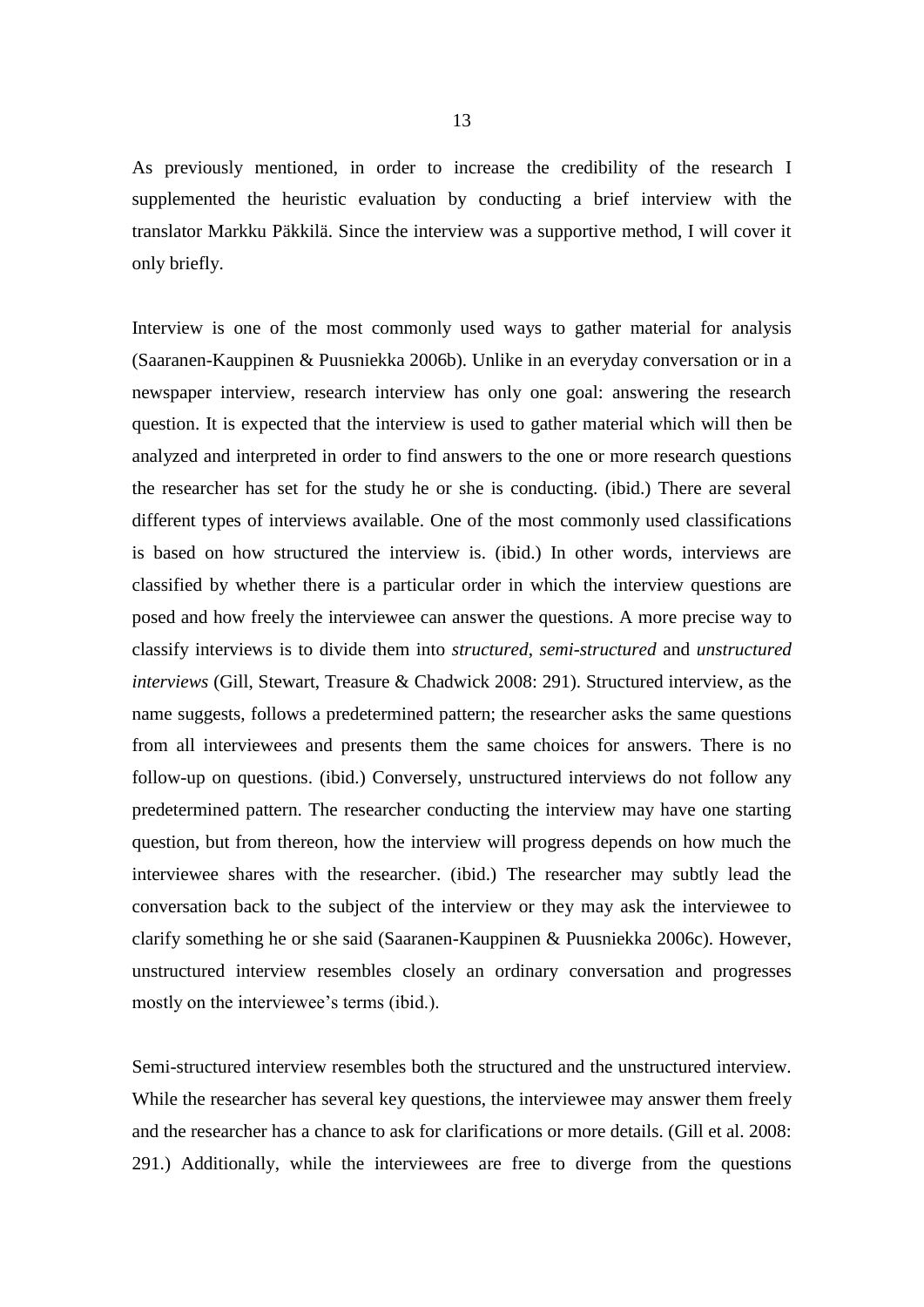presented to them to pursue a subject they feel is important, the key questions may offer them guidance in what to talk about, which many, according to Gill et al., find helpful (ibid.). Since semi-structured interview provides some flexibility compared to the structured interview, it is possible to discover information which the researcher may not have previously thought of (ibid.).

It is generally assumed that when a researcher wishes to find out something about people's lives, the wisest course of action is to ask from the people themselves (Saaranen-Kauppinen & Puusniekka 2006b). However, it should be noted that while interview is a useful method to gather material, it is not without its flaws. A researcher conducting an interview must take into account the possible problems which may occur. One example of such problems is the researcher phrasing a question poorly and thus causing the interviewee to misunderstand the question. Another example is an interviewee withholding information or telling something the interviewee assumes the researcher wants to hear. Thus the answers may provide the researcher false results. In addition, it should be carefully pondered if an interview is the best choice of research method for a particular research or would another method, such as a survey, yield better results (ibid.).

The interview I conducted with Markku Päkkilä<sup>4</sup> was a semi-structured interview. While I sent several predetermined questions to him, Päkkilä was free to answer them the way he saw the best. Moreover, I had the chance to send him additional questions should I have deemed it necessary. As it stands, I received enough information on my initial interview round. Traditionally interviews have been held with researcher and interviewee meeting face to face. I, however, believed it was enough to conduct the interview via LinkedIn because I intended the interview to be a supplementary method.

-

 $4$  I would like to extend my warm thanks to Markku Päkkilä for helping me conduct this research.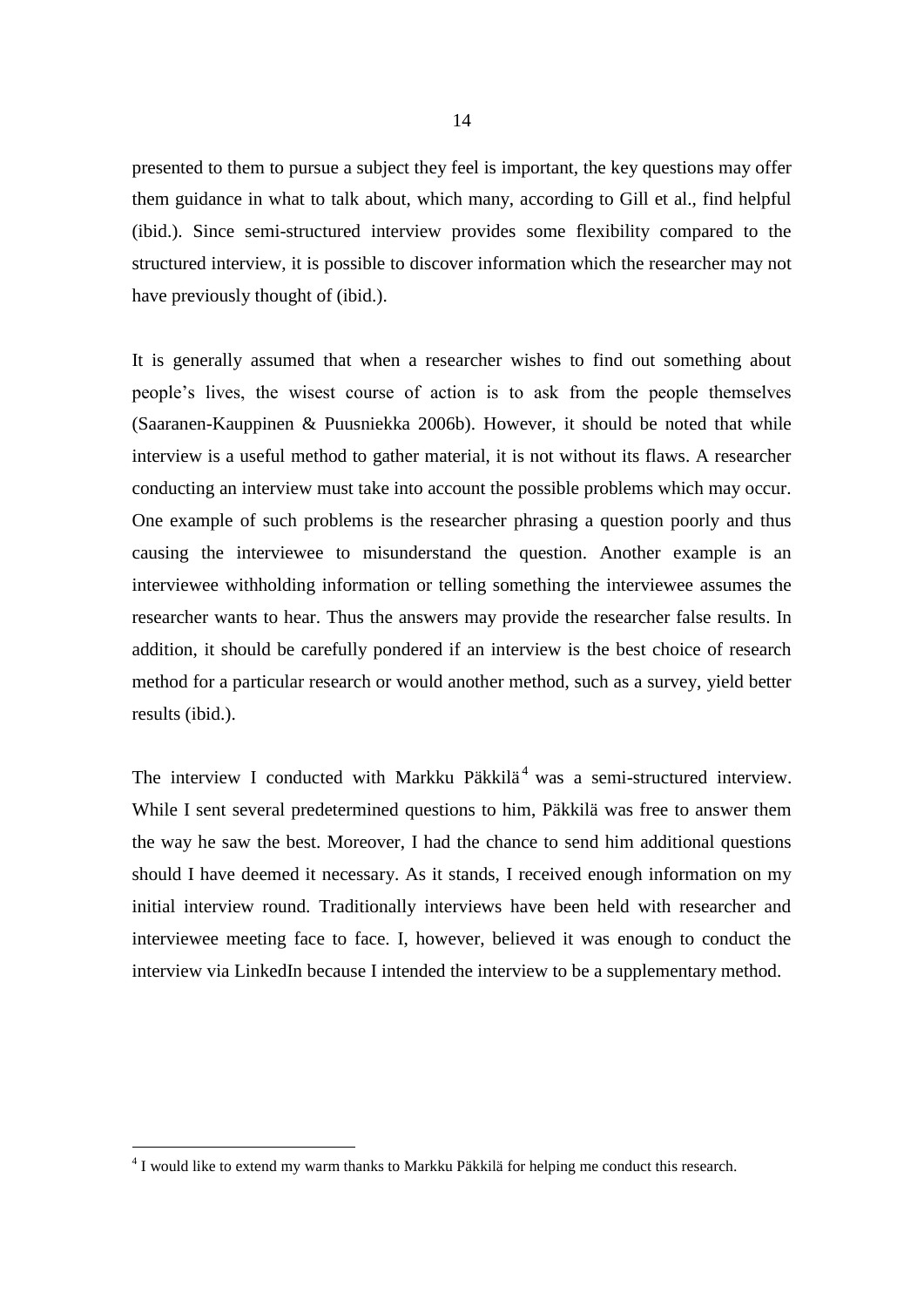#### <span id="page-16-0"></span>1.3 Historical reactions to popularization

In this section, I will briefly discuss historical reactions to popularization. Today, the subject of popularization arouses several vastly different opinions (see chapter 3 of this thesis for further information). Historically, however, popularization has been seen as synonymous to school and college education (Downs 2010:  $448$ )<sup>5</sup>. There was no separation between production and reproduction of knowledge; instead, anyone identifying themselves as a geographer engaged in both producing scientific knowledge and popularizing it. It was only in the beginning of the nineteenth century that there were any lines drawn between production and reproduction. (Downs 2010: 448.) However, as Tim Blanning, the former Professor of Modern European History, writes, the word 'science' did not come to mean the natural sciences until the nineteenth century; indeed, earlier it meant nothing more, nothing less than 'knowledge' (Blanning 2008: 473). He continues that during the seventeenth and eighteenth centuries, scientists dabbled with not only with physics, but also with philosophy, mathematics and theology  $(ibid)<sup>6</sup>$ .

To provide an example, during the eighteenth and nineteenth centuries, many of the great discoveries made in geology (and indeed, the creation of the science known as geology) were not made by scientists in pristine laboratories with precise equipment; instead, they were made by amateurs with time and money in their hands. One such person was Charles Lyell, who was born into a wealthy Scottish family and whose *The Principles of Geology* (first published in 1830) influenced geological thinking well into the twentieth century (Bryson 2004: 99). Lyell was greatly influenced by James Hutton, another Scottish "gentleman scientist" and the father of geology (ibid. 91), yet he admitted he could not read Hutton's work *A Theory of the Earth with Proofs and Illustrations*, since the book, published in 1795, was frankly incomprehensible (ibid. 94). Luckily for Hutton and for geology, mathematician John Playfair from the University of Edinburgh published in 1802 *Illustrations of the Huttonian Theory of Earth*, a

 $\overline{a}$ 

<sup>&</sup>lt;sup>5</sup> Downs is speaking in the terms of popularizing geography, but his statements can easily be applied to all forms of popularization.

<sup>&</sup>lt;sup>6</sup> Indeed, every scientist of the seventeenth century worth mentioning believed in God, and even justified the investigation of this world with their belief in the existence of the world beyond (Blanning 2008: 470).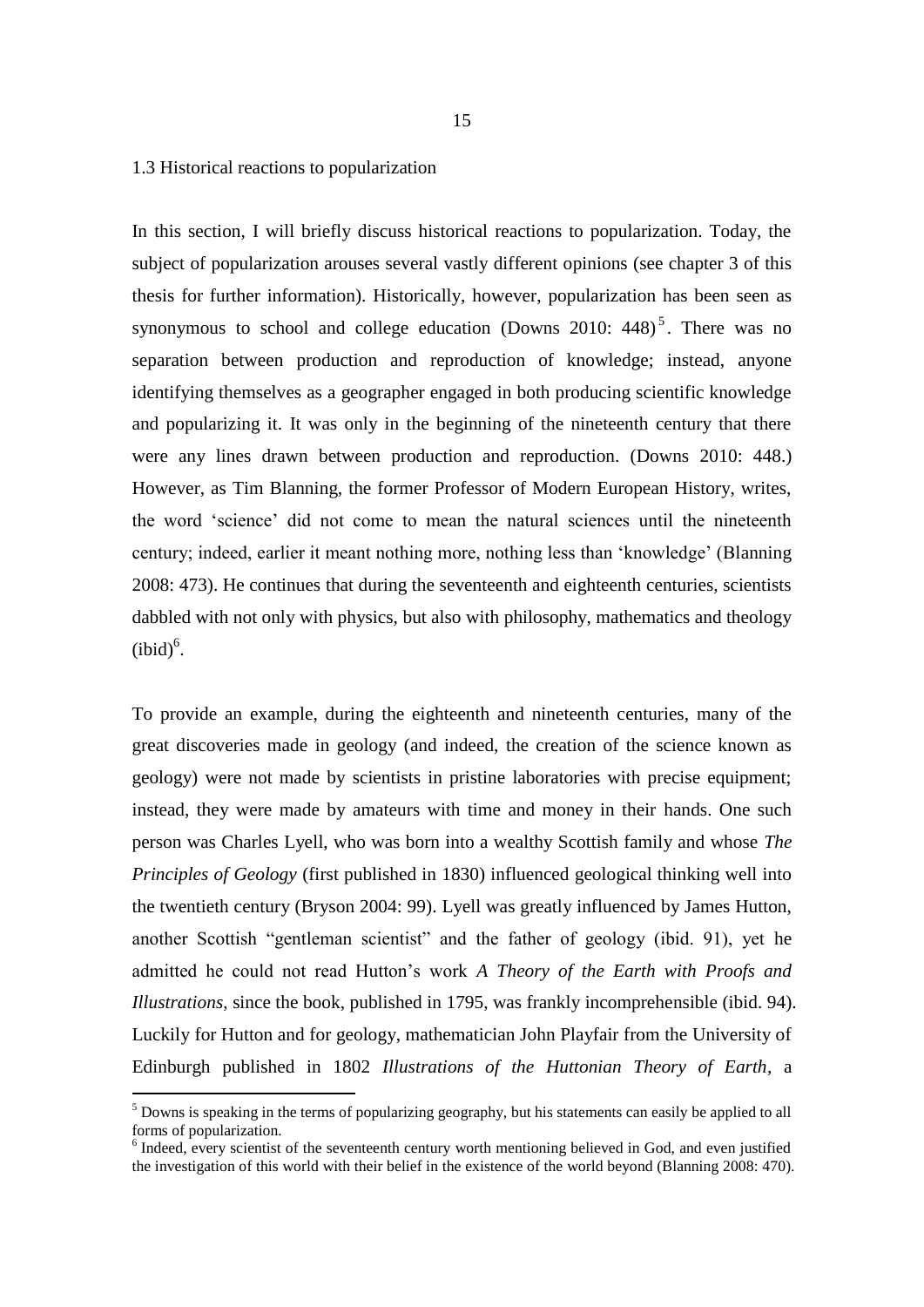simplified version of Hutton's theories (ibid. 94). No doubt Playfair's version could be classified as a popularized text.

Historian Tim Blanning further points out that it was not even expected that everyone would be able to understand the great minds such as Newton or Descartes and therefore there were plenty of popularizations available (Blanning 2008: 473). A good example of a highly successful popularized book, *Astronomy Explained upon Sir Isaac Newton's Principles, and Made Easy to Those who have not studied Mathematics* by James Ferguson, was first published in 1756 and subsequently reprinted seven times (ibid.).

The widening of the public sphere and the rising literacy rates in the eighteenth century meant that more books had to be printed. As stated above, the works of the "great minds" were made available to the public by writing a popularized version of them, especially in the form of novels. Yet the intelligentsia of that era was against this change; "less is better" was their opinion. (Blanning 2008: 482.) Many scientists believed that science ought to remain "pure" (Downs 2010: 448) and nothing demonstrates this better than the words used for popularization in several European languages, the French word *vulgarisation* being the prime example.

In her paper "Spreading Chaos: The Role of Popularization in the Diffusion of Scientific Ideas", Danette Paul argues that the "gentlemen scientists" mentioned above, that is the amateurs, influenced greatly the emergence of scientific thinking and were also important in advancing critical thinking that is so essential to the scientific community (Paul 2004: 34). According to Paul, in the nineteenth century it was still possible for popularized science to have an effect on the "proper" science, but during the following century "the motive for [contributing to science] was becoming increasingly suspect among scientists" (ibid. 35). Bernadette Bensaude-Vincent writes that the

notion of a popular science as a science distinct from that of the professional scientists is no longer acceptable. Any non-professional practice of science that is not shaped and constrained by the current norms and regulations of the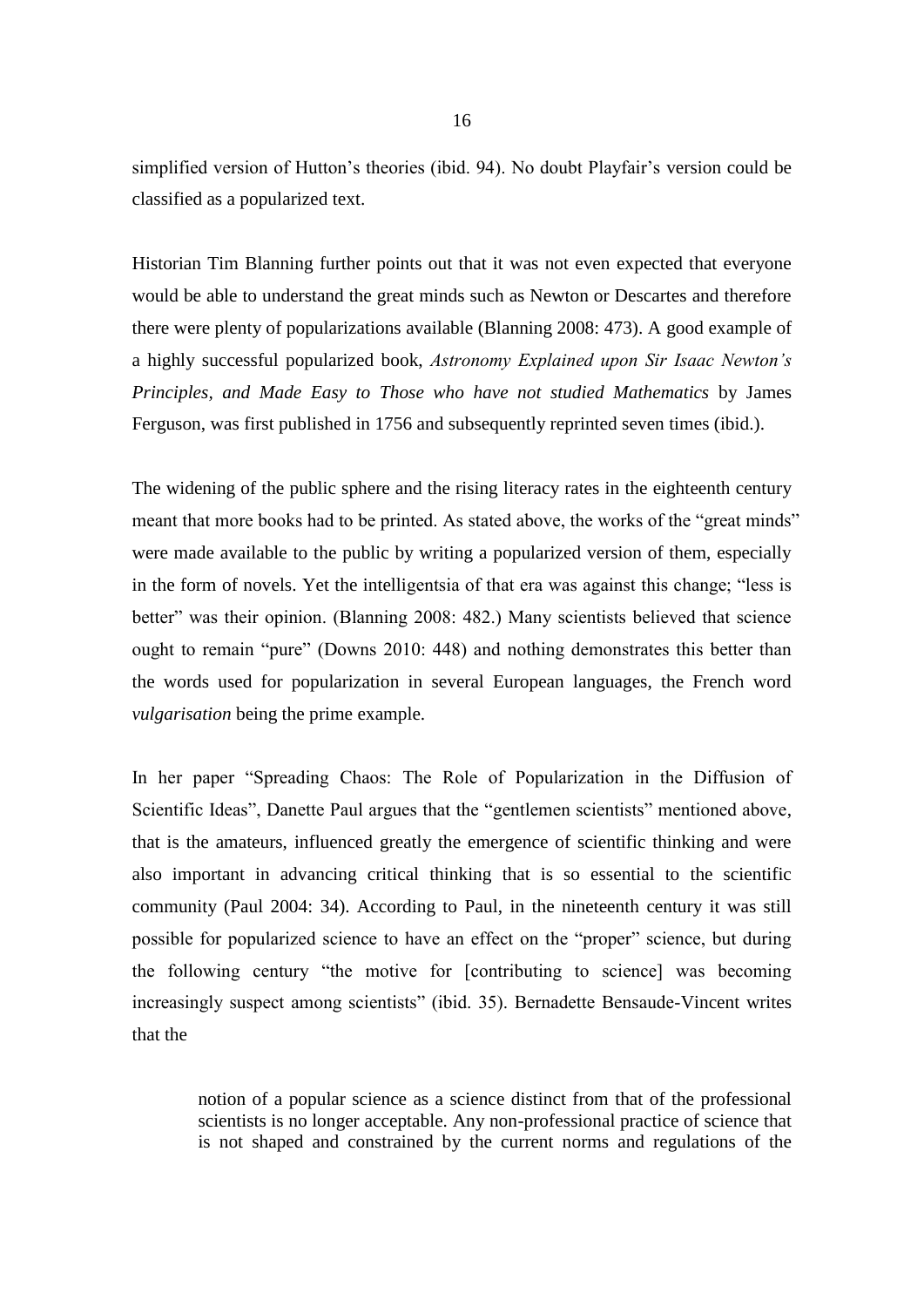academic community is labeled a pseudo-science. There is no alternative science. Science is unique. (Bensaude-Vincent 2001: 106.)

She continues that the change, first from popular science to science popularization and further to science communication, demonstrates that the way the public has been viewed has changed. Gone is the enlightened amateur of the eighteenth century; in its place is the dumb mass that believes everything it is told. (Bensaude-Vincent 2001: 106.) Opinion has come to be viewed as the antithesis of knowledge for it is based on "prejudices, immediate and premature answers, and naive realism" and opposing it is "both an intellectual and ethical enterprise" (ibid.). In other words, the way scientists think is good and public opinion is bad, even despicable.

The distrust, even hatred, of popularization can be seen vividly in the reception of a popularized geography book. *Van Loon's Geography*, written by the Dutch-born Hendrik van Loon and first published in 1932, was highly popular, selling more than 150,000 copies within the first four months (Downs 2010: 453). The media gave it positive reviews but geographers regarded it with distain, claiming no one above the age of twelve could ever find the book appealing. They also criticized the book for addressing not only geography, but also, in a true seventeenth century fashion, sociology, history, economics and philosophy. (ibid. 458-459.)

Van Loon did not want to fill his book with names the reader was bound to forget in an instant, and acknowledged his limitations; because the number of pages was limited, the description had to be brief and the amount of details cut short (Downs 2010: 455). Whereas the reviewers were of the opinion that van Loon's mixture of history and geography was a success, the geographers felt differently. They also disagreed with the reviewers on the content, being horrified that van Loon had used a globe-shaped pencilsharpener instead of a proper globe. Equally horrifying was, apparently, the fact that four saucers had been used to describe the geography of Paris. (ibid.) While the geographers reproached van Loon for the erroneous facts, the reviewers noted that while he was undoubtedly a clever wordsmith, at times he could have worded his sentences better (ibid. 461). However, the general opinion was that the style in which the book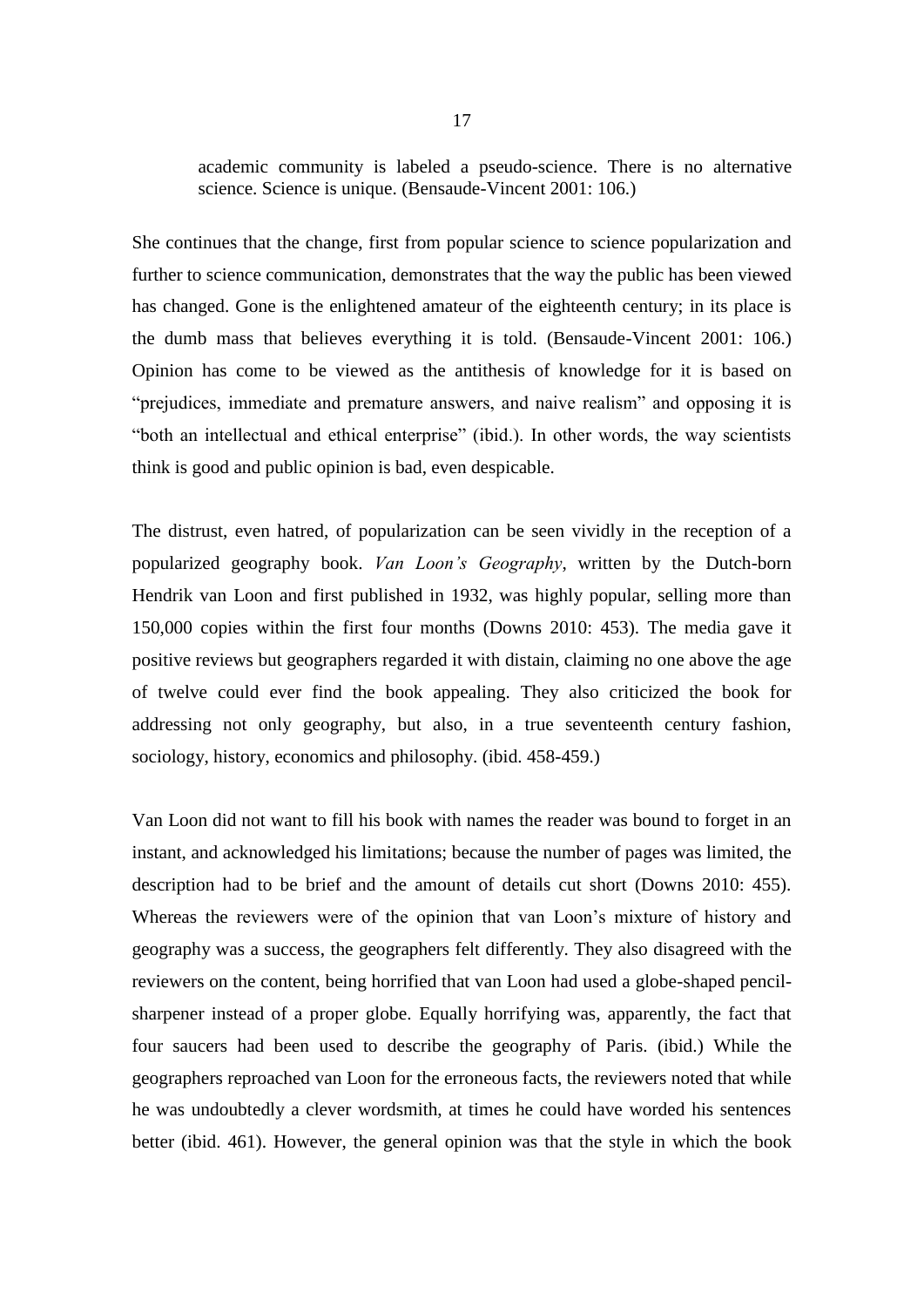was written was captivating and engaging and it might help to make geography more appealing to the masses (ibid. 455).

The reason I chose to draw attention to Van Loon is that there are many parallels between him and Bryson, despite there being seventy years between the publications of their respective books. The first parallel is in the titles; both are highly ambitious, one being named after the author, claiming that it is his view of geography, and the other claiming that it is possible to cram the history of nearly everything in less than 600 pages. Both have also received criticism for their choice of titles, the critics claiming that especially the title of Bryson's book is misleading, since it covers only a small portion of natural history and thus is not a history of "nearly everything" (Dupuis 2010). The second parallel is that neither Van Loon nor Bryson is a scientist. Van Loon was a historian and Bryson is renowned for his travel books. Both have been reproached for writing books about science because they are amateurs: it is simply not possible for amateurs to understand enough about the subject and they are, therefore, liable to get things wrong.

Is there any kind of conclusion that can be drawn from this short historical overview? Only one, perhaps, but I feel it is the most important one. The obvious conclusion is that the reaction to popularization has been ambivalent. On one hand, popularization has been viewed as necessary, since not everyone can understand the complex theories. Even so, everyone should have the opportunity to familiarize themselves with such theories. On the other hand, scientific knowledge has slowly come to be viewed as the only "true" form of knowledge; the rest is simplified and often incorrect blabber and thus more than suitable for the ignorant masses.

As we will see in section 4.3, many view popularization as a lesser form of science, or even as borderline pseudo-science. Moreover, popularized books by non-scientists such as Hendrik van Loon or Bill Bryson are regarded with suspicion because such endeavors increase the odds that the work will be riddled with amateur mistakes and dubious sources which might even be quoted incorrectly. Therefore, many feel that popularization should be left to scientists, but only if they are more or less retired from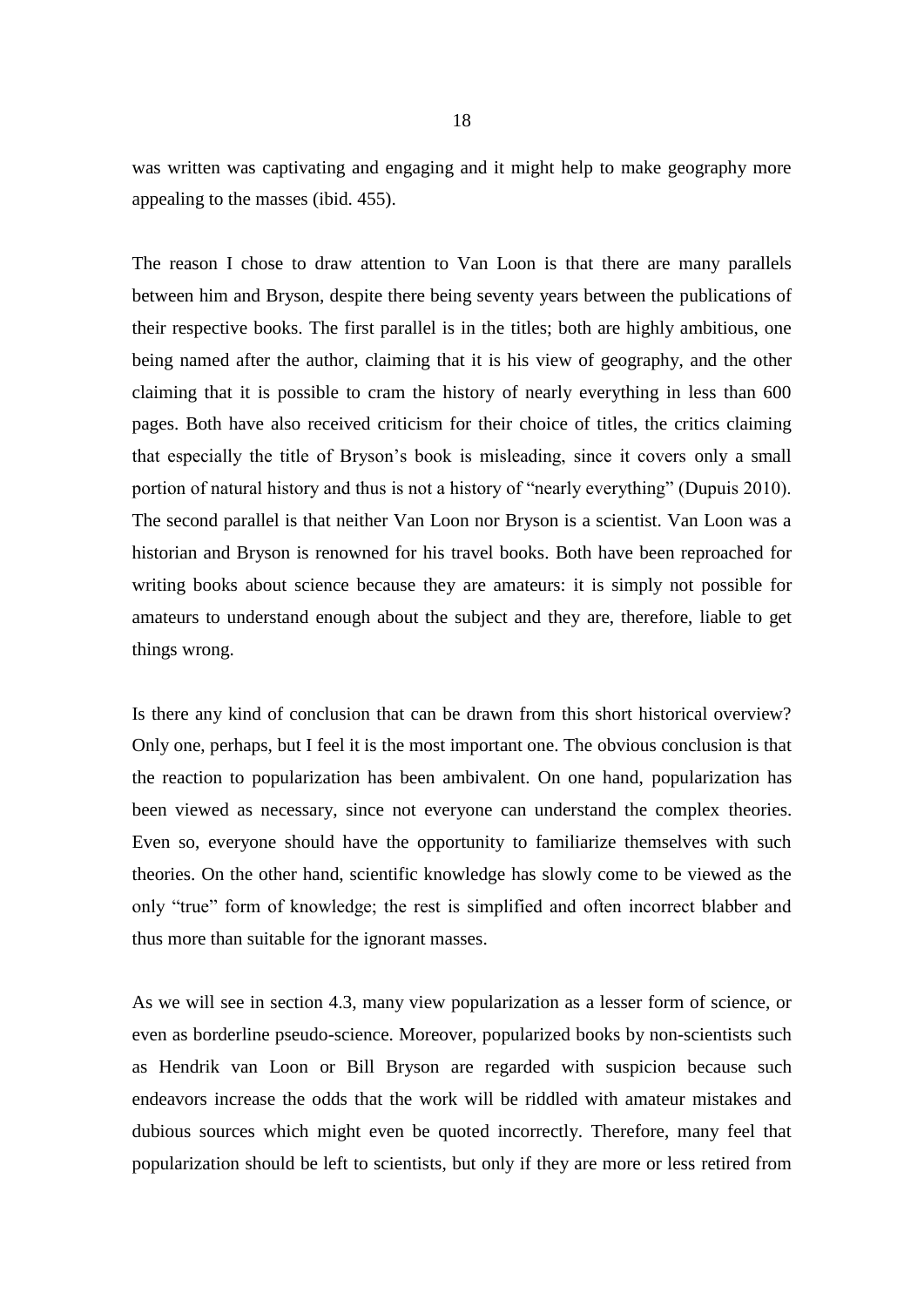active research. This brings us back to the notion of popularization being lesser than "real" science.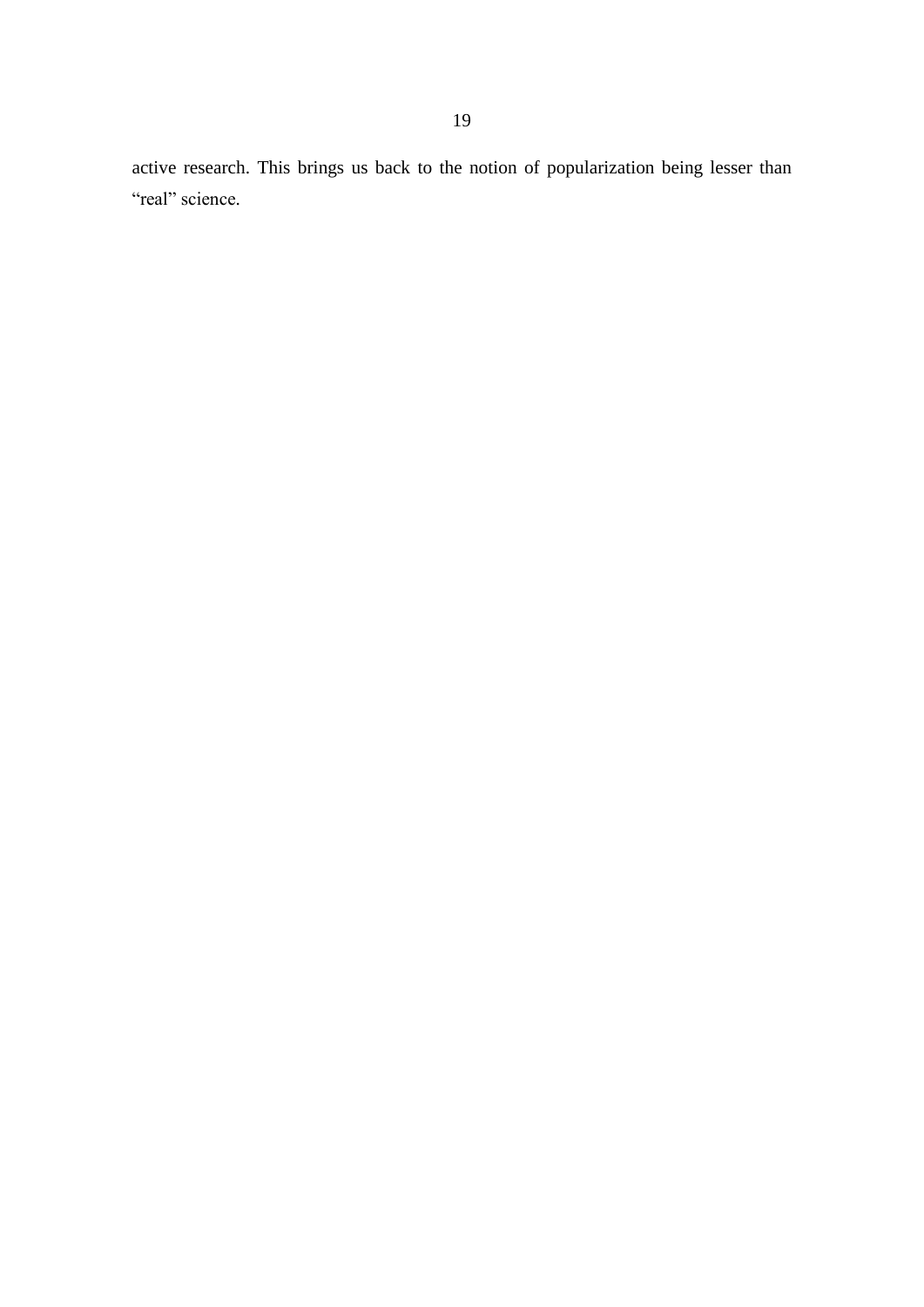# <span id="page-21-0"></span>2 "PRODUCTIVELY, EFFECTIVELY AND COMFORTABLY": AN OVERVIEW OF USABILITY, WITH PARTICULAR FOCUS ON AUDIENCE DESIGN

In this chapter, I shall delve more deeply into the theoretical framework of this thesis. To be more specific, this chapter discusses usability, focusing particularly on audience design. The second part of the theoretical framework, popularization, will be discussed separately in chapter 3. There are two sections in chapter 2: the first section covers the subject of science translation and how, if at all, it has changed over the centuries while the second section discusses usability. Usability and popularization are both used as the theoretical framework because I feel that using only one of them is not enough to analyze all of the features that I have chosen to include in this thesis. Conversely, relying on both usability and popularization as my analysis framework allows me to analyze the features from a much wider perspective and possibly contribute something new to the studies of popularization and usability.

#### <span id="page-21-1"></span>2.1 Scientific translation

As Scott L. Montgomery, geologist and independent scholar, notes translating science is as old as science itself (Montgomery 2010: 299). Since more and more nations, organizations and institutions have become users of scientific knowledge, translation plays an integral part in spreading this knowledge (ibid.). Yet there is a curious belief that science translation is an unimportant literary event – Montgomery likens this to the passing of coins from one hand to another (Montgomery 2000: 253). Such reasoning is based on another belief, one that states that science is a universal language. To prove his point, Montgomery mentions mathematics – surely something that is composed mostly of figures and symbols could be viewed as truly universal? Montgomery, however, argues that since each symbol must be first defined linguistically, the symbolic system would be meaningless without written instructions. (Montgomery 2000: 254-255.) Therefore it can be argued that even mathematics is not a universal language.

Another argument against science being a universal language can be found in the translation of medical articles. Morten Pilegaard points out that in the late  $14<sup>th</sup>$  and early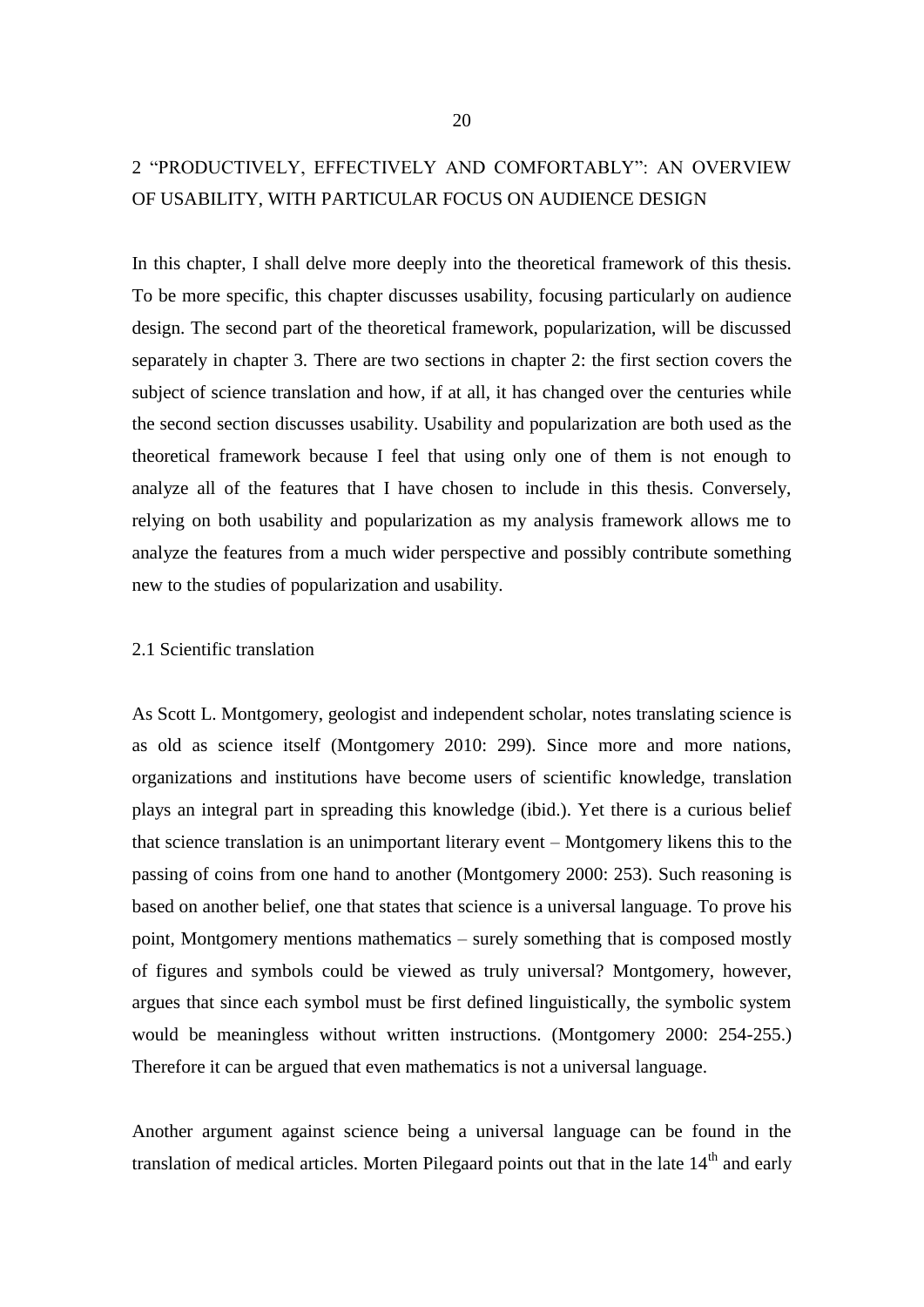15<sup>th</sup> centuries medical translation was relatively easy since the progress in medical science was much slower than today. Moreover, some of the features of medical communication, such as the anatomical and physiological concepts, were more or less the same all over the world. (Pilegaard 1997: 161.) Today, however, medical science advances much faster than it did 500 years ago. Pilegaard notes that although Latin used to be the language of international medical communication, English has now taken its place. Pilegaard further argues that

English is the international language of science and technology *per se*, and as technology is a growing subset of medicine, any medical translator hence increasingly relies on his mastery of the English language for the acquisition and dissemination of knowledge about medical subject field, which, to a large extent, has come to include chemistry, electronics and statistics, among others (Pilegaard 1997: 162).

In addition, Pilegaard points out that medical translators must also take into account that certain concepts have no equivalents in certain languages. As an example of such a concept, Pilegaard mentions *shin* which has no equivalent in French and *knuckle* which has no equivalent in either French or German. Furthermore, new names and new terminology are being coined daily, which increases the need for exchanging information. (Pilegaard 1997: 162.) In fact, Pilegaard claims that

medical translators may run into the problem that there is no such thing as a systemized knowledge of the syntactic, semantic and pragmatic limitations of medical terminology because specialized registers in general and medical terminology in particular undergo constant innovation, adaptation and change (Pilegaard 1997: 162).

Taking into account the arguments above, it can be claimed that, like mathematics, medical science is not a universal language today even though it might have been regarded as such in the fifteenth century.

There is also the matter of English being regarded as the lingua franca of the scientific discourse. Montgomery even mentions that some regard English as the "new Latin", for it is the most widely used language in, for instance, technology and by science and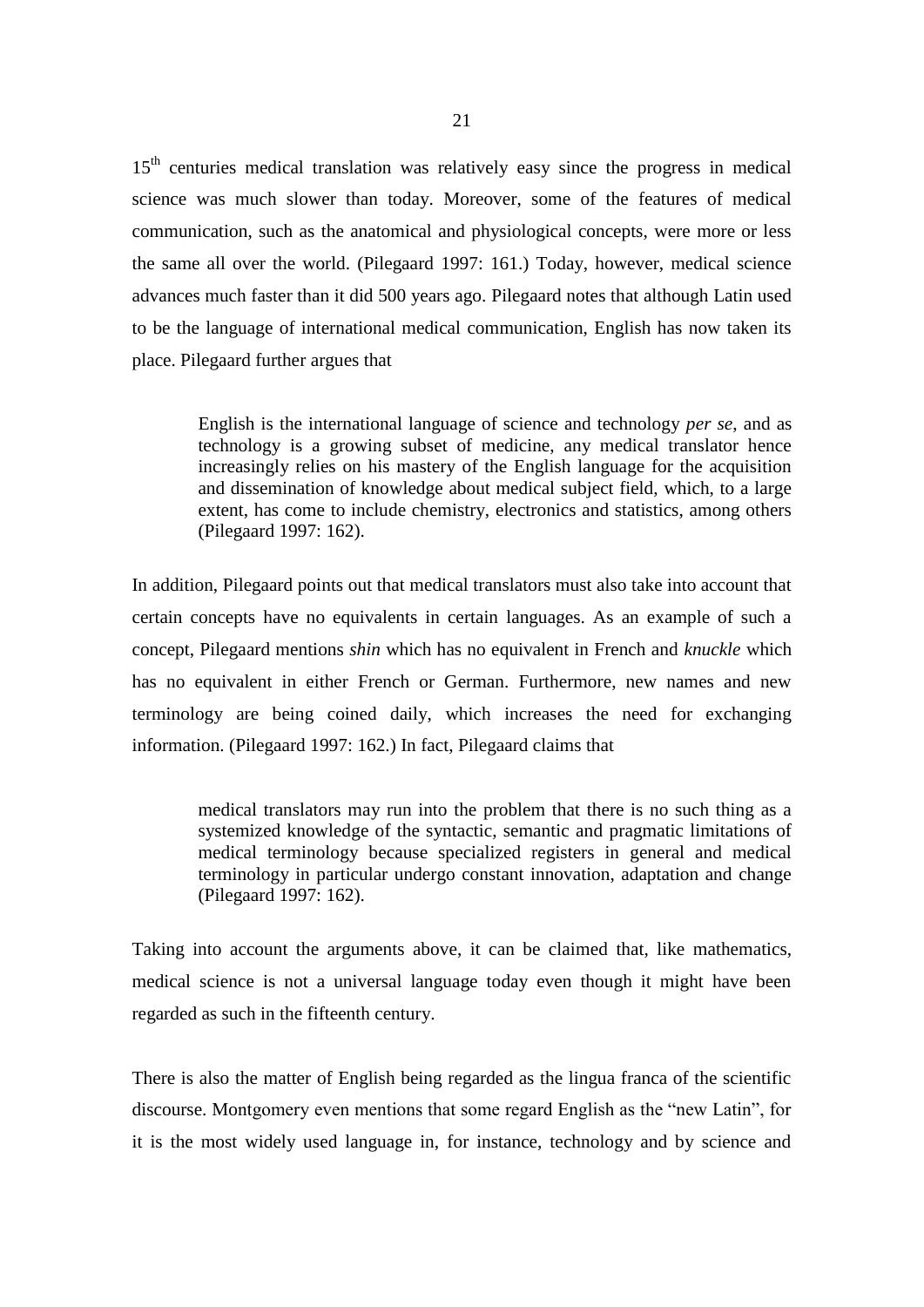engineering students (Montgomery 2000: 256). Pilegaard, too, mentions it being the "international language" of science and technology (Pilegaard 1997: 161). However, it ought to be remembered that in the  $17<sup>th</sup>$  and  $18<sup>th</sup>$  centuries Latin was not, contradictory to the popular belief, the most commonly used language in sciences. The rapid spread of literacy and the emergence of nation-states strengthened the use of the vernacular languages. Moreover, during the Renaissance classical Latin had been strongly favored, which made learning the language much more difficult and caused the sales of Latin books to decline. This led to Latin losing its earlier hegemony in the scientific discourse. (Montgomery 2000: 300.)

By the late  $17<sup>th</sup>$  century, much of the scientific literature (e.g. journals, monographs and books) were written in vernacular languages in most of the European nations. This meant that the works written during the Scientific Revolution had to be translated from one language to another. (Montgomery 2010: 300.) Nowadays, however, we are facing a completely different situation. Montgomery points out that scientific work is being shared with academic institutions, governments, non-government organizations (NGOs) and corporate research centers on different continents, and an increasing number of international treaties involve directly scientific subjects. (ibid. 301.)

Yet why was it English and not French or German that rose to the dominant position? Often the influence of the British Empire or the ubiquitous American pop culture is cited as a reason, but Montgomery is of the opinion that it is not enough. Instead, he believes that the reason can be found in the Scientific Revolution of the seventeenth century which was further amplified by the Industrial Revolution. (Montgomery 2009.) For a while, French and German posed a threat to the hegemony of the English language, but, as Montgomery points out, they were late-comers and after the Second World War were overshadowed by the emerging American science (ibid.).

Montgomery also draws attention to the fact that there is no single English language that all scientists and researchers could use; instead there are many different forms of English and all of them have their unique characteristics (Montgomery 2000: 256). In fact, he argues that nowadays it is impossible to speak of a "world English". Rather, it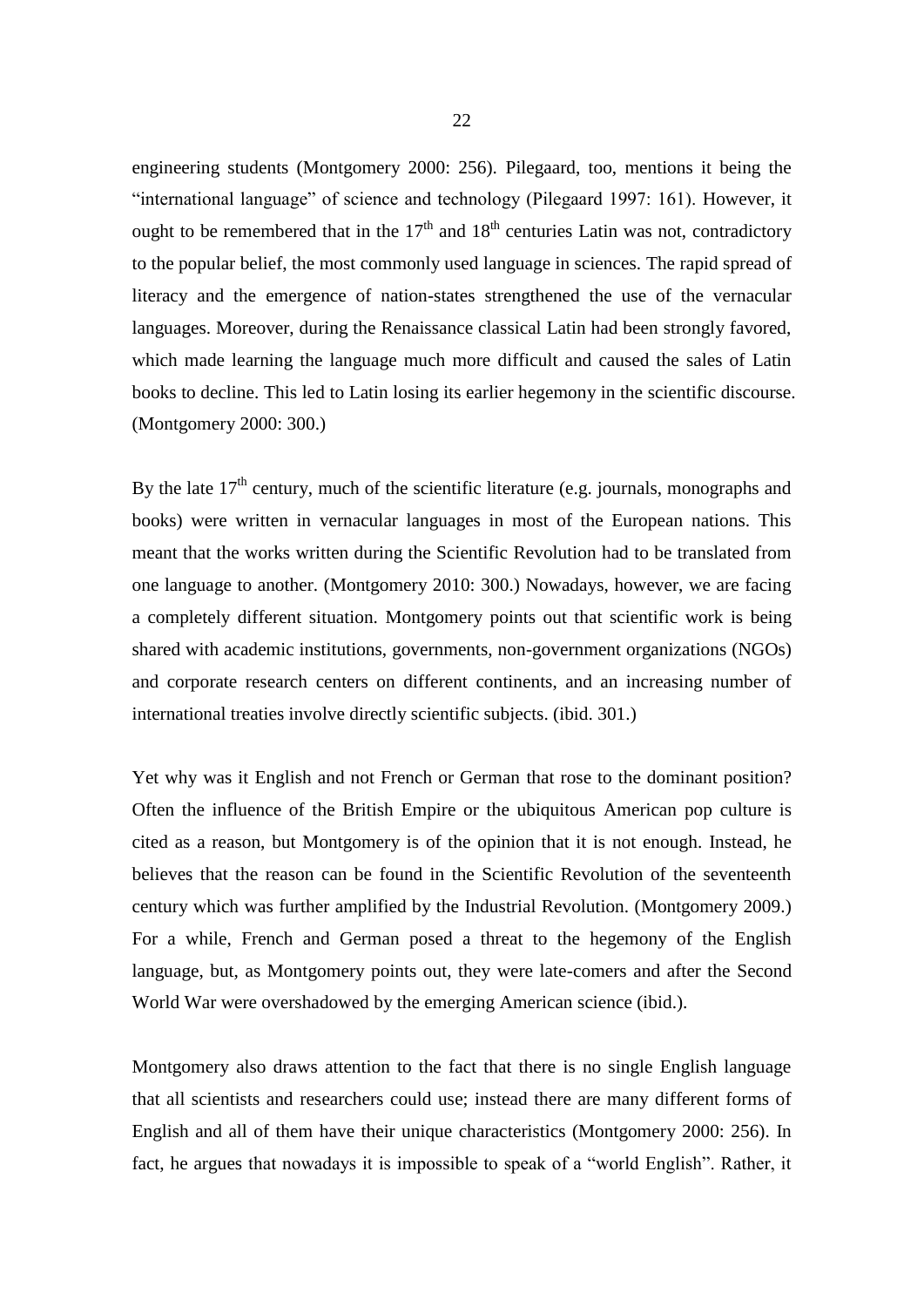should be "world Englishes". (ibid.) In some cases, the English language may develop into a localized form of English (LFE) (Strevens 1992: 34 in Montgomery 2000: 256). Montgomery makes two points about the usage of "world Englishes" and LFEs. The first is that the English language only prevails in some fields, such as biology and physics, whereas in chemistry and mathematics local languages are often used. Moreover, Montgomery claims that in some countries, for example Germany and Japan, researchers in certain fields<sup>7</sup> publish papers written in their own language. (ibid. 257.)

The second, more important point is that the grammatical, syntactical and lexical norms of scientific English vary from one LFE to another, thus making any claims about standardized scientific discourse invalid. In addition there is discrepancy between the terminological standardization used in different scientific fields, even in the English language. (Montgomery 2000: 257.) These different Englishes then invariably result in different sciences, each of which has been constructed to suit the needs of different cultures. (ibid.)

There has been some concerns that the spread and usage of the "world Englishes" in science means that other languages will be gradually replaced completely by the English (Montgomery 2009). In Finland, the Finnish Language Board (Suomen kielen lautakunta in Finnish) of the Institute for the Languages of Finland issued in 2010 an appeal to all universities to preserve the usage of Finnish as a scientific language and encourage researchers to publish papers in Finnish and Swedish and not only in English (Institute for the Languages of Finland 2010). Montgomery, however, points out that the dominance of a single language means that occasionally scientists and researchers publishing in a different language do not receive the attention they deserve. Moreover, scientists themselves view English not as an obstacle, but as an opportunity. Montgomery argues that "linguistic nationalism" is absurd when "the final aim of any scientific work is to share its results with as much of the (ever-more globalised) disciplinary community as possible". (Montgomery 2009.) In support of Montgomery's argumentation, Alejandro Bortulus notes that many non-native English speaking (non-

-

 $<sup>7</sup>$  Montgomery does not further specify what these fields are.</sup>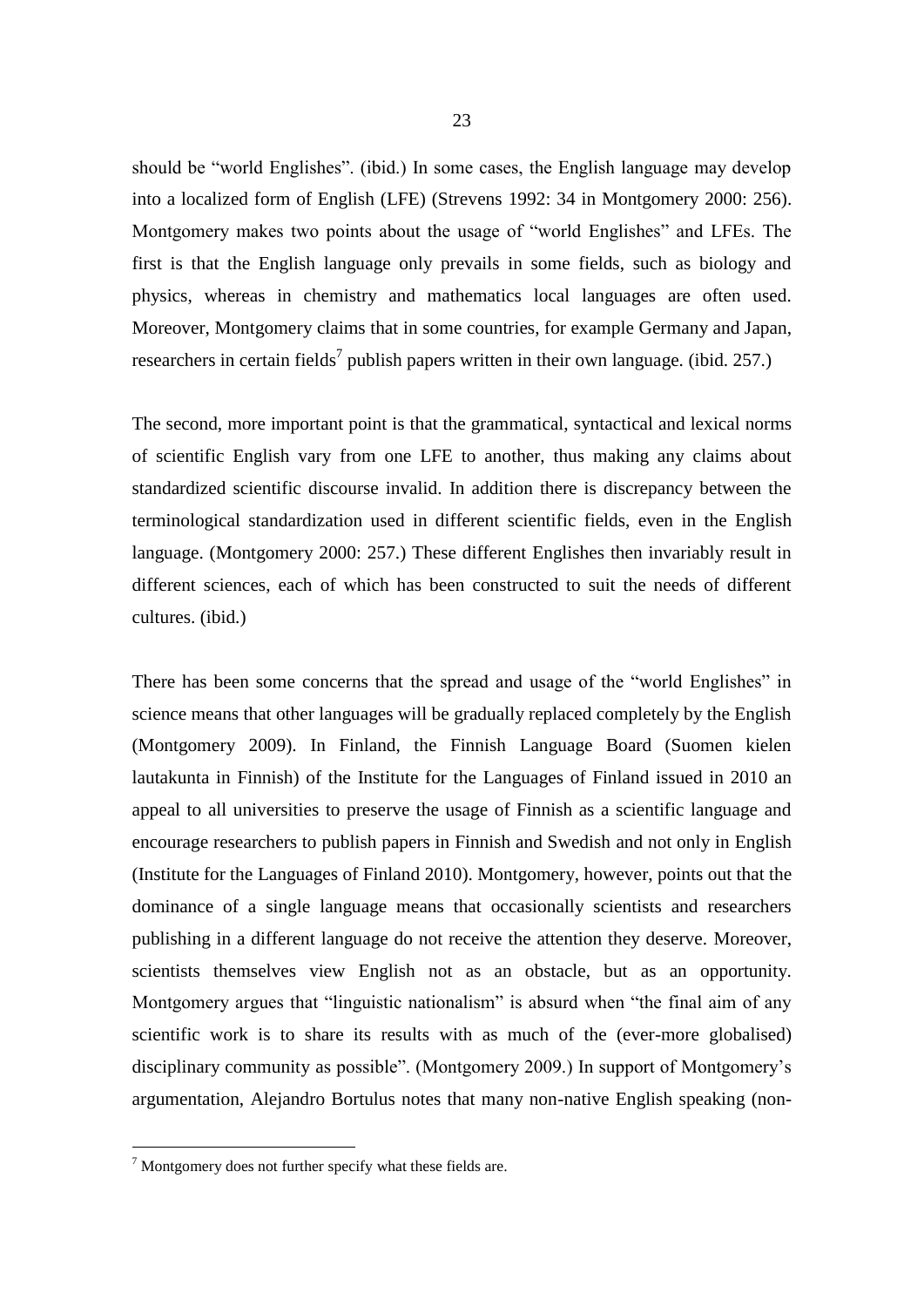NES) scientists feel pressurized to publish articles in high-impact peer-reviewed English-speaking journals (Bortulus 2012: 769). Moreover, the works published by non-NES researchers in their native languages are commonly regarded as "gray literature" and many international, English-language journals discourage references to such works (ibid.: 770).

When Montgomery discussed the above issue of language choice with scientists, they provided the following points in favor of publishing in English. While they accept that writing about science in one's own language must be encouraged, they also point out that learning English is always an asset. This way scientists can read papers published in their field of study directly after they are published and do not have to rely solely on translations. (Montgomery 2009). Learning English is not easy, but the scientists Montgomery has spoken with point out that once the language has been mastered, it brings many possibilities and makes one a part of an international community (ibid.). Nevertheless, Montgomery is of the opinion that it would be a great shame if all science would be written in just one language. Therefore he feels that translation is important in maintaining both the source language and the target language. (ibid.) Meredith Root-Bernstein and Richard J. Ladle agree with Montgomery and propose that universities or departments hire professional translators with a background in science to help researchers to translate their works from or into English. Alternatively, the authors suggest offering positions to bilingual researchers and earmarking a certain percentage of their time to helping their colleagues. (Root-Bernstein & Ladle 2014: 832.)

#### <span id="page-25-0"></span>2.2 Usability and audience design

In this section I will discuss usability and one of its subcategories, audience design. As was noted in the beginning of this chapter, usability was included in my research because with it, I can analyze the material I have chosen from a wider perspective. As will be seen later in this thesis (see, for instance, subchapter 4.1), usability and popularization have similar qualities. I will begin this subchapter by outlining the different definitions of usability and how those definitions vary from each other. From there I will move on to Allan Bell's theory of audience design. As one source for this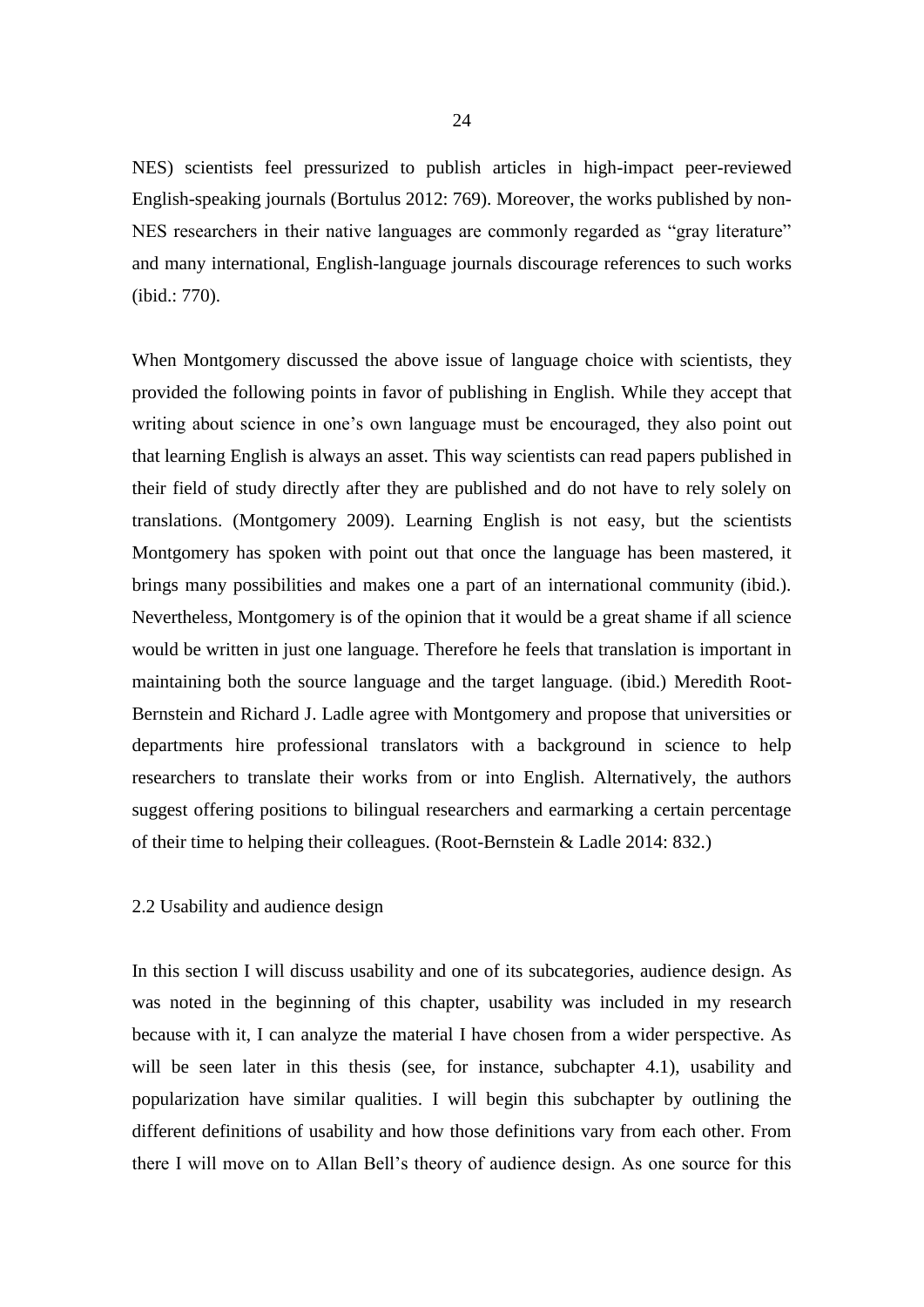section, I used Tytti Suojanen, Kaisa Koskinen and Tiina Tuominen's book *Käyttäjäkeskeinen kääntäminen* [User-centered translation] (2012) which also discusses usability in detail.

Suojanen, Koskinen and Tuominen define *usability* as something that can be used "productively, effectively and comfortably" (Suojanen, Koskinen & Tuominen 2012: 15). In other words, it is something that users (in the case of *Short History* and *Lyhyt historia*, the readers) find not only easy, but also enjoyable to use. However, it is important to note that usability is dependent both on the situation and the user in question (ibid.). In translation studies, user-centered translation refers to the process of gathering information about the users during the translation process and adjusting the communication situation based on the gathered information (ibid.).

Traditionally, usability research has focused on the interaction between humans and computers, as well as on the usability of different IT interfaces (Suojanen et al. 2012: 16). Usability has no one agreed-upon definition; instead, the definition depends heavily on each researcher's own starting points. For most people, however, usability means something that is easy to use or operate. (ibid.) According to one definition, usability is a component of *acceptability*; in other words, the system must fulfill the criteria set by different interest groups. Acceptability is further divided into functional and social acceptability, which means that even though a system is usable in function, it might not meet the criteria of social acceptability (e.g. it might be considered to be discriminatory). (ibid.)

The primary idea of usability can be summed up by saying that there is a *product* and its *user* (Suojanen et al. 2012: 26). However, with texts one must ponder whether a text can be a product and whether the reader can be called a user (ibid.). Suojanen et al. point out that very few of us would prefer to be called users for the term is vague and can have negative connotations. In addition, user as a term may be limiting since it may not cover every possible way to use a particular product. For example, a computer can be used for many different tasks such as gaming or writing a work report. (ibid.) Yet a user has been defined as someone who "installs, uses, adjusts, cleans, maintains, repairs,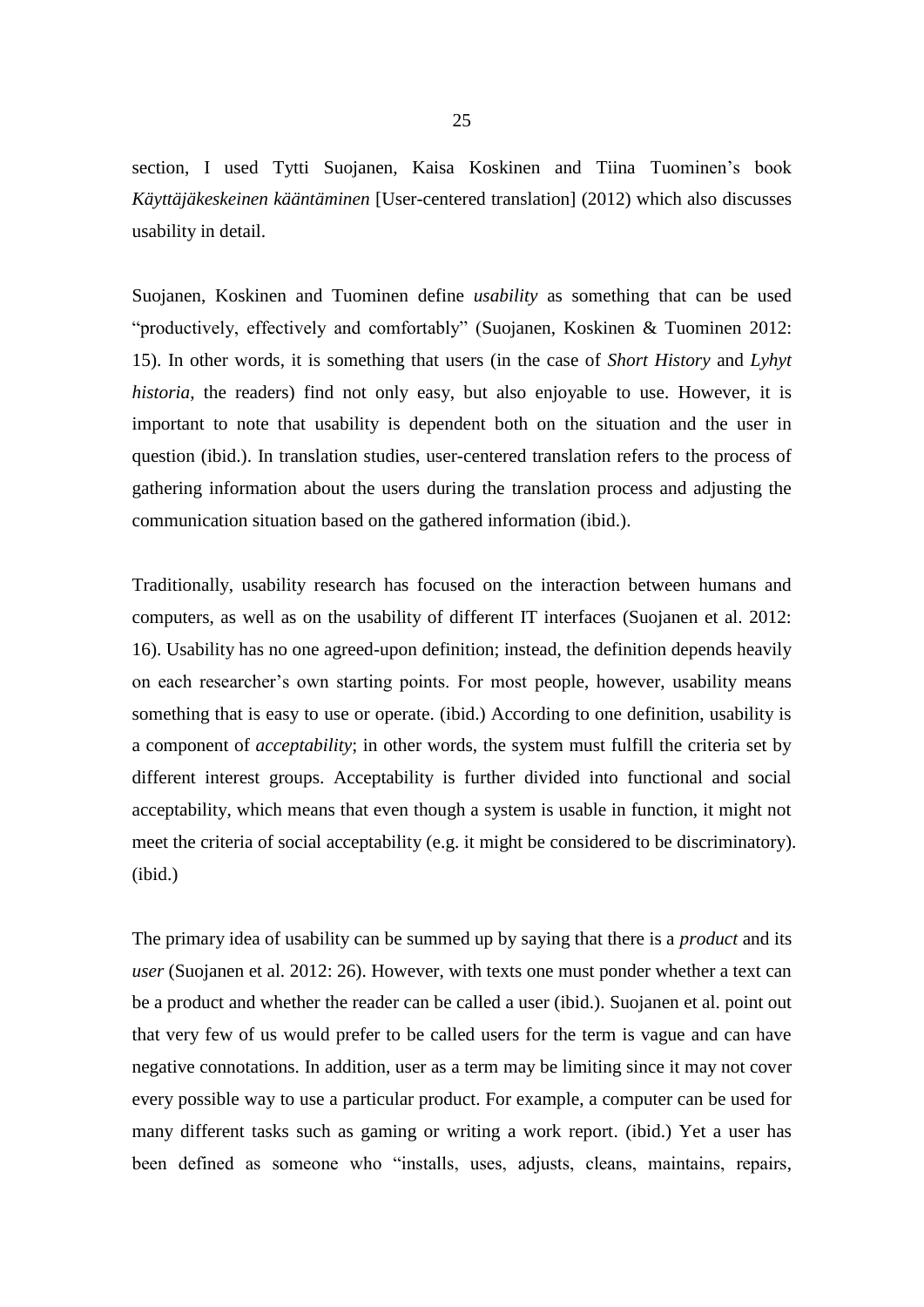transports or disposes of a product" (Euroopan integraatio 1996: 5 in Suojanen, Koskinen & Tuominen 2012: 26). Thus, no user exists in a vacuum; instead, the term *user* includes the notion of interaction with the product in question. (Suojanen et al. 2012: 26-27.)

Suojanen et al. point out that there are five points which support the notion that some texts, such as manuals, fit the definition of a product. Firstly, the definition mentioned above comes from a publication discussing manuals. Secondly, manuals are an integral part of a product and thirdly, Finnish law also demands that every product should be equipped with a manual<sup>8</sup>. Fourthly, in technical communication there are terms such as *communication information* and *communication products* which refer specifically to manuals and other similar texts. Finally, technical documents are first and foremost *utility texts* or *necessary texts*. (Suojanen et al. 2012: 27.) If a document is classified as a utility text, it is meant to be used for some concrete purpose (e.g. to fix a broken machine) and not to be enjoyed (ibid.).

Suojanen et al. extend their ideas of usability to also include novels, poetry, dramas and other fiction (Suojanen et al. 2012: 34). Based on their argumentation, I consider Bryson's *Short History* a product. Although, admittedly, the book is not meant to be used the same way as a manual, it is nevertheless meant to be enjoyed. In fact, Suojanen et al. point out that a reader may well use a book to enjoy its beautiful language or merely to relax (ibid.). It is also often said that people read (that is, use) books to travel to faraway places, sometimes real and sometimes imaginary. Readers also use books to widen their view of the world or to search for information about events that happened in the past.

It can, therefore, be argued that fiction can be used. This is particularly true when we begin to examine non-fiction books. After all, non-fiction books, regardless of whether or not they are popularized, are used to *obtain information* about a specific subject. In

 $\overline{a}$ 

<sup>8</sup> Kuluttajaturvallisuuslaki [Law for consumer safety] 920/2011 § 9, Valtioneuvoston asetus kulutustavaroista ja kulutuspalveluksista annettavista tiedoista [Finnish Government degree for information to be given about consumer goods and services] 613/2004, Kuluttajansuojalaki [Law for consumer protection] 38/1978 luku 5 12 a §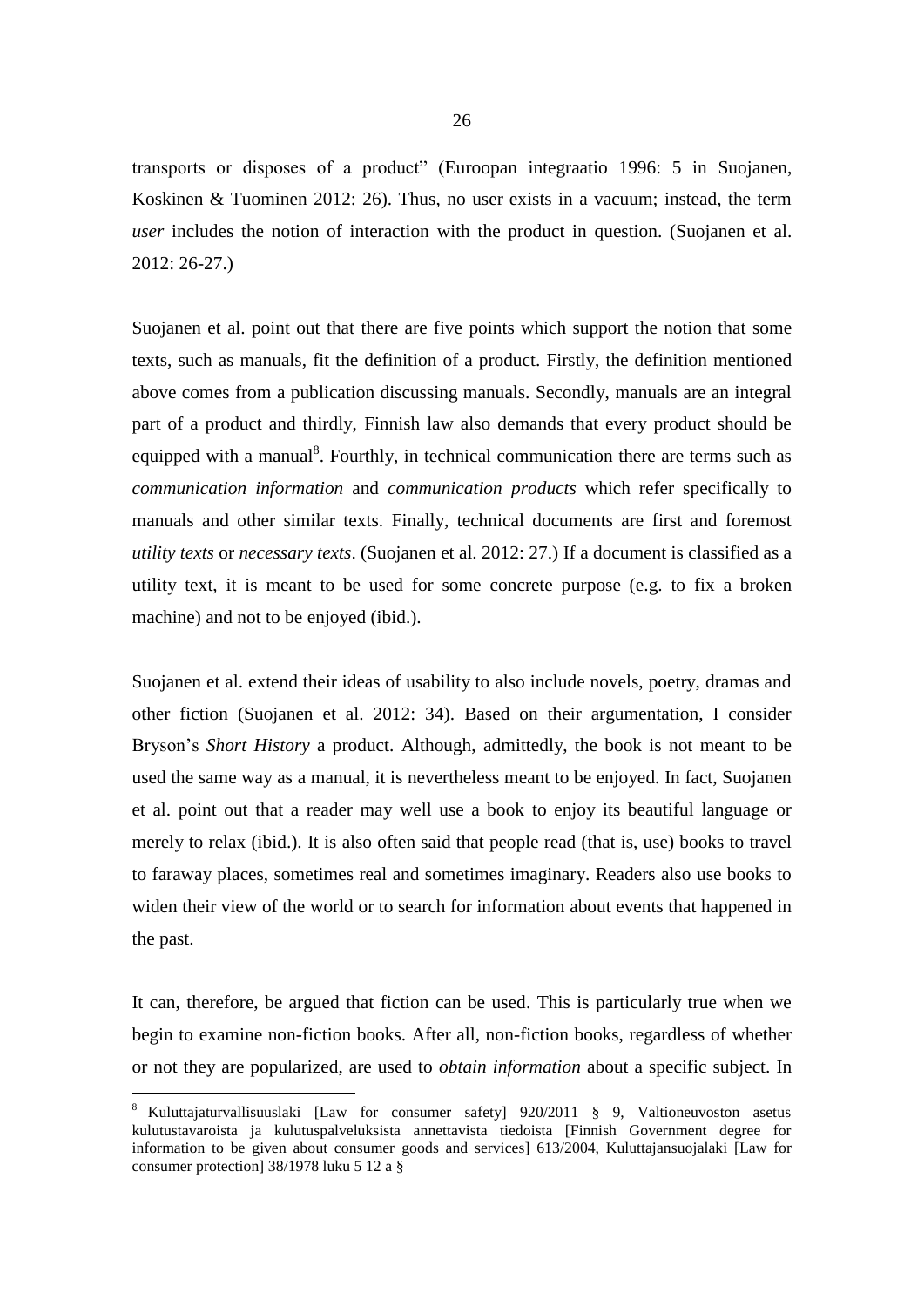the case of Bill Bryson's book the subject that readers want to find out more about is the planet Earth and how we can gain more information about its features and phenomena in general.

In the context of literature, while the term *user* is generally utilized, I have also applied the term *reader* to offer some variation to the text. *Readability* is the term used for measuring a book's usability (Suojanen et al. 2012: 35). We cannot deny the fact that if a book is readable, it is also easy for the reader to use. However, as Suojanen, Koskinen and Tuominen point out, it would be wrong to assume that a readable book would also automatically be usable (ibid.). For instance books with only main clauses and short sentences may be readable, but they are not enjoyable and the cohesion suffers from the monotonous rhythm (ibid.).

This being the case, the term *comprehensibility* is better suited for the evaluation of the usability of literary works. Besides, since comprehensibility is suitable for examining the communication function of a text, it is therefore better suited for the purposes of translation studies (Suojanen et al. 2012: 35). However, even the most readable and comprehensible text may not be the most usable; other criteria are also required: the text must be encompassing, the content accurate and it must correspond to not only its function but also to all legal criteria set to it (ibid.).

Usability is an umbrella term which covers several other theories. One of them is *audience design*, an integral part of usability theory created in the 1980's by Allan Bell. Originally created for sociolinguists to record style shift in speech, Bell's theory states that the *speaker* (also called the first person) will always modify their speech to suit their hearers' needs (Bell 1984: 159). The speaker also assigns roles to hearers and often their physical distance from the speaker gives away their position (ibid. 160). An individual speaker modifies his or her speech in any given situation based on whether the hearer is classified as a second or a third person. How much influence the hearers have over the speaker's modification depends on whether they are known, ratified and addressed by the speaker. (ibid.)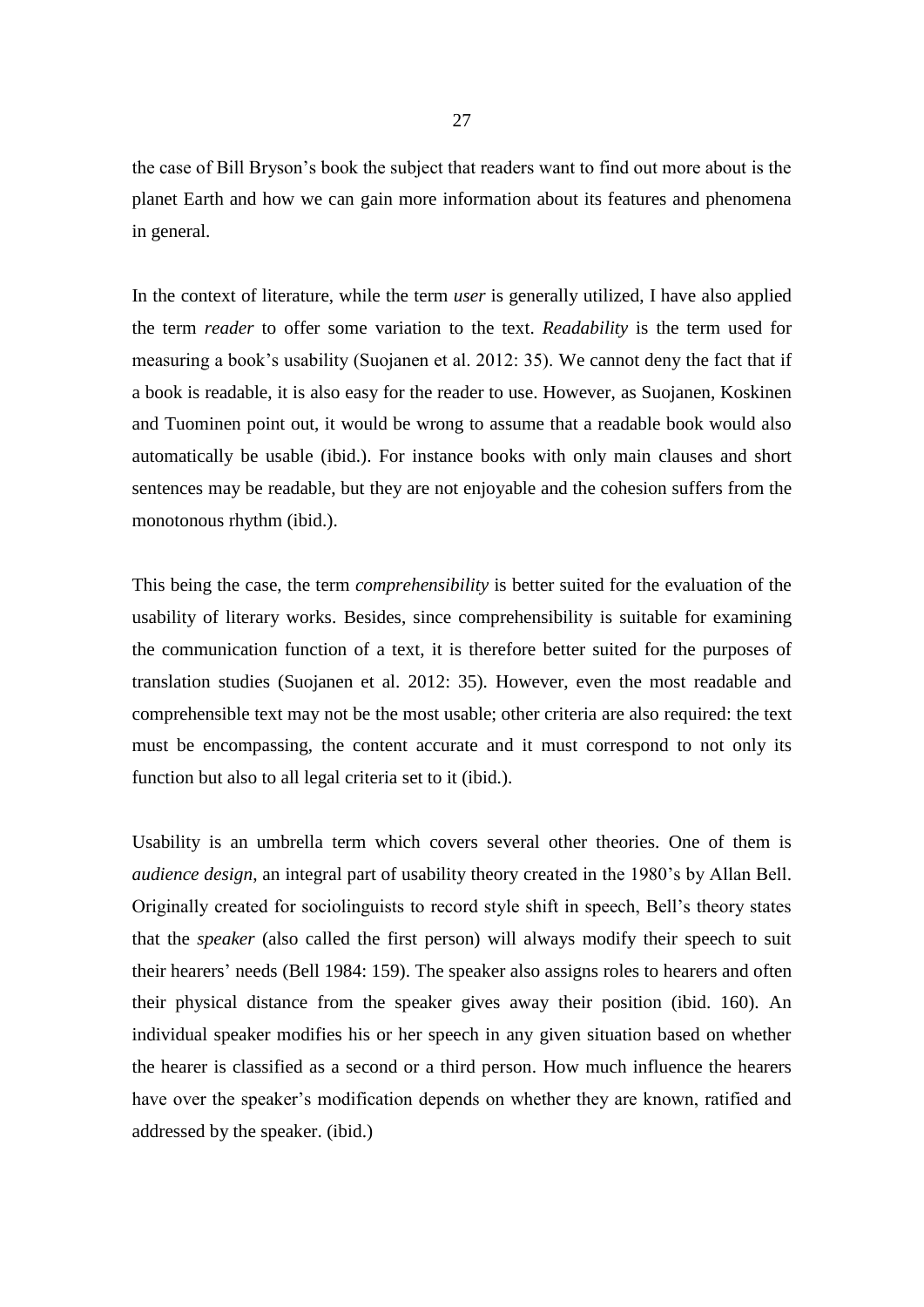The second person, termed by Bell as the *addressee*, has the most influence since they are not only known and ratified but also directly addressed by the speaker. Other possible hearers are the third persons, and their influence depends on how aware the speaker is of their existence. None of them are directly addressed. (Bell 1984: 159.) Of these third persons, the *auditors* are both known and ratified by the speaker but not addressed, as stated earlier. However, since they are known to the speaker, they exert some influence over the speaker's style shift. (ibid.) Less likely to have any influence over the style shift are the *overhearers* and *eavesdroppers*. The overhearers are the persons that the speaker knows to be there but they are not addressed nor ratified. In contrast, the eavesdroppers are not known to the speaker at all. (ibid.)

In a paper written in 2001, Bell reflects on the theory he created in the 1980's. He points out that he himself has avoided calling audience design either a theory or a model. However, he believes that nowadays such terms are not as much an overstatement as they would have been when the concept of audience design was first created. (Bell 2001: 141.) Upon rereading the paper he wrote in 1984, Bell took notice of the "bold hypotheses and predictions" in it (ibid.). He still essentially agrees with what he wrote almost twenty years ago; however, Bell feels that there are a few points in need of a modification. As an example he names some of the hypotheses and predictions which were "consciously stretching the boundaries at the time" and some he now finds "questionable". (ibid.)

All in all, audience design can be summarized in ten points. Firstly, style can be defined as what "an individual speaker does with a language in relation to other people" (Bell 2001: 141). In other words, 'style' refers to how a person speaks to another person. Secondly, the meaning of style is derived from the linguistic features used by a particular social group (ibid. 142). Thirdly, speakers are never confined to a single style; they always vary their style in response to their audience (ibid. 143). Fourthly, audience design does not apply to only one code or level of language repertory, but to all of them. Bell emphasizes that whether these codes and levels are monolingual or multilingual is not an issue. (ibid. 144.)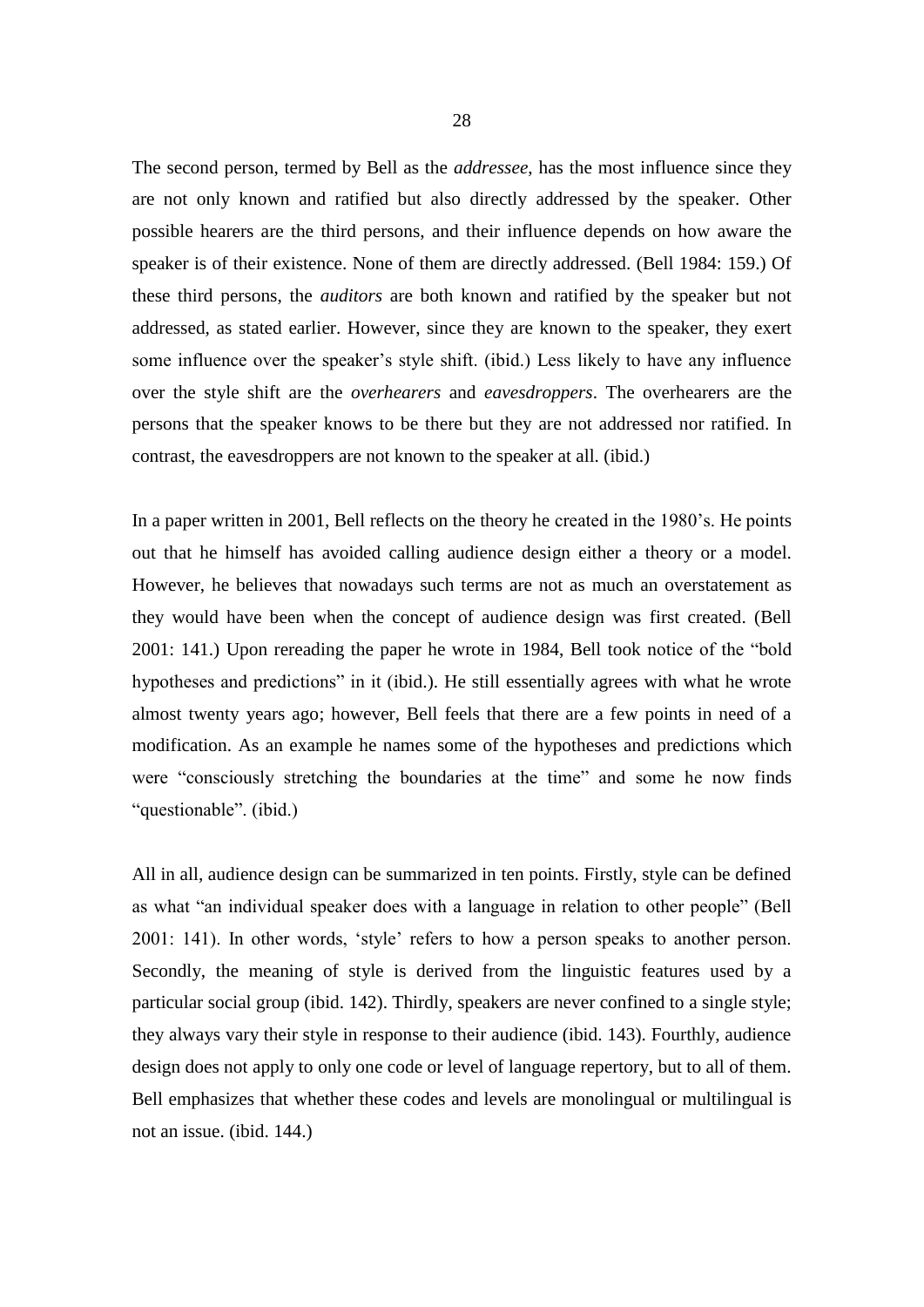Fifthly, variation in style derives from, and also "echoes" the social dimension of speaking (Bell 2001: 145). This means that style variation is both diachronic and synchronic, i.e. it is affected by both the historical origin and the modern form of styles (ibid.). Sixthly, each individual speaker is able to change their style in response to a range of different hearers at will (ibid. 146). Seventhly, whenever style shift happens due to a certain topic, the meaning of that topic is defined by the underlying association of certain topics with certain audiences (ibid.). Eighthly, in addition to style shift being the result of a change in a situation, style shift can sometimes trigger such a change (ibid.). Ninthly, these "initiative style shifts" are believed to be "referee design", which means that by shifting one's style to match the style of the group the other person represents one shows identification with that group (ibid. 147). Finally, Bell argues that style research needs its own designs and methods (ibid. 148).

As I stated earlier, Bell mostly agrees with the earlier framework he created. However, there are a few points he does not agree with anymore. In his opinion, the problems lie with the points eight and nine summarized above (Bell 2001: 163). The reason is, he believes, that it is difficult to consider a person's "dynamic, initiative use of style [...] to express aspects of their identity [...] while retaining a worthwhile level of generalization" (ibid.). Bell notes that the main risk with frameworks such as audience design is that they may underestimate the complexity of a speaker's use of language which is, by definition, self-expressive and changing every moment (ibid. 163).

How can this, then, be applied to my material? According to Suojanen, Koskinen and Tuominen, the role of the speaker can very well be assigned to the writer (Suojanen et al. 2012: 65). Audience design can be used to analyze all levels of any communication situation. Suojanen at al. points out that the main idea of translation is to decide what will be translated and to what languages it will be translated to. These two points alone can be used to define the addressees and the auditors simply because the ability to understand a certain language is vital for receiving the message in the first place. (ibid.) Furthermore, from the point of view of a translator, the use of audience design can help to limit the target group for certain translations (ibid.: 67). Since a translation is hardly ever aimed at a single, known addressee, the target group may appear to be a faceless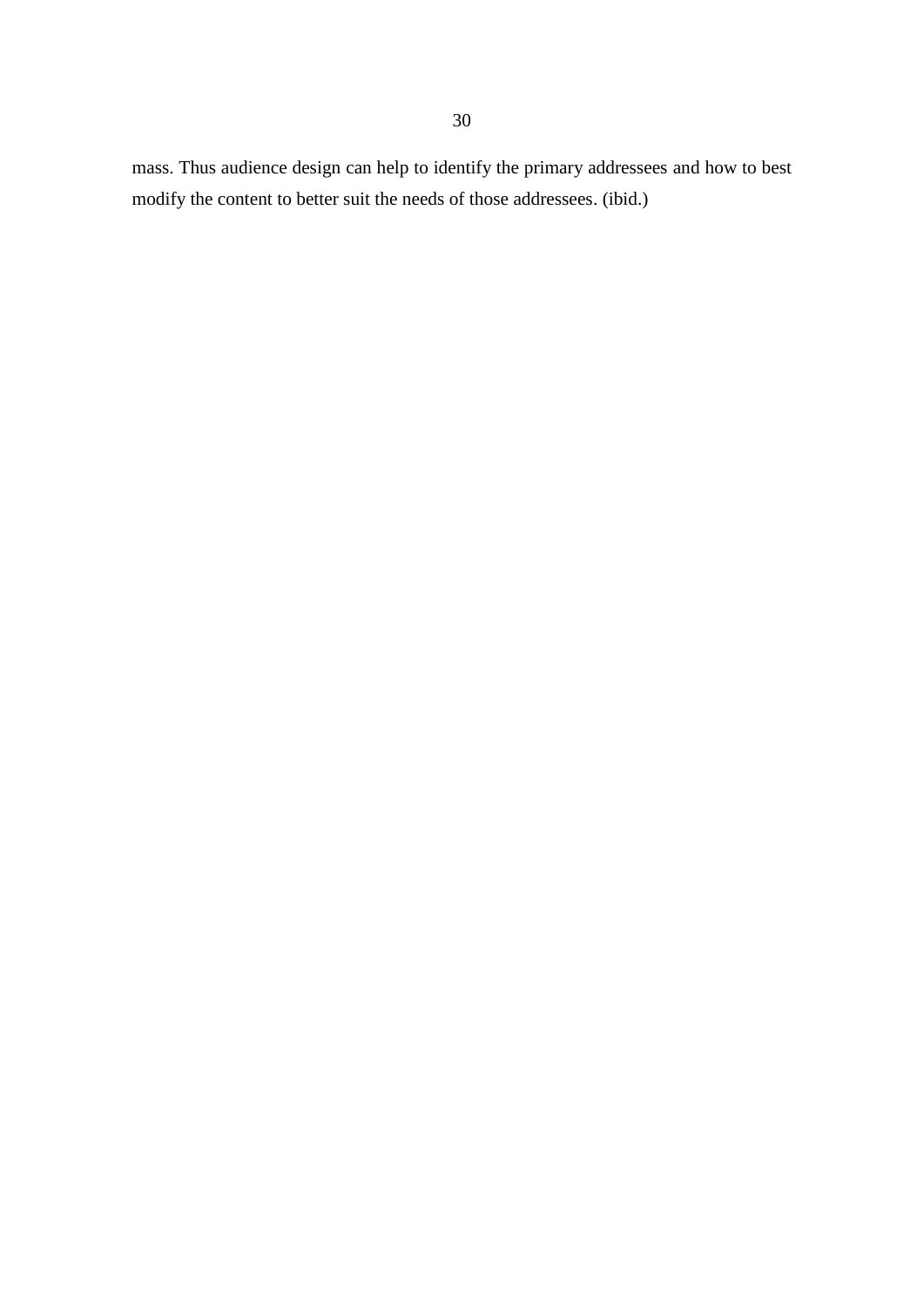#### <span id="page-32-0"></span>3 A MODERN DAY PERSPECTIVE ON POPULARIZATION

In this chapter I delve into the subject of popularization. This chapter only focuses on the current issues of popularization as I have already discussed the history of popularization in section 1.3. This chapter also includes examples from the material where they are relevant. Both the source text and the target text versions are included in the example and are preceded by ST and TT, respectively.

The term 'popularization' covers a vast array of different discussions, and as Greg Myers further points out, the definition of the scope of the field depends on what the field is *not* (Myers 2003: 265, my emphasis). As an example, Myers mentions that an article published in the *Cell* magazine does not belong in the field of popularization. However, if a science journalist writes a report about the same article for *The Times* then it can be viewed as popularization. (ibid.) The definition I will be using in this thesis is the one set by Helena Calsamiglia and Teun A. van Dijk from the Pompeu Fabra University. According to them, popularization is

a vast class of various types of communicative events or genres that involve the transformation of specialized knowledge into 'everyday' or 'lay' knowledge, as well as a recontextualization of scientific discourse, for instance, in the realm of the public discourses of the mass media or other institutions (Calsamiglia & van Dijk 2004: 370).

In other words, popularization is about making academic and scientific texts understandable to the general public. It does not, however, aim to make the text more popular – that is, more liked – as Min-Hsiu Liao notes in her article (Liao 2013: 130). Moreover, popularization is not aimed only at the members of the lay audience; researchers from other disciplines and students within the said discipline are also important target groups for popularization (Kiikeri & Ylikoski 2004: 189). The only difference between these two groups and the general audience is the forum in which the information is published and how much previous knowledge can be expected from them (ibid.).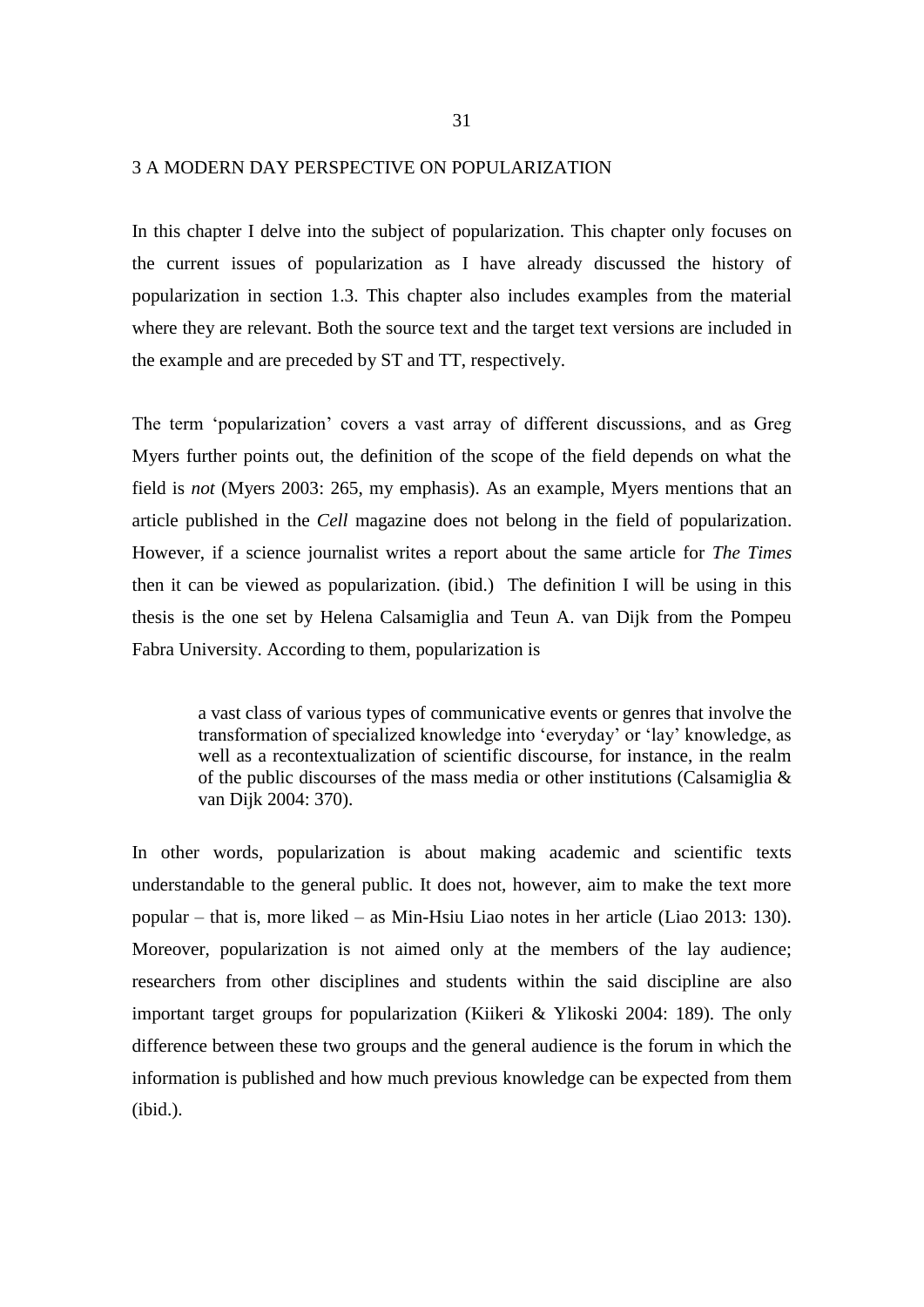Kiikeri and Ylikoski also point out that popularized texts are rarely aimed at the entire lay audience itself: the real audience is the "representatives" of the lay audience such as politicians and corporation executives (Kiikeri & Ylikoski 2004: 189). In addition, considering the entire general public as the audience can be problematic and therefore popularization is aimed at a small group within the public (e.g. amateur scientists) who have a 'motive' of sorts to wish to know more about something (ibid. 190). If we examine the *Short History*, we notice that some previous knowledge about the subject is expected, although Bryson does his best to explain some of the more difficult themes in the book. However, I believe the amount of knowledge comparable to a Finnish high school syllabus is enough to understand the basic concepts of the book since Bryson's aim is to make the information the book presents more widely available. To support my claim, I point out that Markku Päkkilä used high school text books as source material while writing the translation of the *Short History* (Päkkilä 2015). He also finds the level of the information presented in the book comparable to that of high school, although the way in which the information is worded in the book flows much better than in an average textbook (ibid.). Consider this quote:

(1) ST: It isn't simply that we can't breathe in water, but that we couldn't bear the pressure. Because water is about 1,300 times heavier than air, pressures rise swiftly as you descend – by the equivalent of one atmosphere for every 10 metres of depth. On land, if you rose to the top of a 150-metre eminence – Cologne Cathedral or the Washington Monument, say – the change in pressure would be so slight as to be indiscernible. At the same depth under water, however, your veins would collapse and your lungs would compress to the approximate dimensions of a Coke can. (Bryson 2004: 295–296.)

TT: Kyse ei ole vain siitä, ettei ihminen voi hengittää vedessä, vaan myös siitä, että veden paine on meille liikaa. Koska vesi on lähes 1300 kertaa raskaampaa kuin ilma, paine nousee syvyyksiin laskeuduttaessa nopeasti – yhden ilmakehän verran jokaista kymmentä metriä kohti. Jos kiipeämme maan pinnalla 150 metrin korkeuteen – vaikkapa Kölnin tuomiokirkon torniin tai George Washingtonin muistomerkin huipulle – paine muuttuu niin vähän, että sitä tuskin huomaa. Mutta jos laskeudutaan yhtä syvälle veden alle, verisuonet painuvat kokoon ja keuhkot puristuvat suurin piirtein virvoitusjuomatölkin kokoisiksi. (Bryson 2005: 261–262.)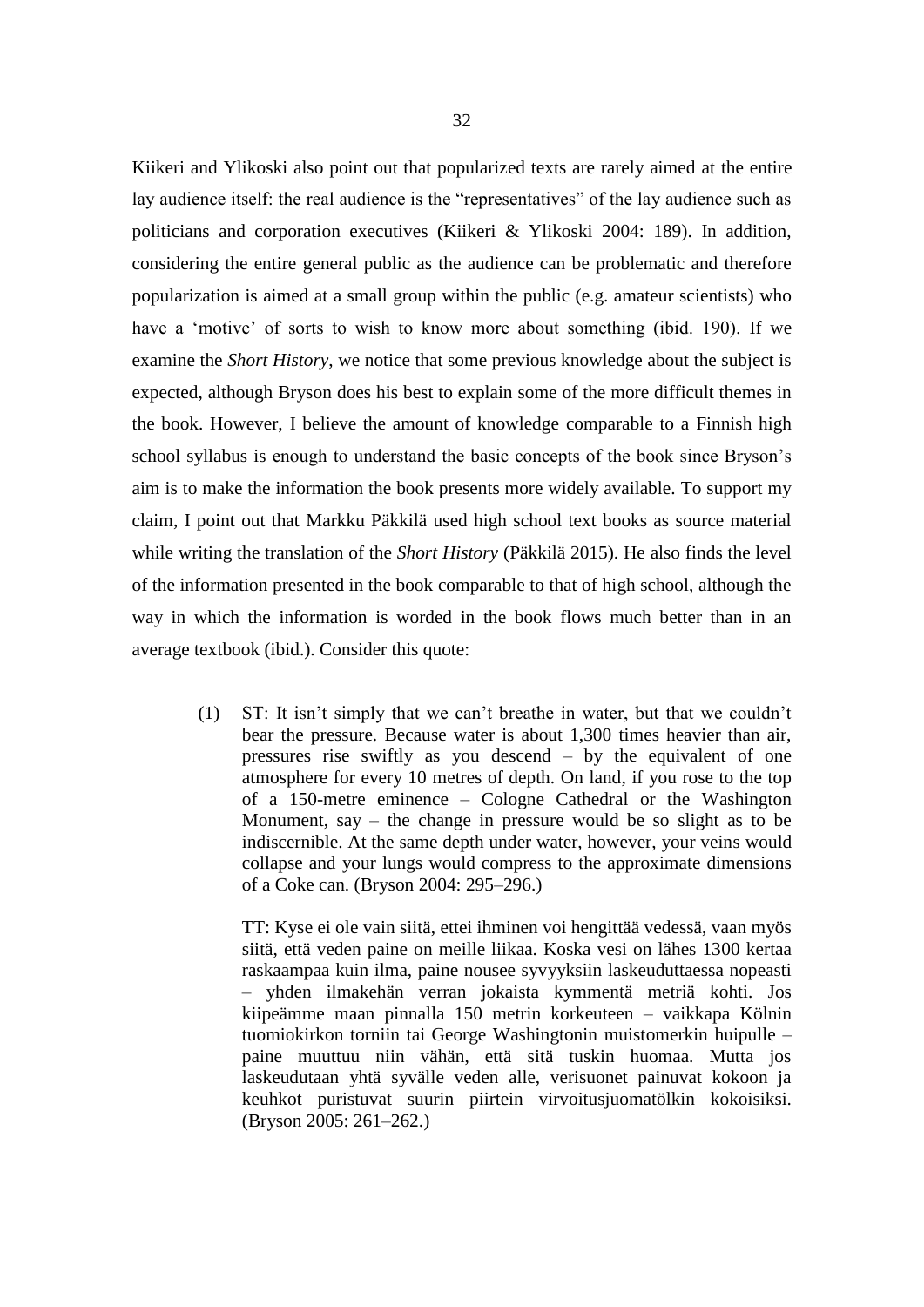In the quote above, Bryson discusses the reasons why much of the planet is inhabitable to humans. Instead of simply using figures to describe the depth or height, he uses wellknown buildings to illustrate how deep one would have to go to feel the effects of the water pressure. In addition, he uses a Coke can to describe size to which the lungs would compress in those depths. Since imagining the size of a Coke can is easy, it is an apt metaphor for this type of text which does not use pictures. It is, in my opinion, very readable and flows better than the text in most textbooks. Päkkilä's translation is very similar to the ST, most likely because there is no need to change the original for the readers of the TT. The only major change is the omission of the Coke can; instead, it has been replaced by a more generic "virvoitusjuomatölkki [soda can]". This is possibly because only the size of the can is important, not the product it contains.

On a different note, Liao states that the readers of popularized science texts are not interested in reading about any theories or methods; their interest lies in the simple question "Is this of any use to me?" (Liao 2013: 130). In other words, Liao agrees with Kiikeri and Ylikoski's point of the whole general audience not being the target group of popularization. In this context it is important to note that popularization is not limited only to written texts. On a contrary, documentaries shown on television and the information available on internet and in museums also constitute as popularization (ibid.). The utilization of other medias besides books helps bringing popularized information available to a larger group of people than relying solely on literature would. However, I believe it is likely that the people who seek that information, regardless of what form it is presented, are those who are already interested in a particular subject.

Liao further argues that popularization is such a distinctive genre that the idea of translation – that specialized terms are moved into the popularized version – does not apply (Liao 2013: 131). According to her, concerns raised about the translation of popularized texts are in part similar to those raised about other science translations. For example the accuracy of scientific information is one such concern. (ibid.) However, Liao believes that the focus should not be only in accuracy but rather, in *accessibility* (ibid.). By accessibility, one means how easily and effectively the target readers can access the popularized information that is given to them. An example of what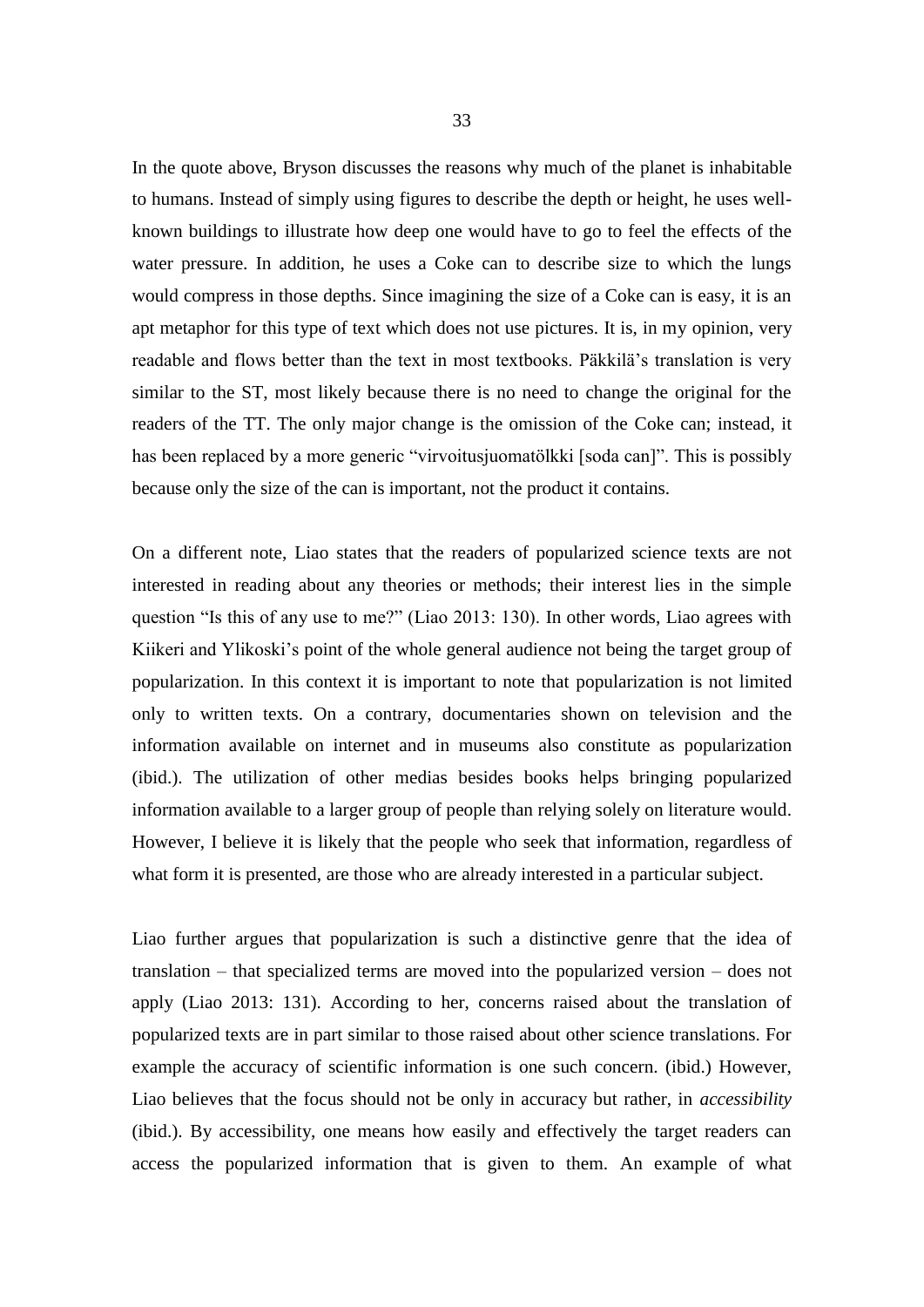constitutes as accessible information can be found in Bryson's book in a chapter discussing threats from outer space. In that chapter, Bryson tells about a crater beneath Manson, Iowa, that has disappeared from view because the passing ice sheets filled the crater in and smoothed the surface. He writes that

(2) ST: [t]he Mason impact was the biggest thing that has ever occurred on the mainland United States. Of any type. Ever. The crater it left behind was so colossal that if you stood on one edge you would only just be able to see the other side on a good day. It would make the Grand Canyon look quaint and trifling. (Bryson 2004: 238.)

TT: Mansonin törmäys oli kaikkien aikojen suurin pamaus Yhdysvaltojen manneralueella verrattiinpa sitä mihin tahansa. Törmäyskraatteri oli niin suuri, että kirkkaana päivänä sen reunalta saattoi hädin tuskin nähdä vastakkaista reunaa. Grand Canyon näyttäisi Mansonin kraatterin rinnalla pieneltä ja pittoreskilta. (Bryson 2005: 210.)

Here, Bryson has compared the Grand Canyon, a well-known landmark, to the Manson Crater which only a few people have heard of. The comparison certainly makes it easier to comprehend the size of the crater, and thus makes the text more accessible to the reader. This type of comparison is a common tool in popularization and it will be further discussed in subsection 4.2.2 of this thesis. It is reasonable to argue that the example 2 is well within the boundaries of popularization, partly because of the comparison mentioned above and partly because of the language used. It must be borne in mind, however, that defining what is or is not popularization is not always that easy. These problems in defining popularization will be discussed in section 3.1 below.

<span id="page-35-0"></span>3.1 The dominant view and the continuity view

This section discusses two different views in the field of popularization. The first, the dominant view, is the older of the two views and has nowadays been replaced by the continuity view. This section outlines the differences between the two views and why the dominant view came to be replaced.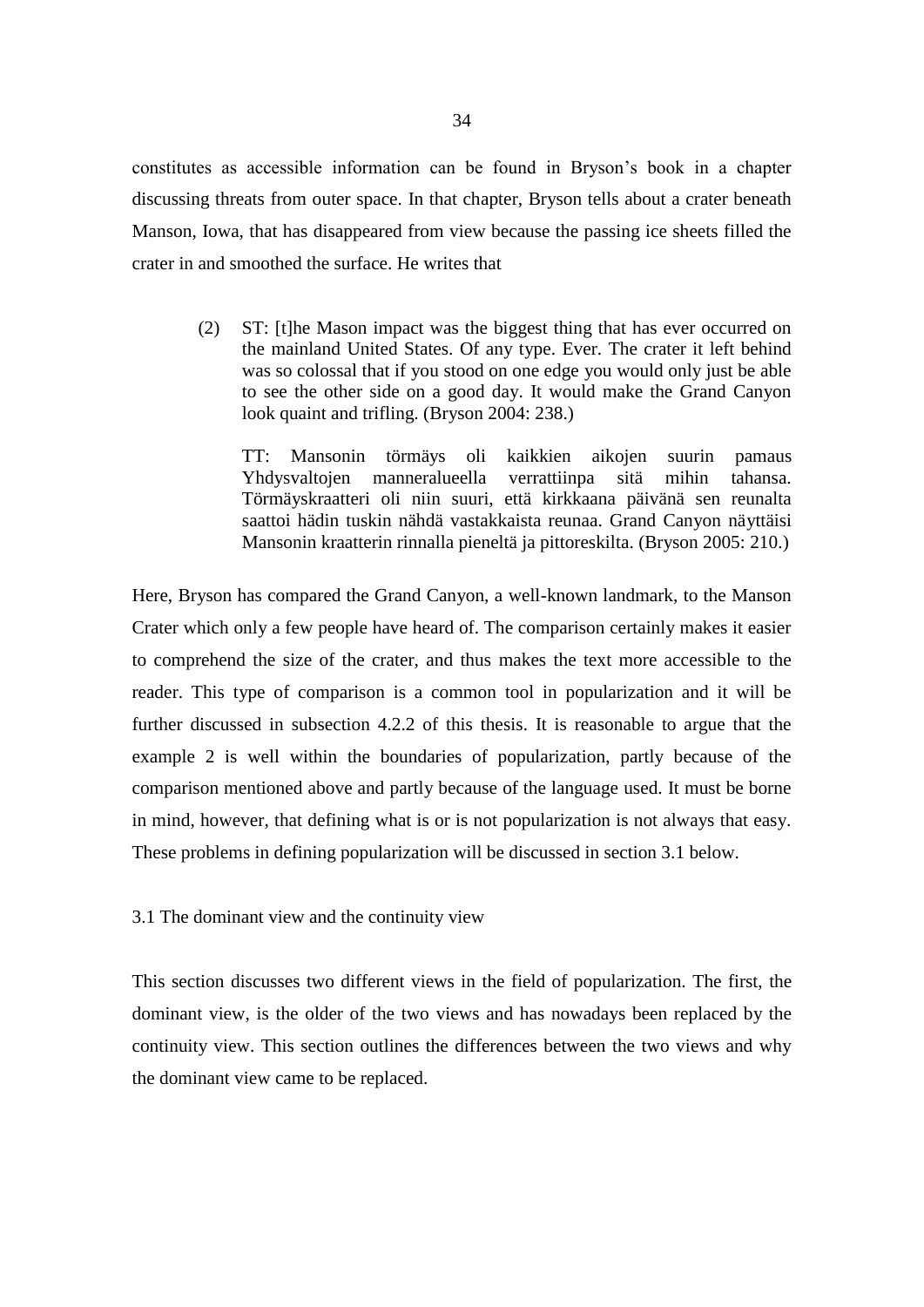The questioning of boundaries of popularization arises, according to Greg Myers, from the fact that representatives of multitude of fields, including, but not being limited to, linguists, rhetoricians, science scholars and scientists themselves, have shown interest for popularized texts (Myers 2003: 265). Myers continues that the textual studies made by these researchers have usually fitted in the *dominant view*. According to this view, there are two sets of discourses; the first is to be used within scientific institutions, and the second is for the general public outside of the institutions. (ibid. 266) Myers further states that there are several assumptions that are taken for granted in the dominant view. According to one of them, it is scientists and researchers who define what science is; another assumption argues that the lay audience is a "blank slate of ignorance" on which "scientists write knowledge" and the knowledge can only be passed in one direction – that is, from the experts to the ignorant laymen. (ibid. 266.)

Conversely to the above assumption, Myers believes that the supposedly wide gulf between experts and laymen is not so wide after all (Myers 2003: 268). Firstly, he states, the division between "natural" sciences (e.g. physics and chemistry) and other knowledge did not happen until relatively recently (see also Blanning (2008) in section 1.3 of this thesis). As an example Myers mentions linguistics which only began to exclude "outsiders" (non-experts) in the  $20<sup>th</sup>$  century. (ibid.) It is also worth keeping in mind that as soon as the expert deals with something outside of his or her area of expertise, he or she becomes less of an expert, or even a member of the lay audience (ibid.). For instance, even if a physicist specialized in nuclear technology is treated in the media as an expert for all fields of physics, they are, in fact, often reliant on others to fill in the information they lack. Sometimes that information has to be popularized in order for them to understand it. (ibid.)

Myers also points out that the information travelling between the experts and the public does not only flow in one direction nor is the public the blank slate the advocates of the dominant view would like to believe them to be (Myers 2003: 268). Granted, the public may not know what the difference between DNA and RNA is but they may know a lot about things that concern them directly. As an example, Myers mentions parents whose child has a rare disorder. He argues that it is possible that the parents know much about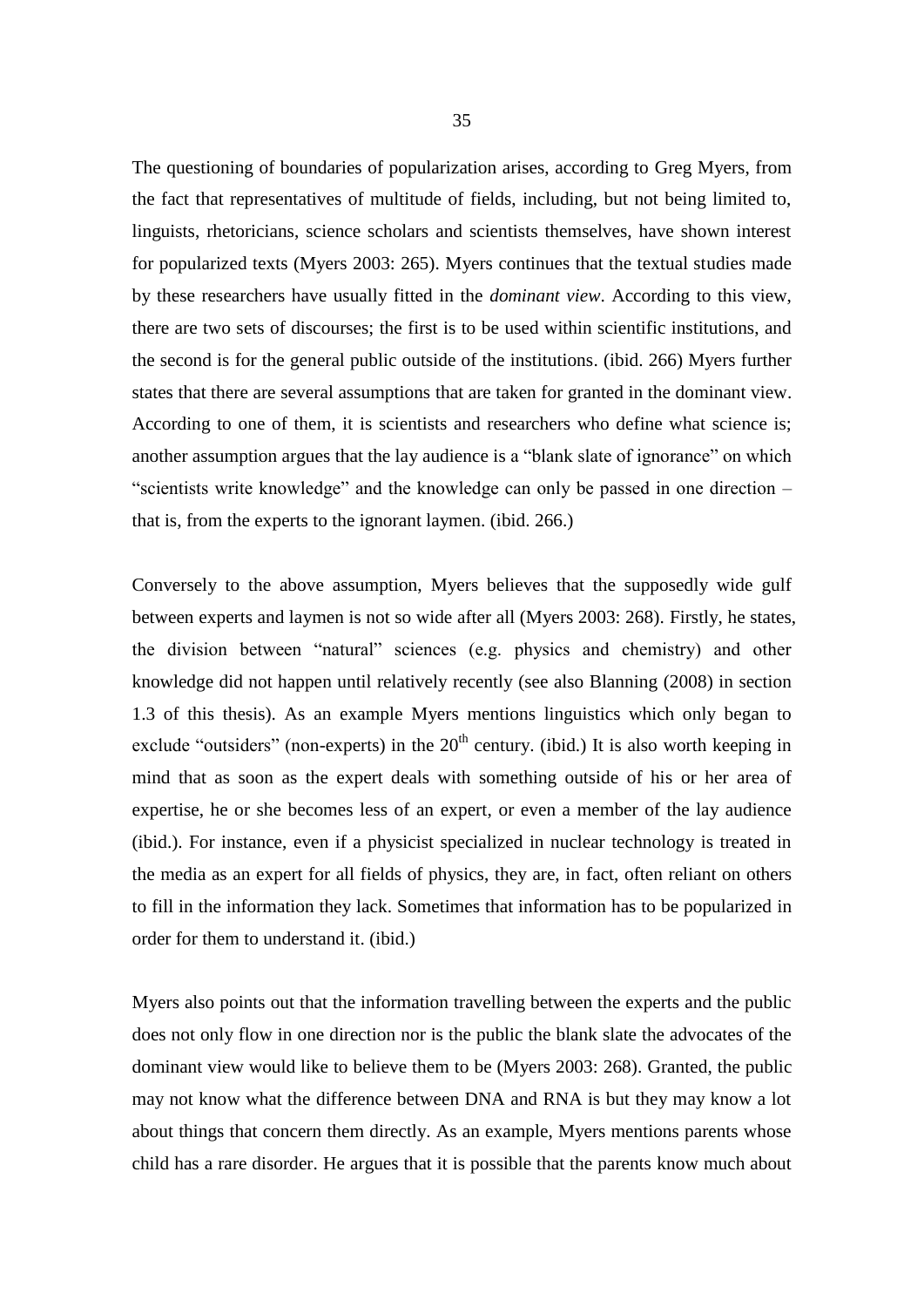that particular disorder, more than a general practitioner might know. (ibid.) It is also worth mentioning that people are in general more interested in issues concerning for instance their health than in an abstract science that is not likely to benefit them directly (ibid.). This attitude also partially explains the negative attitudes towards basic research because the innovations derived from it cannot be seen immediately. As Maija Karala notes in her article, it is easy to see basic research as useless and a waste of money even though it is the basic research that creates new fields and new innovations (Karala 2015: 23). In addition, Bensaude-Vincent argues that the "gap" between experts and public is a purely ideological creation, made by the popularizers themselves to place themselves as "mediators" (Bensaude-Vincent 2001: 100).

As was pointed out above, popularization is not only found in written texts, but also on other forms of media. Yet, as Myers writes, popularization research is focused mostly on written texts (Myers 2003: 272). He believes that this is partly due to two facts: the first is that discourse analysts are best equipped to deal with words and the second is that it is easy to collect and store written texts (e.g. newspaper articles). However, Myers believes, quite rightfully in my opinion, that excluding other forms of discourse than written texts limits popularization research. (ibid.) Firstly, visual encounters with science, such as television documentaries, are often more memorable than reading an article about the same subject. Secondly, new technology ensures that more pictures and other visual aids can be used even in traditional textbooks; after all, they say that a picture is worth a thousand words. Thirdly, merely focusing on words excludes places like science museums from popularization studies. Finally, Myers argues that focusing on words enhances the view that popularization is all about simplifying and even distorting the message.  $(ibid.)^9$ 

Moreover, Myers argues that popularization is also about the interaction between the scientists and the public (Myers 2003: 273). The dominant view presumes that if the public knows more about science, it would automatically be more receptive to the new ideas and innovations presented by scientists such as getting a new vaccine. What the

 $\overline{a}$ 

<sup>9</sup> Due to the material I have chosen and the scope of the thesis, I have left out television, the Internet and other possible venues for popularization. However, they are a possible subject for a future research.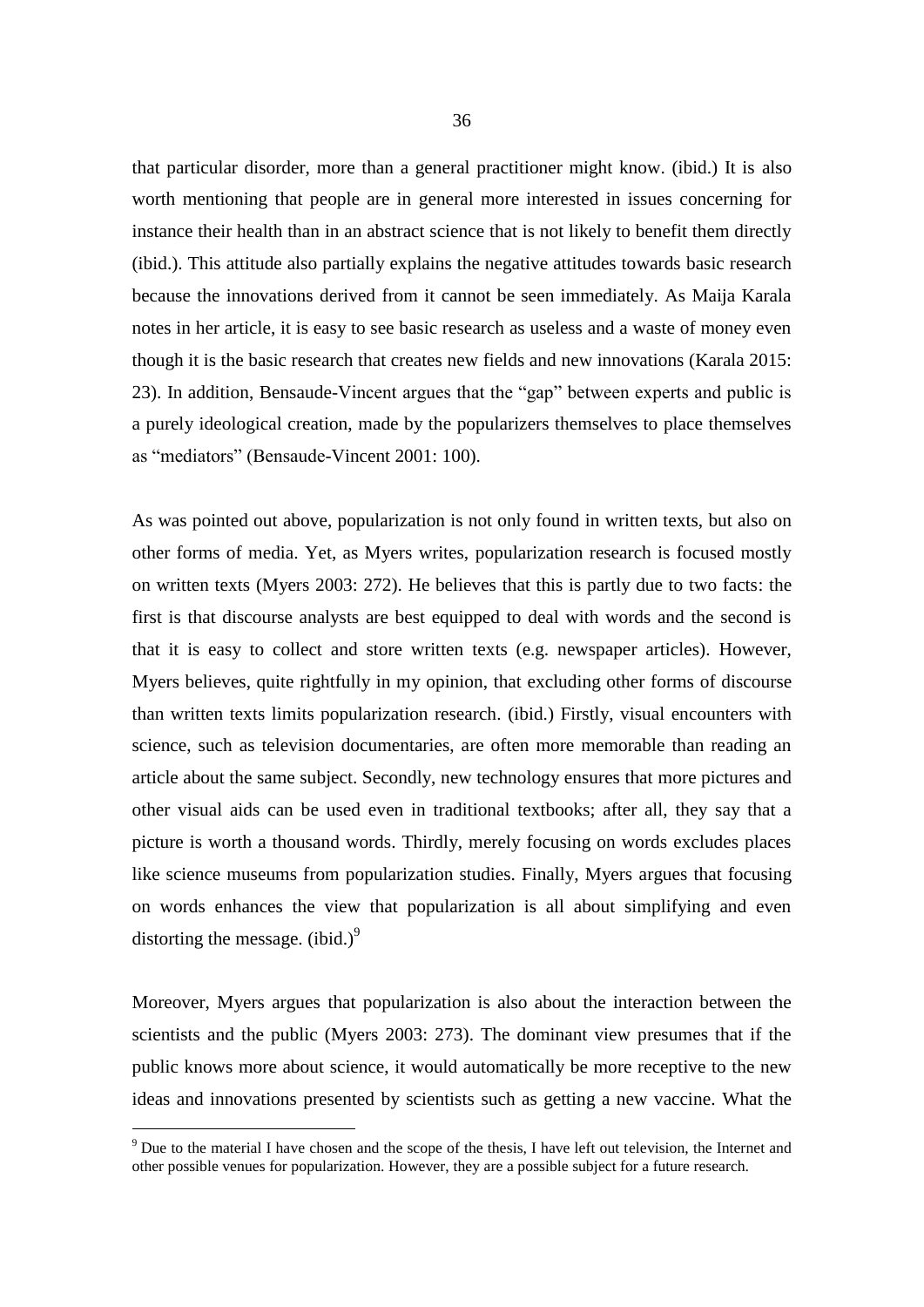dominant view fails to take into account, however, is that the audience forms its opinions based on the trustworthiness of the speaker and the institution he or she represents. Besides, the estimation of trustworthiness is in turn based on the "track record" of the speaker and the institution. (ibid.) To provide an example of the importance of a good reputation, let us suppose that the company that created the Pandemrix influenza vaccine wants to market a new vaccine. Even if the vaccine was described as perfectly safe, it would not be surprising if the public rejected the new vaccine based on the public's experiences with the company's previous product.

Gradually, the dominant view came to be reframed and replaced. An important part of this process was an article written by Thomas F. Gieryn, professor of sociology. In the article he created the concept of "boundary-work", or scientists' attempts to create a boundary between scientific and non-scientific works (Gieryn 1983: 782). Gieryn's concern was about how scientists tried to separate science from what they perceived to be non-science. Basically, boundary-work in this context concerns the ideologies surrounding scientists' "attempts to create a public image for science by contrasting it favorably to non-scientific intellectual or technical activities". (Gieryn 1983: 781.)

As a result of the reframing, a new view called the *continuity view* came to replace the dominant view. The most important difference is that the continuity view emphasizes that there is no gap between the experts and the laymen, only different levels of knowledge and interest (Downs 2010: 447). The new view also stresses that it is also important to understand the *context* of the communication. Does the communication take place between two experts discussing about a current research? Or is it a paper discussing current research? Or is it perhaps a newspaper article reporting of the research? Downs agrees with Myers that communication is never transferred only from the experts to the public. Instead, the public also communicates with the experts in the form of feedback and questions. (ibid.)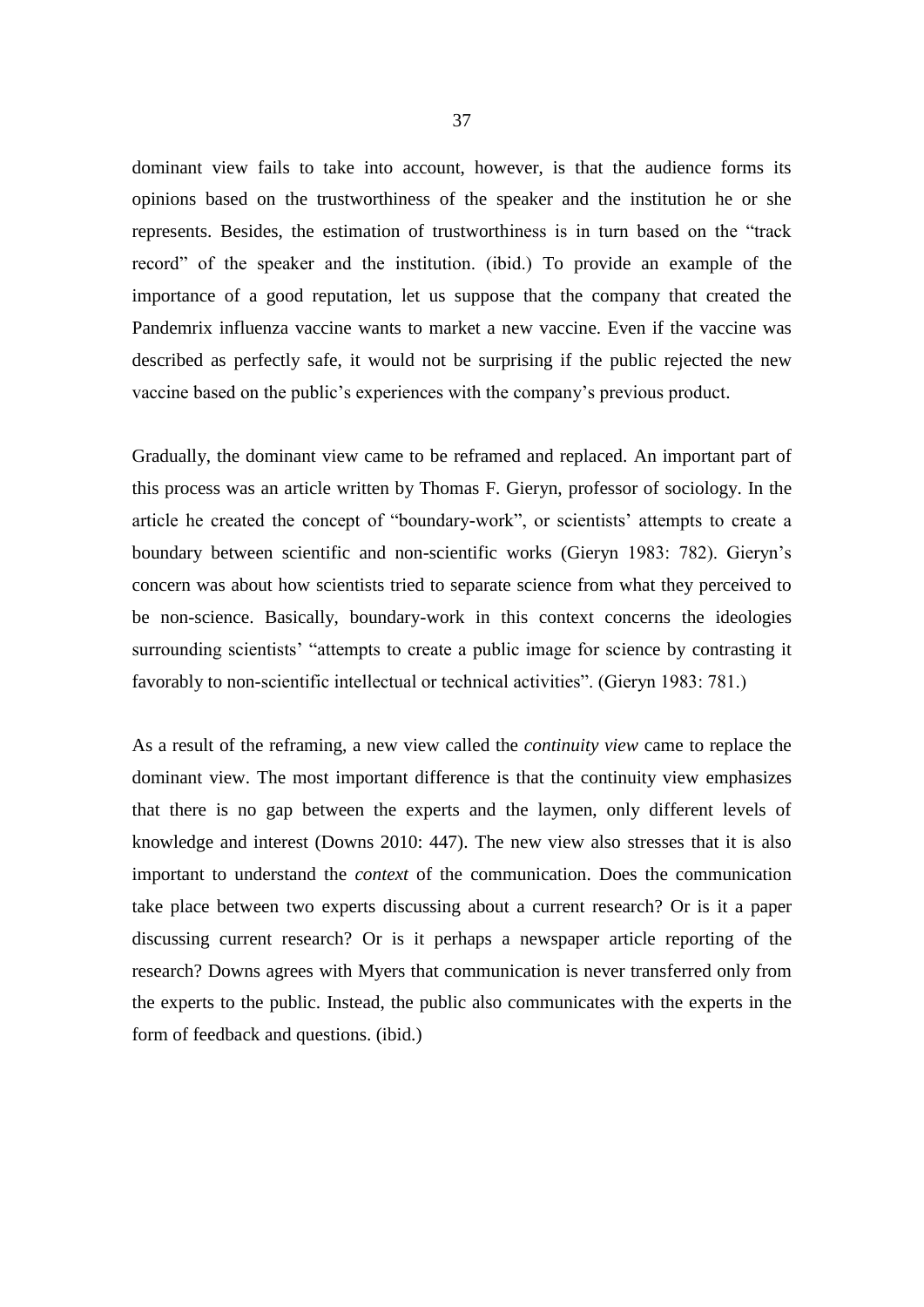#### 3.2 Popularization as a social process

In this thesis I will be following Calsamiglia and van Dijk's ideas on popularization. According to them, popularization is a *social process*. As has been stated already, it includes not only written texts, but also other forms of media, such as television. The aim of popularization is to "communicate lay versions of scientific knowledge, as well as opinions and ideologies of scholars, among the public at large". (Calsamiglia & van Dijk 2004: 371.) They therefore indirectly disagree with the scientists of the twentieth century who viewed opinion as being inferior to scientific knowledge and confined solely to the "ignorant masses".

Calsamiglia and van Dijk continue that there is no specific structure for the popularized text. Instead, it is the *roles* of the participants (e.g. scientific sources, specialized journalists, a lay public), the *purposes*, *beliefs*, and *knowledge* of the participants and the *relevance* of the information to the general public which characterize popularization. (Calsamiglia & van Dijk 2004: 371.) In other words, *recontextualization* is an essential part of popularization. Basically, this means that the content is adapted to suit the chosen media and, by extension, the intended audience. (ibid.)

Calsamiglia and van Dijk also note that the mass media is not simply passively repeating the scientific information passed to it; it actively takes part in distributing the knowledge. In particular the strength of the mass media arises from its power to decide which science news to publish and how to report about them. (Calsamiglia & van Dijk 2004: 371.) A quick look in the science page of the Huffington  $Post<sup>10</sup>$  reveals that the news concern either current issues (e.g. "The West Africa Ebola Epidemic Arouses Global Response But Caution Needs an Ally and a Local Interpreter"), human behavior or biology (e.g. "Why do we sleep?") or are about subjects that many people may find interesting (e.g. "FOUND: Traces of Ancient Monster Star", "Now We Know How Lizards Regrow Their Tails").

-

 $10$  This quick search was conducted in 23.8.2014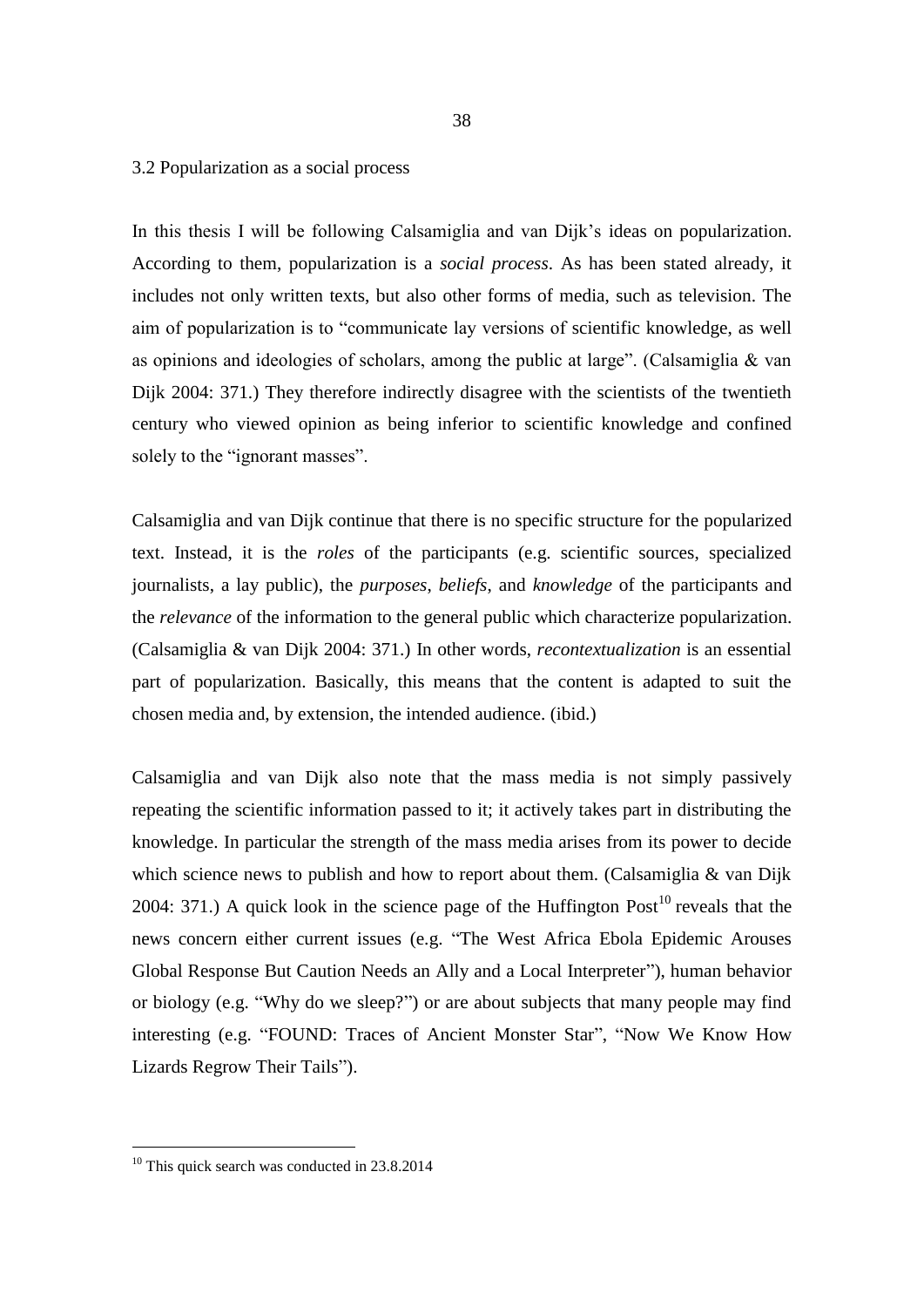In my personal experience of having been an avid reader of the above mentioned news site for quite some time, articles in the biology category often include articles about space and prehistoric creatures, particularly dinosaurs and early humans. Many of the news are blog posts written by experts. For instance, the author of the Ebola article mentioned above, Sharon Hrynkow, PhD, is a virologist and the President of Global Virus Network which consists of virologists aiming to stop the spread of viral diseases in the world (Huffington Post 2014). Most likely, experience has shown that news items such as these are most likely to garner the most reads and thus it is in the interests of the online newspaper to keep publishing similar articles.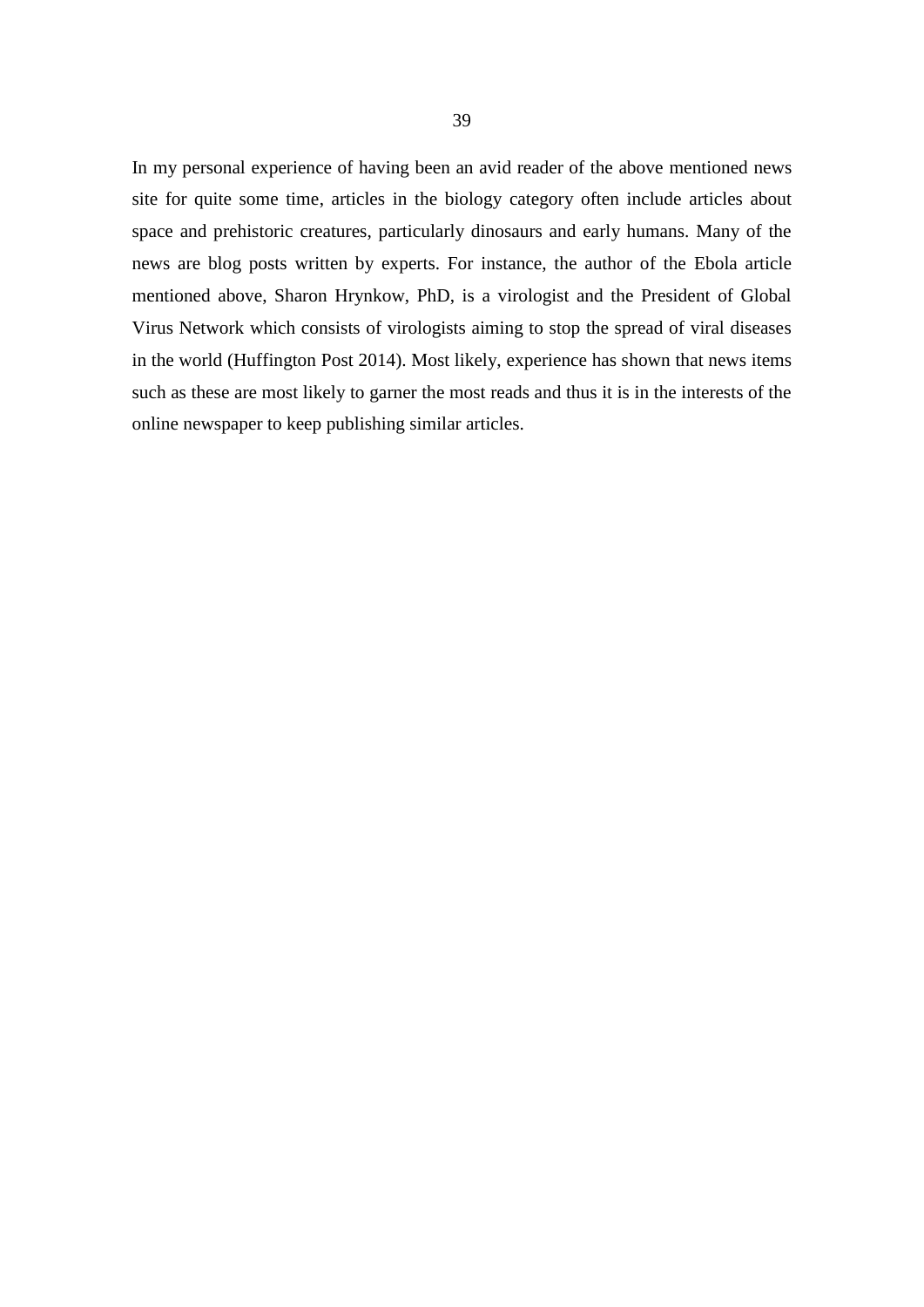# 4 *SHORT HISTORY* AND *LYHYT HISTORIA* IN THE LIGHT OF USABILITY AND POPULARIZATION

In this chapter, I will analyze popularization and usability aspects of both *Short History* and *Lyhyt historia*. Given the nature of the theories I have chosen, I have decided to analyze the two aspects separately; the usability aspects of the material will be discussed in section 4.1, while in section 4.2 and its subsections, I delve into the popularization aspects. In section 4.3, usability and popularization will be analyzed together as I believe popularization and usability have overlapping qualities, such as the need to take the reader into account. In section 4.1, I find it necessary to make a synthesis between the two approaches because they are so closely linked. As in chapter 3, examples are included in this chapter from both the original source text and the translated target text, and they are marked with ST and TT, respectively.

#### 4.1 Usability in *Short History* and *Lyhyt historia*

In this section, I will examine the usability in *Short History* and *Lyhyt historia*. However, before moving on to the analysis of usability, it is worth taking a look at the types of readers this book is aimed at. As has already been stated, Bryson describes himself as someone who did not know much about the Earth; he could not even tell "what a proton was, or a protein, didn't know a quark from a quasar" (Bryson 2004: 23). As such, it could be said that the book is aimed at someone like Bryson himself; someone who would like to know more about the planet we live one but who for some reason or other has not had time to apply oneself to the subject.

The book could also be aimed at those who have not read much scientific literature because they find the content uninspiring or even dull. This was certainly the case for Bryson who was disappointed to discover that the school textbooks he used were not as interesting as he thought they would be. In the introduction, he admits that he wrote the book partially because he wanted to see if it was possible to write about science in an interesting manner (Bryson 2004: 24).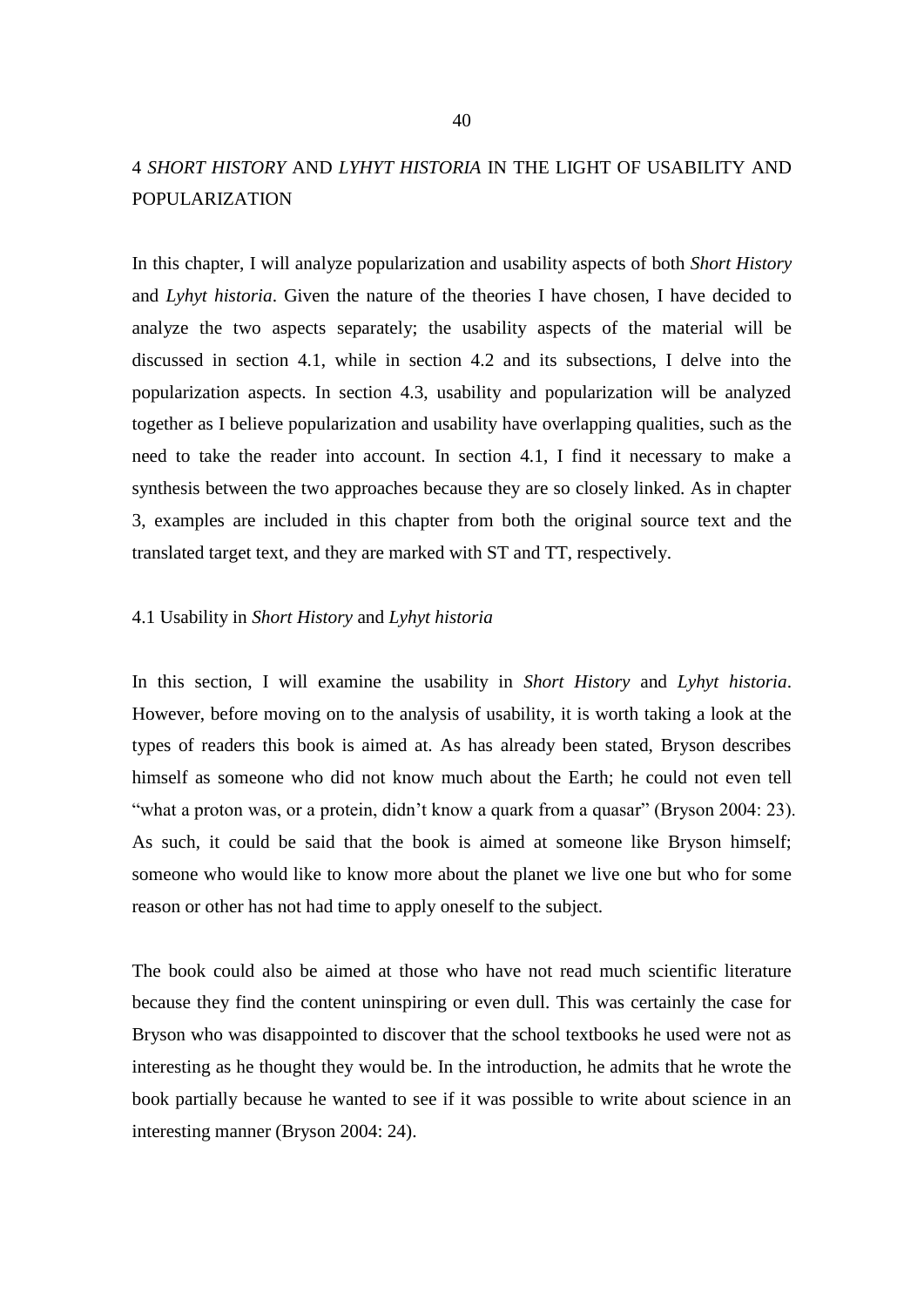As a book about the history of science, *Short History* is bound to contain terms which may be unfamiliar or difficult for the reader. Therefore, having an explanation for the terms would be preferable. Yet how important is the explanation of terms? According to Calsamiglia and van Dijk, the popularization process includes *reformulation* and *recontextualisation* of scientific knowledge; in other words, the information must be adapted for the context in which the information is published and, by extension, for the readers accessing that venue (Calsamiglia & van Dijk 2004: 371). When applying this to the *Short History*, it is, of course, notable that the book is aimed at the general audience. On a more specific level, the book is aimed at anyone who has, like Bryson, wondered how it is possible to know so much about Earth, and how, precisely, is that information obtained (Bryson 2004: 23). It is probably also safe to say that the reader of this book will be a layperson, an adult or a teenager; young children are unlikely to find this book entertaining because it contains very few pictures and requires a degree of concentration as well as reading skills. This being the case, it is safe to assume that the general reader of *Short History* is not well-versed in scientific terminology and thus providing an explanation for them is important. The following quote is a good example of scientific information adapted for a layman reader:

(3) ST: A few astronomers continue to think there may yet be a Planet X out there – a real whopper, perhaps as much as ten times the size of Jupiter, but so far out as to be invisible to us. (It would receive so little sunlight that it would have almost none to reflect.) (Bryson 2004: 42.)

TT: Edelleenkin on tähtitieteilijöitä, jotka uskovat planeetta X:n olemassaoloon – todelliseen jättiläiseen, kenties jopa kymmenen kertaa Jupiteria isompaan planeettaan, joka on toistaiseksi pysytellyt näkymättömissä. (Se saisi niin vähän auringonvaloa, ettei se heijastaisi sitä juuri lainkaan.) (Bryson 2005: 34.)

I believe it is safe to say that the vast majority of the readers of *Short History* know that Jupiter is the largest planet in our solar system. I also find it likely that they have at least once seen an artist's rendering of the solar system with the planets set in a straight line so that the viewer can compare the sizes of the planets<sup>11</sup>. With this in mind, it is quite

 $\overline{a}$ 

 $11$  See, for instance, the video at http://io9.com/5767504/amazing-video-shows-the-relative-sizes-of-allthe-planets-and-stars.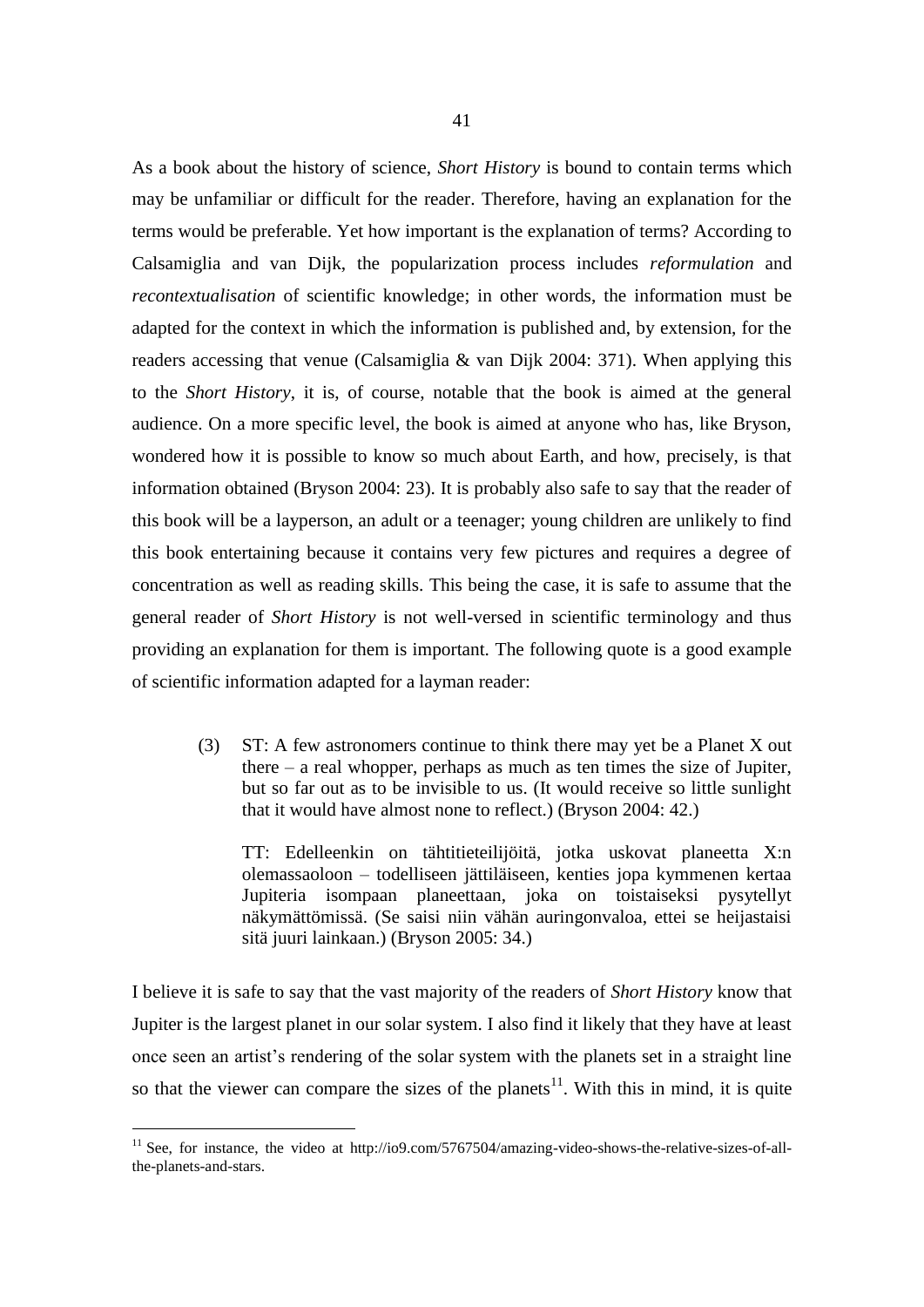natural to wonder how a planet ten times the size of Jupiter would be able to elude the astronomers for so long. This is why the explanation Bryson has provided in the parentheses is so important; it explains how the giant planet has managed to stay invisible in terms that are easy for a non-expert to understand. In the TT, Päkkilä has also placed the explanation in parentheses. While both the ST and TT could have been worded without those parentheses and the quote would not have lost any important information, I argue that the explanation stands out better to a casual reader because it is a separate sentence inside parentheses.

While further discussing popularization, Calsamiglia and van Dijk emphasize that popularization by and large is characterized by the *communicative context* and the *roles* of those participating in the process: the scientific sources, the person converting the information to a popularized form (e.g. journalists specialized in science news), and the readers (the non-specialist public). In addition to the context and the roles, the *purpose*, *beliefs* and *knowledge* of the actors involved and the *relevance* of the information in the everyday life of the reader also affect the nature of the popularization. (Calsamiglia  $\&$ van Dijk 2004: 371.) In the case of *Short History*, the communicative context is the wish to increase the knowledge about the history of science and what this planet of ours is like and how it came to be. The actors include Bill Bryson, his readers and the scientists he has interviewed in person and the books and articles he has read. Bryson's purpose is to both share what he has learned with his readers and increase their knowledge, as stated above. These purposes can also be attributed to the scientists as they most likely would like to teach the reader something new and make the branch of science they represent more familiar to the public. The purpose of the reader is more difficult to gauge since there are as many purposes as there are readers. For instance, for me personally the purpose of reading this book was to learn more about the planet's history and the ways that history has been uncovered. To someone else, however, the purpose might be simply to read in order to pass the time.

Furthermore, according to Calsamiglia and van Dijk, relevance in everyday life is one of the characteristics of popularization, yet it is difficult to imagine how the book could be relevant to the reader in their day-to-day life. It should be noted, however, that *Short*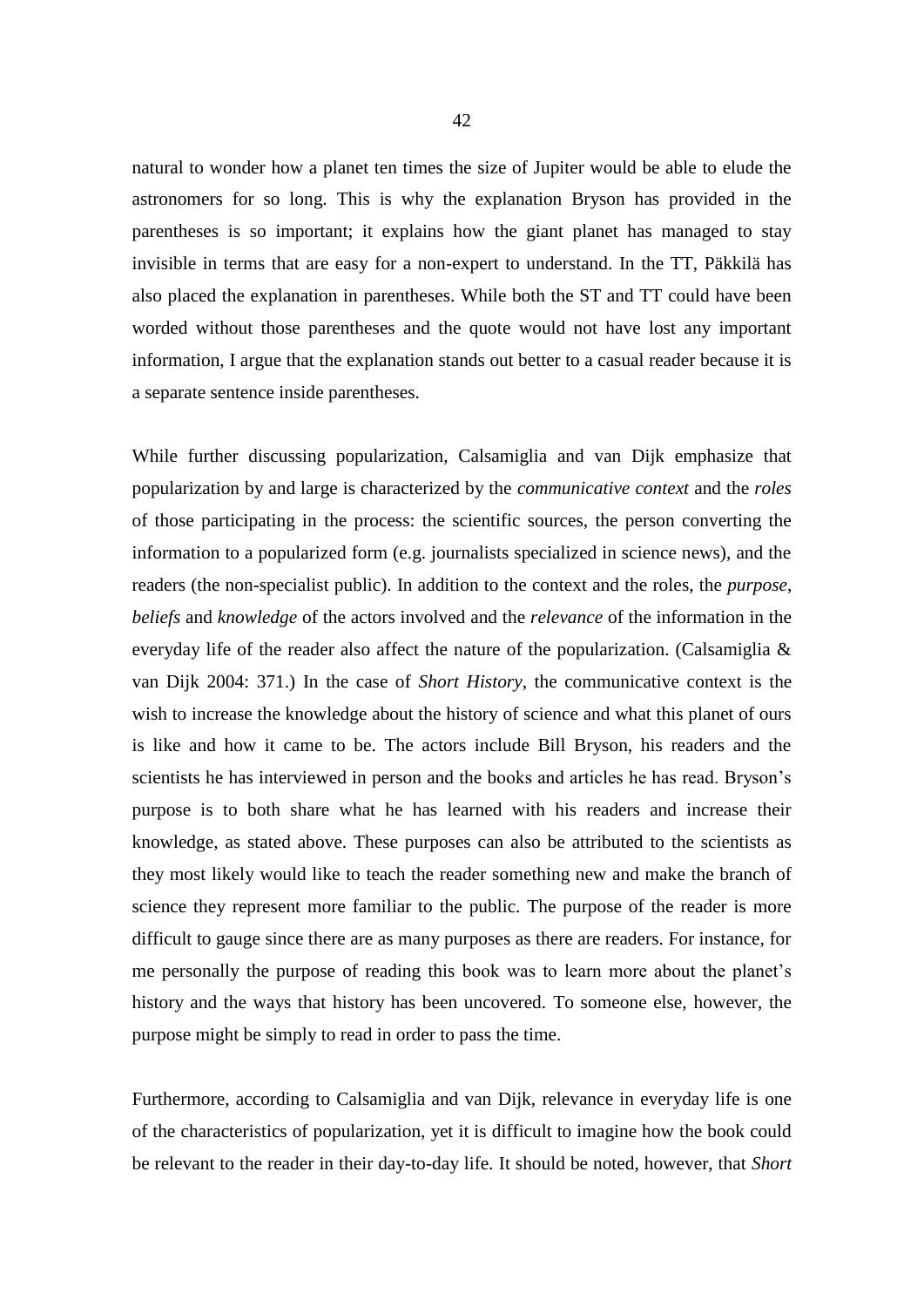*History* is not intended for that purpose. Instead, it is intended as an educative book, to be read by those who are interested in learning more or revising their knowledge. As such, it would seem that the book does not meet all of the conditions laid for popularization. However, it should be kept in mind that not all literature can be regarded as something that will help the reader in their everyday life. It could even be argued that only a small percentage of all literature, including books such as manuals and cook books, fills that particular requirement.

What is more, Calsamiglia and van Dijk argue that popularized works, particularly those appearing in the mass media, are involved in creating new knowledge and opinions especially about the scientists and even about science itself. Therefore, they do not simply passively distribute scientific knowledge. In addition, not all of this information is derived from scientific sources. (Calsamiglia & van Dijk 2004: 371.) It should also be noted that even though journalists and others working in media business rely on others to provide them the sources, they have some say in what is published and how it is published (ibid.). *Short History* fits neatly into this category. Bryson has not only included in the book the "big names" of scientific world, such as Einstein or Newton, but there are also some lesser known personalities and even scientists who have made a major contribution to our knowledge of the world around us yet whose names still remain unknown to the general public. One such person could be Clyde Tombaugh:

(4) ST: It [the newly discovered planet] was named Pluto, at least partially because the first two letters made a monogram from [Percival] Lowell's initials. Lowell was posthumously hailed everywhere as a genius of the first order and Tombaugh was largely forgotten, except among planetary astronomers, who tend to revere him. (Bryson 2004: 42.)

TT: Se nimettiin Plutoksi ainakin osittain siksi, että ensimmäiset kaksi kirjainta olivat Lowellin nimikirjaimet. Lowell sai suitsutusta suurena nerona, kun taas Tombaugh unohdettiin, paitsi planeettatutkijoiden keskuudessa, jossa hän nauttii melkoista arvostusta. (Bryson 2005: 34.)

Lowell's name could be familiar to at least some of the readers, and there is an observatory named after him in Flagstaff, Arizona. Tombaugh's name, on the other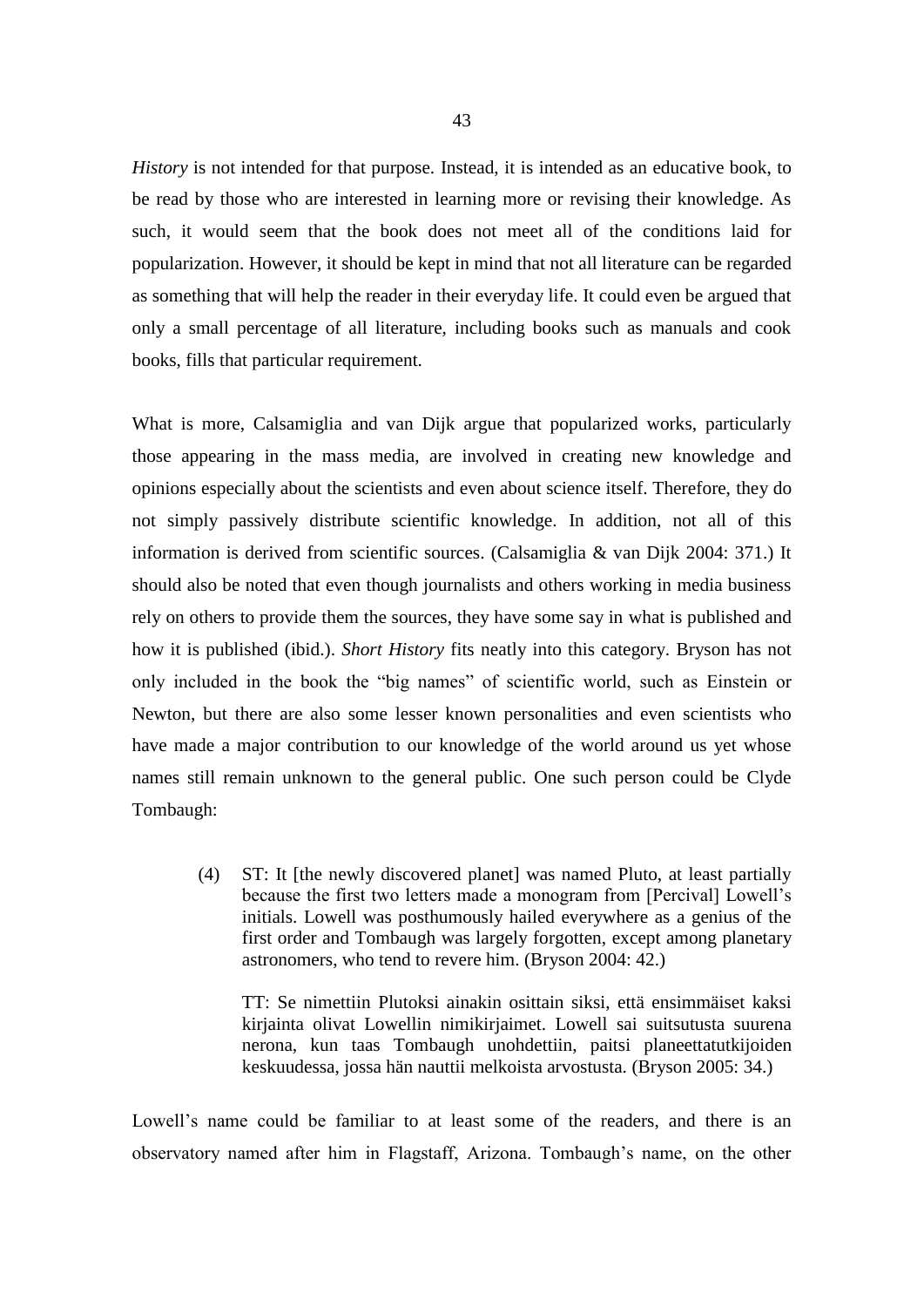hand, is unknown to the general public even though it was he who actually discovered Pluto. Lowell did hypothesize that there was a planet behind Neptune, but he died in 1916 before he could prove his claim. Based on Lowell's hypothesis, Tombaugh managed to find the elusive ninth planet.

Bryson's sources include many popular books, a point that has been regarded with slight disapproval (see more on this in section 4.2 of this thesis). This could be partially because Bryson has a ready access to these kinds of books or because he himself finds them easier to understand than science publications (after all, he is no expert). However, it is highly likely that popular books were chosen as a part of the source material because they are accessible to the reader of *Short History*. After all, science publications (e.g. theses, doctoral dissertations, articles etc.) may not be readily available to the general public or they may be difficult to understand without specialized training.

So far, I have discussed the aspects of popularization, yet the title of this chapter is "Usability". There is a good reason for my choice. First of all, I feel that the functions of usability and popularization are close to each other and the concepts, therefore, somewhat related (for more about this subject, see section 4.3 of this thesis). Secondly, many of the traits listed above apply to usability as well. As it was already noted in section 2.2 of this thesis, usability is concerned with how usable a product is – in other words, whether the product in question is both easy to use and beneficial to the user. In the same chapter, I argued that both the source text and the target text meet the required criteria even though they are not used in the same way that, say, manuals are, and moreover, that they are used more for enjoyment. However, it can be said that readers use *Short History* and *Lyhyt historia* if their goal is to learn more about the world, the history of science or famous scientists.

I also stated that, as per Bell's model, the speaker (in this case, the writer) will adjust his or her message according to who their recipient is. Bryson's recipients are, in the broad sense, the lay audience. In a narrower sense, however, it could be claimed that the audience consists of people like Bryson himself; someone who has wondered how the world is the way it is and how we can know so much about it. The primary recipient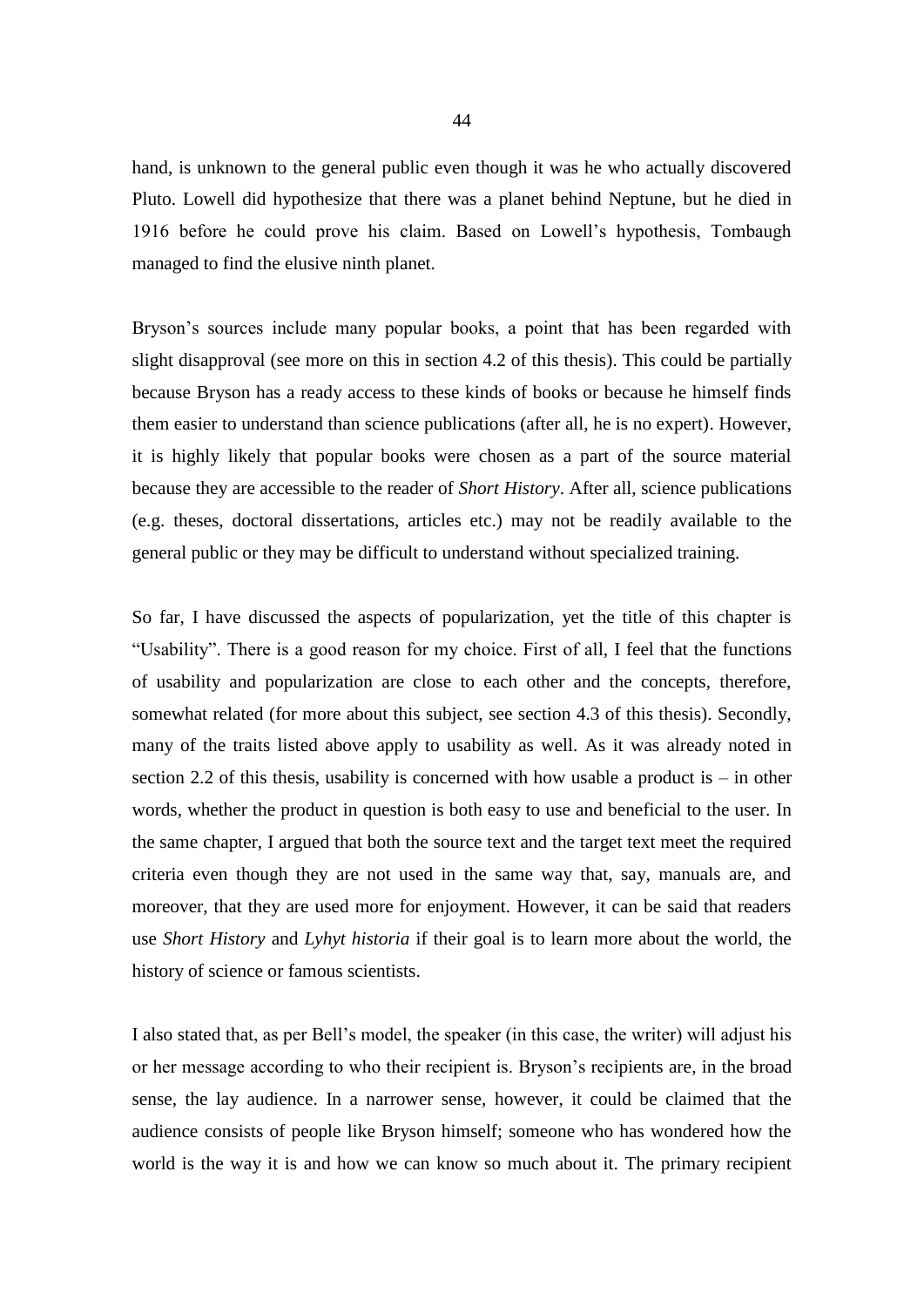(the second person or the *addressee*) was most likely frustrated with the school text books which did not answer the questions the reader may have had in a concise and understandable way. Perhaps, like Bryson, the addressee waits until adulthood before beginning to ask those questions again. Or, the addressee could be completely ignorant of scientific matters or his or her information could be outdated. It could even be that the addressee has simply forgotten something over the years and reading about it jogs their memory.

What about the third persons? Bell defines them as *auditors* and while they are known to the speaker, they are not directly addressed like the second person is; however, they do exert some degree of influence over the speaker. In the case of Bill Bryson and his book, the auditors would be readers to whom the subject matter is already familiar. Because of their previous knowledge, there is no need for Bryson to address them as much as he does the addressees, but he cannot completely ignore them, either, or else they would not finish reading his book. As such, Bryson needs to focus on other means to keep the auditors interested. His humor and style of writing could be those other means. While humor and style are certainly used to maintain the interest of the addressees, it could be argued that they are for the benefit of the auditors as well. Moreover, Bryson is not in the habit of overtly stressing the basic concepts of science. For instance, when Bryson discusses the structure of an atom, he merely mentions the following:

(5) ST: Every atom is made from three kinds of elementary particles: protons, which have a positive electrical charge; electrons, which have a negative electrical charge; and neutrons, which have no charge. Protons and neutrons are packed into the nucleus, while electrons spin around outside. The number of protons is what gives an atom its chemical identity. (Bryson 2004: 183.)

TT: Jokainen atomi koostuu kolmenlaisista rakennehiukkasista: protoneista joilla on positiivinen sähkövaraus, elektroneista joilla on negatiivinen sähkövaraus ja neutroneista joilla ei ole sähkövarausta. Protonit ja neutronit muodostavat atomin tiiviin ytimen, jota elektronit kiertävät. Atomin kemialliset ominaisuudet määräytyvät protonien lukumäärän mukaan. (Bryson 2005: 159.)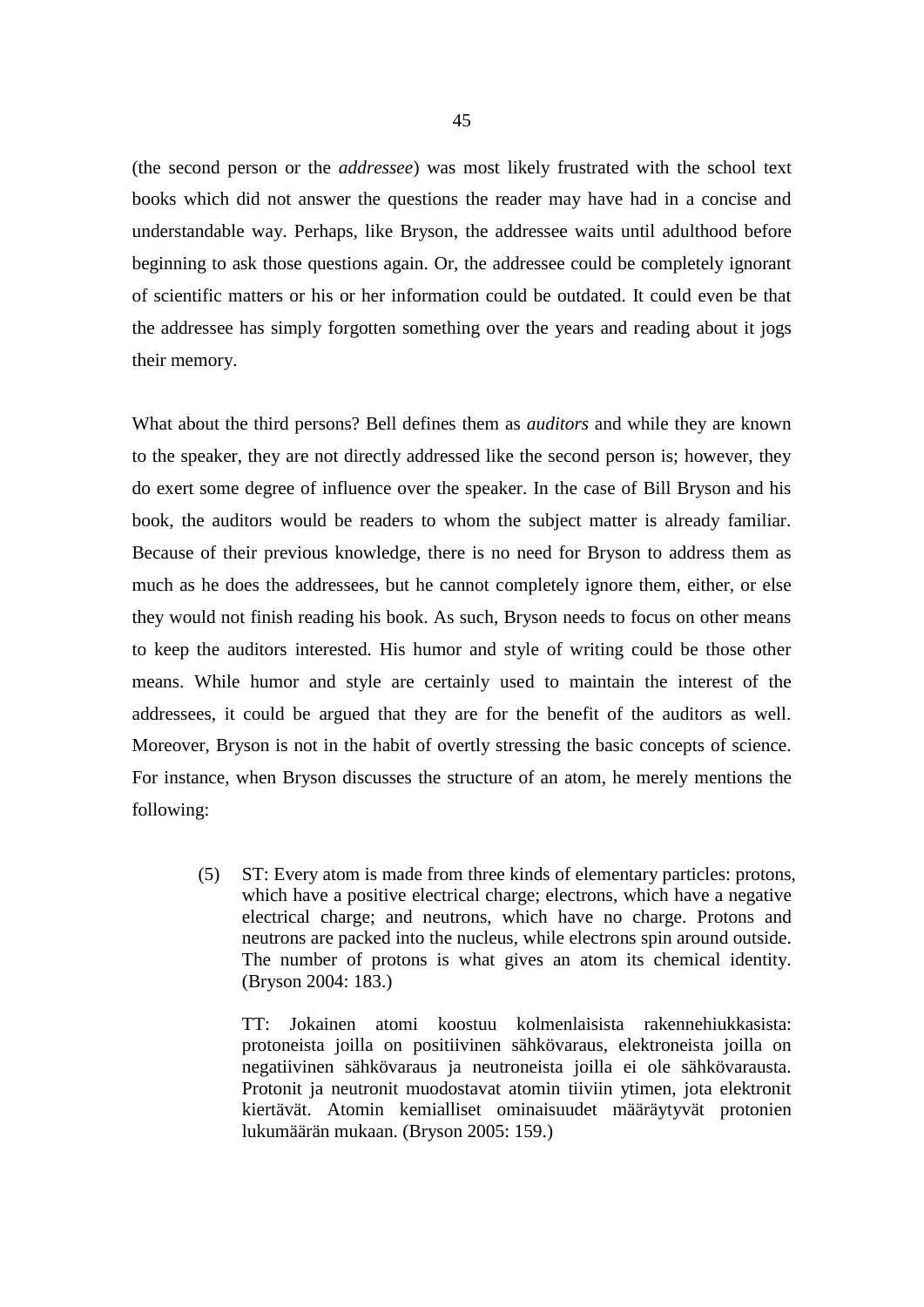As can be seen from example 5, the explanations of the basic concepts that Bryson provides tend to be short and often serve to build for a discussion of more difficult concepts. The basic explanation of the structure of atoms is a good example of this kind of a difficult concept. Later in the book, Bryson builds on this explanation and uses it to illustrate why the early twentieth century physicists were so baffled by atoms.

It could be argued that to ensure the success of the book, it is more important to satisfy the needs of the auditors (the third persons) than those of the addressees (the second persons). I imagine that the auditors would form a larger readership than the addressees, and therefore it is important that there is something for the auditors as well besides learning about natural history. It could even be argued that there is some overlap between the second and third persons, and at times they can in fact switch places depending on the subject at hand. By this I mean that while the basic concepts and explanations are directed more towards the addressees, it is highly likely that the biographies of the researchers and scientists, as well as the more humorous tidbits, are catered towards the auditors. An example of a humorous biography is the one concerning a French expedition to Peru in 1735. The purpose of their expedition was to triangulate the circumference of the planet, but the expedition did not go as planned:

(6) ST: Almost at once things began to go wrong, sometimes spectacularly so. In Quito, the visitors somehow provoked the locals and were chased out of town by a mob armed with stones. Soon after, the expedition's doctor was murdered in a misunderstanding over a woman. The botanist became deranged. Others died of fevers and falls. The third most senior member of the party, a man named Jean Godin, ran off with a thirteenyear-old girl and could not be induced to return. (Bryson 2004: 67–68.)

TT: Retki alkoi mennä pieleen heti kättelyssä ja kaiken lisäksi varsin pahasti. Quitossa retkikunnan jäsenet onnistuivat suututtamaan paikalliset asukkaat niin, että kiviä heittelevä väkijoukko karkotti heidät kaupungista. Vähän sen jälkeen retkikunnan lääkäri murhattiin erästä naista koskeneen väärinkäsityksen takia. Ryhmän kasvitieteilijä tuli hulluksi. Lisää matkalaisia kuoli kuumeeseen ja putoamisonnettomuuksiin. Retkikunnan kolmanneksi vanhin jäsen Jean Godin karkasi 13-vuotiaan tytön kanssa eikä suostunut enää liittymään tovereihinsa toistuvista suostutteluyrityksistä huolimatta. (Bryson 2005: 58.)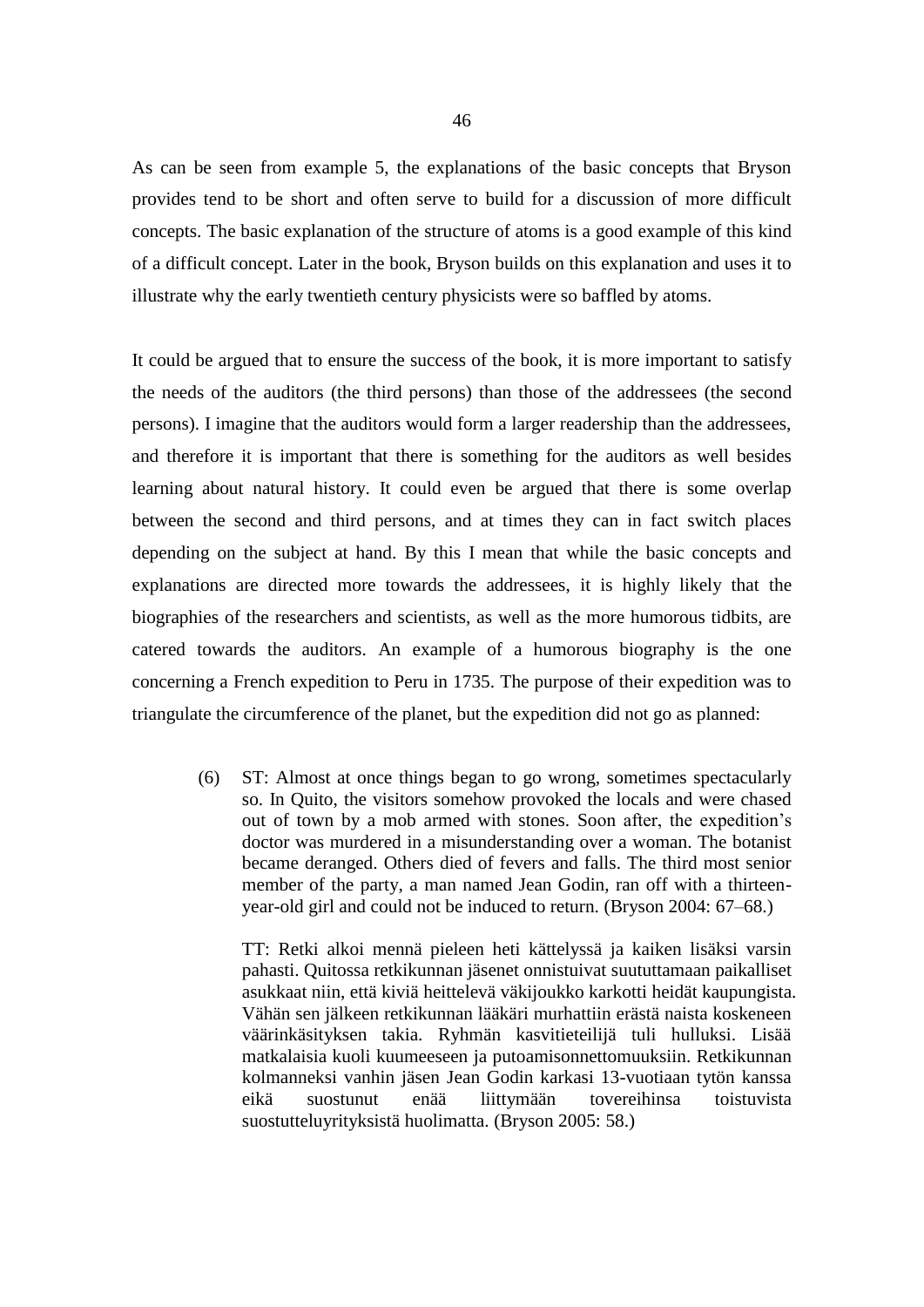Example 6 is at the beginning of chapter 4 of the *Short History* and thus serves as a humorous introduction to the subject of the chapter at hand: the size of the Earth. While the unlucky French expedition is mentioned only a couple of times in the chapter, the passage quoted above is a suitable "lure" for the auditors precisely because of the humor.

The remaining two of Bell's categories, the *overhearers* and the *eavesdroppers*, are more difficult to place precisely because they are not formally acknowledged by the author. The overhearers, in particular, are difficult to place since their presence is known, but not validated. In other words, the existence of such readership is known, but the author does not take their presence into consideration when writing the book. It could, perhaps, be argued that the overhearers are the future readers of the translated versions. Given Bryson's earlier success as an author, he must have been aware of the fact that his book might be translated into different languages. However, there is no indication he would have considered the possible translators when writing the book for there are plenty of examples of phrases and sentences which are difficult to translate into a foreign language without losing some of the intended meaning. Very often these passages also include humor which is notoriously difficult to translate (more on the subject, please refer to chapter 4.2.2 of this thesis).

Unlike the three previous categories, eavesdroppers are not acknowledged and the author is therefore unaware of them. As with the overhearers, it is difficult to place a group of readers into this category. Perhaps the eavesdroppers could be young readers, as I have already argued in this chapter that the book is catered towards adult readership. While the language is not particularly difficult, there is very little that would appeal to a young reader (whom I would place under the age of fifteen or so). This is because most of the jokes are made with adult readership in mind and require some knowledge about scientific matters to fully appreciate the joke. Moreover, there are no pictures in the book, which means that the reader is forced to imagine everything in their mind, something that might be off-putting for the younger readers.

We have now examined who the addressees, auditors, overhearers and eavesdroppers of *Short History* might be and will now turn to the usability aspect of the book. Let us start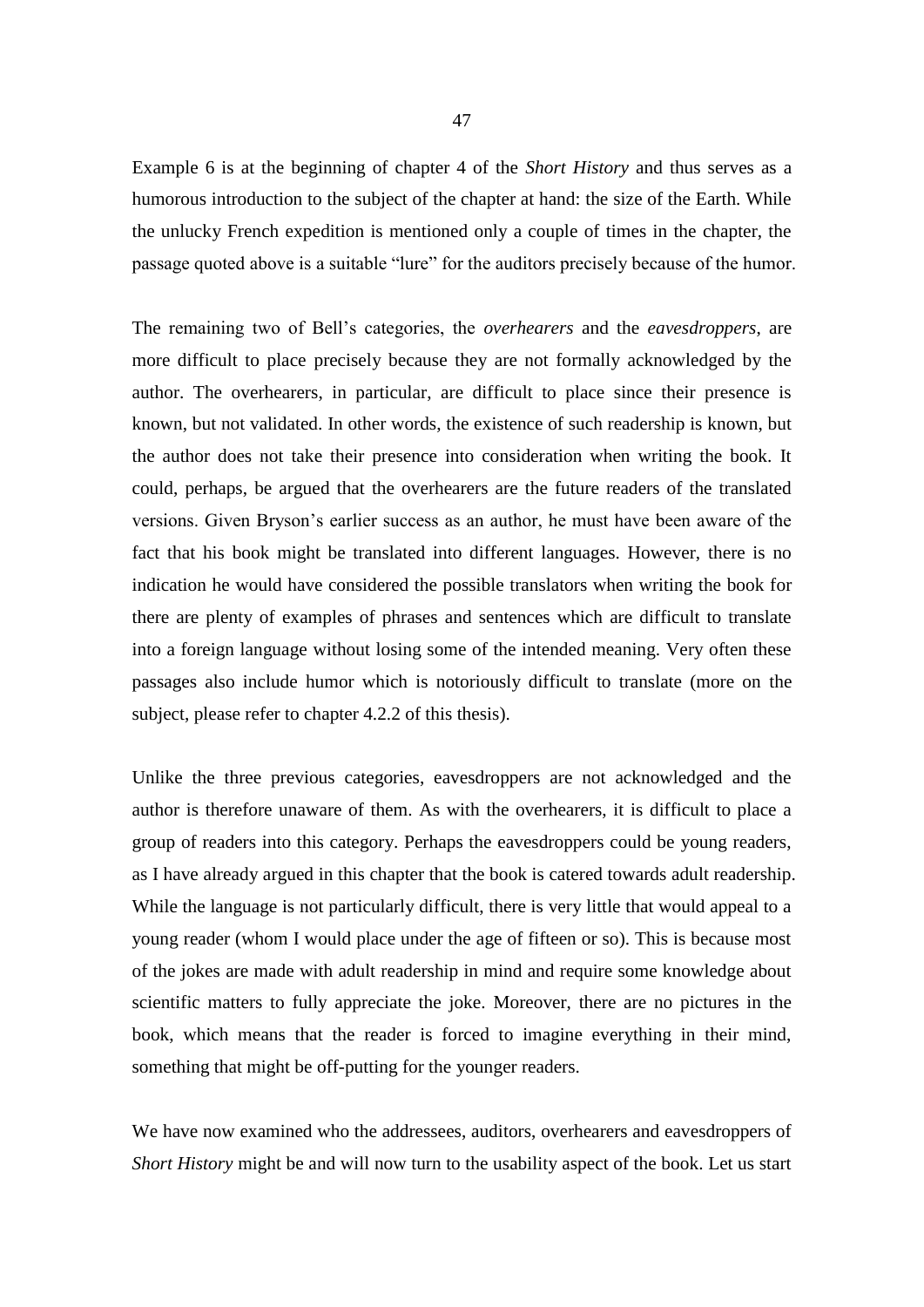with the contents of Bryson's book. Whenever I try to decide if a book is useful to me, I read through the table of contents in order to obtain an overview of the book and its structure. Since the index is comprised of the titles of the chapters and subchapters, the headings and subheadings should be both informative and eye-catching. A good example of this is the chapter titled *Bang!* It is the first subchapter of section IV, *Dangerous Planet* and is followed by a subchapter named *The Fire Below*. This gives the reader a good idea of what the chapter is about: it most likely involves something that explodes and it makes our planet a dangerous place. Therefore, it comes as no surprise that the chapter in question discusses meteor impacts. In addition, the title consists of only a word and an exclamation mark, which is catchier and draws the reader's attention better than a title like "Meteor impacts" would. Similarly, the reader can safely deduce that the following chapter, *The Fire Below*, will discuss at least in part volcanoes. To be more exact, that chapter is about the interior of the planet and discusses all phenomena involving the changes in its interior; volcanoes are indeed included, as are earthquakes. Given that the chapters are titled in a way that the reader can confidently guess what the contents of a specific chapter are, and the titles are eyecatching and interesting, it can be claimed that the table of contents is usable to the reader. 12

Another means to measure the usability of the book is to take a look at the index. I generally leaf through it when I want to know if a book discusses a particular subject that is not mentioned in the table of contents. A good index, in my experience, is clear and easy to read, and includes the most important key words. Occasionally, I have come across a book which does not mention a certain subject in the index, yet I later discover it in the text. The reason for the omission might be that it is a minor subject; therefore, during the compilation of the index, it was possibly decided that it was unnecessary to include the subject in question. After all, if every single key word was included, the index would become unreasonably long and that could have repercussions on the readability of the index. I, for one, would not want to search through a list of hundreds of different keywords. Indexes are alphabetical, true enough, but if every keyword is

 $\overline{a}$ 

 $12$  As I stated in the section 1.2 of this thesis, the analysis is solely based on my interpretation of the material. Thus, I have a double role as both a reader and an analyst.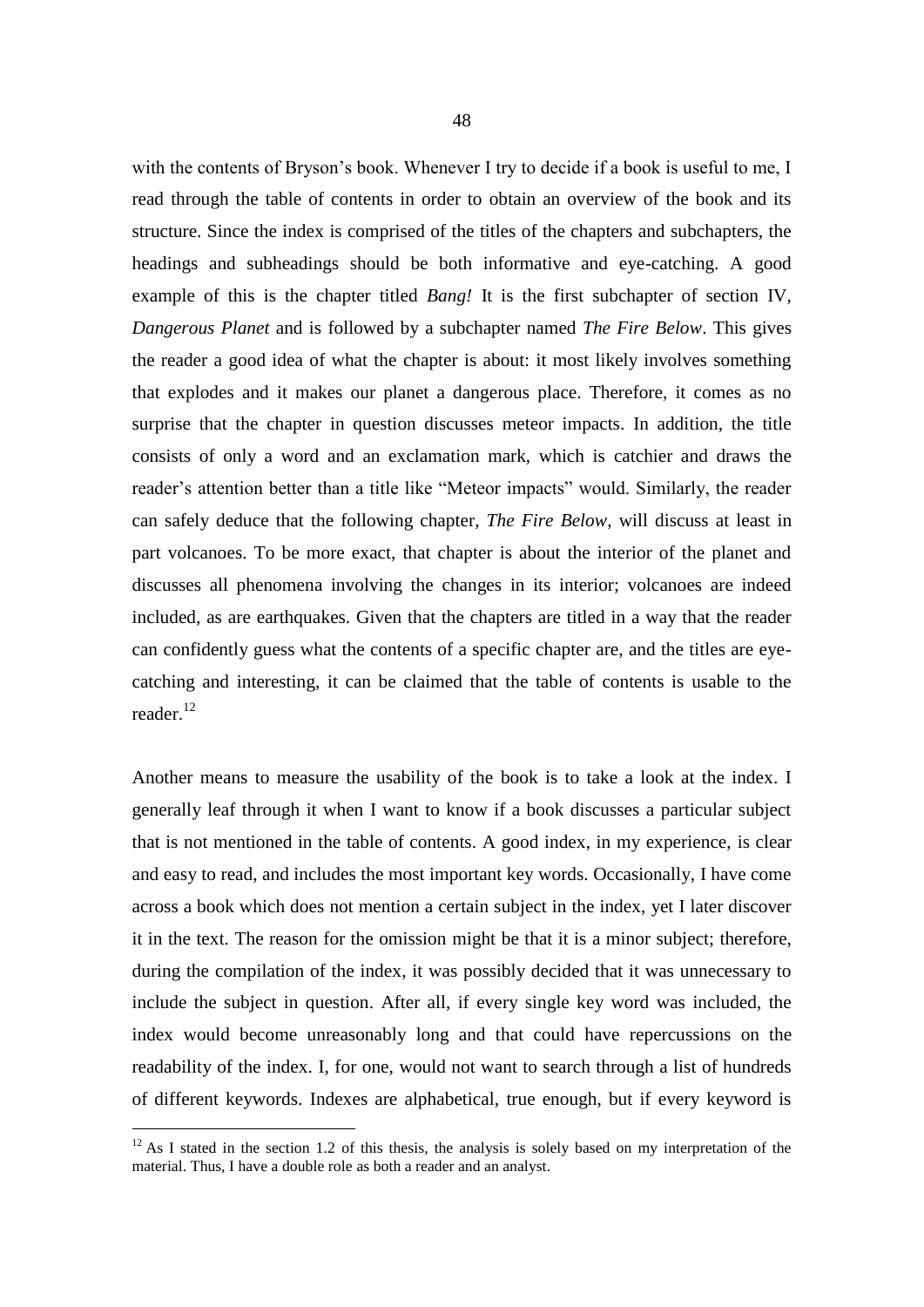included, there could be several synonyms for a keyword and, at worst, the reader will have to go through all of them to find the information he or she seeks. For that reason, it is better to exclude the keywords which may occur only once or twice. Of course, the length of the book is also a decisive factor. In a shorter book, more keywords can be included in the index for in all likelihood the number of keywords is lower in a book with a low page-count.

By now I have discussed the importance of both the table of contents and index for readability. From here, we move on to the overall layout of the book. We already touched the subject briefly above when I discussed how Bryson's chapters are grouped together in a way that the reader will have no trouble in guessing what the subject of these chapters will be. I also mentioned in the first chapter that the chapters are grouped in six sections and these sections proceed in a seemingly chronological order. The first three chapters discuss the birth of the universe and other space-related matters. After that, Bryson moves to the seventeenth and eighteenth centuries and earth-related matters; more specifically, the next few chapters discuss geology, paleontology and how to measure the size and age of the planet. The answer to the last question is not discovered in these chapters, however; instead, Bryson returns to it in a later chapter. In other instances as well he introduces a theme or a person but leaves the story halfway through and returns to it later. This may sound like choppy storytelling, but Bryson always reminds the reader, usually in a humorous way, that this subject or person was mentioned before. An example of such a strategy is a certain eighteenth-century reverend who used to do his field work in his clerical gowns; he is later re-introduced as "he of the flowing gowns" (Bryson 2004: 97) (more about this eccentric geologistreverend, please see chapter 4.2.2 of this thesis).

I personally like Bryson's way of writing. Not explaining everything in a single chapter works very well for me, thereby the reader is not overwhelmed with information. Moreover, continuing this or that theme in another chapter is an effective way to keep the reader interested. It is important to note, however, that Bryson does not simply drop a subject without an explanation and continue it in another chapter; instead, he states that "We shall turn to these ourselves in a moment, but first we must make a slight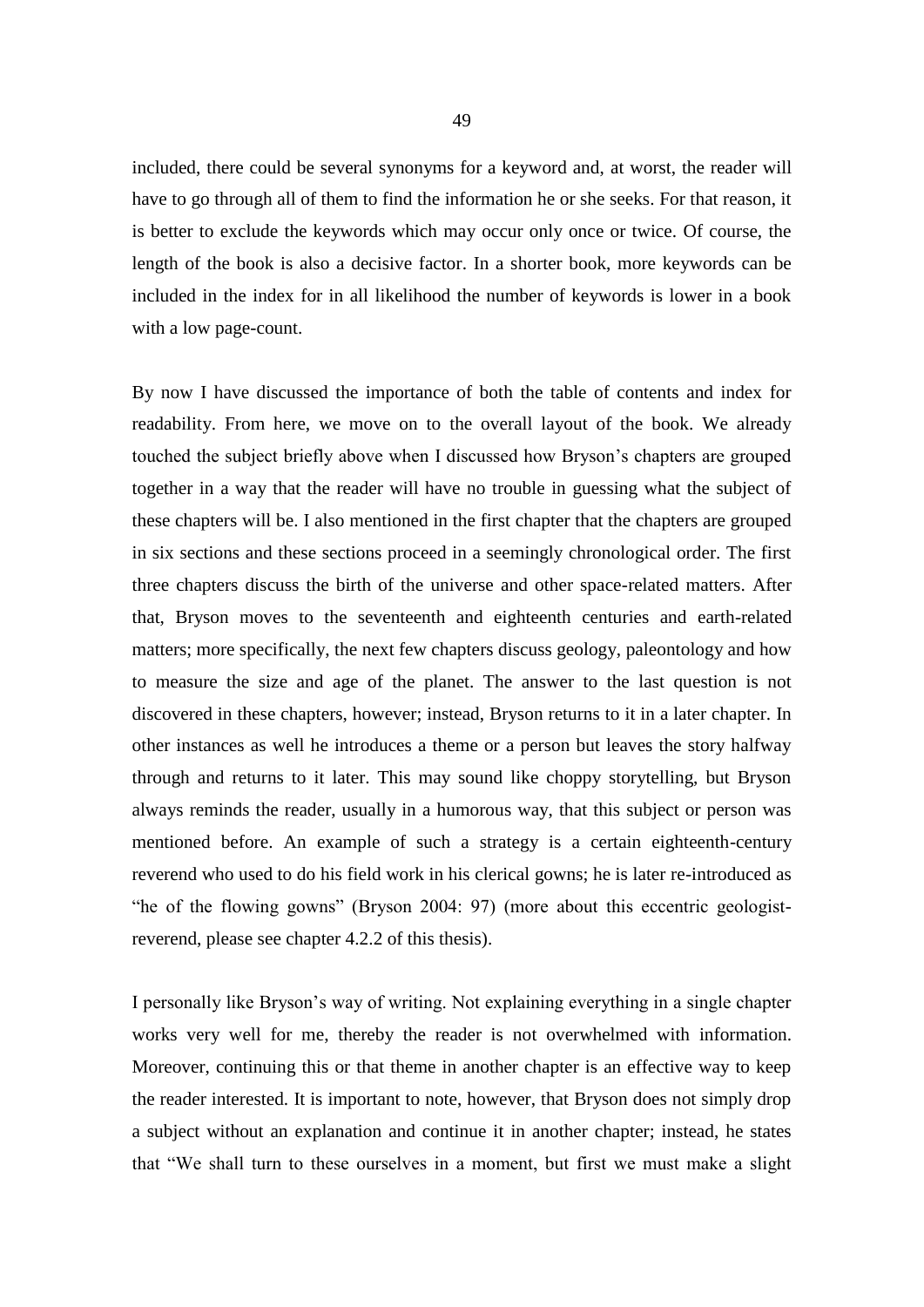detour" (Bryson 2004: 155) or something similar to alert the reader that the subject is dropped for the moment but he will return to it later. As was already pointed out above, he also reminds the reader that this subject has already been discussed earlier in the book which gives the reader an opportunity to go back to refresh their memory. From here I get to the importance of a working index. The reader may not remember exactly where the subject was last discussed, but if the index is well-written, it is easy for the reader to find the part they are looking for with the help of the key words.

In his translation, Päkkilä follows the structure of the source text, performing some minor changes to better accommodate the needs of the readers of the target text (changing the word order, omitting or adding something etc.). In the index, Päkkilä has occasionally added an explanation after the key word<sup>13</sup>. Päkkilä has, for example, added that CERN is also known in Finnish as *Euroopan hiukkasfysiikan tutkimuslaitos* (European Organization for Nuclear Research in English). The initials CERN are frequently used in Finnish but it is possible that they are not familiar to every reader; thus the Finnish name is important for their understanding. However, only CERN is listed in the index of the target text, which could be problematic. The reader might want to search for the Finnish term and not remember the name CERN and would therefore be confused. There has been precedence for using both the English and Finnish terms in the index; for instance, the key word *Royal Society* redirects the reader to another key word, *Englannin kuninkaallinen luonnontieteiden akatemia (Royal Society)*.

When I conducted the interview with Päkkilä he mentioned he could not recall whether he had a particular readership in mind when he did the translation. He says that if he was thinking of any particular group of readers, it would have been young readers. However, his intention was to write a popular translation for an ordinary reader because from his point of view, the intended reader was so ingrained in the source text it would have been wrong to stray from it. (Päkkilä 2015.)

 $\overline{a}$ 

<sup>&</sup>lt;sup>13</sup> Bryson occasionally does this as well. For instance, he has added that the initials CFC are short for chlorofluorocarbons.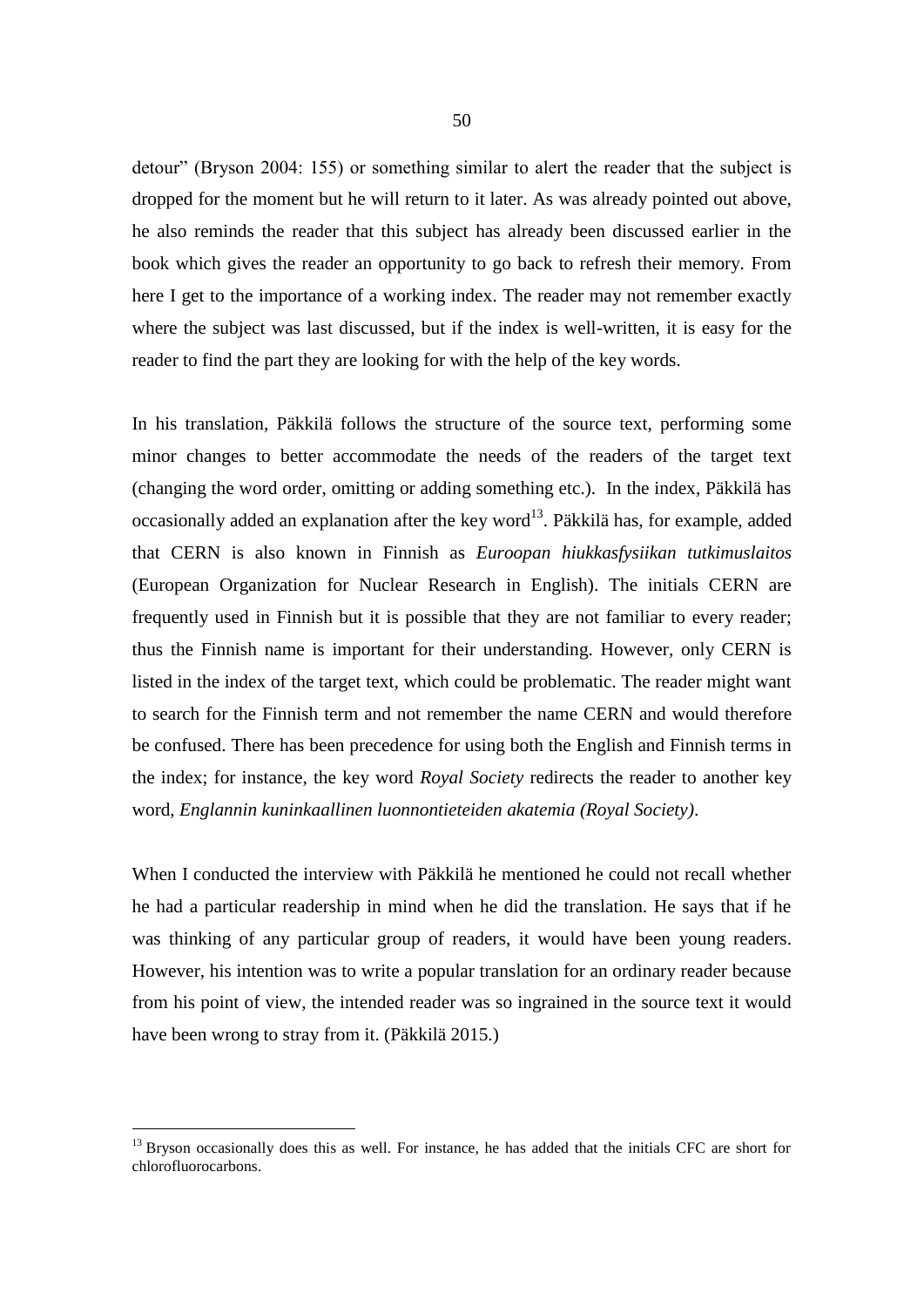Interestingly, Päkkilä also mentioned he discovered that high school textbooks were very useful as source material because the information they present is roughly on the same level as in the *Short History*. As for the process of translating, Päkkilä told me he began translating from the chapters discussing oceans because he felt those were the easiest parts since his hobby is scuba diving. As for the rest of the book, much of the information he used was gathered from either books or from the Internet, but he also discussed some of the parts with experts from different fields. Moreover, the book was edited by Markus Hotakainen, who specializes in astronomy, and Päkkilä recalls that the text was partially read by yet another specialist in Werner Söderström. (Päkkilä 2015.)

Like Bryson, Päkkilä is no expert in natural sciences. He mentions that the *Short History* is the first book he has translated on the subject (although he has translated books about history before), but given that the book is popular literature, he feels that him not being an expert is an advantage. (Päkkilä 2015.) He does have a point; it can be said that this helps him to see better through the eyes of the reader. Moreover, while there are a few mistakes in the book, Päkkilä is of the opinion that the facts are not as important as Bryson's enthusiastic and compelling writing which he hopes has encouraged readers to find out more about the subject (Päkkilä 2015).

In other words, for the usability of the book, the complete accuracy of the text is not as important as the way in which the information is presented. If the text is fully accurate, but the presentation is flawed, the readers are not going to enjoy the book and it will not sell as well as a book with a couple of mistakes here and there but which is also readable and gripping. It must also be added that the possible mistakes can be corrected if new editions of the book are made, but it is considerably more difficult to change the style of writing. Also, if the readers of the book are not familiar with science, they are unlikely to spot the errors unless they are particularly glaring (e.g. the author uses meters instead of kilometers or vice versa). Naturally, this may result in some confusion for the reader if they come across conflicting information somewhere else. Even so, the likelihood of such mistakes preventing them from reading popular science literature or moving on to more scientific writings seems improbable. It could even be argued that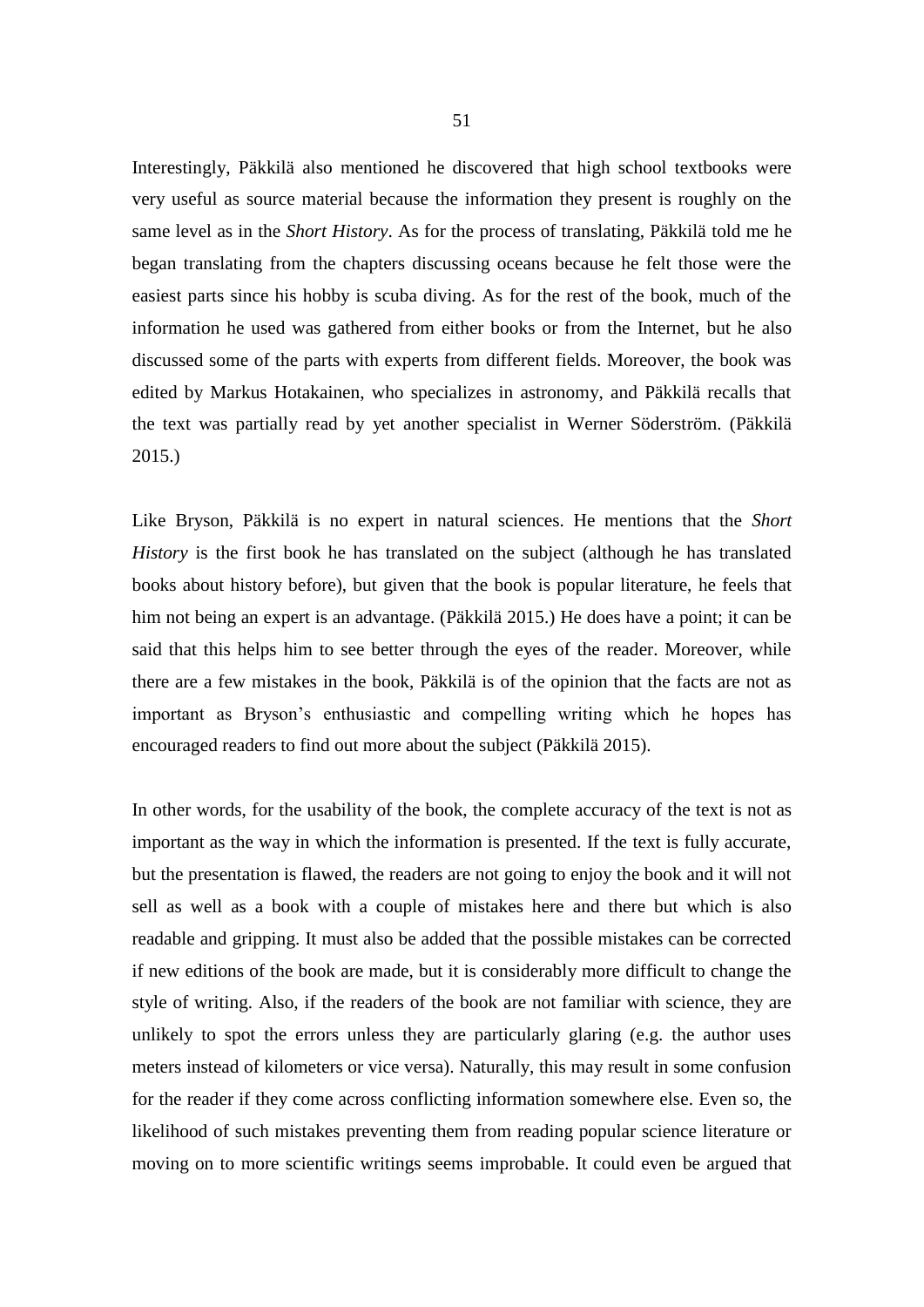having an access to popular science literature is a definite advantage as it could prove to be the meeting point of the experts and the general populace.

#### 4.2 Popularization in *Short History* and *Lyhyt historia*

This section discusses how popularization in general manifests in the material I have chosen for this thesis. In the following three subsections I discuss the different aspects of popularization more thoroughly. Two of these aspects, humor and explaining and omitting terminology, have been chosen for closer examination because in my opinion these two aspects are the most prominent in the material. They will be discussed in sections 4.2.2 and 4.2.3, respectively.

There has been much debate about what constitutes 'good' popularization or whether good popularization is possible in the first place. Gustaaf C. Cornelis believes that it is indeed possible to produce an ideal popularization, but only if certain conditions are met. He states that a popularizer should always aim at objectivity for a layman cannot always tell the difference between science and pseudo-science. In addition, excessive speculation should be avoided if possible, although Cornelis acknowledges that in some fields of science, such as cosmology, this is not possible since speculation is such an intricate part of the field itself. However, Cornelis emphasizes that if speculation cannot be entirely avoided, it should be clearly stated that the issue at stake is not known for certain. Finally, Cornelis notes that it is vitally important that popularization is not used for the author's own gain. (Cornelis 1998.) Such gains could include promoting a controversial theory without substantial evidence or discrediting another researcher for personal reasons.

Everyone seems to agree that good popularization should be accurate (i.e. there is no false information), but there are those who believe that accurate popularization is not possible unless a scientist has written it. As was noted in chapter 1, some believe that popularization should be left to veteran scientists who are no longer actively doing research (Kiikeri & Ylikoski 2004: 191). Conversely, Jonathan Amos, BBC science correspondent, has expressed a view that having an arts background can be useful in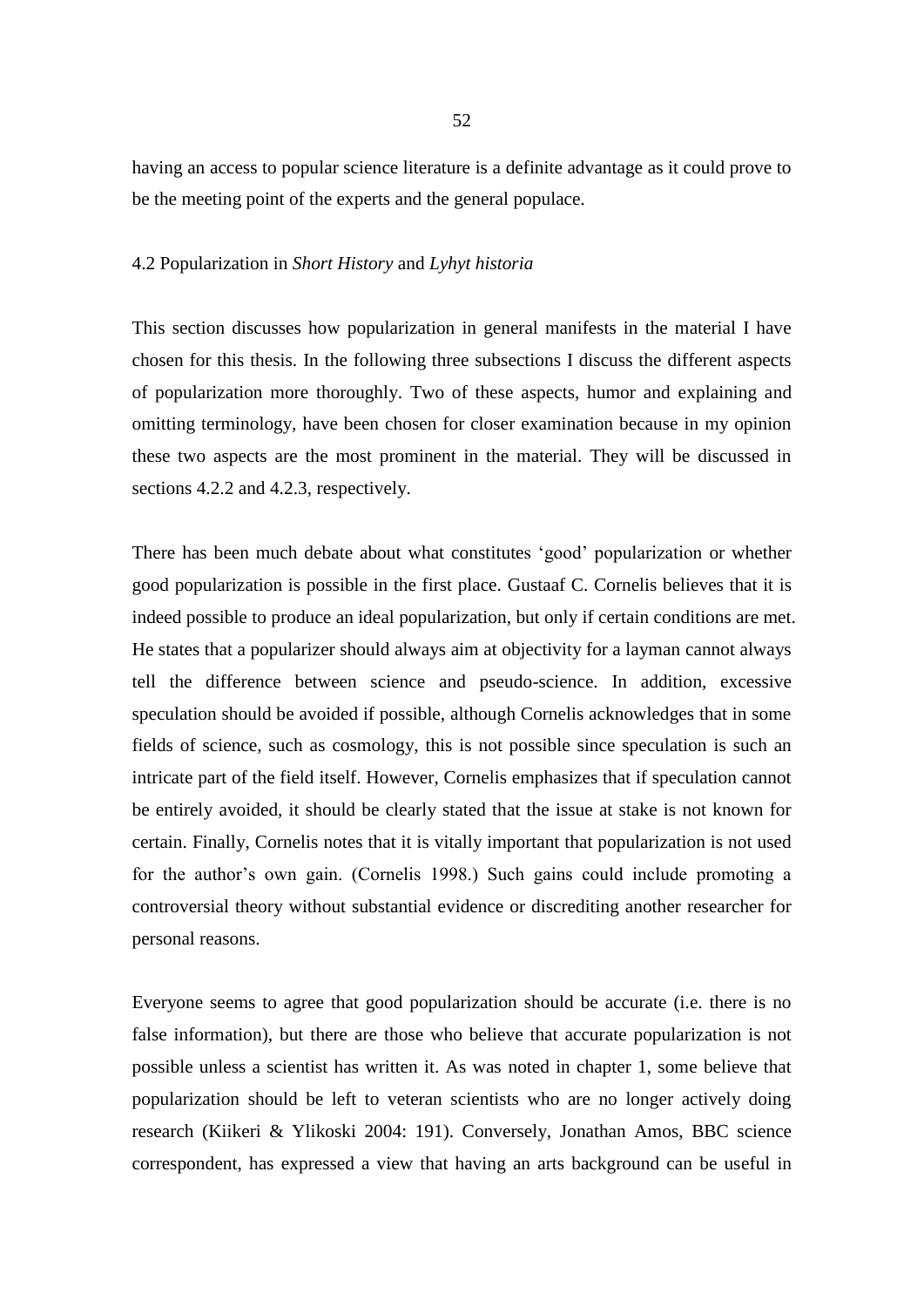writing science news (Geology for Global Development 2013). He also believes that scientists do not always know how to express themselves in a way that is both believable and understandable to the general public and thus they require help from those who can write smoothly, much like James Hutton required John Playfair to edit his book to a coherent form (see subsection 4.2.3 for further details) (ibid.). Amos is of the opinion that having no science background can be helpful, because that way one knows how to ask the questions that the general populace wants answered (ibid.). Josephine Bacon, however, disagrees with this and laments that these days, science translators are too often Arts graduates (Bacon 2002).

Thus, there is a dilemma. On one hand, there are those who believe that having no background in science can be a good thing, because that way one can see what is relevant and interesting to the public. On the other hand, there are those who insist on science correspondents and other science writers having a background in science; how else could they understand what they are writing about? Bryson, however, openly admits that he knew nothing about the Earth and how it is studied (Bryson 2004: 23). Therefore, according to the proponents of the first way of thinking, he should not have written this book. Yet, in the acknowledgements Bryson mentions that Ian Tattersal of the American Museum of Natural History had corrected the chapters discussing early humans (ibid. 13). Based on this, it would seem that Bryson follows the second way of thinking; it is not about what you know, but the questions you ask. Bryson interviewed many professional scientists for the book, but he also interviewed some enthusiastic amateurs, such as the Revered Robert Evans from Australia who in his free time hunts supernovae (ibid. 51).

Let us focus for a moment on Bryson's supposed inability to write believable scientific literature. In his review, Hannu Karttunen points out that the section which covers Karttunen's area of specialty (astronomy) contains several mistakes. They may be small and even insignificant (for example, Bryson has incorrectly stated that the star Betelgeuse is 50,000 light years from us). Nevertheless, Karttunen argues that it is detrimental to a book to have too many of mistakes like that. He also argues that if the area he is familiar with is so ridden with mistakes, how many are there in the book as a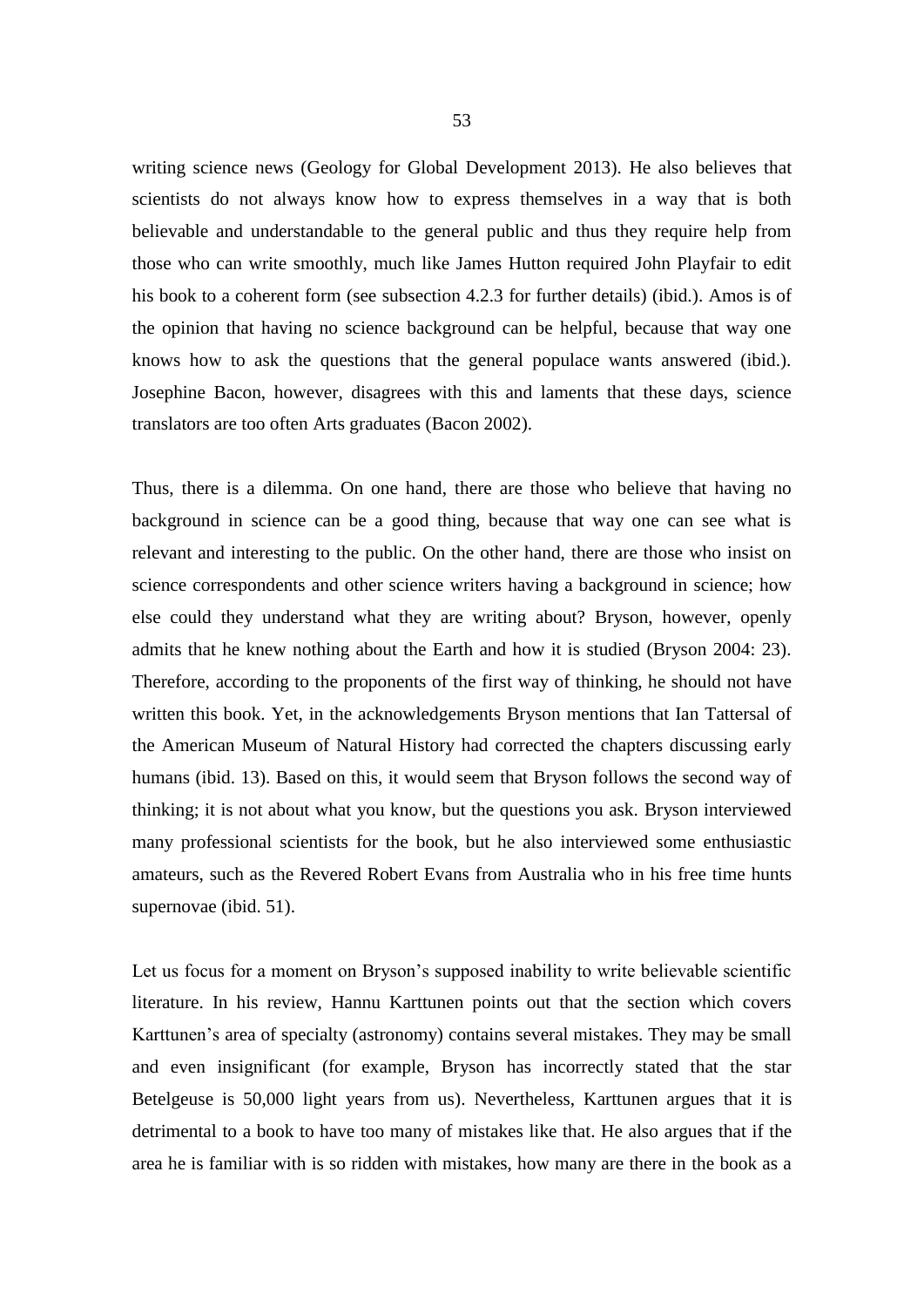whole. (Karttunen 2006: 69.) Karttunen wonders if any of the interviewees ever checked the book for inaccuracies (ibid. 70). However, as was pointed out above, Bryson clearly notes in the acknowledgments that Ian Tattersall, the Curator Emeritus of the Division of Anthropology in the American Museum of Natural History (American Museum of Natural History 2014), and many others have reviewed the sections of the book which correspond with their own fields (Bryson 2004: 13).

Karttunen also questions Bryson's usage of popular science literature as his reference material because books like that often include second-hand knowledge which may be inaccurate. On the other hand, Karttunen does acknowledge that the popular science books that Bryson used are, for the most part, correct (Karttunen 2006: 69). Although at the end of the review Karttunen admits he finds the book "funny", he makes it quite clear that he hopes it encourages readers to familiarize themselves with "more credible" science literature in general (ibid. 70). In fact, he even claims that he does not think highly of the book or of popular science literature in general, even going so far as to claim that having popular science literature as the only source material often means that it is pseudo-science (ibid. 69).

Next, I will examine *Short History* from the point of view of Jonathan Amos's claim. As was stated in the Introduction chapter, Bryson is mostly known for his travel books. He is not, by any stretch of imagination, a scientist or a researcher nor does he pretend to be one. However, he is aware of what he does not know and where he might find the information he lacks. He also knows what questions he needs to ask to find the answers. Jonathan Amos, who has been the BBC science correspondent since 1994, says that it does not matter how much you know about a certain subject; it is far more important to ask the right questions (Geology for Global Development 2013). He also adds that even though scientists have the best qualifications to explain their research to others, sometimes they require help from communications experts to put their message into a coherent form that will also attract the attention of potential sponsors (ibid.). In Amos's opinion, being able to write about a locust's hind leg in one moment and about the higgs boson in the next is vital (ibid.); diversity, then, is one qualification demanded from a successful science writer.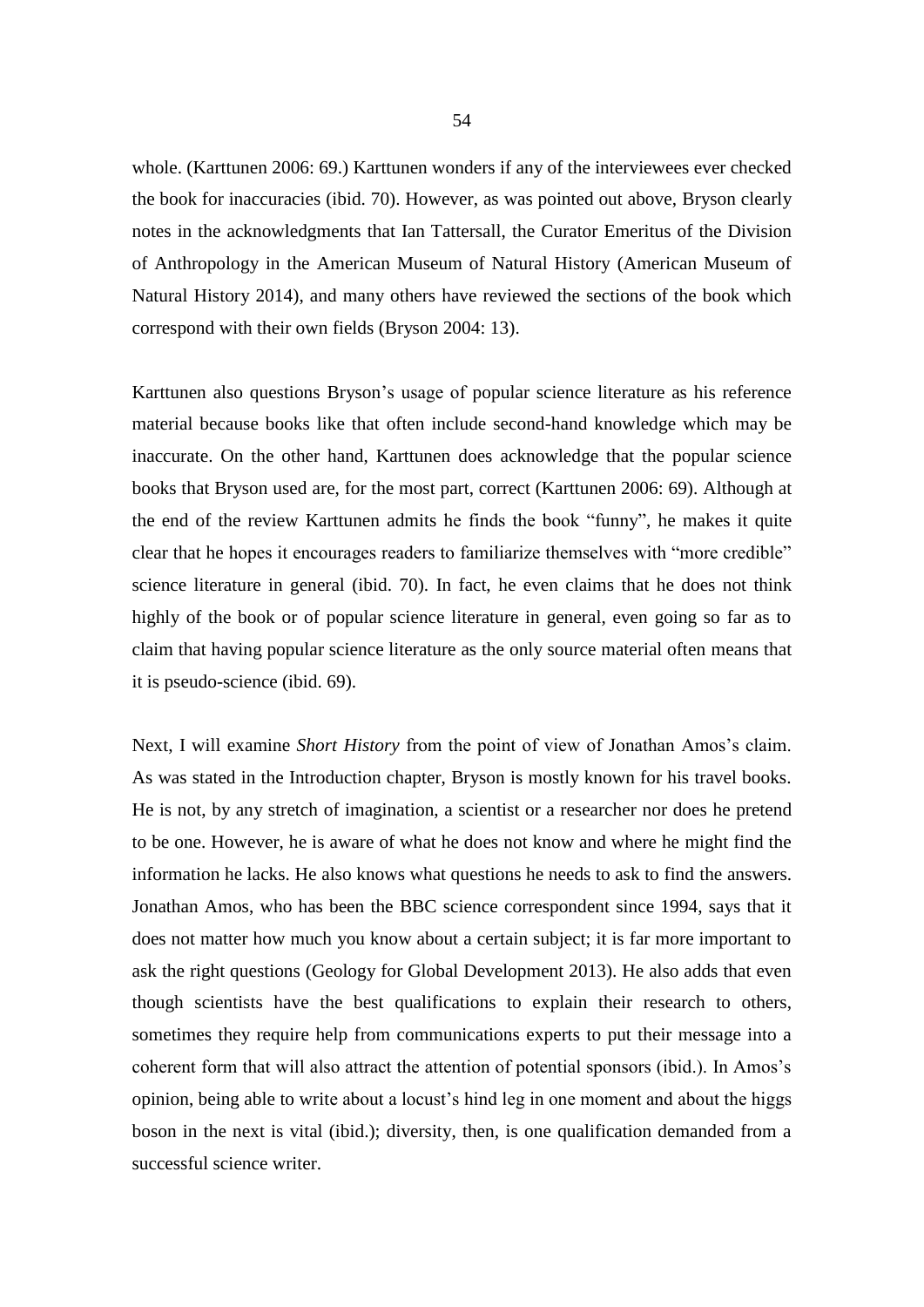When looked from this perspective, Bill Bryson seems to be the right person to write this book. Many of his books have been critically acclaimed and he has been praised for his penmanship. His books have won several awards. For example, in 2004 *Short History* won the Royal Society's Aventis Prize<sup>14</sup> (Royal Society Winton Prize for Science Books 2015), while in 2005, the book won the European Commission's Descartes Science Communication Prize (European Commission 2006). In 2003, another one of Bryson's books, *Notes from a Small Island*, was voted to be the book that best represents England in a World Book Day poll (BBC News 2003)<sup>15</sup>. Bryson is also well-known as an author and his books are almost guaranteed to sell; therefore, the scientists and researchers who agreed to an interview with Bryson get publicity to themselves and the branch they represent.

Despite believing that possessing a background in science is not mandatory, Amos mentions the ability to distinguish the relevant information from the irrelevant as one advantage to having a science background (Geology for Global Development 2013). In this aspect Bryson is definitely lacking, but he does have the publisher to help him decide what is included in the book and what is not. While the decision not to include certain branches of science (e.g. mathematics), the exclusion of a mention of the scientists' working methods and the focus on certain scientists quirks and oddities has elicited criticism from certain sources (Dupuis 2010), it ought to be remembered that the aim of this book is also to entertain the reader in addition to introducing them to the history of science and to the scientists who have helped to increase our knowledge on the planet we live on.

Based on what I have written earlier in this thesis (see section 1.3), it could be argued that a condescending attitude towards popular science is regrettably common. At the same time, however, it is recognized that there is a need for popular science. Indeed, in a survey commissioned by the Royal Society, it was discovered that researchers

-

<sup>&</sup>lt;sup>14</sup> Nowadays the prize is called Royal Society Winton Prize for Science Books

<sup>&</sup>lt;sup>15</sup> The voters also picked books which best represented Wales, Scotland and Northern Ireland (BBC News 2003)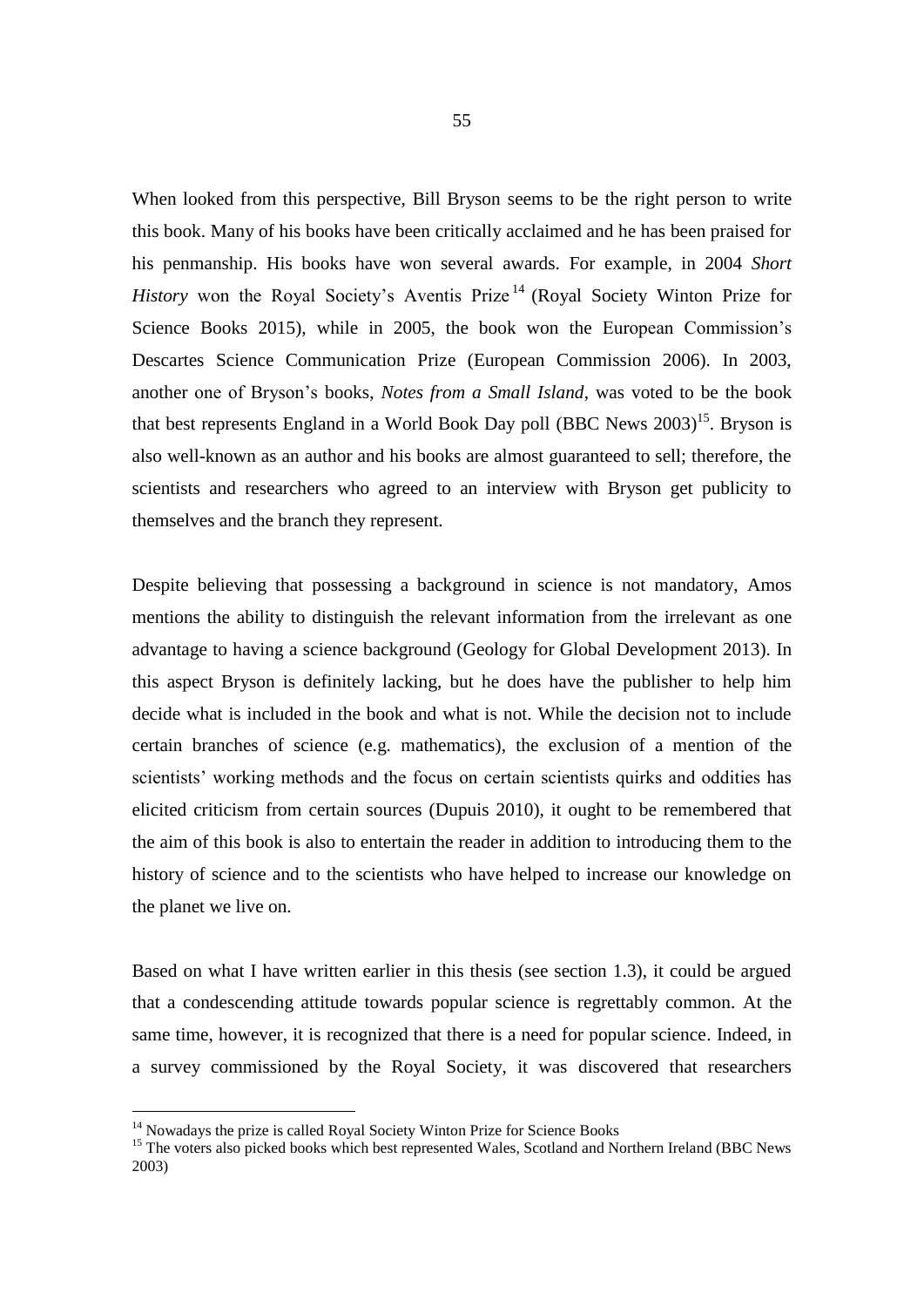themselves believe that the public has a right to know about the recent discoveries and how those discoveries can help them in their daily lives (Royal Society 2006: 9). In the Royal Society survey, it was also discovered that some researchers view those who engage with the public as less qualified for serious scientific activities. In addition, popular science is seen as detrimental to those women who take part in public engagement activities because of the view that it is seen as 'light' or fluffy'. (ibid. 11.)

While the importance of popularization is recognized (Royal Society 2006: 9), it is also thought best to be left to veteran scientists who are no longer actively partaking in research (Kiikeri & Ylikoski 2004: 191). It is thus seen to be a lesser form of science. However, many do not realize that school text books also count as popularization. In fact, Massimiano Bucchi situates pedagogic level only one step above popular level (Bucchi 2008: 61). Furthermore, Doctor Rudolf Stichweh is of the opinion that pedagogical popularization is probably the dominant form of popularization since it also includes the act of teaching students (Stickweh 2003: 4). Similarly, a discussion with a colleague who specializes in a different area – Bucchi calls this *interspecialist communication* (Bucchi 2008: 61) – also requires a researcher to change his or her "more technical presentation of one's research to a well-balanced version which accommodates the knowledge and the capabilities of understanding one ascribes to the respective colleague" (Stichweh 2003: 4).

## 4.2.1 Aspects of popularization

In this section I shall discuss the general aspects of popularization occurring in Bryson's book. I shall begin by highlighting the differences between popular science and academic discourse before moving on to the aspects of popularization. Two aspects, humor and omission and explanation of terms, are discussed in separate sections because of their relevance in the *Short History* and *Lyhyt historia*. Another relevant aspect, the comparison of something scientific with something commonplace, will be analyzed together with humor in subsection 4.2.2 since in Bryson's writing the two are often intertwined.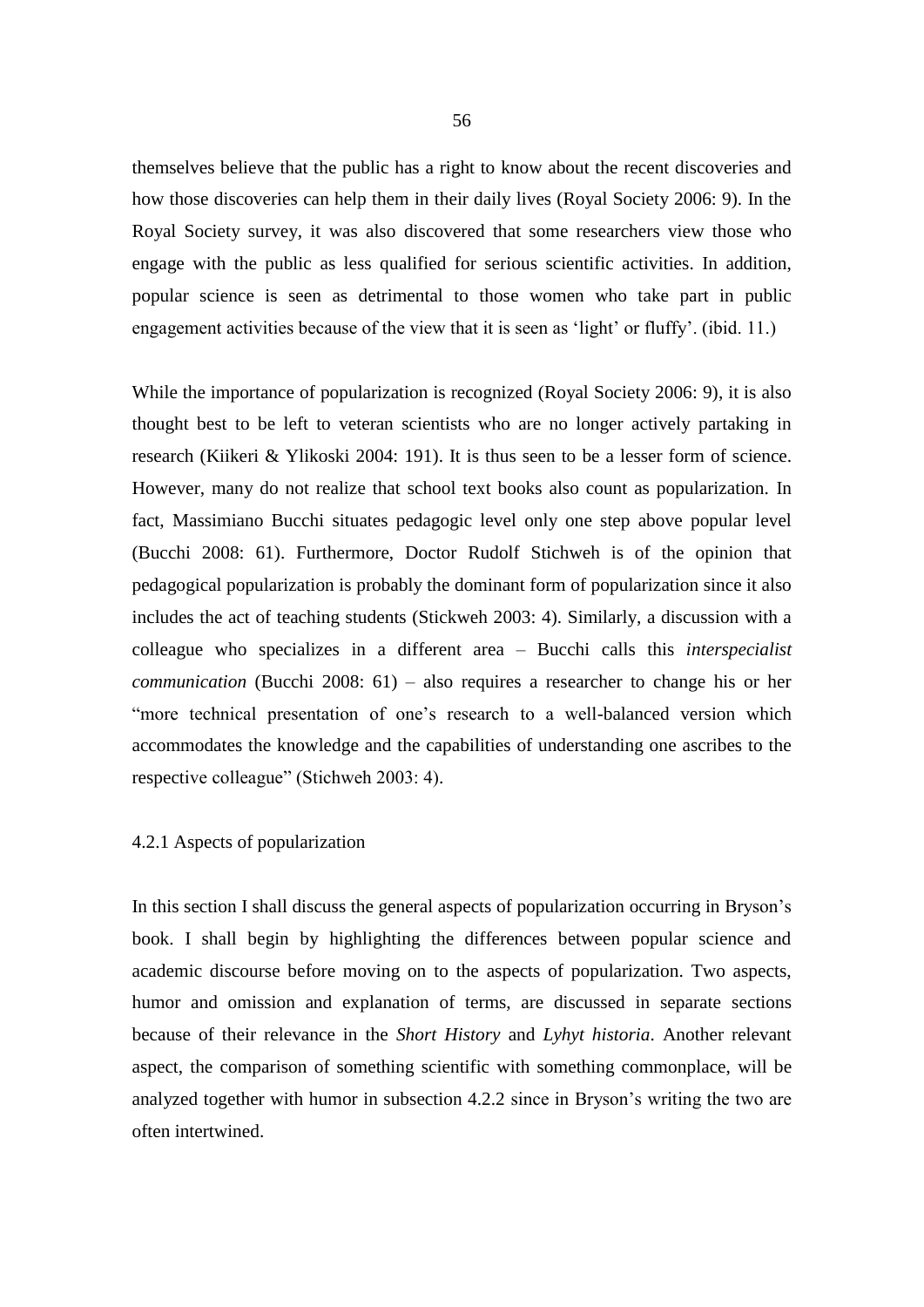In the book, Bryson has focused on the actual findings of the scientists, but he has also received criticism for not paying sufficient amount of attention to scientists' actual working methods (see, for instance, Dupuis 2010). Dupuis also criticized Bryson for focusing too much on physics and geography at the expense of mathematics and computer sciences, among others (Dupuis 2010). I, however, can understand the decision to leave these subjects out. Since the book is clearly focused on natural history, the exclusion of computer sciences is understandable. As for mathematics, while the book does not explicitly address it, it is not fully excluded either, given how important part it plays in understanding, for instance, physics.

As has already been noted in chapter 4.1 of this thesis, the motivation for writing this particular book arose from Bryson's need to understand this world; he has written extensively about how the book came to be in the introduction to *Short History*. Yet it is not only his voice that is heard in the book; it has by now been established that Bryson is no scientist and thus he has interviewed many scientists and researchers from several different fields. By doing this, he is contributing to the practice of calling forth scientists to influence the public opinion for instance in newspapers (Calsamiglia and López Ferrero 2003: 148). The following quote illustrates this well:

(7) ST: 'Chicxulub [crater on the coast of Mexico] is buried under two or three kilometers of limestone and mostly offshore, which makes it difficult to study,' [Ray] Anderson went on, 'while Manson is really quite accessible. It's because it is buried that it is actually comparatively pristine.' (Bryson 2004: 253.)

TT: "Chicxulub on sitä paitsi pari kolme kilometriä paksun kalkkikivikerroksen alla ja pääosin meren pohjassa, joten se on hankala tutkimuskohde", Anderson jatkoi. "Mansonin kraatteria sen sijaan on helppo tutkia. Ja koska se on hautautunut maakerrosten alle, se on säilynyt suhteellisen koskemattomana." (Bryson 2005: 223.)

Ray Anderson and his colleague Brian Witzke are geologists working for the Iowa Department of Natural Resources (Bryson 2004: 249). Bryson interviewed them personally about the time when the Manson crater (see example 2) was suspected to be left by the asteroid which caused the extinction of dinosaurs. While this was later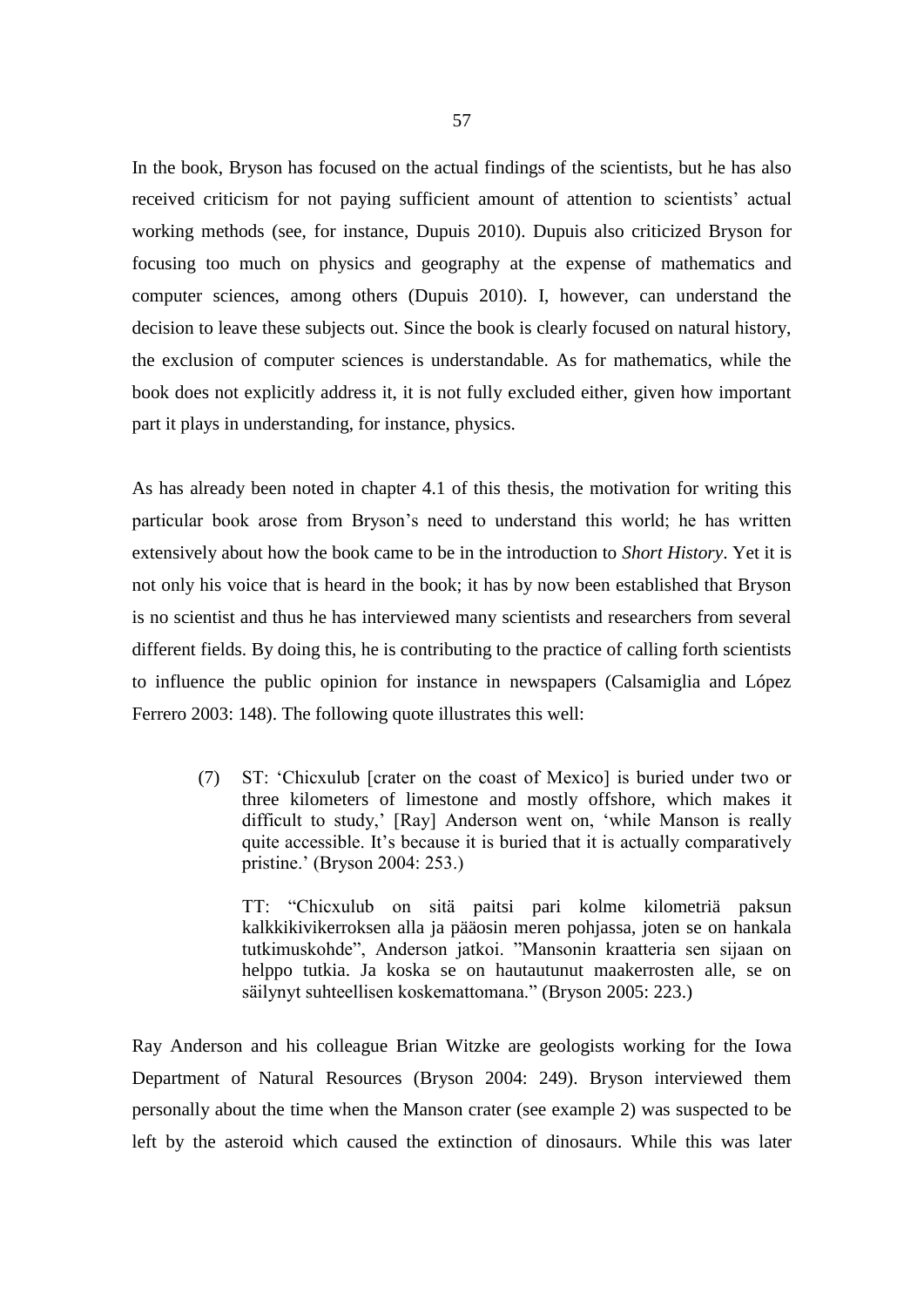proven false, due to the reasons mentioned in the quote, Manson crater is much more accessible and easier to study than some of the other craters (ibid.: 253.) Since this was pointed out by a geologist who is personally familiar with the crater, it gives the information provided more credibility.

According to Bryson, another reason he wanted to write this book was that the school textbooks in his youth were, as he puts it, "not exciting at all". They were not even fully understandable. (Bryson 2004: 22.) He states that, to him, it seemed like there was some kind of a conspiracy hatched between the textbook authors to keep everything even remotely interesting as a secret only focusing on the boring diagrams and formulas instead. At that time, Bryson was not aware of the science writers (such as Timothy Ferris and Richard Feynman) who were able to write scientific facts in an interesting manner because "none of them wrote any textbook I ever used". Thus Bryson became convinced that science was boring and difficult, although he did have a hunch that it did not necessarily have to be so. (ibid. 22–23.)

Nowadays it is expected that scientists emerge from their laboratories and offices and communicate with the general public. As was seen in the survey of the Royal Society, approximately half of those surveyed wished to spend more time engaging with the public; at the same time, however, 73 % reported that they had no training communication, media or public engagement (Royal Society 2006: 12). In spite of this, having no training is not necessarily a problem as the scientists can work together with a trained communicator to help them to get their message across (Geology for Global Development 2013). Jonathan Amos stresses that, in the end, a scientist is the best person to tell the public about his or her own work (ibid.) and this is undoubtedly the case. The communicator has not spent countless hours working with whatever the current research project is, the scientist has, and therefore only the scientist knows the project thoroughly enough to be able to say something worthwhile about it. With that being said, the communicator can help the scientist identify the subjects the general public may find the most interesting and useful in their daily lives, and this is what Bryson has done in the *Short History*. Take, for instance, the following quote. While it is not exactly useful for the reader, I believe it is of interest to them since it is about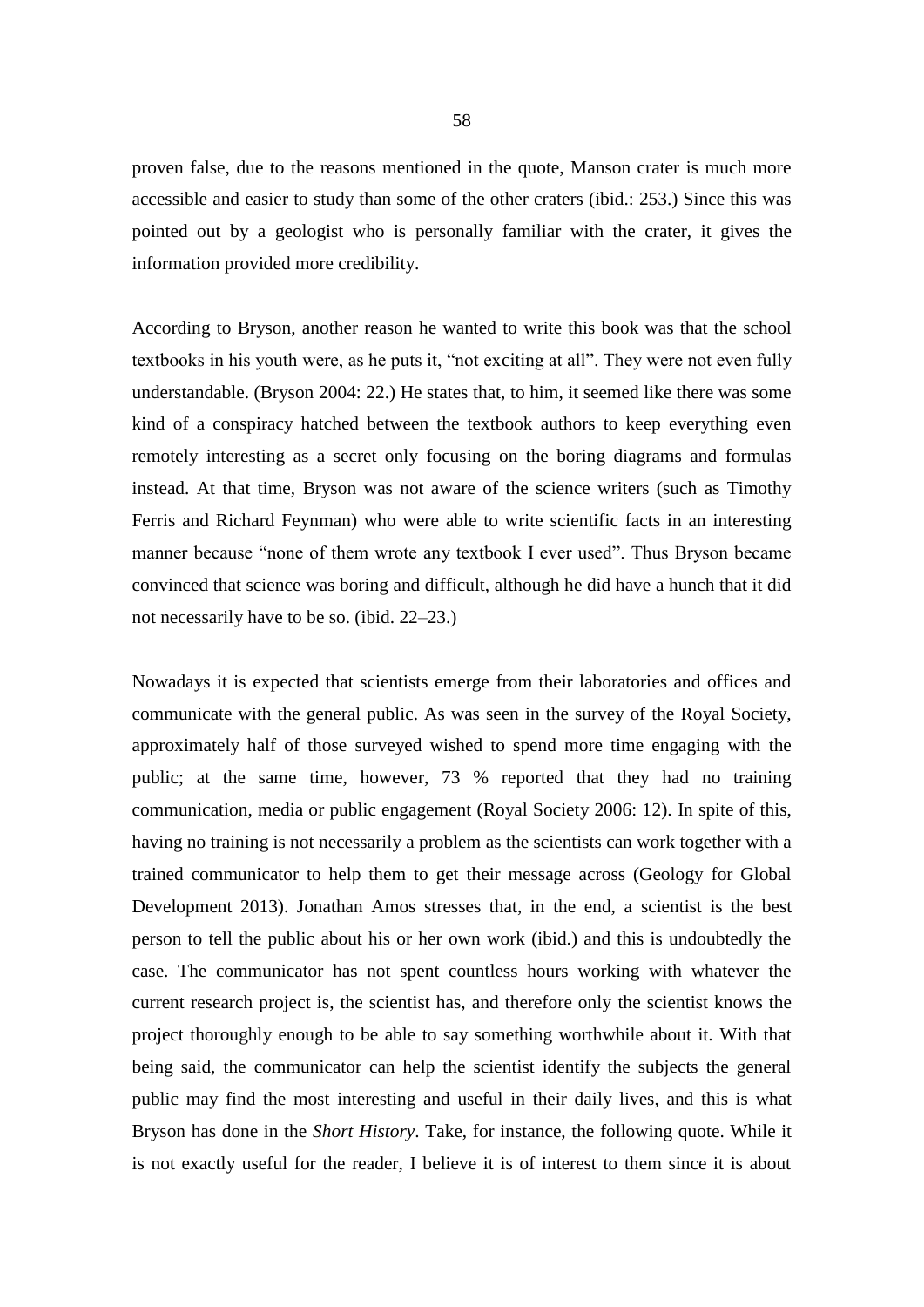early humans and the supposed ancestor of *Homo sapiens*, an australopithecine called Lucy (more of Lucy and other early humans see section 4.3 of this thesis).

(8) ST: 'Lucy and her kind did not locomote in anything like modern human fashion,' insists [Ian] Tattersall. 'Only when these hominids had to travel between arboreal habitats would they find themselves walking bipedally, "forced" to do so by their own anatomies.' [Donald] Johanson doesn't accept this. 'Lucy's hips and the muscular arrangement of her pelvis', he has written, 'would have made it as hard for her to climb trees as it is for modern humans.' (Bryson 2004: 535–536.)

TT: "Lucy lajitovereineen ei liikkunut ollenkaan samalla tavalla kuin nykyihminen", Tattersall väittää. "Hominidit ryhtyivät kävelemään kahdella jalalla vasta, kun niiden oli pakko siirtyä puita kasvavasta elinpiiristä toiseen. Niiden anatomia pakotti ne liikkumaan kahdella jalalla." Johanson on eri mieltä. "Lucyn lantion luusto ja lihakset olivat sellaiset, että sen oli aivan yhtä vaikea kiivetä puuhun kuin modernin ihmisen", Johanson kirjoittaa.

By interviewing the scientists and quoting the books they have written, Bryson has given them a chance to communicate with the public and promote the knowledge of the branches of science each of them represent, even of the contradictory ideas. The reader can also find more information via the extensive bibliography at the end of the book. This bibliography consists not only works by those Bryson has interviewed and quoted in the book, but also books and articles he has read while he was writing the *Short History*, works by notable scientists such as Charles Darwin and popular science literature. While there has been criticism for his inclusion of popular literature (see Dupuis 2010 or section 4.2 of this thesis), it is important to remember that the majority of the readers of the book have no scientific training and therefore some popularized literature should be included in the bibliography for their convenience. In the example 8 above, Bryson has quoted Donald Johanson's article from National Geographic. He has also directly quoted other popular literature and often, these quotes serve to illustrate the more amusing traits of scientists. The quote below is a good example of this:

(9) ST: As John Reader understatedly observes in the book *Missing Links*, 'It is remarkable how often the first interpretations of new evidence have confirmed the preconceptions of its discoverer.' (Bryson 2004: 531.)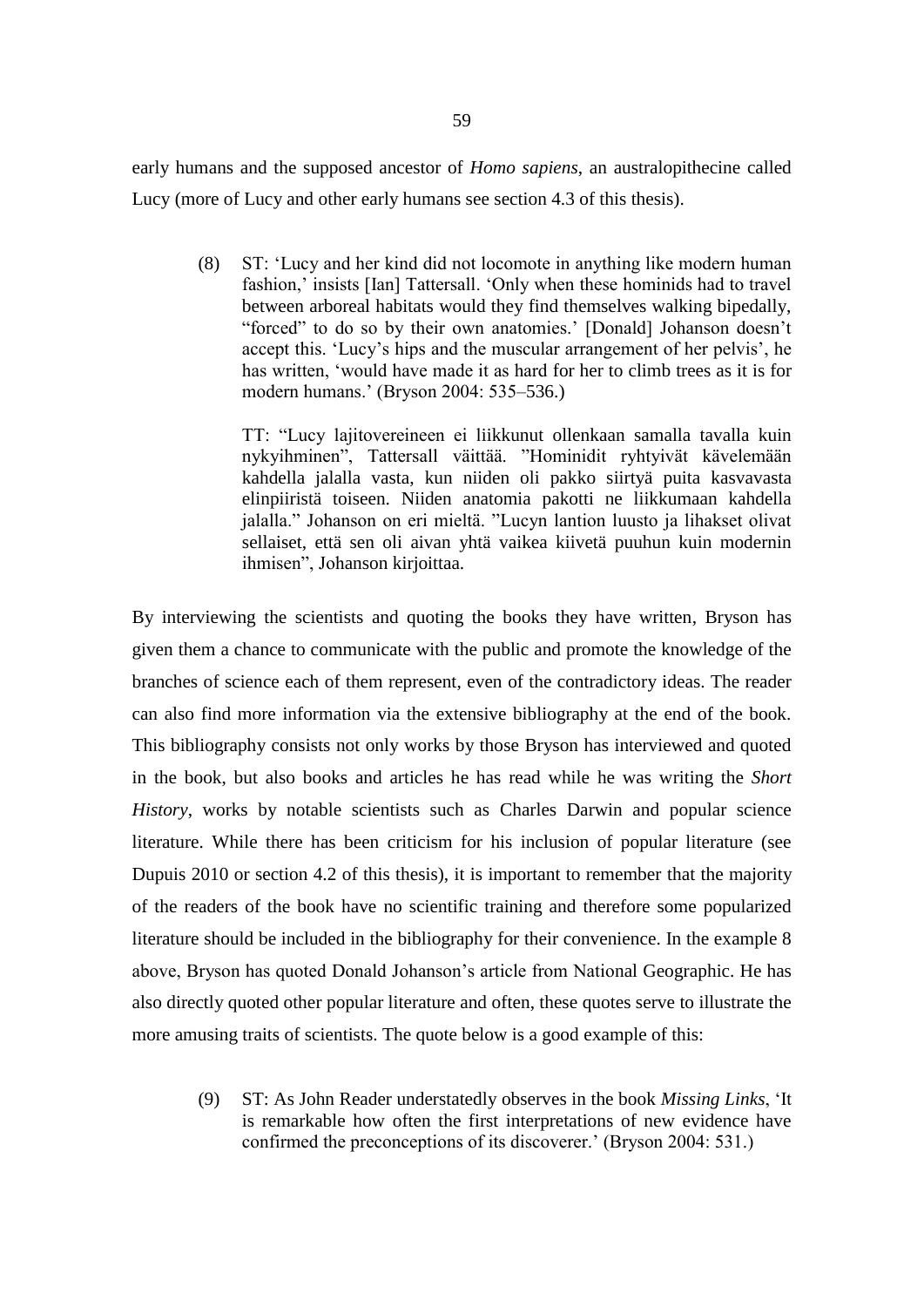TT: Kuten John Reader toteaa kuivasti kirjassaan *Missing Links*: "On merkille pantavaa, kuinka usein uusien löytöjen ensitulkinnat ovat vahvistaneet löytäjänsä ennakkokäsitykset." (Bryson 2005: 476.)

In addition to giving a voice to the scientists he has interviewed, Bryson also speaks directly to the reader. He, for instance, asks the reader to imagine a certain phenomenon in a specific manner. Take, for example, this quote concerning the explosion of Mount Tambora:

(10) ST: No-one living had seen such a fury. Tambora was far bigger than anything any living human has experienced. It was the biggest volcanic explosion in ten thousand years – 150 times the size of Mount St Helens, equivalent to sixty thousand Hiroshima-sized atom bombs. (Bryson 2004: 505.)

TT: Kukaan nykyään elävä ihminen ei ole todistanut niin raivokasta luonnonnäytelmää, sillä Tamboran räjähdys oli suurin vulkaaninen purkaus kymmeneen tuhanteen vuoteen – 150 kertaa voimakkaampi kuin St Helensin purkaus eli se vastasi 60 000:ta Hiroshimassa räjähtänyttä pommia (Bryson 2005: 451).

Tambora exploded in 1815, and in order to demonstrate the size of the explosion, Bryson compares it to two well-known modern day catastrophes, the bombing of Hiroshima in 1945 and the eruption of Mount St Helens in 1980. By doing this, Bryson gives the reader something concrete to compare the explosion to, as both of these modern disasters are well documented.

Bryson does not hesitate to express his own views and speculations, either, as seen in the following quotes:

(11) ST: [James Hutton] was, as one biographer observed with an all but audible sigh, 'almost entirely innocent of rhetorical accomplishments'. Nearly every line he penned was an invitation to slumber. Here he is in his 1795 masterwork, *A Theory of the Earth with Proofs and Illustrations*, discussing... well, something: [...] (Bryson 2004: 90)

TT: Kuten eräs [James Huttonin] elämänkertansa kirjoittaja totesi melkein korvin kuultavan huokauksen säestämänä: "häntä ei ollut siunattu kynämiehen lahjoilla". Miltei jokainen hänen kirjoittamansa rivi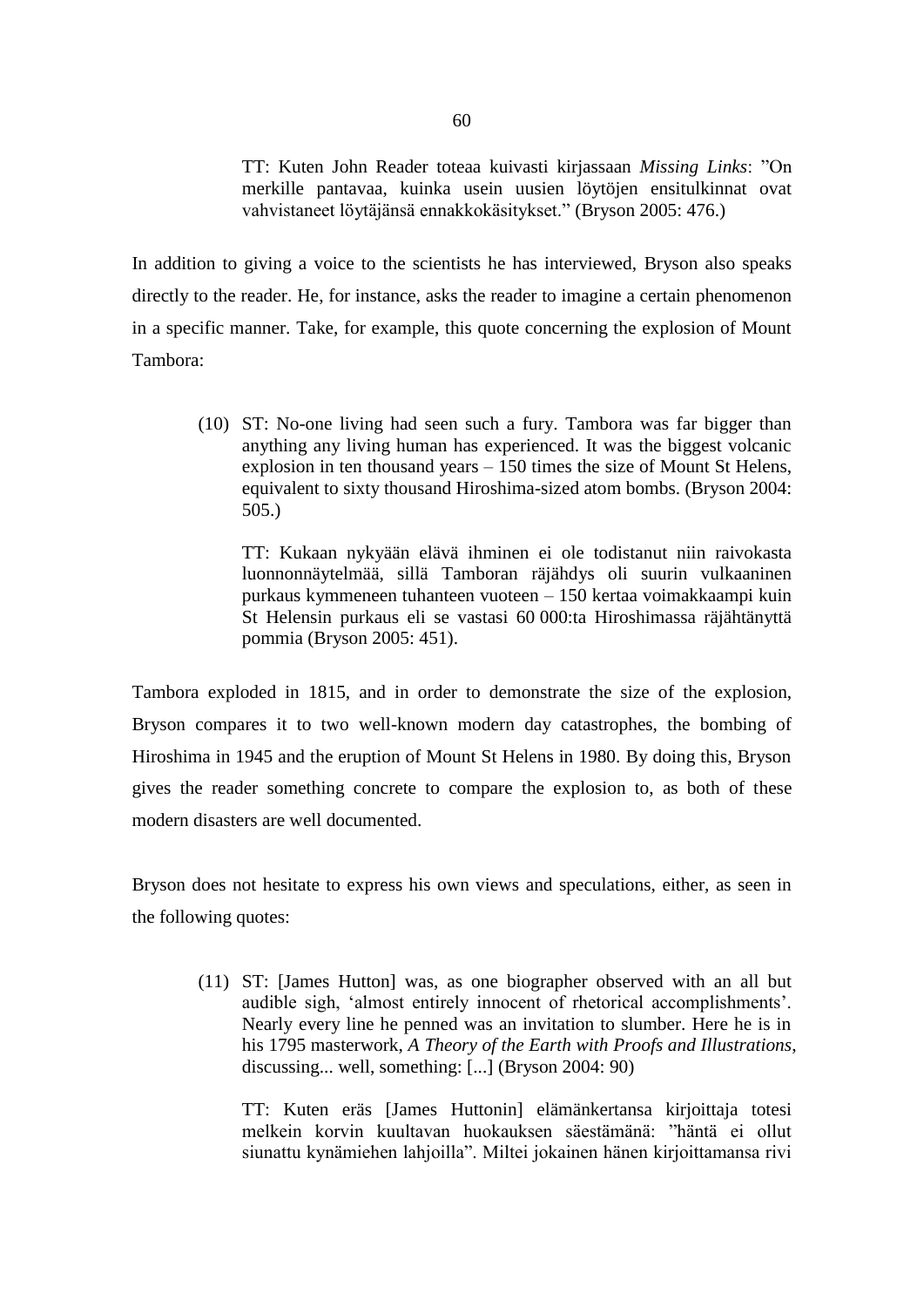on kuin unilääkettä. Tässä hän käsittelee vuonna 1795 ilmestyneessä mestariteoksessaan *A Theory of the Earth with Proofs and Illustrations*... jotakin: [...] (Bryson 2005: 78)

(12) ST: Lyell, in his *Principles*, introduced additional units known as epochs or series to cover the period since the age of the dinosaurs, among them Pleistocene ('most recent'), Pliocene ('more recent'), Miocene ('moderately recent) and the rather endearingly vague Oligocene ('but a little recent'). (Bryson 2004: 101)

TT: *Principles*-kirjassaan Lyell ehdotti dinosaurusten ajan luokitteluun uusia aikayksiköitä, joita hän kutsui epookeiksi tai sarjoiksi. Näitä epookkeja olivat pleistoseeni ("tuorein"), plioseeni ("tuoreehko"), mioseeni ("suhteellisen tuore") ja viehättävän hämärä oligoseeni ("ei kovin tuore").

While he never explicitly says "I think that..." or "In my opinion..." in either example, the choice of words reveals that he is not merely stating a fact, he is also expressing his own views about the matter. Notable is also the fact that in example 8 Bryson uses a weak form of a verb (doesn't) while in example 11 he uses a strong form (he is). However, this is most likely due to a stylistic decision rather than any popularization strategy.

# 4.2.2 Humor

This section discusses how humor manifests in the material. Humor is an essential part of all of Bill Bryson's writing, and *Short History* is no exception. Bryson's recognizable writing style is capturing, which is largely due to the humor, and, more importantly, Bryson's ability to use humor effectively in his writing. As Bev Hogue points out, language has an important role in humor writing. She argues that the same ingredients that ensure the success of other types of writing – namely pace, timing, economy of expression and vivid language – make humor effective as well. (Hogue 2011: 201.) As to translating humor, Patrick Zabalbeascoa has labeled it untranslatable. However, Zabalbeascoa also argues that the common practice for translating humor seems to be to "translate the words and/or the contents and then keep your fingers crossed and hope that the humor will somehow come across with the rest". (Zabalbeascoa 2005: 188.)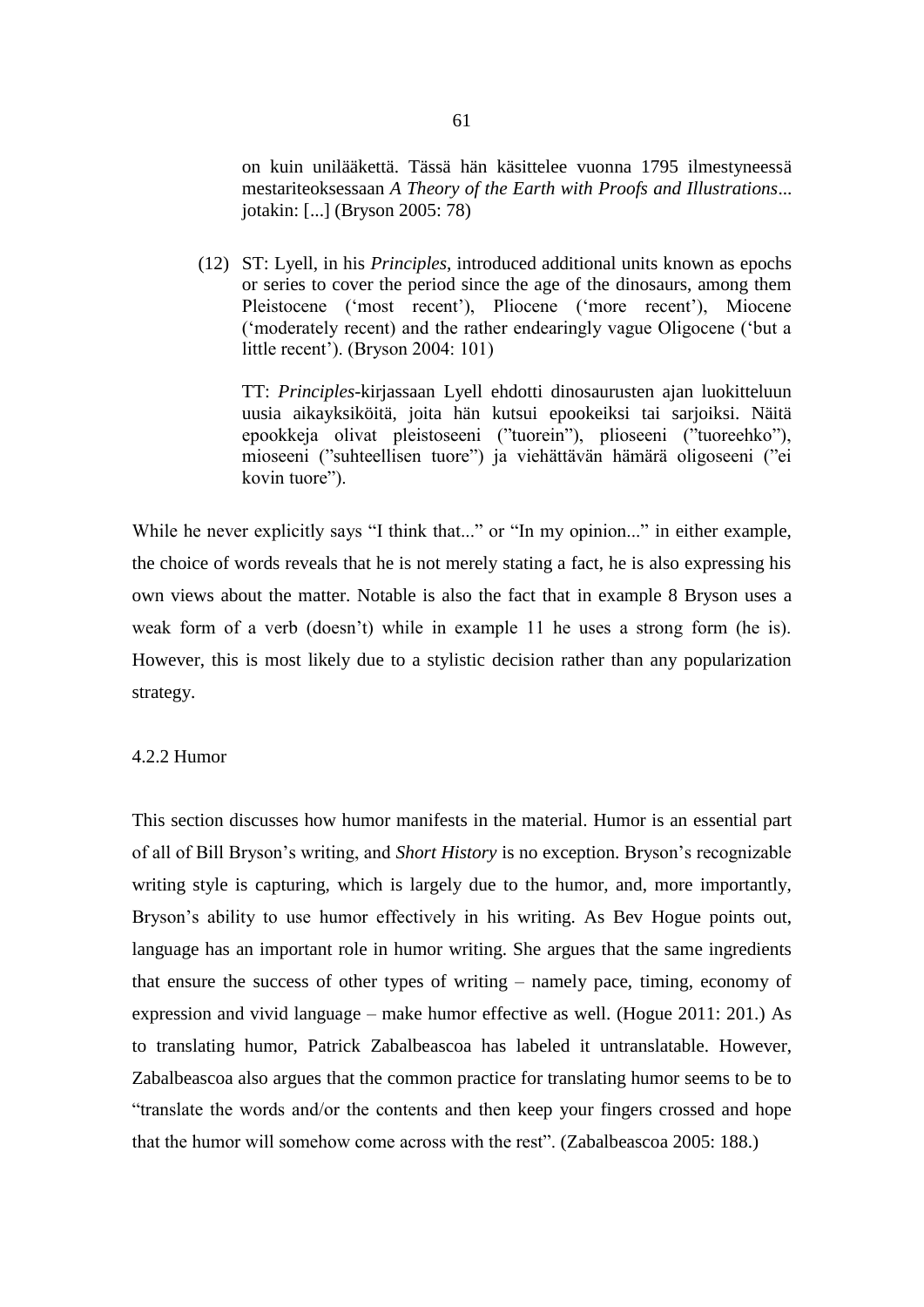To help the translator to better translate humor, Zabalbeascoa has outlined different types of humor. Included in this outline are unrestricted jokes, which are relatively easy to translate since the readers of both the source text and the target text will understand the joke (Zabalbeascoa 2005: 189). Restricted jokes, Zabalbeascoa argues, are noticeably more difficult to translate because there is often some culture specific knowledge involved. In addition, the joke might be missed because there are no obvious indicators that a joke is about to follow, or the humor is presented by clever wordplays or puns. (ibid. 192–194.) These, he points out, are not necessarily difficult to translate, but they are easy to miss if the translator is too focused on the words only (ibid. 193).

Bryson's humor tends to often be subtle, which, in Zabalbeascoa's outline, is not difficult to translate, *per se*, but can be easily missed. For example, in chapter 8 Bryson writes:

(13) ST: "If a thing could be oscillated, accelerated, perturbed, distilled, combined, weighed or made gaseous they [the nineteenth-century scientists] had done it, [...]" (Bryson 2004: 153)

TT: Tiedemiehet olivat tutkineet kaikkea, mitä saattoi oskiloida, kiihdyttää, sekoittaa, tislata, yhdistää, punnita tai kaasuunnuttaa, [...] (Bryson 2005: 133)

Bryson could have simply written something along these lines: "If a thing could be measured or its form changed, the scientists had done it". However, it could be argued that my version would not have been as interesting to read as Bryson's. Because he chose to make a long list of verbs, the quote appears humorous and rhythmic, even though there is nothing overtly funny about it.

Another example of Bryson's subtle humor can be found in the chapter describing atoms. Atoms, he notes, are incredibly long-lived although no one is certain how long, exactly, they live. However, Britain's Astronomer Royal, Martin Rees, has estimated that each atom lives for approximately  $10^{35}$  years. Bryson adds to this that it is such a large number even he who insists on writing everything with numbers is happy to use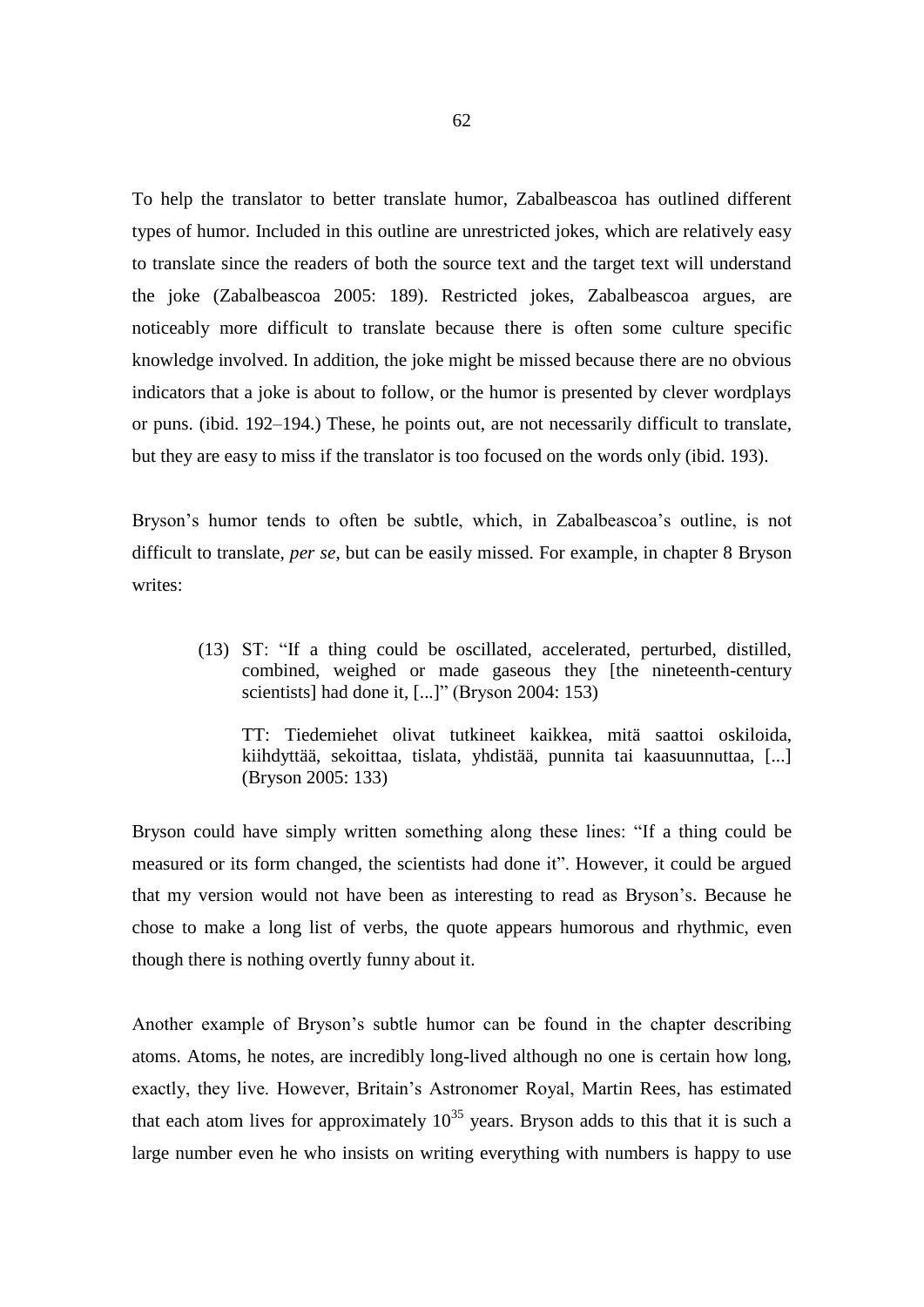the mathematical notation. (Bryson 2004: 176.) Now compare this with an example of Bryson's non-subtle humor. Upon describing how long-lived and durable atoms are, he mentions that each human carries a vast number of atoms which once belonged for instance to Shakespeare, Beethoven and Genghis Khan (ibid.). Bryson also notes that

(14) ST: The personages have to be historical, apparently, as it takes the atoms some decades to become thoroughly redistributed; however much you may wish it, you are not yet one with Elvis Presley (Bryson 2004: 176).

TT: Tämä tosin pätee vain historiallisiin henkilöihin, sillä ilmeisesti atomien kierrätys kestää muutamia vuosikymmeniä: vaikka kuinka toivoisimme, emme voi olla yhtä Elvis Presleyn kanssa (Bryson 2005: 153).

Calsamiglia and van Dijk point out that there is a social aspect to popularization which is not present in academic writing (Calsamiglia & van Dijk 2004: 370). We learn not only about *what* has been discovered, but also *who* has discovered it, *where* it has been discovered and *how* (if at all) it can be applied to everyday life (ibid.). In addition, the information should be presented in as coherent a way as possible (ibid.). Bryson has done his best to explain the difficult scientific phenomena in terms that the reader understands, such as comparing very small or very large numbers to something commonplace so that the reader could imagine the quantity better. However, the reason I have included this technique in this section instead of the previous one is that these comparisons often come across as humorous, as seen in the next example:

(15) ST: In a single blinding pulse, a moment of glory much too swift and expansive for any form of words, the singularity assumes heavenly dimensions, space beyond conception. The first lively second [...] produces gravity and the other forces that govern physics. In less than a minute the universe is a million billion miles across and growing fast. [...] In three minutes, 98 per cent of all the matter there is or will ever be has been produced. We have a universe. It is a place of the most wondrous and gratifying possibility, and beautiful, too. And it was all done in about the time it takes to make a sandwich. (Bryson 2004: 28.)

TT: Yhdessä sokaisevassa välähdyksessä, huikeana hetkenä joka on aivan liian lyhyt ja laajeneva jotta sitä voisi sanoin kuvata, singulariteetti saa taivaalliset ulottuvuudet ja muuttuu käsittämättömällä tavalla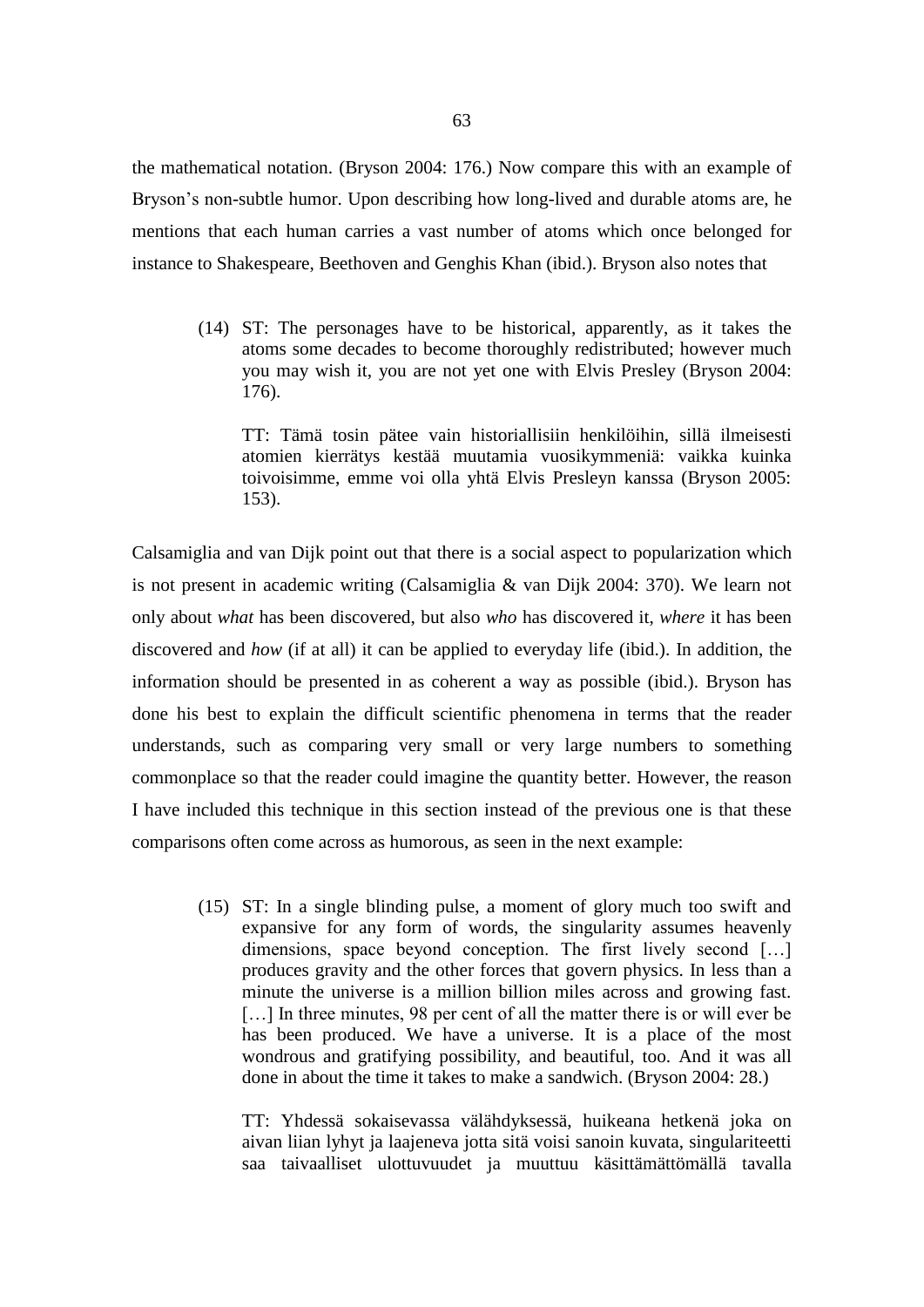avaruudeksi. Tuon ensimmäisen tapahtumien täyttämän sekunnin aikana [...] syntyvät niin painovoima kuin muutkin fysiikan voimat. Alle minuutissa maailmankaikkeus laajenee läpimitaltaan miljoonan miljardin kilometrin kokoiseksi ja jatkaa kasvuaan vauhdilla. […] Kolmessa minuutissa syntyy 98 prosenttia kaikessa olemassa olevasta aineesta. Tuloksena on maailmankaikkeus. Häkellyttävän ihmeellisten mahdollisuuksien tyyssija, joka on kaiken lisäksi vielä kauniskin. Ja koko komeus syntyi suunnilleen samassa ajassa, joka menee voileivän tekoon. (Bryson 2005: 22.)

As seen in the fifteenth example, the amount of time it took for the universe to form was astonishingly short. Precisely how short the amount of time was could be difficult for the reader to comprehend without the comparison of making a sandwich at the end of the quote. In addition, because sandwich-making is such an everyday task, it seems humorous compared to the creation of the universe.

History books are full of names and dates which may be difficult for a reader to remember. Seemingly being aware of this, Bryson has tried to use humor make the names at least slightly easier to remember. A good example of this is when he tells about the Revered William Buckland, a nineteenth-century English geologist. When first introduced, Bryson mentions that Buckland used to do his field work in his clerical gowns while other geologists of that era wore dark suits and top hats (Bryson 2004: 95). When we a little later learn more about him, the reader is reminded of Buckland's eccentric wardrobe in the following manner:

(16) ST: From his father [Charles] Lyell gained an interest in natural history, but it was in Oxford, where he fell under the spell of the Revered William Buckland – he of the flowing gowns – that the young Lyell began his lifelong devotion to geology.

Buckland was a bit of a charming oddity. […] (Bryson 2004: 97.)

TT: Isänsä esimerkkiä seuraten [Charles] Lyell kiinnostui luonnonhistoriasta, mutta elinikäinen omistautuminen geologialle virisi vasta Oxfordissa, jossa hän joutui liehuvassa opettajankaavussaan kenttätutkimuksia tehneen pastori Bucklandin pauloihin.

Buckland oli suorastaan hurmaava kummajainen. […] (Bryson 2005: 84.)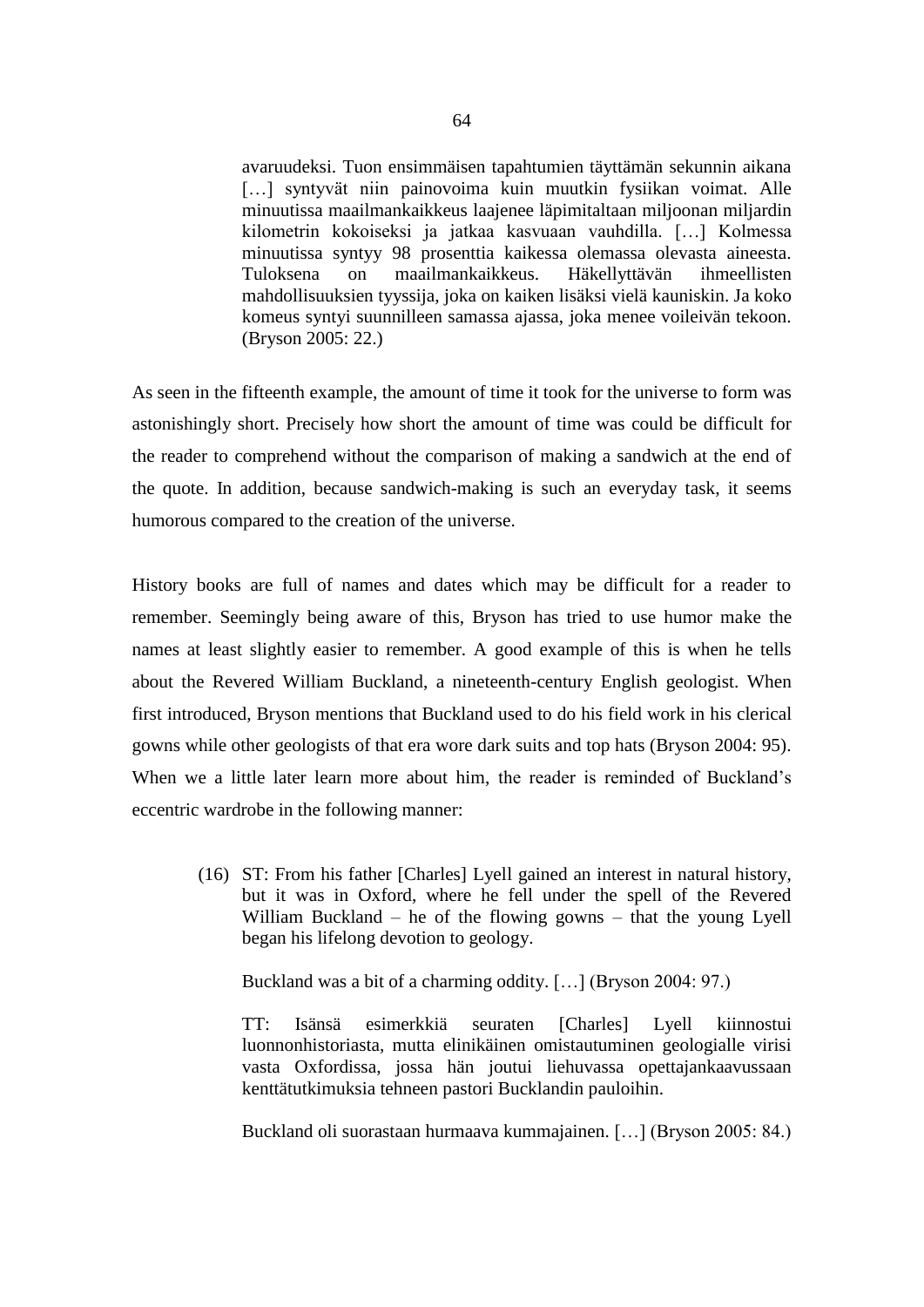By reminding the reader that this was "he of the flowing gowns", Bryson makes it easier to connect the name with what was said about him earlier. This is because the reader is likely to remember an eccentric fellow doing field work in flowing robes instead of wearing something a little more practical. Moreover, the mention of the gowns brings humor in the quote. It could be argued that it is precisely because of Buckland's humorous attire that makes him more memorable.

In science, it is not unheard of for someone to be recognized for something someone else discovered or invented. Occasionally, the recognition comes from something they had not even tried to discover, and these make highly amusing reading even though it most certainly was not so for those whose work was not recognized. Bryson's work has several examples of incidents like that, and one of them concerns the discovery of radiation left over by the Big Bang. Astrophysicist George Gamow had theorized in the 1940s that if one were to look deep enough into the space, they might be able to find traces of the radiation caused by the Big Bang. In 1965, a team of scientists located in the Princeton University and lead by Robert Dicke had been trying to prove Gamow's theory. Unfortunately, neither Dicke nor his team had read Gamow's article in which he suggested that a large communication antenna at Bell Laboratories in New Jersey might be suitable for finding the cosmic radiation (Gamow had calculated would have turned into microwaves by the time it reaches Earth). (Bryson 2004: 29–30.)

Similarly unfamiliar with Gamow's article were Arno Penzias and Robert Wilson, both radio astronomers. At the same time as Dicke and his team were trying to discover cosmic radiation, Penzias and Wilson were doing experiments with the Bell antenna, but their work was constantly interrupted by a steady hissing noise. Penzias and Wilson struggled with the hiss for a year and did everything they could think of to get rid of it, including checking every system and plug, using duck tape to cover every steam on the disc and cleaning the disc from bird feces (which, Bryson points out, they called "white dielectric material" in a paper they later published). (Bryson 2004: 29–30.) When their attempts to silence the noise failed, Penzias and Wilson called Dicke, hoping he might be able to help them. Dicke realized at once the two radio astronomers had stumbled upon the radiation he had been unable to discover. (Bryson 2004: 30.)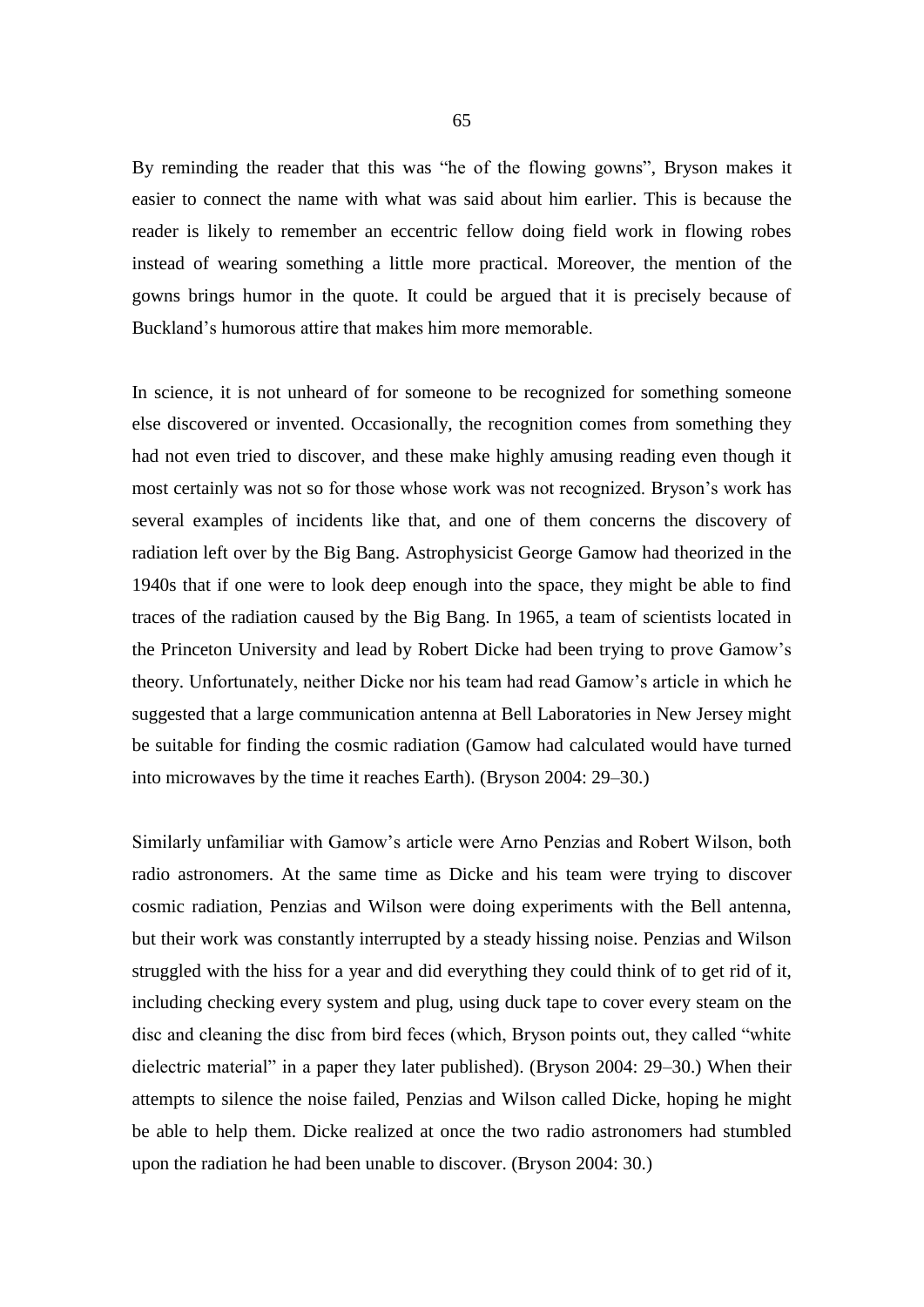What makes this passage humorous is the accidental nature of Penzias and Wilson's discovery. They hadn't tried to find the cosmic radiation and had worked diligently to rid themselves of it, while not too far from them, a team of scientists is desperately trying to find the thing Penzias and Wilson did not want to discover. Bryson further states that both Penzias and Wilson and Dicke's team published papers in the *Astrophysical Journal* about the radiation; the radio astronomers described what it was like to experience the hiss and Dicke explained what the hiss was (Bryson 2004: 31). Bryson continues that

(17) ST: [a]lthough Penzias and Wilson had not been looking for cosmic background radiation, didn't know what it was when they found it, and hadn't described or interpreted its character in any paper, they received the 1978 Nobel Prize in Physics. The Princeton researchers got only sympathy. According to Dennis Overbye in *Lonely Hearts of the Cosmos*, neither Penzias nor Wilson altogether understood the significance of what they had found until they read about it in the *New York Times*. (Bryson 2004: 31.)

TT: Vuonna 1978 Penzias ja Wilson saivat fysiikan Nobelin, vaikka he eivät olleet etsineet kosmista taustasäteilyä, eivät tunnistaneet löytöään omin neuvoin eivätkä koskaan kuvanneet tai selvitelleet sen luonnetta yhdessäkään artikkelissa. Princetonin tutkimusryhmä sai pelkkää myötätuntoa. Kirjassaan *Kosmoksen yksinäiset* Dennis Overbye kertoo, että Penzias ja Wilson eivät edes tajunneet löytönsä merkitystä, ennen kuin lukivat aiheesta kertovan jutun *New York Timesista*.

Because of the nature of this fortuitous accident (also known as the serendipitous) and how the two radio astronomers were awarded for something they had not even attempted to describe, the passage appears as funny to the reader, particularly since they read about their own achievements in the *New York Times* instead of a science publication.

Other similarly serendipitous incidents – such as Constantin Fahlberg finding saccharin, Alexander Fleming discovering penicillin and Wilhelm Conrad Röntgen developing the x-ray, just to name a few (Pohjoispää 2015: 38–39) – may seem hilarious to the reader, as often the scientists were attempting to find something else entirely. However, true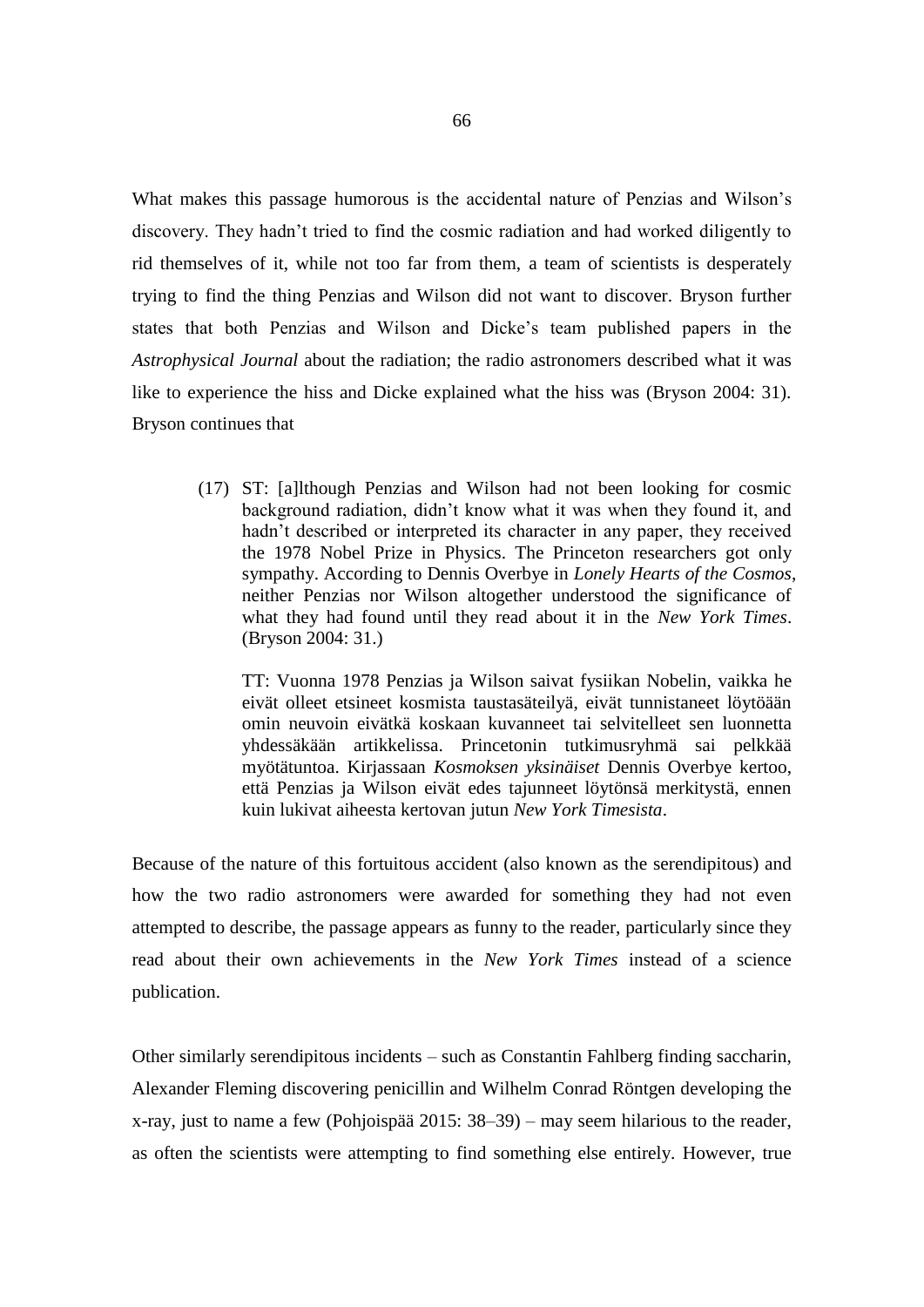accidents are rare in science because in order to recognize the value of the mistake, one must be knowledgeable of the subject beforehand. Moreover, in some branches of science, like chemistry, unexpected reactions are commonplace. Whether or not those reactions are identified and their possibilities are recognized as something worthwhile is another matter entirely. (ibid. 38, 42.)

Fleming and Röntgen are known to even those who are not interested in science. Yet plenty of other scientists and researchers are practically unknown to the general public despite the important discoveries they have made (see also section 4.1 of this thesis). Humor may help to make them more memorable. This seems to be the case with one J. Willard Gibbs who, according to Bryson, is "perhaps the most brilliant person most people have never heard of" (Bryson 2004: 154). Gibbs was undoubtedly an eccentric personality; he spent almost his whole life within three-block radius of his apartment and the Yale campus in Connecticut where he worked. His courses attracted one student in average and for the first ten years he worked at Yale, he never drew his salary. At the same time, however, he proved that thermodynamics did not apply to only large scale phenomena, such as steam engines; it applied also in chemical reactions happening at an atomic level. (ibid. 154–155.)

As was the case with the Revered Buckland and his billowing gowns (see example 15), mentioning Gibbs's eccentricities helps to make him more memorable. Yet it is not only the oddities of the researchers that make them unforgettable; having an odd research subject may also help them to stand out. This is the case of Albert Michaelson and Edward Morley who were studying

(18) ST: the luminiferous ether, a stable, invisible, weightless, frictionless and unfortunately wholly imaginary medium that was thought to permeate the universe (Bryson 2004: 155–156).

TT: valo välittävään eetteriin – vakaaseen, näkymättömään, painottomaan, kitkattomaan ja ikävä kyllä läpeensä kuvitteelliseen aineeseen, jota maailmankaikkeuden oletettiin olevan täynnä (Bryson 2005: 135).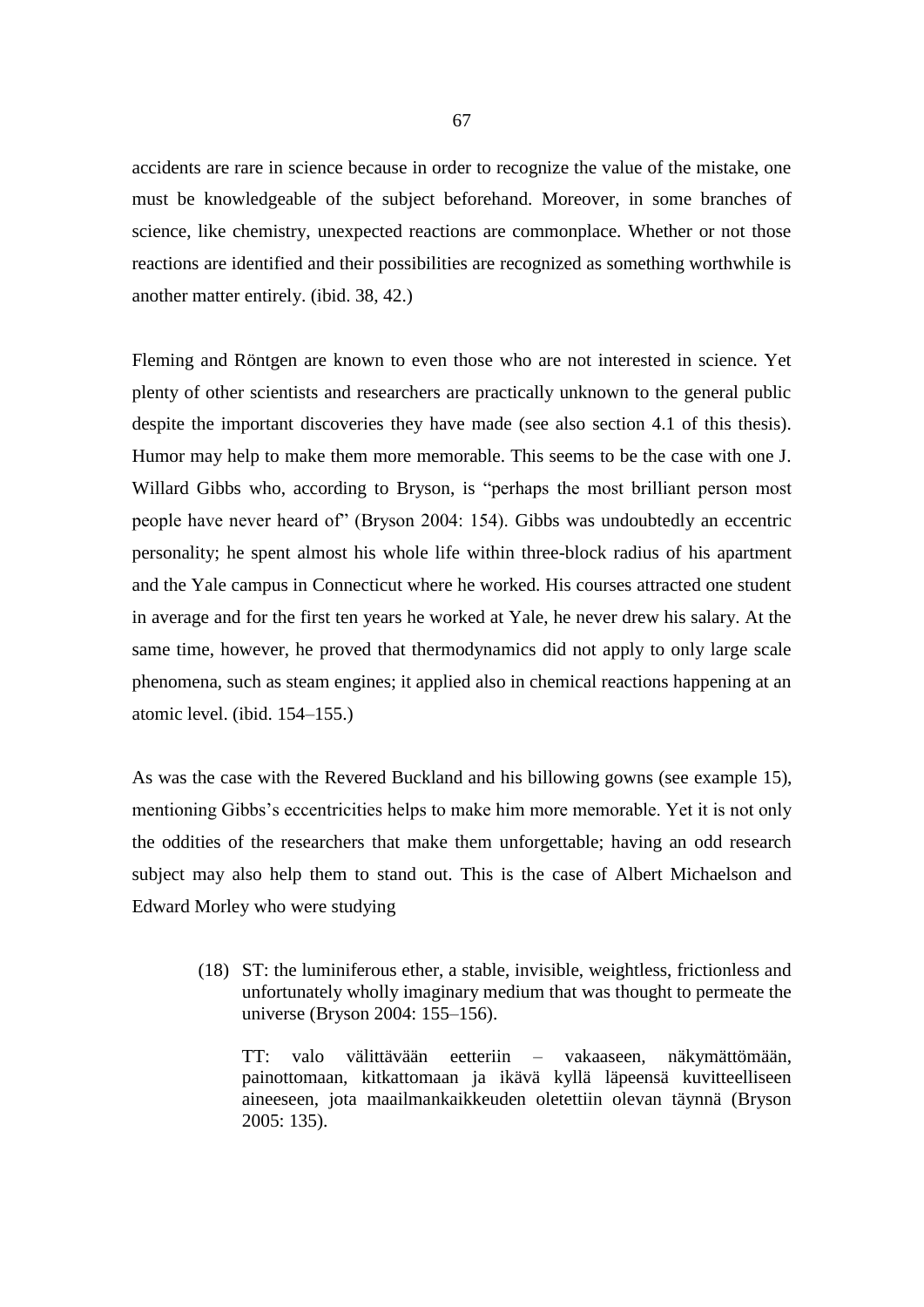Studying something that does not exist may seem funny to a modern reader, but in the 1880s, when Michaelson and Morley were experimenting with it, there was no doubt about the existence of the luminiferous ether. The idea of its existence was conceived by Descartes and since the days of Newton, it has been one of the cornerstones of science. Particularly in the nineteenth century, when light and electromagnetism came to be seen as waves, or, in other words, types of vibrations, luminiferous ether was vitally important to the scientists because it explained how light travelled in space. Vibrations, required something to occur in, "hence the need for, and lasting devotion to, an ether". (Bryson 2004: 156.)

Isaac Newton had proposed that the speed light varies depending on whether the observer is moving away from or towards the source of light. However, Michaelson and Morley discovered that the speed of light did not, in fact, vary at all; it remained the same regardless of where the observer stood. What Michaelson and Morley did then was to inadvertently prove the luminiferous ether did not exist. (Bryson 2004: 157.) Their experiment also had other implication. Earlier in the chapter, Bryson mentions that this was the era when it was believed that in physics, everything worth discovering had already been discovered and all that was left to do was to refine the existing theories (ibid. 154).

However, the evidence was seemingly pointing in the direction that science had not discovered everything, and this is what Bryson attempts to highlight by using humor as a medium. He does not merely mention that it was during this year and by that researcher that it was discovered that not everything had been "oscillated, accelerated, perturbed, distilled, combined, weighed or made gaseous", to use the words of Bryson (Bryson 2004: 153). Instead, he tells the reader about an experiment conducted by two  $19<sup>th</sup>$  century scientists which did not yield the results they were expecting to see. From here, Bryson moves to Max Plack (who was, in fact, introduced earlier in the chapter before Bryson made a quick "but relevant!" (ibid. 155) detour to Michaelson and Morley) and Albert Einstein. It was Plack who, in the 1900, conceived "quantum physics", a theory which would, in the words of Bryson, "lay the foundation for the whole of modern physics" (ibid. 158).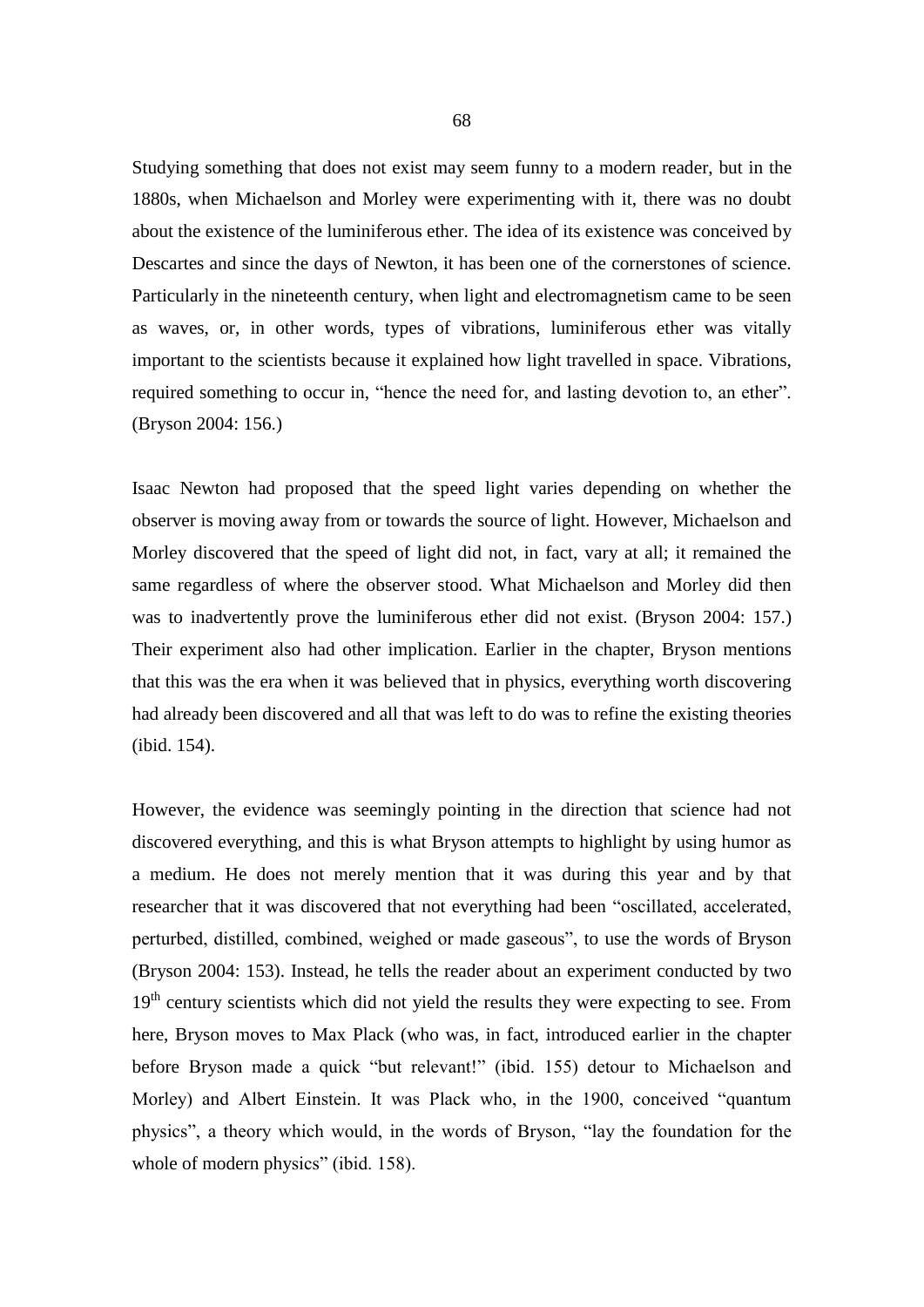As Zabalbeascoa notes, humor in a text may contain elements which are difficult for the target culture readers to comprehend because they are so specific to the source culture, and these are, for that reason, challenging to translate. One such instance can be found from a passage discussing the attempts of the nineteenth-century scientists to discover the origins of the huge boulders which were found in the unlikeliest places, such as the flanks of mountains. Nowadays, it is known that these boulders were carried by the retreating ice, but in the 1800s, the concept of ice age was only beginning to form. The part which is challenging to translate so that the humor is not lost concerns erratic, or the displaced boulders. Bryson notes that one French naturalist proposed that compressed air erupting from the caverns had shot huge boulders up in the flanks of the Jura Mountains. He continues:

(19) ST: The term for a displaced boulder is an erratic, but in the nineteenth century the expression seemed to apply more often to the theories than to the rocks. (Bryson 2004: 507.)

TT. Monet muutkin 1800-luvun teoriat siirtolohkareista olivat vähintään yhtä lailla lennokkaita (Bryson 2005: 452).

What makes example 19 so difficult to translate is the term *erratic*. The Finnish term for these rocks is *siirtolohkare*, which means that any attempts to make fun of the "erratic" theories are for naught. Markku Päkkilä's solution to the problem is to omit the mention of an erratic. Instead, he focuses on the theory that compressed air eruptions would have moved the boulders high up on the mountainside, "like corks out of a popgun", as Bryson puts it (Bryson 2004: 507), and draws the joke from this. If the Finnish translation would be translated back into English, it would read: "Many other nineteenth-century theories about erratics were equally lively (lit. flying, air-bound)".

By changing the passage slightly, Päkkilä maintains Bryson's humor without actually changing the content. It would be easy to focus too much on the erratic and not notice that the passage is not, in fact, about them at all. Instead, the passage is about the "erratic" theories the nineteenth-century naturalists presented and therefore, Päkkilä's change is valid. With his translation, the target language reader is able to fully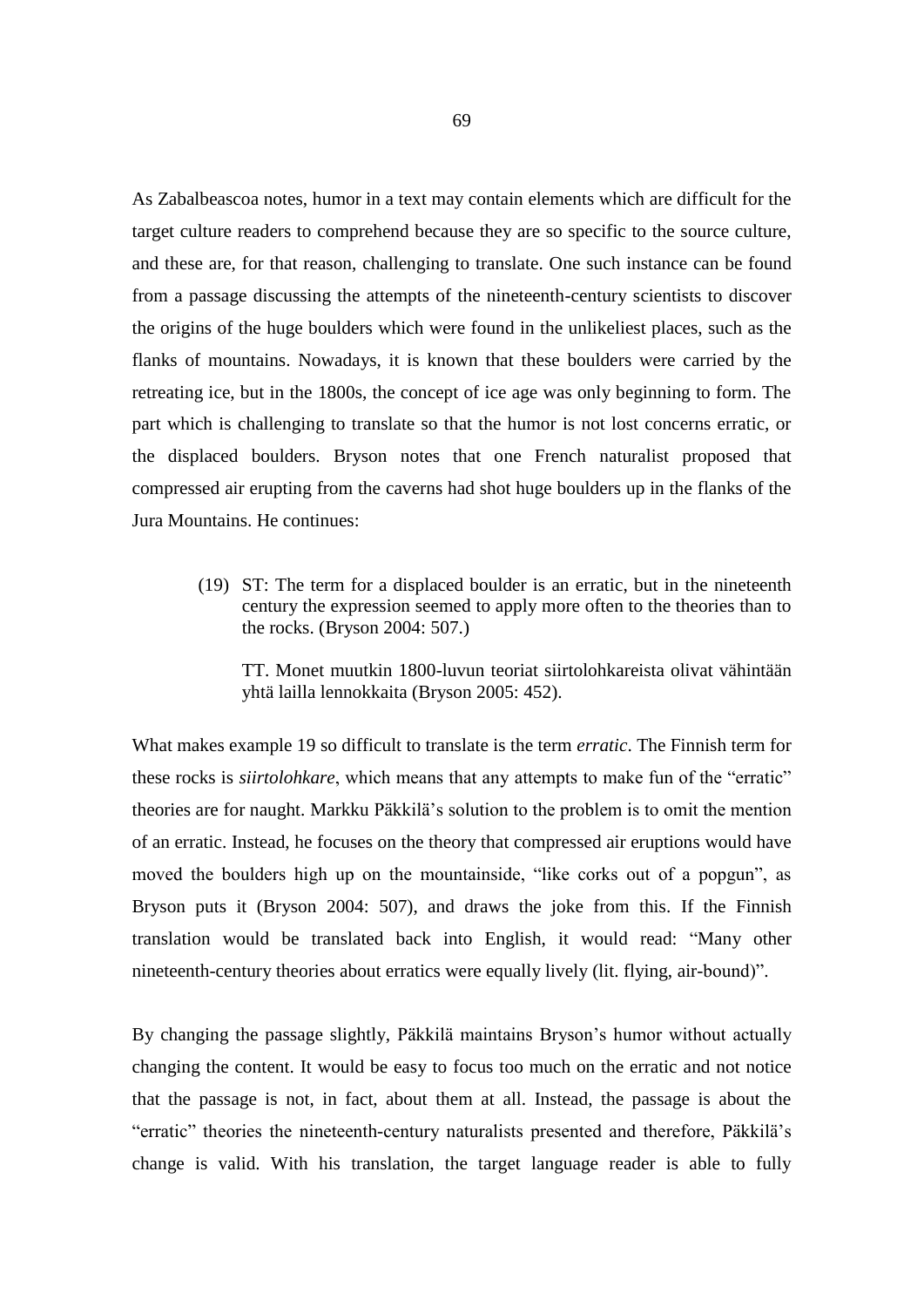appreciate the joke about the  $19<sup>th</sup>$  century theories Bryson makes without the passage being filled with English-language terms that mean nothing to the reader.

## 4.2.3 Explaining or omitting terminology

The aim of popularization is, as has been already pointed out, to make something more understandable to someone not familiar with the subject. This is often achieved by *reformulating* the scientific knowledge (Calsamiglia & van Dijk 2004: 371); in other words, the knowledge can be, for instance, simplified, or there can be an added explanation. In one aspect, however, Bryson seems to have decided to go with what he deems to be a simplification even though that is not necessarily what the readers might think. Bryson points out in a footnote that although scientists commonly use exponents to mark large numbers, he does not understand how anyone could think that '5.5 X  $10^{9}$ ' is any clearer than '5.5 billion' in a book aimed at the general audience (Bryson 2004: 32). Karttunen criticizes Bryson's choice, stating that even if the American audience fails to understand this notation, the usage of billions and septillions does not, in fact, tell the reader anything other than that the number is very big. Karttunen also points out that the matter is further complicated by the fact that billion, quintillion and septillion do not refer to the same amount in Finnish as they do in American English. (Karttunen 2006.)

Karttunen's opinion notwithstanding, it is an undisputed fact that a book which aims to make science approachable to all, whatever their previous knowledge might be, must be as clear and concise as possible and this includes choosing a numbering method which is familiar to the majority of the readers. In addition to clarity, a book like *Short History* must also be consistent; if the author chooses to use billions and trillions instead of the small number in the right-hand upper corner of the other number, he or she must persist with that choice till the end of the book.

In the Finnish version, there is no mention of Päkkilä using any existing translation for the numerous quotes found in *Short History*. A quick look at the notes reveals that the names of the books are in their original form, most likely because they have not been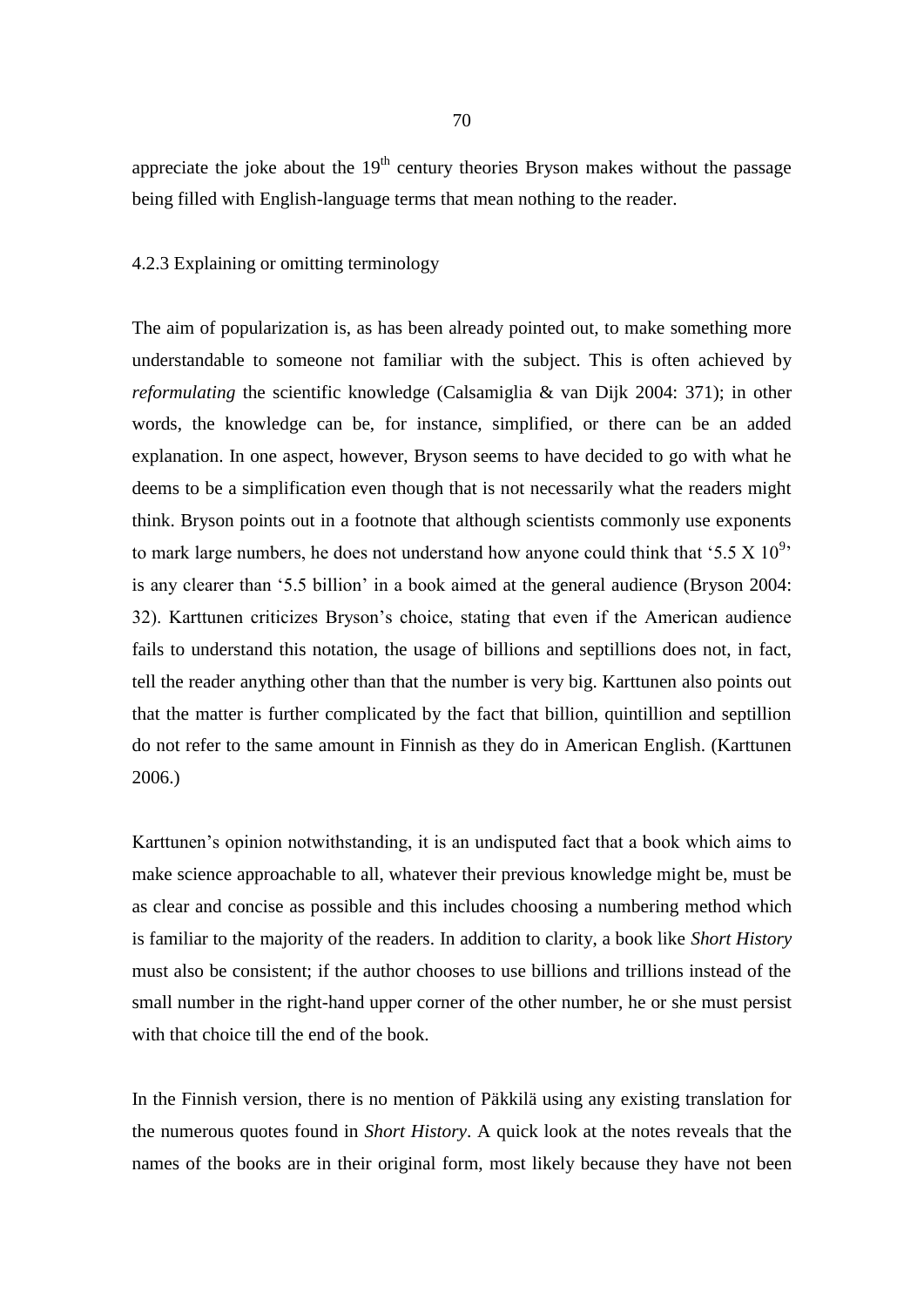translated, as yet, into Finnish. This is both a blessing and a curse from the translator's point of view. Since there are no existing translations, Päkkilä is free to translate them as he wishes, without having to worry about copyrights. At the same time, however, having to translate the quotes from the older sources is difficult, because they may contain archaic terms for which there may not be a Finnish equivalent. If such a problem arises, the translator must decide whether to use a more modern term, which might confuse the reader, or to translate the archaic term him or herself, in which case the reader might not understand what the term means if the translation is not descriptive enough. However, Päkkilä has made a commendable job while translating this book. As was stated earlier in chapter one, he received the J. A. Hollo award in 2006 for his translation of the *Short History*.

The Finnish translation follows closely the form of the original. Naturally there is some deviation, mostly due to the different language structures and grammar. Päkkilä has also done his best to translate Bryson's jokes so that they appear as funny to the Finnish reader as well. Occasionally, this means that the joke, which often was an indirect one in the vein of the list of verbs quoted earlier, had to be omitted and replaced with another indirect joke. As an example of such a strategy there is this quote:

(20) ST: Luckily, Hutton had a Boswell in the form of John Playfair, a professor of mathematics at the University of Edinburgh and a close friend, who not only could write silken prose but – thanks to many years at Hutton's elbow – actually understood what Hutton was trying to say, most of the time. (Bryson 2004: 94)

TT: Onnekseen Hutton sai tunnollisen elämänkerran kirjoittajan John Playfairista, Edinburghin yliopiston matematiikan professorista ja hyvästä ystävästään, joka ei ainoastaan osannut kirjoittaa silkinsileää tekstiä, vaan seurattuaan ystävänsä työskentelyä vuosikaudet hän myös ymmärsi, mitä Hutton tarkoitti – ainakin suurimmaksi osaksi. (Bryson 2005: 81)

Notable is the omission of Boswell in the TT (although this could be because there is no mention of a Boswell earlier in the book – instead, there is a Maxwell who edited scientist Henry Cavendish's papers in the nineteenth century (Bryson 2004: 87)) as well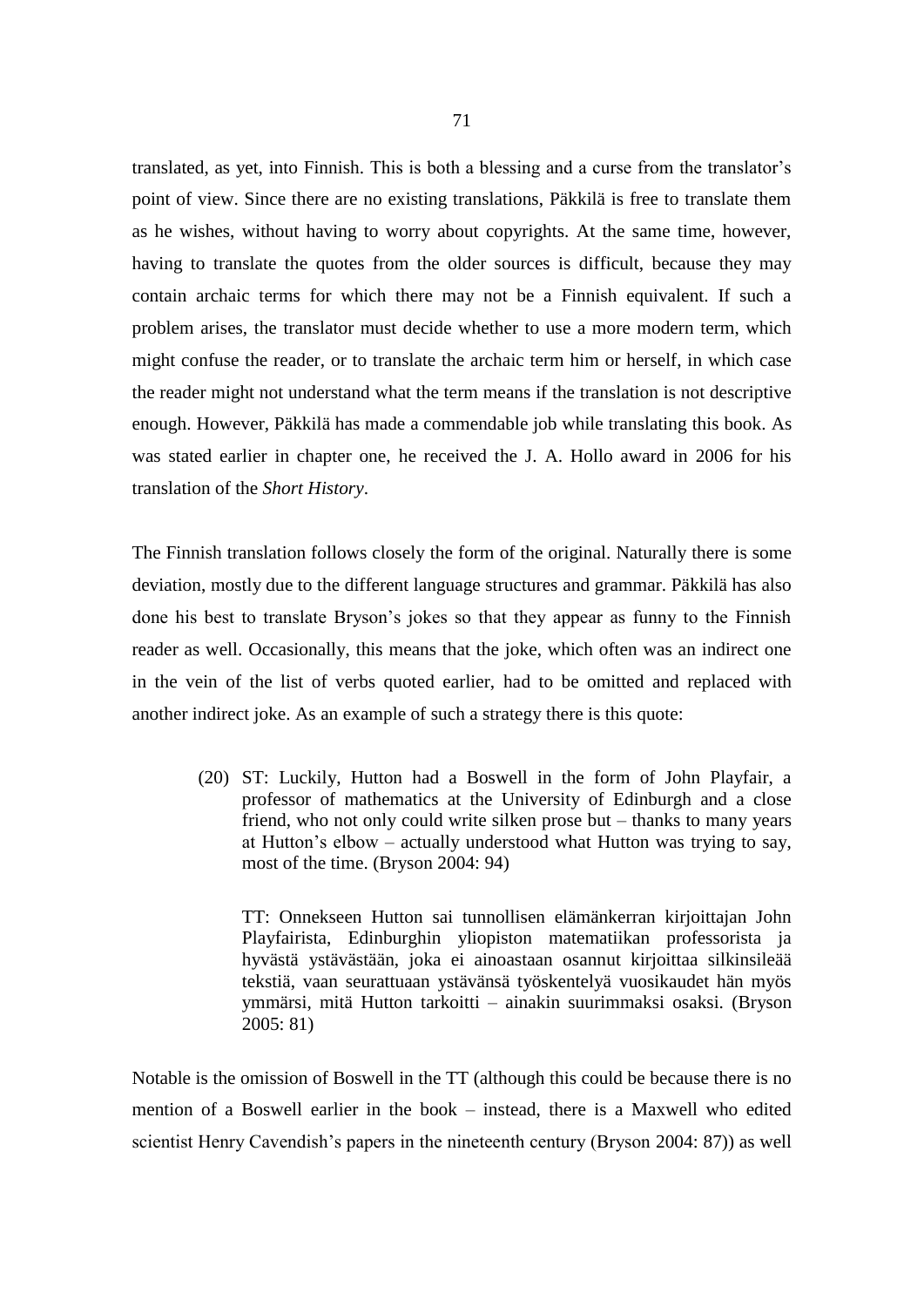as the replacement of a comma with a dash at the end of the sentence. Päkkilä had also omitted the dashes Bryson had used earlier, most likely because they would not have worked as well in Finnish. However, the overall feeling as well as the idea of the original quote remains unchanged in the translation. This is, in part, due to Päkkilä replacing what he has omitted with items that have a similar "feeling" to the original. Thus, instead of getting "a Boswell", Hutton received a "tunnollinen elämänkerran kirjoittaja [diligent biography author]". Also, the separate idea, "[...] – thanks to many years at Hutton's elbow – [...]" has not been completely omitted. Instead, it has been replaced by a similar separate idea, "[...] – ainakin suurimmaksi osaksi [for the most part]".

As stated before, Bryson interviewed many scientists and other professionals for the book, and as such, the book is full of quotes. Since they came from Bryson's own interviews, naturally they have not been translated before and Päkkilä has had a free reign with them. He has chosen to keep the quotes direct (as opposed to changing them to indirect quotes), perhaps because they do not deviate from the style of the book and because, as I already said, they have not been translated before. Here is one example of how Päkkilä has translated a quote:

(21) ST: 'Well, you have to remember,' [Frank] Asaro recalls, 'that we were amateurs in this field [paleontology]. Walter [Alvarez] was a geologist specializing in paleomagnetism, Luis [Alvarez] was a physicist and I was a nuclear chemist. And now here we were telling paleontologists that we had solved a problem that had eluded them for over a century. It's not terribly surprising that they didn't embrace it immediately.' As Luis Alvarez joked: 'We were caught practicing geology without a licence.' (Bryson 2004: 247)

TT: "Pitää muistaa, että me kaikki olimme amatöörejä", Asaro sanoo. "Walter oli paleomagnetismiin erikoistunut geologi, Luis oli fyysikko ja minun alaani oli ydinkemia. Kun tällainen porukka ilmoittaa yhtäkkiä paleontologeille ratkaisseensa yli vuosisadan vastausta vailla olleen arvoituksen, ei ole mikään ihme, ettei teoriaa hyväksytty suoralta kädeltä." Luis Alvarez puolestaan vitsaili: "Meidät tuomittiin luvattomasta geologian harjoittamisesta." (Bryson 2005: 218)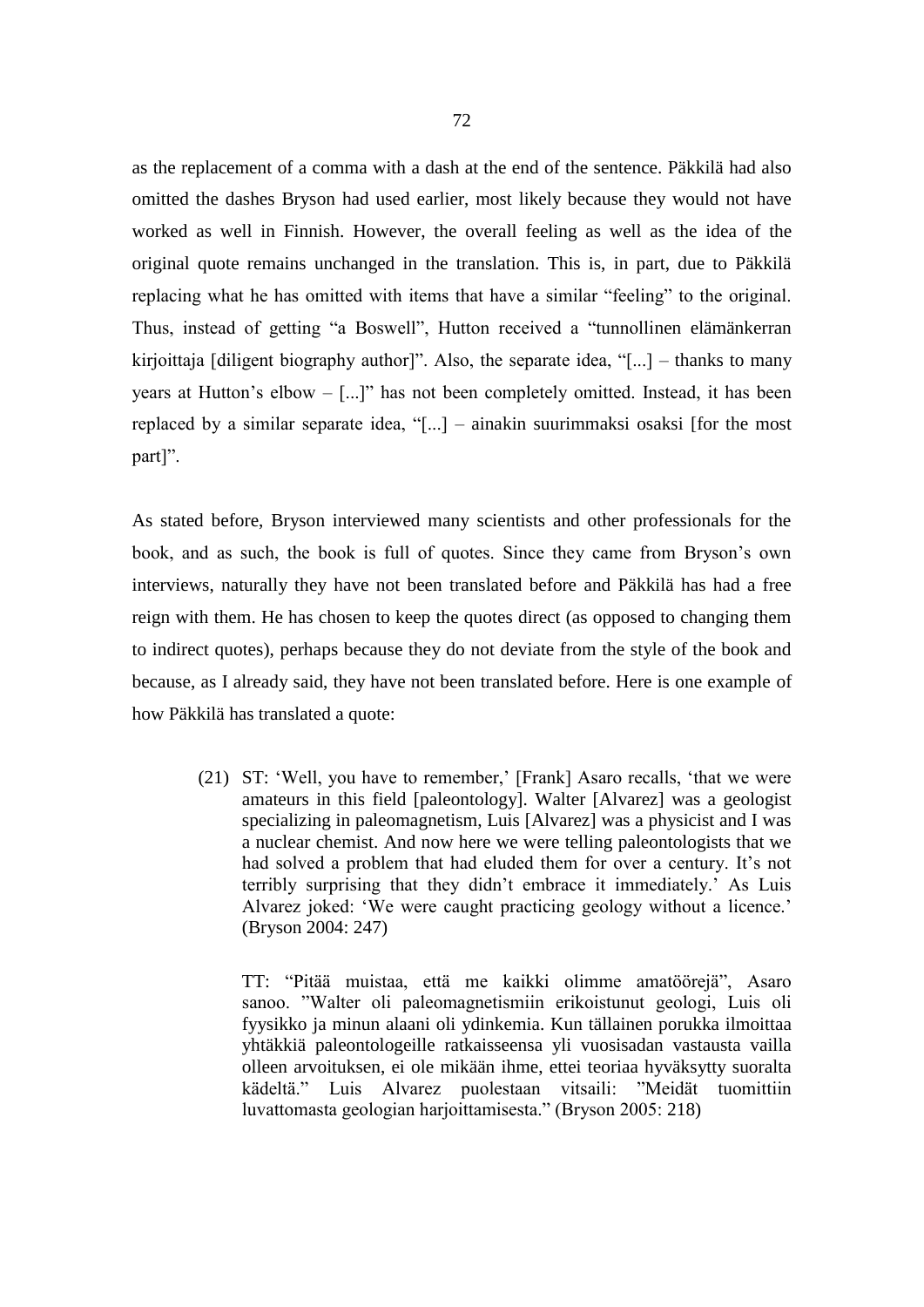The first thing the reader notices is that, unlike in the ST, Päkkilä has chosen to move the name of the person who makes the comment to the end of the quote instead of keeping it in the middle like Bryson. One possible explanation to this is that Päkkilä felt that keeping the sentence where Asaro notes he and the Alvarezs were only amateurs intact makes more sense to the Finnish reader than cutting the sentence in half and combining one half with the sentence stating the trio's fields of specialization. Another thing that the reader notices is that Päkkilä has not followed the sentence structure of the original in the second sentence. Instead of simply listing the professions of the three men like the source text does, he varies the structure with each new profession. The reason for this is undoubtedly the fact that in Finnish, a list like that would sound monotonous even though it works fine in English.

In this particular quote, the reader's attention focuses on the term paleomagnetism. It is a branch of geomagnetism, or the study of Earth's magnetic field, with a particular interest in the historical aspect (Geomagnetism and Paleomagnetism 2014). It may be obvious to a reader that this field studies magnetism and, in particular, its historical aspect (hence the prefix paleo-), but what they may not know is that paleomagnetists study the spreading the seafloors and the reversal of the Earth's polarization, evidence for which can be found fossilized in rocks and sediments (ibid.). It is interesting to note that this particular term has been left unexplained even though in popularization explaining the new or difficult terms is crucial. Perhaps it has been left unexplained because Bryson felt that it was not important to know exactly what Walter Alvarez did, only that he was specialized in a field that was not paleontology. However, perhaps explaining the term could have told the reader that Alvarez and his two companions knew something about the matter, even though they describe themselves as amateurs. It is also worth noting that in two different parts of the book (one of which falls outside the scope of my thesis), Bryson does describe paleomagnetism, but he never names the field in question.

Earlier in chapter 4.1, it was established that the explanation of terms is important since the reader of the book is most likely a non-scientist. It cannot, and should not, be assumed that the reader is aware of each and every little detail concerning science, nor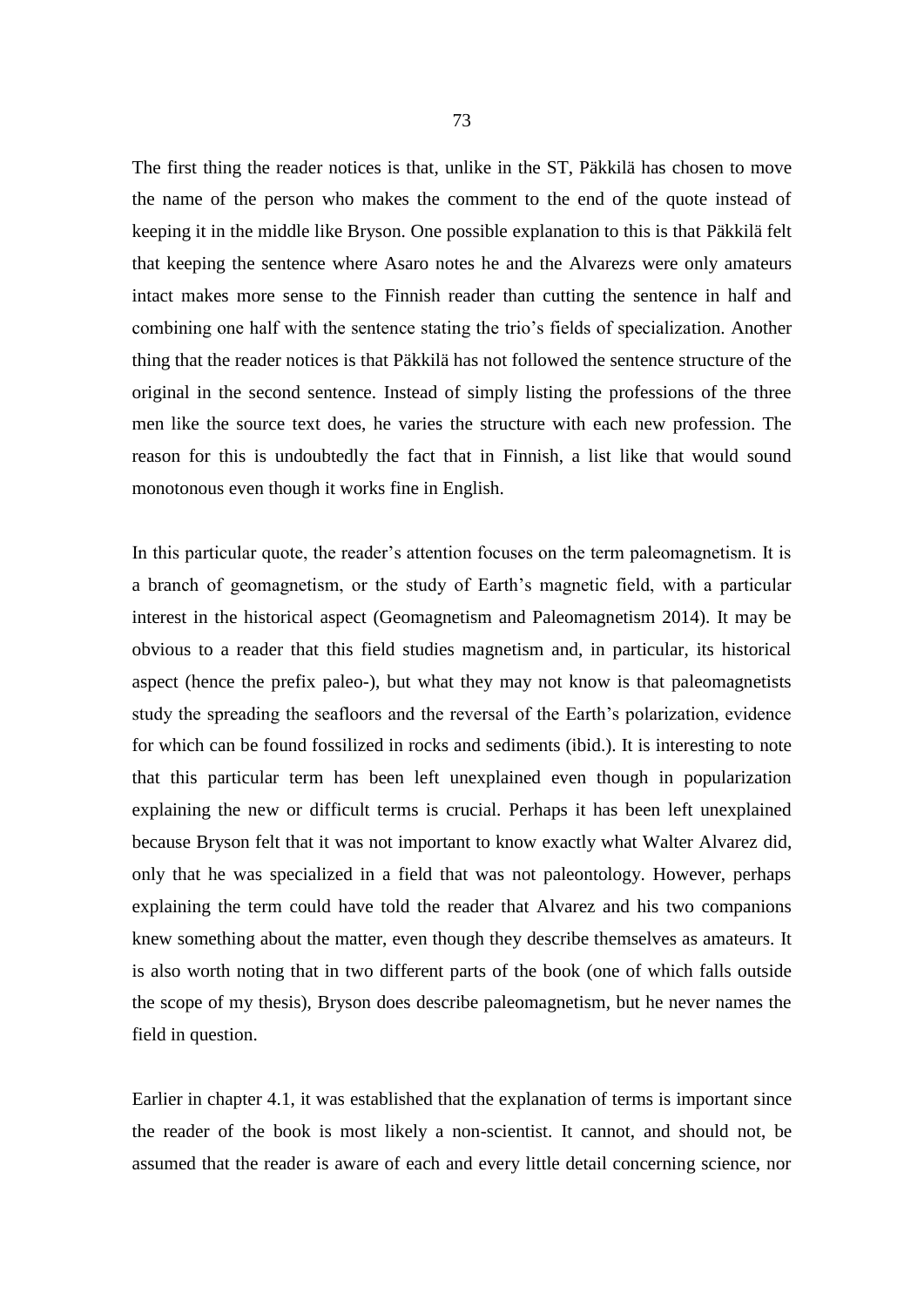should it be assumed that the reader will look additional information up on his or her own. Certainly, there are readers who will do that, but it cannot be expected that everyone has the time and inclination to find something out on their own. Therefore, it is important that an explanation for something new and difficult is already included in the book; this way, the reader is more likely to continue reading because the content is not too difficult for them to follow. This is the purpose of the popularized material and hence the importance of explained terms.

Yet on the other hand, it is important not to underestimate the reader's knowledge either. As was previously stated, this is not a children's book and thus a certain amount of knowledge can be expected from the reader. Bryson is well aware of this. For instance, when describing the atmosphere, Bryson does not begin by describing that it is comprised mostly of oxygen, with a certain percentage of other chemical elements. Instead, the first sentence in the chapter is "Thank goodness for the atmosphere" (Bryson 2004: 313). Next, he tells the reader why having an atmosphere is a good thing:

(22) ST: It keeps us warm. Without it, Earth would be a lifeless ball of ice with an average temperature of minus 50 degrees Celsius. In addition, the atmosphere absorbs or deflects incoming swarms of cosmic rays, charged particles, ultraviolet rays and the like. Altogether, the gaseous padding of atmosphere is equivalent to a 4.5-metre thickness of protective concrete, and without it these invisible visitors from space would slice through us like tiny daggers. Even raindrops would pound us senseless if it weren't for the atmosphere's slowing drag. (Bryson 2004: 313.)

TT: Se pitää meidät lämpiminä. Ilman sitä Maa olisi eloton jääpallo, jonka keskilämpötila olisi -50 astetta. Lisäksi ilmakehä imee itseensä ja torjuu kosmista säteilyä, suurienergisiä hiukkasia, ultraviolettisäteitä ja sen sellaista. Suojavaikutukseltaan ilmakehän kaasupatja vastaa 4,5 metrin paksuista betonikerrosta, ja jos sitä ei olisi, avaruuden näkymättömät vieraat lentäisivät lävitsemme kuin pienet tikarit. Sadepisaratkin hakkaisivat meidät tajuttomiksi ilman ilmakehän jarruttavaa vaikutusta. (Bryson 2005: 278.)

For the reader of the book, the information presented in example 22 is more important than the exact chemical composition of the atmosphere. As Erkki Karvonen rightfully points out in his editorial in *Tieteessä tapahtuu*, people are interested in what concerns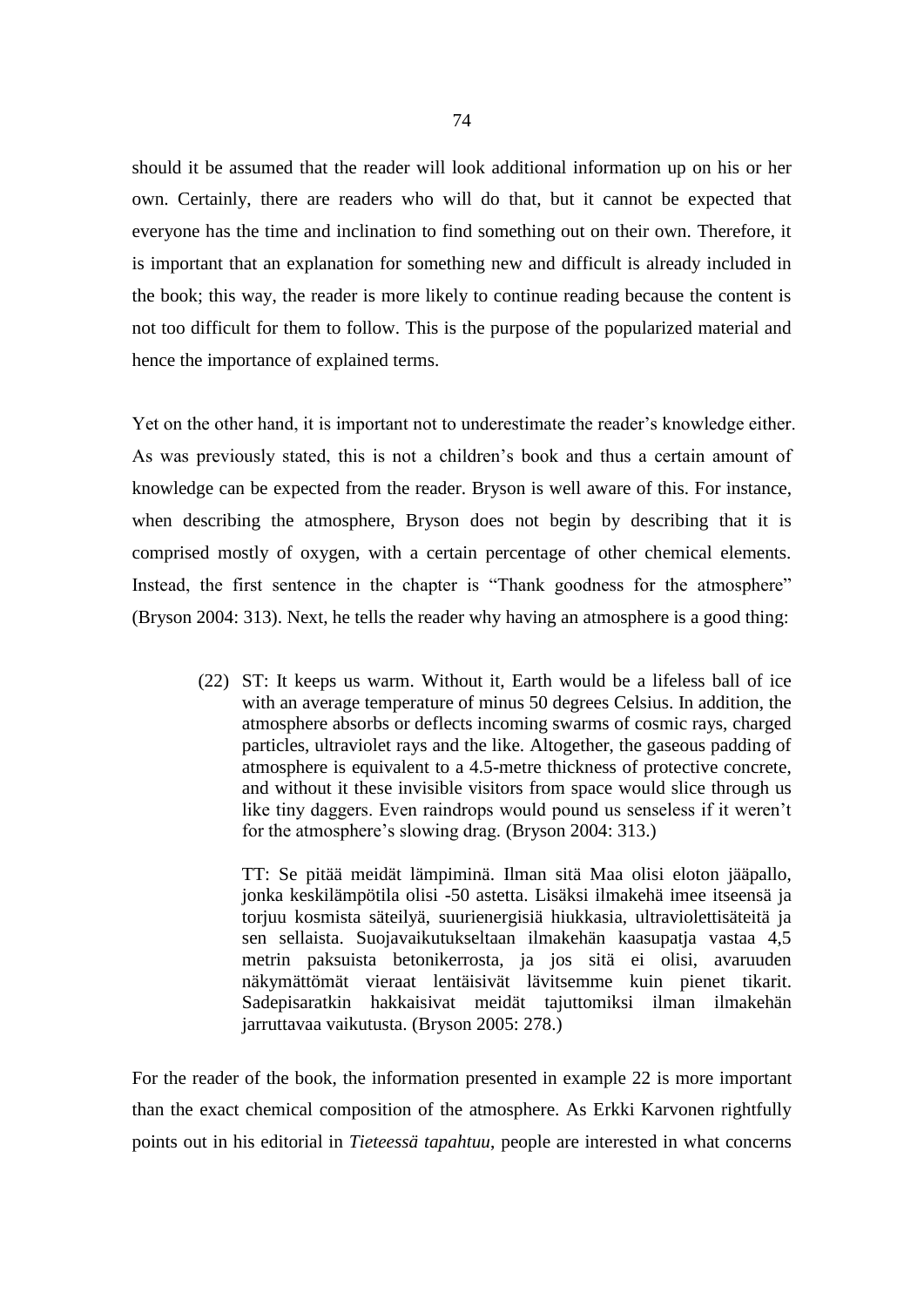them personally (Karvonen 2011: 1), and thus it can be said that popularized works often introduce themes that might interest the reader and benefit them in their everyday lives.

Back on the subject of Bryson not over-explaining the terminology, he occasionally tells the reader about the etymology of foreign words, but he does not do so every time there is a foreign-sounding word. While knowing the etymology can be interesting, it can also become tedious for there are many terms in the book. To the reader it is more interesting to know that the troposphere, which contains the vast majority of water in the atmosphere and thus is the place where all weather phenomena occur, is only 10–16 kilometers thick, depending on whether it is measured from the equator or from the poles (Bryson 2004: 314). As Bryson puts it, there is not much between us and the oblivion (ibid.).

*Omitting* or *replacing* a term with an explanation is also part of the reformation process Calsamiglia and van Dijk mentioned. In a book like *Short History*, however, the omission of terms is not often possible. This is due to the fact that the book is about science and natural history, which means that terms are essential to the book, and their omission would seem unnatural given the circumstances. They still require an explanation, though, which Bryson has provided. Often, this is done by simply adding an explanation after the term, as in this example:

(23) ST: His moment of epiphany came when he realized that a moraine, or line of rocks, near his family estate in Scotland, [...] (Bryson 2004: 509)

TT: Valaistumisen hetki koitti, kun hän tajusi, että moreenikerrostuma, jonka hän oli nähnyt satoja kertoja sukunsa tiluksilla Skotlannissa, [...] (Bryson 2005: 454)

Note, that in the TT, Päkkilä has omitted the explanations from the translation. This is possibly due to him feeling that "moreenikerrostuma" is familiar enough to the Finnish reader and thus requires no additional explanations. Occasionally, however, a subject requires more illumination of it is either difficult or little known to a layman reader, and these clarifications can become long and wordy. Instead of putting long explanations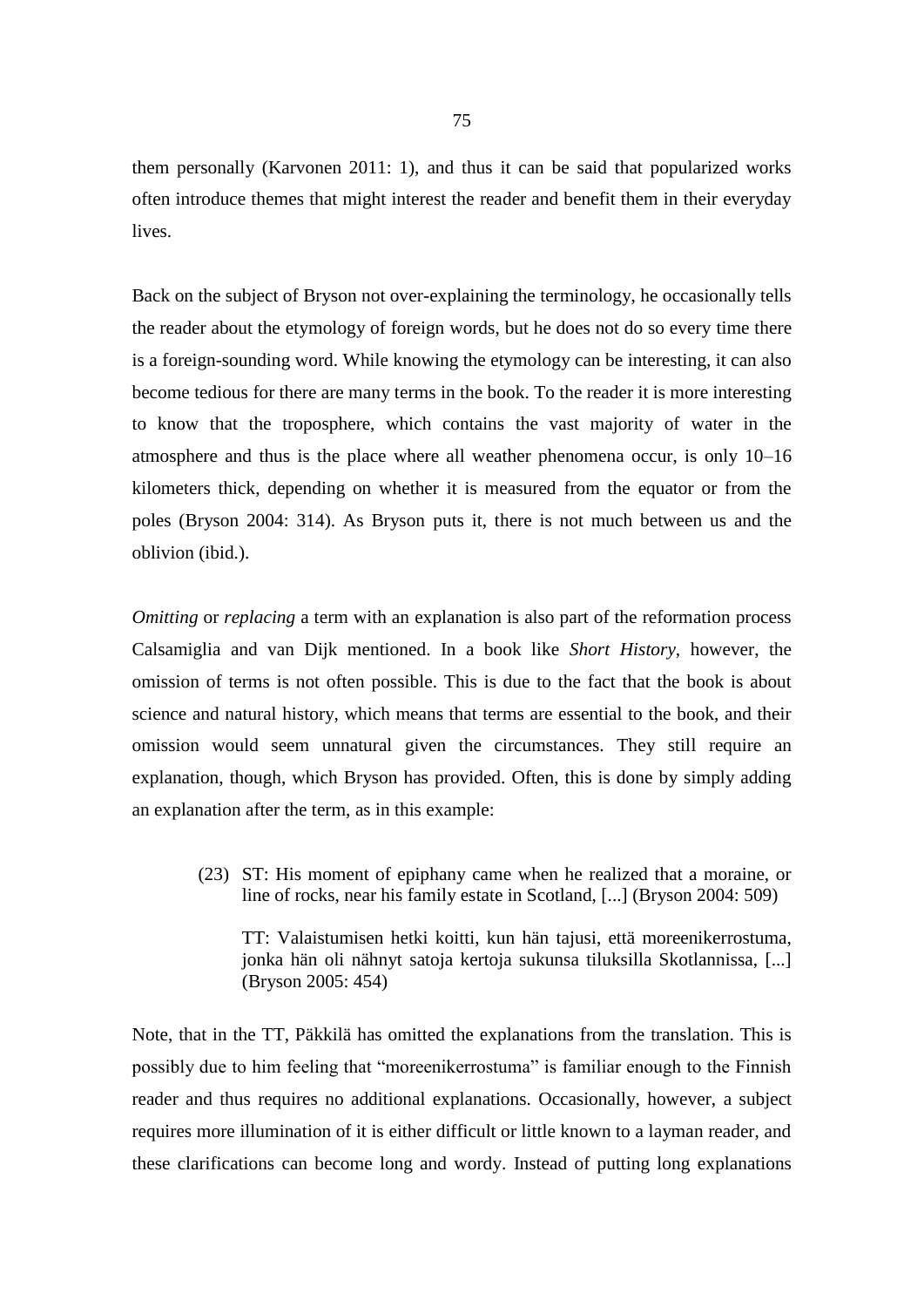into the text itself, which could decrease the readability, Bryson often utilizes footnotes to contain the explanation. For example, he did this when he explained the differences between the term hominid and other similar terms, such as hominin (ibid. 523).

As I stated earlier, the explanations can become quite lengthy and wordy and thus can make heavy reading. Therefore, as with any writing aiming to attract a large readership, variation is required to keep the reader interested. As was pointed out above, Bryson uses footnotes to contain the lengthiest explanations, but these, too, can become cumbersome if there are many of them in succession. In some cases Bryson has omitted the word 'or' or another similar word which would signify the beginning of an explanation. While there is nothing wrong with this tactic, it can be confusing if the reader is not paying enough attention to what he or she is reading. I, for one, failed to notice the explanation in this following sentence the first time I read it:

(24) ST: [I]f James Hutton, the eighteenth-century father of geology, had visited Switzerland, he would have seen at once the significance of the carved valleys, the polished striations, the telltale strand lines where rocks had been dumped, and the other abundant clues that point to passing ice sheets. (Bryson 2004: 507)

TT: [J]os geologian isä James Hutton olisi käynyt Sveitsissä, hän olisi tajunnut oikopäätä, mitä merkitsivät kovertuneet laaksot, uurteiset kalliot, siirtolohkareiden sijaintipaikkoihin liittyvät muinaiset rantaviivat ja monet muut mannerjäätiköiden liikkeisiin viittaavat merkit. (Bryson 2005: 452)

Before searching for the term striation, I had been under the assumption that "the polished striations" and the following "telltale strand lines" meant two different things. Yet Oxford English Dictionary defines striation as "one of a set or system of striæ, a streak, a marking; esp. *Geol*. one of the grooves or glacial marks found on rocksurfaces; *Min.* (*pl.*) the fine parallel lines on crystalline face" (Oxford English Dictionary 2014). Therefore, it can be assumed that striations were explained in the following sentence to be "telltale strand lines". However, upon seeing the Finnish translation and searching for the term 'strand line', I came to the conclusion that my initial assumption was, in fact, correct.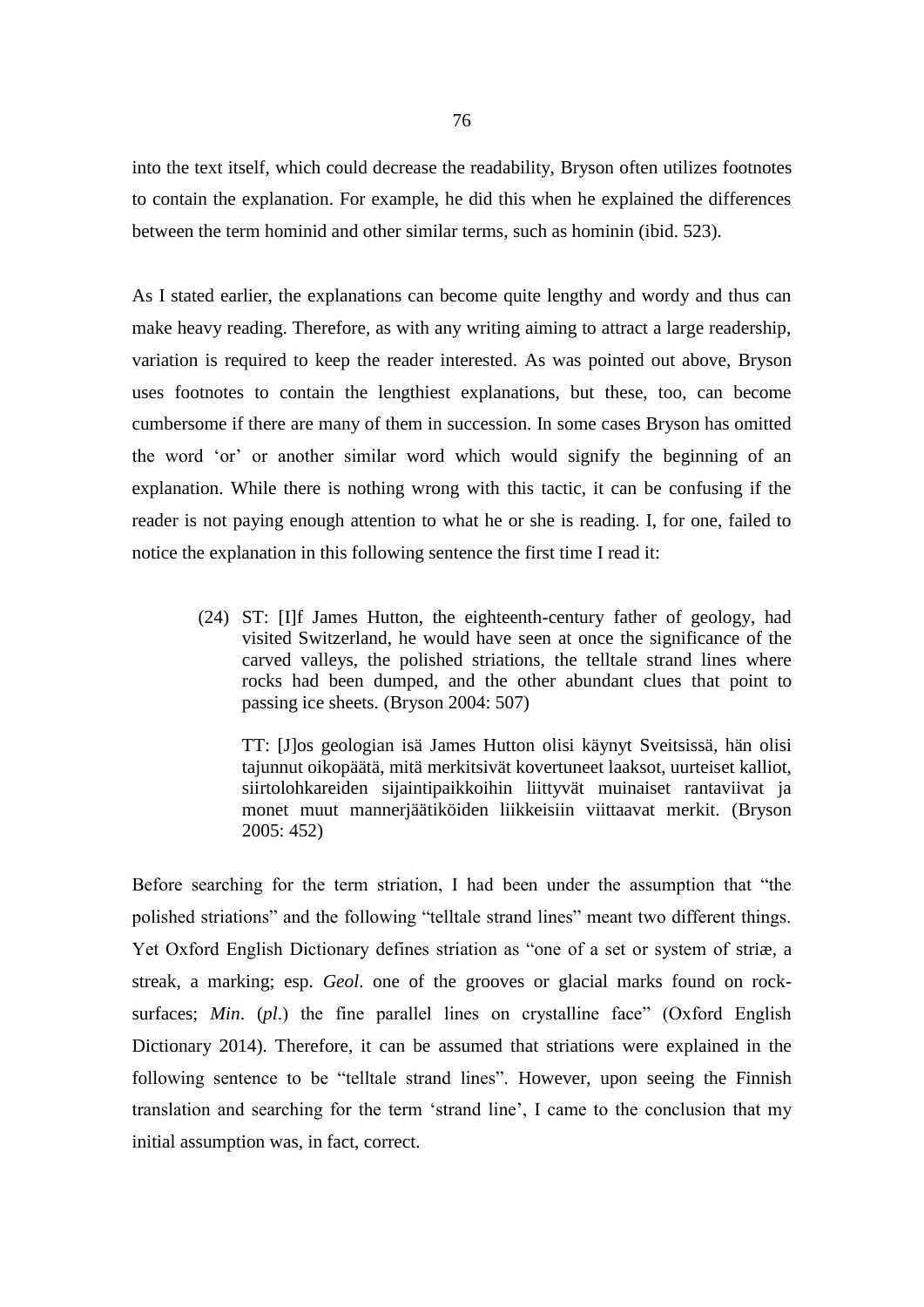In this instance, the Finnish translation is somewhat clearer. If one looks at the TT of the example 24, it becomes obvious that there are some differences between the translation and the original. In Päkkilä's translation there is no doubt about whether something is meant to be an explanation for something else, or if it refers to something else entirely. In Finnish, the translation for 'a striation' is simply 'uurre' (groove) (Rantasalmen Ympäristökasvatusinstituutti 2014). While the source text mentions only 'polished striations', this does not work in the target text since the literal translation 'sileät uurteet' tells nothing to the reader. It is safe to assume the striations can be found in rock or other durable material, as it would not survive long in sand or other similar substance, but other than that, the reader would have been forced to find more information on his or her own, which is not the point of the book. By specifying that the grooves, or striations, are on the surfaces of rocks and cliffs, Päkkilä both keeps the translation stylistically similar to the source text (both are two words long, excluding the article in the source text) and provides an explanation for the reader that is not too long but is sufficiently descriptive.

Moreover, by changing the order of the following line slightly, Päkkilä eliminates the confusion that is so apparent in the original, although it is possible the problems would have been eliminated even if the sentence structure had been left unaltered. This, however, would have affected the readability somewhat so Päkkilä's change is justified. In any case, the sentence begins with 'siirtolohkare' (an erratic) instead of 'the telltale strand lines', which makes it clear that striation and the strand lines refer to two different things.

Small inconsistencies in style aside, Bryson has been able to balance the scientific terms and popular expressions well. One example of this can be found when he describes the so-called 'super ice age'; first he gives the term scientists use (Cryogenian) and then he mentions that this 'super ice age' is popularly known as Snowball Earth (Bryson 2004: 516). Päkkilä, in his part, has chosen a slightly different method, mentioning the 'super ice age' (superjääkausi in Finnish) first and then elaborating that its scientific name is 'kryogeenikausi' (Bryson 2005: 460). As for the Finnish translation for Snowball Earth,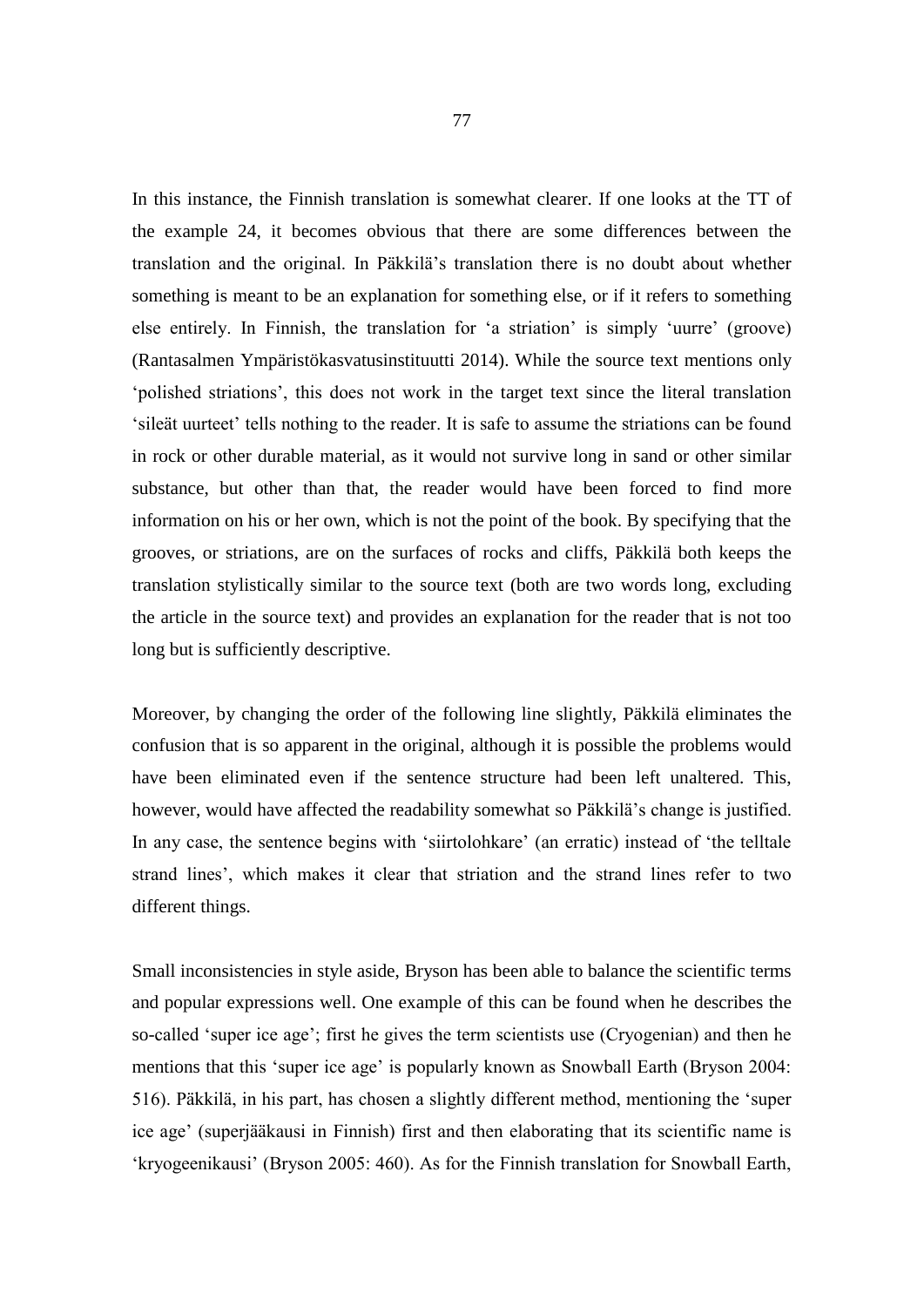"lumipallomaa" (ibid.), the reader gets an impression from the sentence that it is somewhat rarely used term, when in reality it seems to be in popular usage. It is, in fact, the term used throughout Ari Brozinski's article and refers to a period of time approximately 1,000–542 million years ago when the entire planet was covered in a thick layer of ice (Brozinski 2011).

There are also cases where the English term and the Finnish term are completely different. One such term concerns the latest of the Ice Ages which ended 11 590 years ago (Brozinski 2011). The Finns call this period *Veiksel ice age*, after a river in Poland which in the English-speaking world is known as the Vistula (Hurtta 2006). However, in North America, the ice sheet covering the continent is known as the *Wisconsian ice sheet*, and this is the term that Bryson, having been born in the US, uses (Bryson 2004: 517). However, Päkkilä has opted to use the term Veiksel, because it is more familiar to the Finnish reader, although he has also mentioned the term Wisconsian in case a reader would like to know more about it (Bryson 2005: 462).

Occasionally, Päkkilä has seen the need to clarify a term to the target language reader. For instance, Bryson mentions a term *Younger Dryas* when discussing about a thousand-year long period of cold following the period when the Earth was warming after the latest Ice Age (Bryson 2004: 518). He mentions that the period is named after an Arctic plant which was one of the first to "recolonize" the land after the ice sheets withdrew (ibid.). Obviously, Päkkilä is required to use both the Finnish name of the plant – lapinvuokko – but he also explains to the reader that term *nuorempi dryaskausi* (younger Dryas period) comes from the plant's Latin name *Dryas octopetala* (Bryson 2005: 463).

## 4.3 Audience design and popularization

Earlier, I have examined usability and popularization separately. In this section, I will analyze them together and argue for my claim that the two theoretical frameworks I am using in this thesis are closely linked with one another.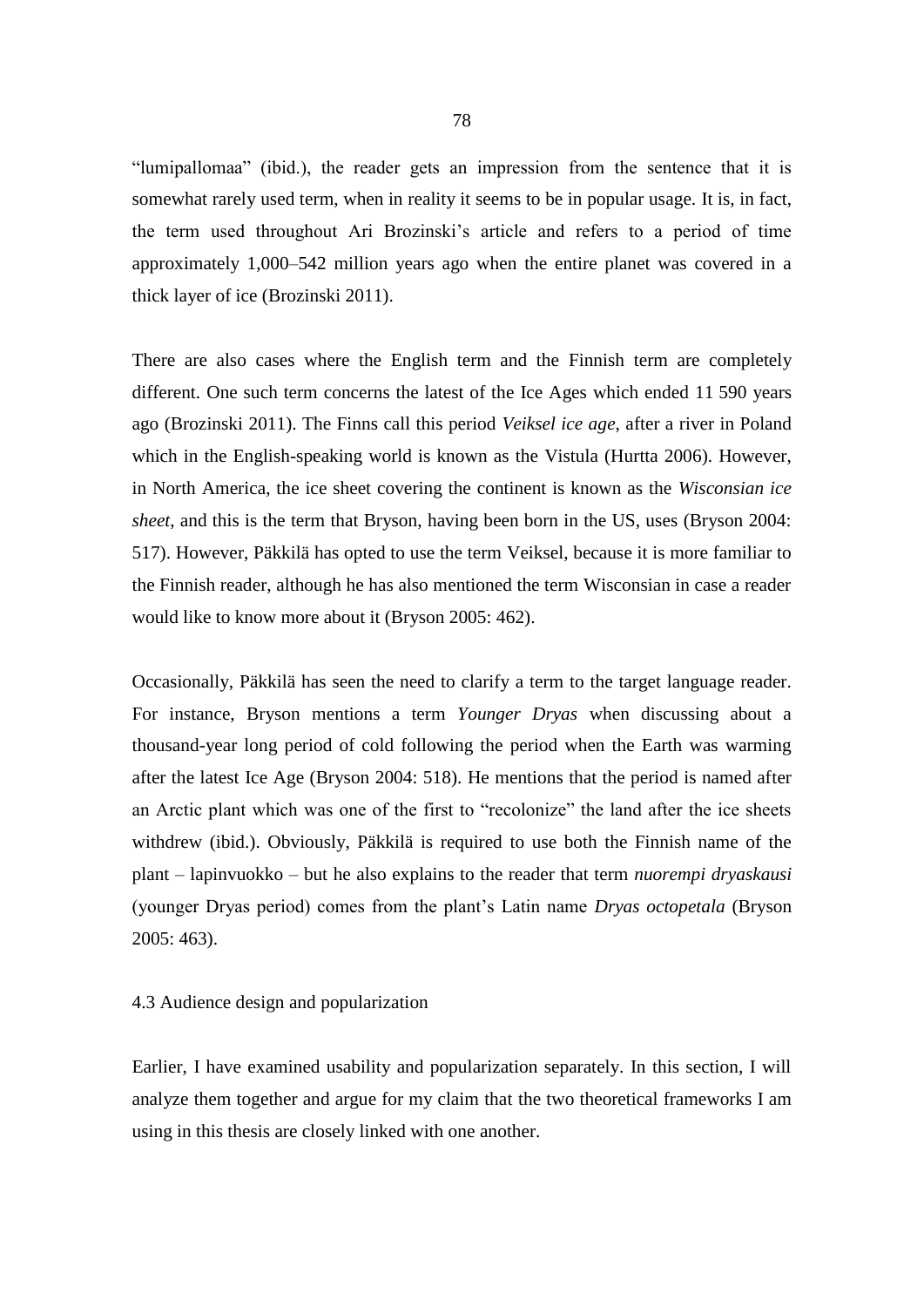Consider this quotation:

(25) ST: A molecule is simply two or more atoms working together in a more or less stable arrangement: add two atoms of hydrogen to one of oxygen and you have a molecule of water. Chemists tend to think in terms of molecules rather than elements in much the way that writers tend to think in terms of words and not letters, so it is molecules they count, and these are numerous to say the least. (Bryson 2004: 175.)

TT: Molekyyli koostuu kahdesta tai useammasta atomista, jotka esiintyvät yhdessä enemmän tai vähemmän pysyvänä yksikkönä: kun kaksi vesiatomia ja yksi happiatomi yhdistetään, tuloksena on yksi vesimolekyyli. Kemisteillä on tapana keskittyä pikemminkin molekyyleihin kuin alkuaineisiin samaan tapaan kuin kirjoittajat ajattelevat yleensä sanoja eivätkä kirjaimia. Siksi kemiassa käsitellään molekyylejä ja myös niitä on vähintäänkin valtavasti. (Bryson 2005: 152.)

Here, Bryson makes a comparison between chemists and writers: how neither really concern themselves with the smaller units (atoms in the case of chemists and letters in the case of writers), but rather focuses on what those smaller units form when banded together. Even though Bryson is no expert when it comes to scientific matters, he has published several bestsellers before writing *Short History* and therefore it could be argued that he is able to recognize how similar chemists and writers are in this aspect. The quote above also demonstrates how Bryson has seen the need to define the term *molecule* for the reader, but without sounding condescending or lecturing to someone who already knows the definition. It is merely expressed as a statement and left at that.

Given that example 25 is taken from what is possibly the most difficult chapter in the entire book, it is worth taking a closer look at its contents. As the quote shows, this chapter concentrates on the discovery of atoms. In the midst of explaining the more technical aspects of the atom, Bryson introduces some of the people who first discovered the atom and helped to shed light on its mysteries; among those people are John Dalton, Ernest Rutherford and Werner Heisenberg. All of these men had their own quirks and peculiarities – Dalton was a Quaker and had been put in charge of a local Quaker school at the age of twelve (Bryson 2004: 177), Rutherford, while undoubtedly a genius, was a poor mathematician and frequently his own equations managed to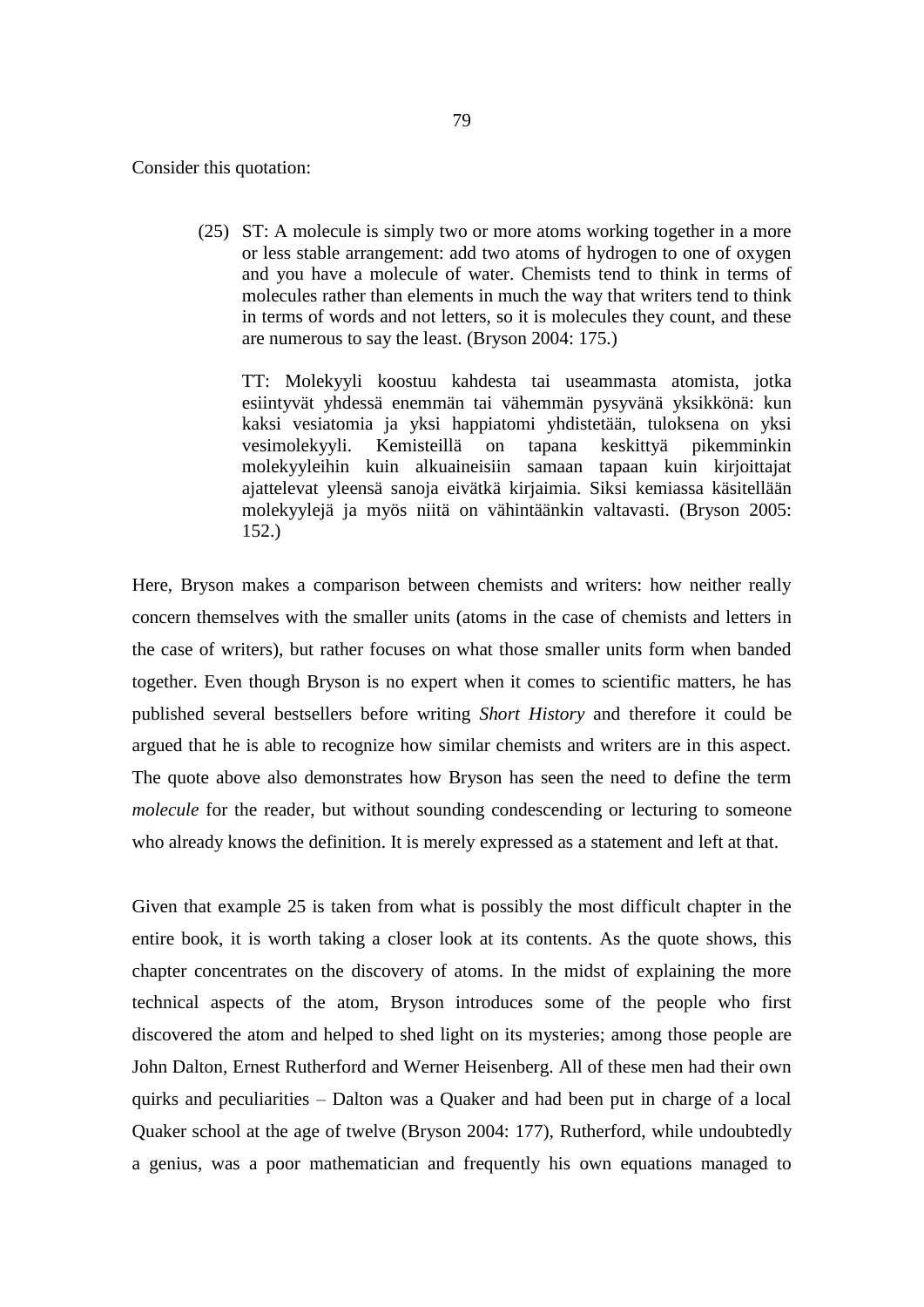confuse him (ibid. 180), and Heisenberg did not fully understand the theory he himself created (ibid. 188). In spite of such shortcomings, all of them made it possible to understand the atom slightly better.

What makes this chapter so difficult is that physicists themselves struggled to fully understand the concept of an atom. For one, an atom is so small that to observe it the scientists had to use other means, such as firing ionized helium atoms at a sheet of gold foil and observing what happened, like Rutherford did (Bryson 2004: 183). Since most of Rutherford's helium atoms passed right through the gold foil, it was revealed that an atom was not a solid object, as had been previously assumed. This, however, was not what surprised Rutherford the most. To show what precisely surprised Rutherford so much and to demonstrate what it means, Bryson quotes Rutherford making a following comparison:

(26) ST: To [Ernest] Rutherford's amazement, some of the particles bounced back. It was as if, he said, he had fired a 15-inch shell at a sheet of paper and it rebounded into his lap. This was just not supposed to happen. (Bryson 2004: 183.)

TT: Rutherfordin ällistykseksi osa hiukkasista kimposi takaisin. Hän vertasi tulosta tilanteeseen, jossa viisitoistatuumainen kranaatti kimpoaa vessapaperista. Sellaista ei yksinkertaisesti pitänyt tapahtua. (Bryson 2005: 159.)

Example 26 describes well how unexpected Rutherford's finding was. Yet, based on his experiment, Rutherford came to the conclusion that an atom had to possess a solid core, but this presented a new problem; based on Rutherford's experiment, an atom should not exist in the first place.

To better illustrate this problem, Bryson moves momentarily away from the Rutherford experiment and the impossibility of an atom and tells the reader instead what today's scientists know about the atom and its structure. It may come as a surprise to some readers that the popular image of the electrons orbiting around the nucleus like planets around the sun is, in fact, false. Bryson notes that if an atom could be seen, it would resemble a "fuzzy tennis ball" instead of a "hard-edged metallic sphere" (Bryson 2004: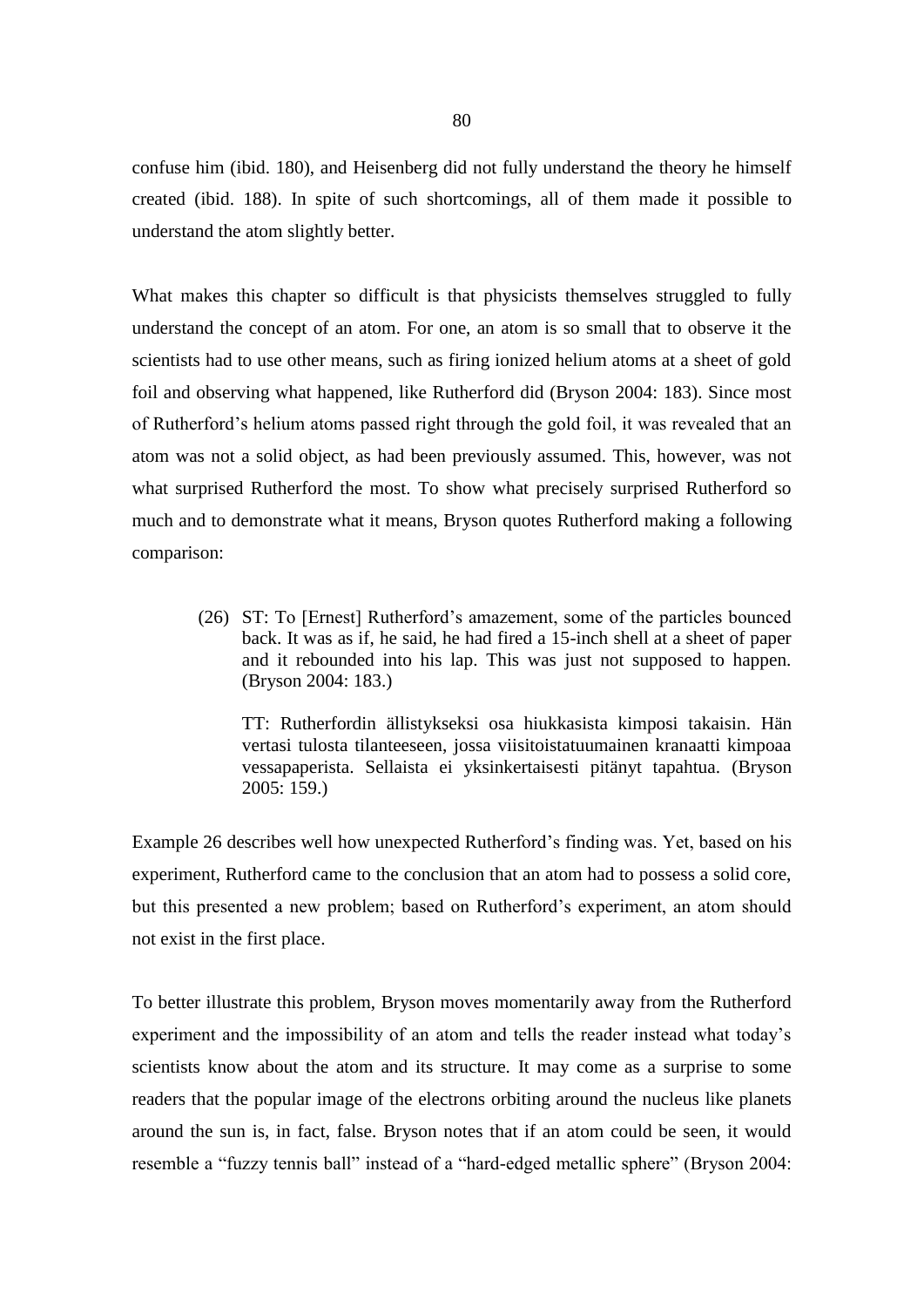189). Rather than revolving around the nucleus on a clearly defined orbit, the electrons are "more like the blades of a spinning fan, managing to fill every bit of space in their orbits simultaneously", as Bryson puts it (ibid.) (see also example 29 below).

It was Danish Niels Bohr who first presented the theory for how the electrons could keep from crashing into the nucleus. According to him, the electrons occupy certain well-defined orbs; moreover, they have the ability to move from one orb to another without visiting the space between. This theory is called the quantum leap and, in the words of Bryson, it is "too good not to be true" because it explains practically everything about the puzzling behavior of the electrons. (Bryson 2004: 186.) It could not, however, explain why the electron behaved on one occasion like a particle and like a wave the next. This problem was solved in 1926, when Werner Heisenberg, a German physicist, produced a theory known as quantum mechanics, which is partially based on Heisenberg's Uncertainty Principle. According to this theory, we can know either the path the electron moves in space or its location at that precise moment, but we cannot know both at once. (ibid. 187–188.)

Many physicists, including Albert Einstein, disliked the new quantum theory immensely, partially because it meant that there had to be two sets of laws of the universe, one for the for the very large scale events and one for the very small. Einstein, for instance, spent the rest of his life trying to find a way to connect the two sets of laws together without any success. (Bryson 2004: 192.) It seems as though the mystery of the electron had finally been solved, but it was still unknown why the nucleus of the atom did not explode, and with this, we return to Rutherford's problem.

As the reader knows, the nucleus of the atom consists of protons and neutrons. Protons are charged positively, while electrons are charged negatively while neutrons have no charge at all (hence the name). It is also known that an atom has an equal number of protons and electrons and this is what so confused the early  $20<sup>th</sup>$  century physicists. Because of the positive charge of the protons in the nucleus, it was initially unknown how the nucleus was able to exist without blowing itself up. Rutherford proposed a theory that there must be something else in the nucleus as well, something that offsets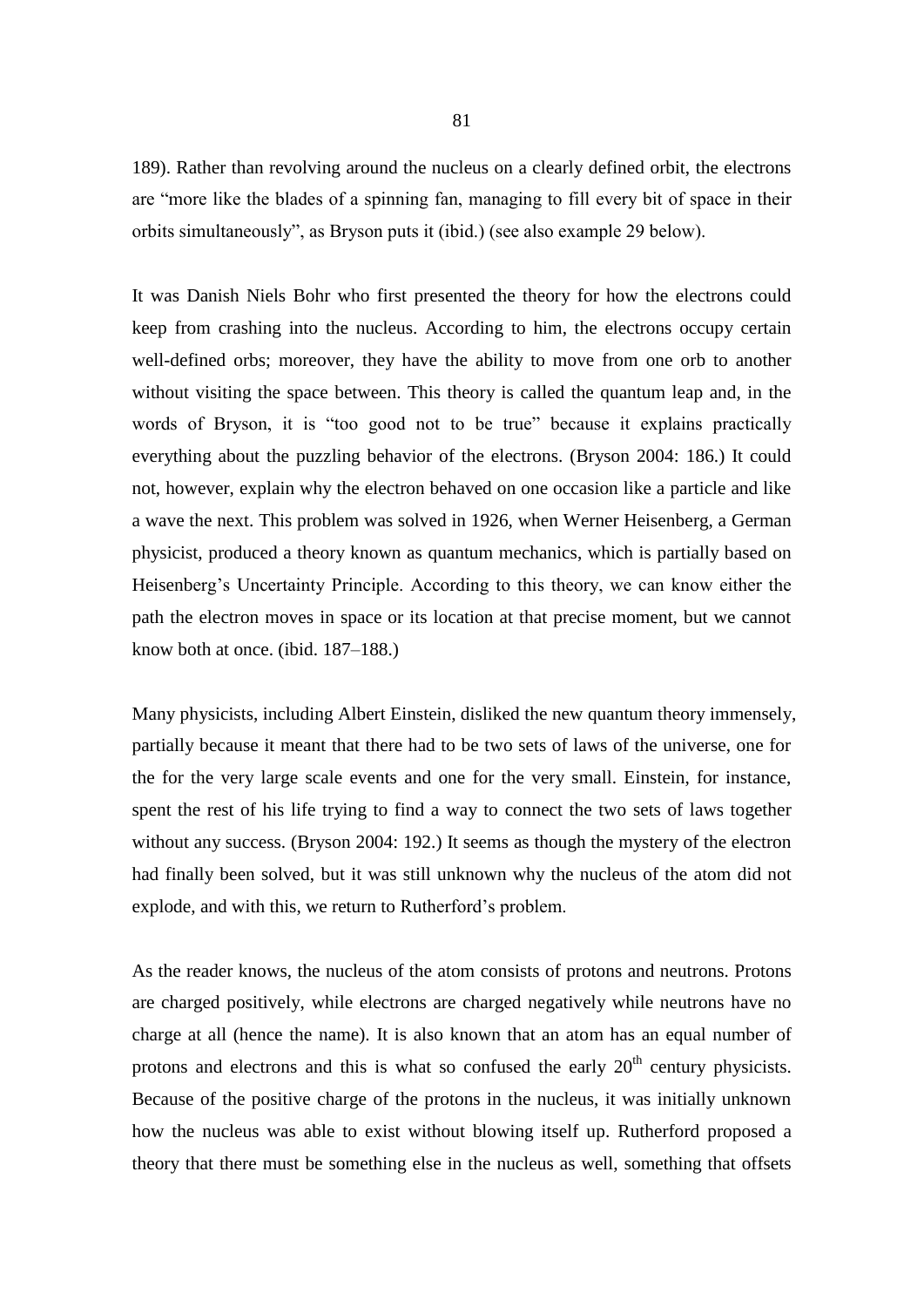the positive charge. His colleague, James Chadwick, set to prove Rutherford's theory and finally succeeded in 1932, after eleven years of research. (Bryson 2004: 187.) He might have succeeded earlier, but as it was, the physicists were occupied with trying to understand the strange behavior of the electrons. Bryson feels that this was a good thing; after all, the understanding of neutrons was vital for the development of the atomic bomb (ibid. 187).

The reason I have brought this matter up is that this passage illustrates well how popularization works as a form of usability. As can be seen from the overview above, Bryson has done his best to make the difficult subject understandable to the reader who might not have contemplated the composition of an atom since leaving school. While the quantum leap and quantum mechanics sound almost like science fiction, Bryson's attempts to explain them deserve credit. He illustrates the peculiar behavior of the electrons as follows:

(27) ST: These [the spectrum readings of the wavelengths of hydrogen] produced patterns showing hydrogen atoms emitted energy at certain wavelengths but not others. It was rather as if someone under surveillance kept turning up at particular locations but was never observed travelling between them. (Bryson 2004: 186.)

TT: Niiden mukaan vetyatomit säteilevät energiaa tietyillä taajuuksilla, mutta eivät kaikilla. Tilanne on samantapainen kuin jos varjostuksen kohteena oleva henkilö nähtäisiin joissakin tietyissä paikoissa, mutta ei koskaan paikkojen välissä. (Bryson 2005: 162.)

The metaphor of a person turning up in certain places but is never seen travelling to them is an apt description for the quantum leap. However, it also makes it sound suspiciously like teleportation. It should be noted, though, that Bryson never calls it by that name or even implies that that is what the electrons do when switching orbits as that would not be scientific in the least and would lessen the credibility of the book.

If we turn to this passage which I have already partially quoted above we notice the attempt to explain a difficult subject by comparing it with something ordinary, a common popularization tactic: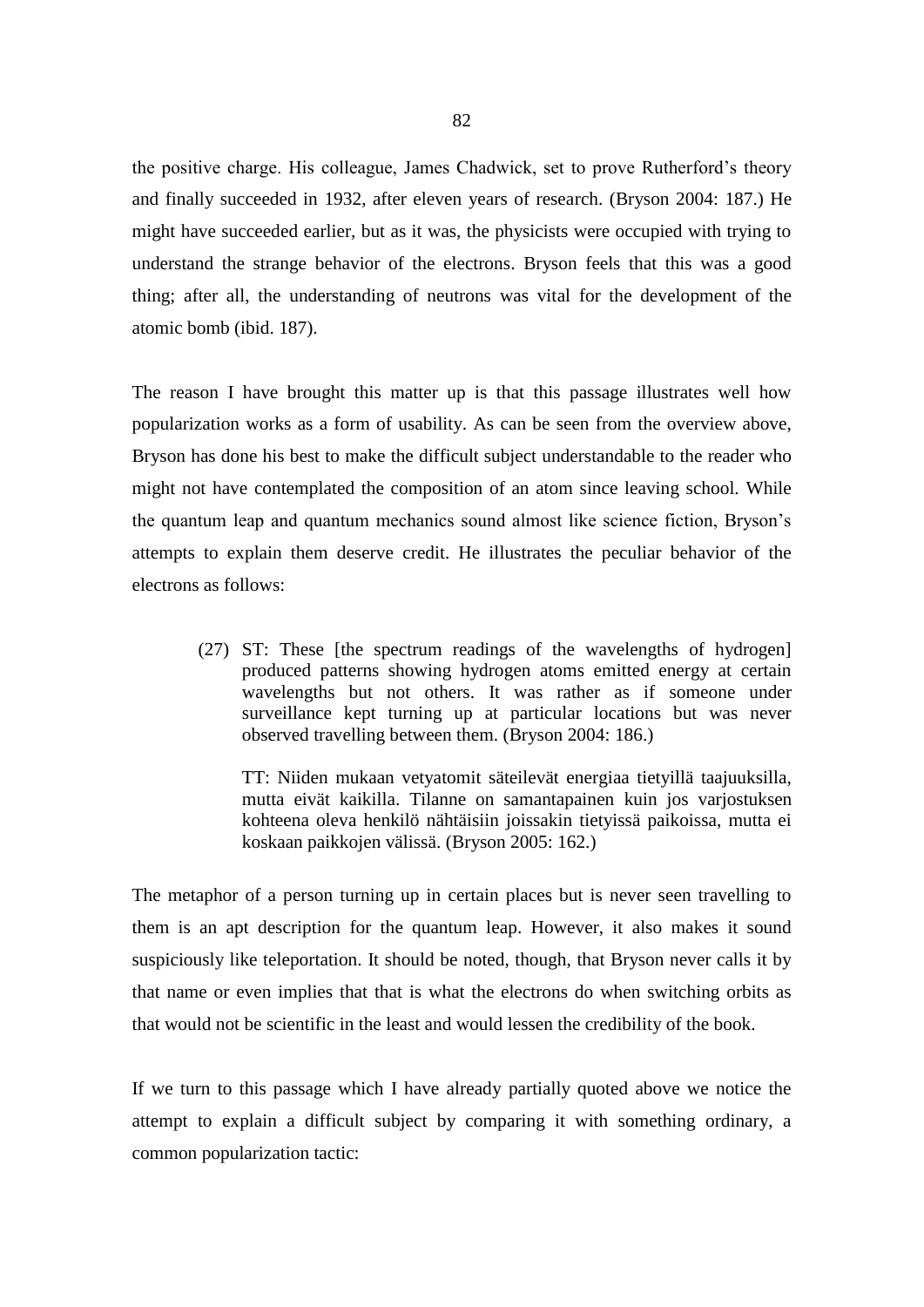(28) ST: [E]lectrons are not like orbiting planets at all, but more like the blades of a spinning fan, managing to fill every bit of space in their orbits simultaneously (but with the crucial difference that the blades of a fan only *seem* to be everywhere at once; electrons *are*). (Bryson 2004: 185)

TT: [E]lektronit eivät muistuta lainkaan Aurinkoa kiertäviä planeettoja vaan pikemminkin pyörivän tuulettimen siipiä, jotka täyttävät joka hetki kiertoratansa kaikki pisteet (sillä olennaisella erolla, että tuulettimen siivet vain näyttävät olevan joka paikassa yhtä aikaa, kun taas elektronit tosiaan ovat kaikkialla). (Bryson 2005: 161)

Everyone has seen the blades of a fan; they indeed appear to be everywhere at once, even though we know that is not the case and that there are only a limited number of the blades. It is also a very vibrant image and helps the reader to envision what the electron cloud around the nucleus is like.

The only notable difference between the ST and TT of example 28 is the visible lack of emphasis on the content in the parentheses; however, it is replaced by the word "tosiaan [truly]" to stress between the blades of the fan and electrons. Moreover, Päkkilä's translation of this chapter is similar in style to the source text. He, too, has made an effort to keep the content understandable to the reader even though the subject at hand is by no means easy for someone who is not familiar with the peculiarities of an atom. The subject does force the reader to focus on reading, perhaps even read the same passage several times to truly understand what the author is trying to say. It helps that the difficult part is not lumped together into a huge block of text. Instead, in between the scientific aspect there is information about those involved in describing the atom and finding the theories that govern its behavior, including the aforementioned Dalton, Rutherford and Heisenberg. It provides a bit of levity for what is otherwise a heavy subject, even though there are those who criticize Bryson for focusing too much on the eccentricities of the researchers (see, for instance, Dupuis 2010).

Based on this, it can be said that Bryson's aim is to bring his subject closer to the reader. Granted, the knowledge about the structure of atoms is unlikely to benefit the reader in their everyday life, yet given how everything around us is composed of atoms, it is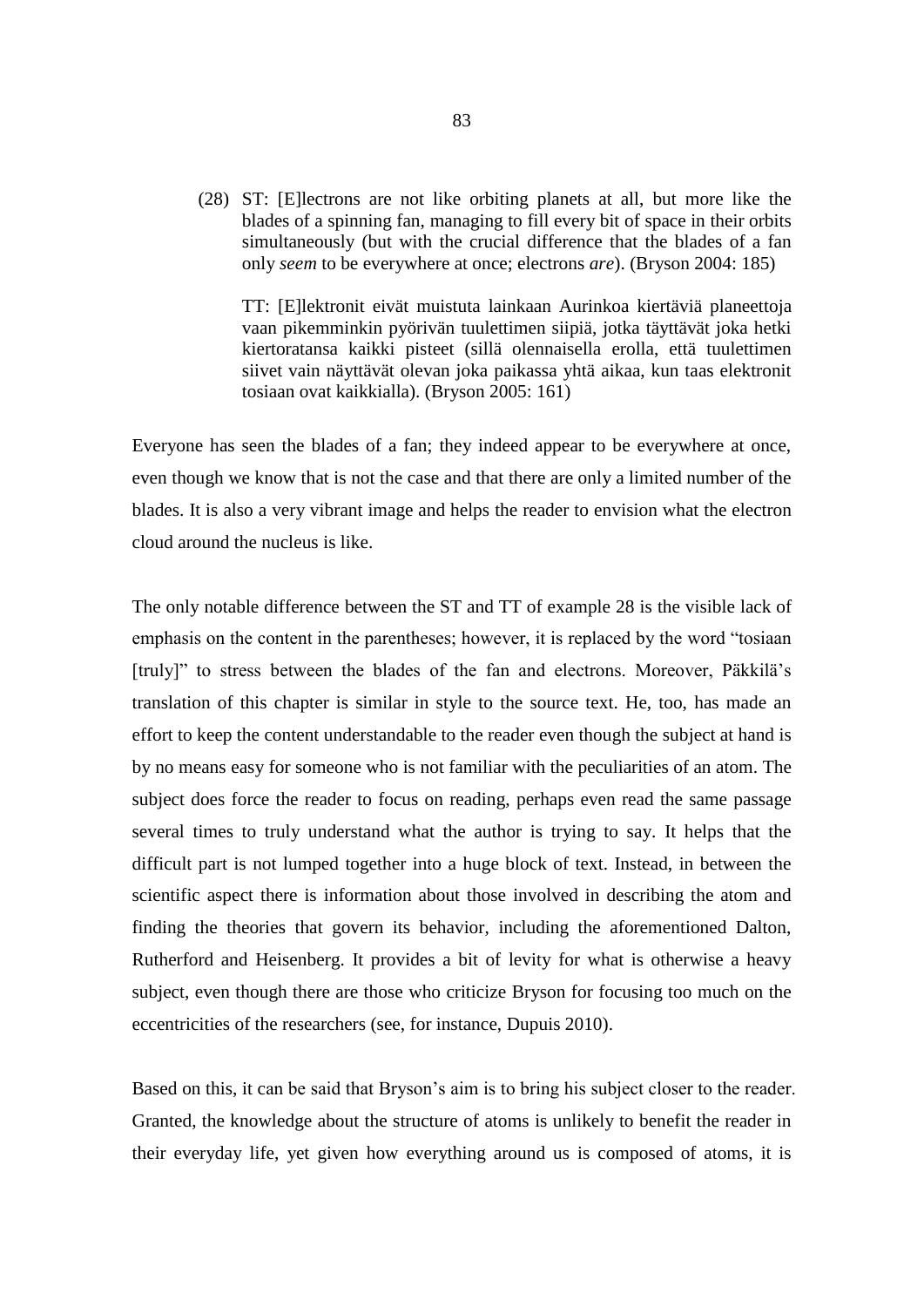therefore important that the reader can at least name the key components of an atom and know what their function is. It may not be important for the reader to know what, exactly, a quantum leap is, yet they should know that such a theory exists and it was created in the early  $20<sup>th</sup>$  century.

It is clear that Bryson has a good idea about what his readers will find interesting. In addition to the atom, which is included because its structure and behavior are some of the most important discoveries of the late  $19<sup>th</sup>$  and early  $20<sup>th</sup>$  century, the book also includes several chapters on the dangers of our planet. I, at least, have always found volcanoes, earthquakes, tsunamis and other forces of nature highly interesting. Volcanoes, in particular, are intriguing. No doubt the fascination with such things arises from their destructive power, even beauty. There are several storm hunters in the US, chasing after tornadoes despite the dangers they pose; there are even storm hunters in Finland, although they do not always go after to the most powerful forces of nature (Tähtitieetellinen yhdistys Ursa 2014). In any case, the more dangerous aspects of our planet tend to fascinate people, and therefore it is logical to pay close attention to such matters as Bryson has done.

Another subject that readers are likely to find interesting is the concept of extinction. Bryson already briefly visited the subject in the chapter *Stone Breakers* which primarily deals with the birth of geology. He examines the subject more thoroughly in a later chapter which falls outside the scope of this thesis and therefore I shall not examine it in any detail. Sufficient to say, however, that this subject is bound to draw the reader's attention.

A subject which is within the scope of my thesis and is also likely of interest to the reader is the early humans. In the recent years, plenty of new knowledge has been discovered which has shuffled the human family tree around quite a bit. It has, for example, been suggested that "Lucy", as the famous *Australopithecus afarensis* fossil is called, is not the progenitor of the modern human, *Homo sapiens*, after all, but belongs to a completely different branch in the family tree (Valste 2013: 28). Bryson's book, however, was written before this new information was revealed in 2005, which is why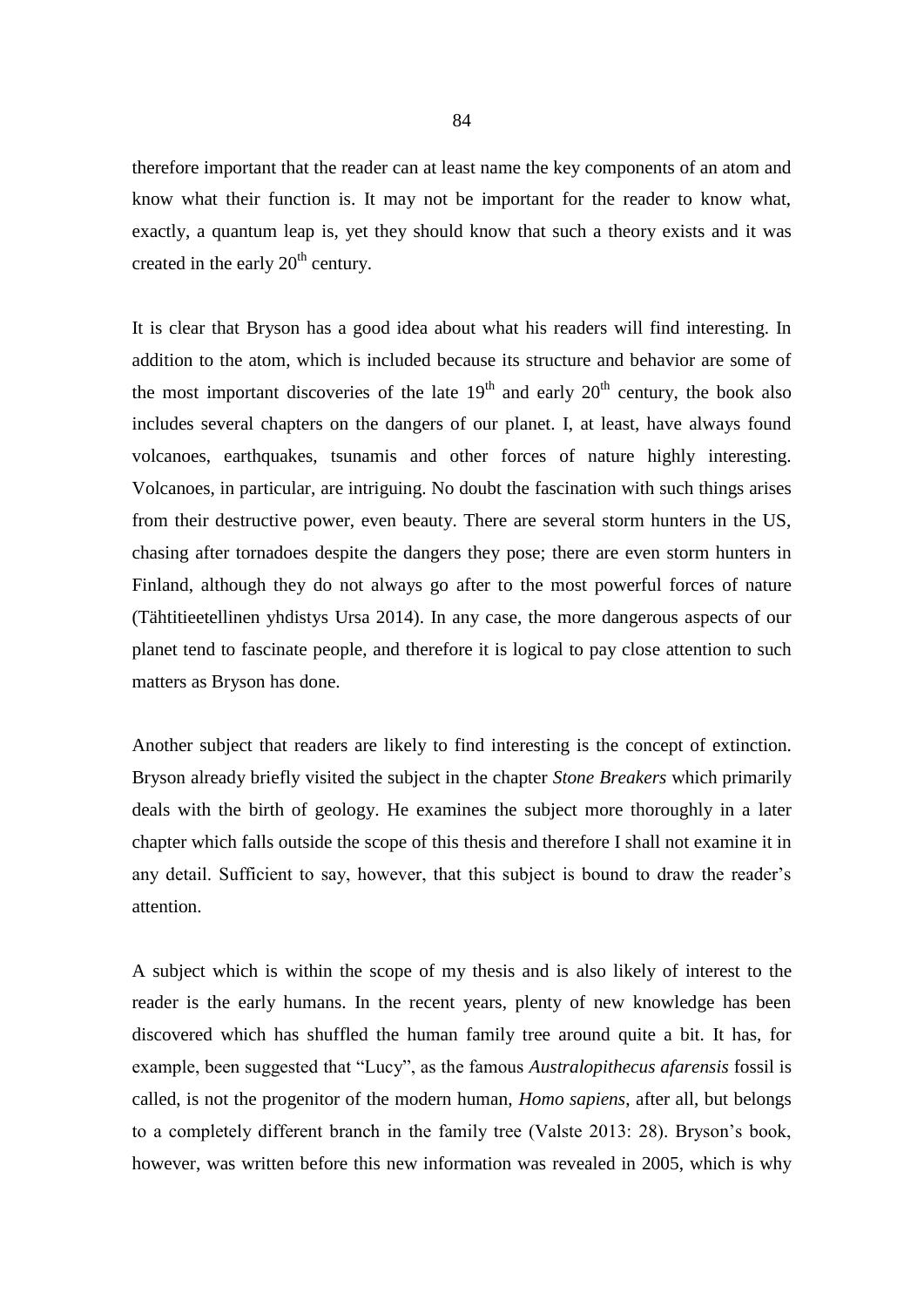*Australopithecus afarensis* is still named as the earliest known ancestor of the human race. Even so, given the controversial nature of the subject, the readers will most likely find the chapter *The Mysterious Biped* and the chapters following it of interest. Indeed, Bryson devotes a considerable amount of time for the debate surrounding the discoveries of Neanderthals and other early humans.

I believe that the reader is not surprised to find out that the vast majority of the controversy surrounds the disbelief that there could have been more than one species of humans. It was long believed that the human race was the pinnacle of evolution – the crown jewel of nature – and therefore the early reconstructions of our family tree was really nothing but a single line, with very few side branches, with us on the top. Humans were believed to be the perfect example of how species gradually evolved linearly from a simple base form into a more complex one. (Valste 2013: 24.) Yet as more and more fossils were discovered, it became increasingly difficult to fit the new species into the linear model, which, understandably, frustrated the early  $20<sup>th</sup>$  century anthropologists and paleontologists.

Again, I believe that the reader will not be surprised that the notion that humans might have evolved in Africa was widely rejected. During the time the first early human remains were discovered in Africa, in the 1920s, it was believed that human and ape evolutionary lines had split apart 15 million years ago in Asia. Bryson likens this new discovery to someone finding today early human remains in Missouri; that would not fit with what is currently known about our origins, the same way that the new African remains, named *Australopithecus africanus* by its finder Raymond Dart, did not fit with what was known at the time. (Bryson 2004: 526.)

While none of this is truly new information (save for, perhaps, the names of the people involved), Bryson's humane approach and the focus on the personalities involved instead of the numerous early humans creates a whole new perspective. This is especially true for the source text where the Latinate names are used (e.g. *Homo erectus*, *Homo heidelbergensis*, *Australopithecus afarensis*, *Australopithecus transvaalensis*, etc.), with the occasional English-language name (e.g. the Java Man, the Peking Man,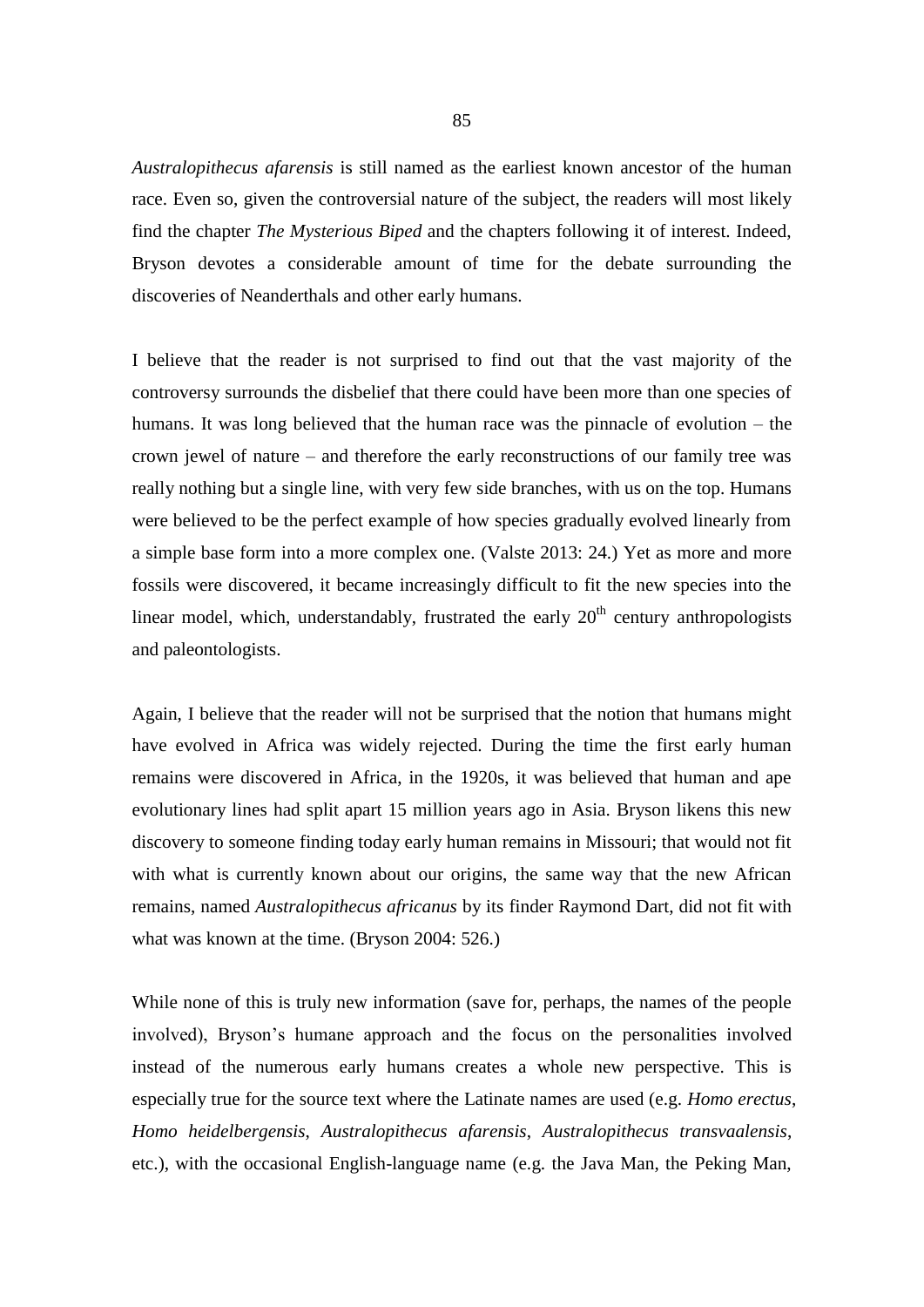etc.). This is a language custom, but it does make it somewhat difficult to differentiate the early humans from each other. Interestingly enough, Päkkilä has chosen to follow this custom as well, even though most of the species known today have had their names translated into Finnish. In my personal opinion, it might have been better to use the accepted Finnish names as they would have been easier to remember. As it is, the casual reader might keep mixing the numerous Latin names; most of them are, however, easy enough to understand so the reader will not be left wondering about the etymology of the name.

Based on the above discussion, I have attempted to demonstrate that popularization and usability are heavily intertwined in both the *Short History* and *Lyhyt historia*. It cannot be said that this is the case with all popular literature; a more comprehensive study is needed to make such a claim. However, this seems to certainly be the case with my material. In a way, it is not surprising; popularized texts are modified to suit the needs of the receiver, whoever they may be. The message should be composed on the receivers' terms, as Karvonen puts it (Karvonen 2011). This ties to Bell's theory of the speaker always modifying his speech based on who the message is aimed at. It goes without saying that the speaker may decide for themselves who the receivers are. As Calsamiglia and van Dijk state, popularization involves "various strategies of explanation, such as definitions, examples, or metaphors, among many others" (Calsamiglia and van Dijk 2004: 370). In other words, the information must be reformatted so that a person without any specialized training can comprehend it. Every change that is made should be for the user's benefit. This can be difficult if the person writing the popularized text is an expert since they are already familiar with the subject and may not identify the more difficult parts. Similarly, someone not familiar with the subject may over-simplify the subject because it is difficult for them.

To summarize, popularization and usability have several features in common, and in my material, the two seem to be intertwined. Bryson's aim was to write a book that can be read by anyone interested in the history of natural science and possibly learning something new from it. It seems that he has had a clear vision of who his intended readers are, quite possibly because he himself would fall into that category if someone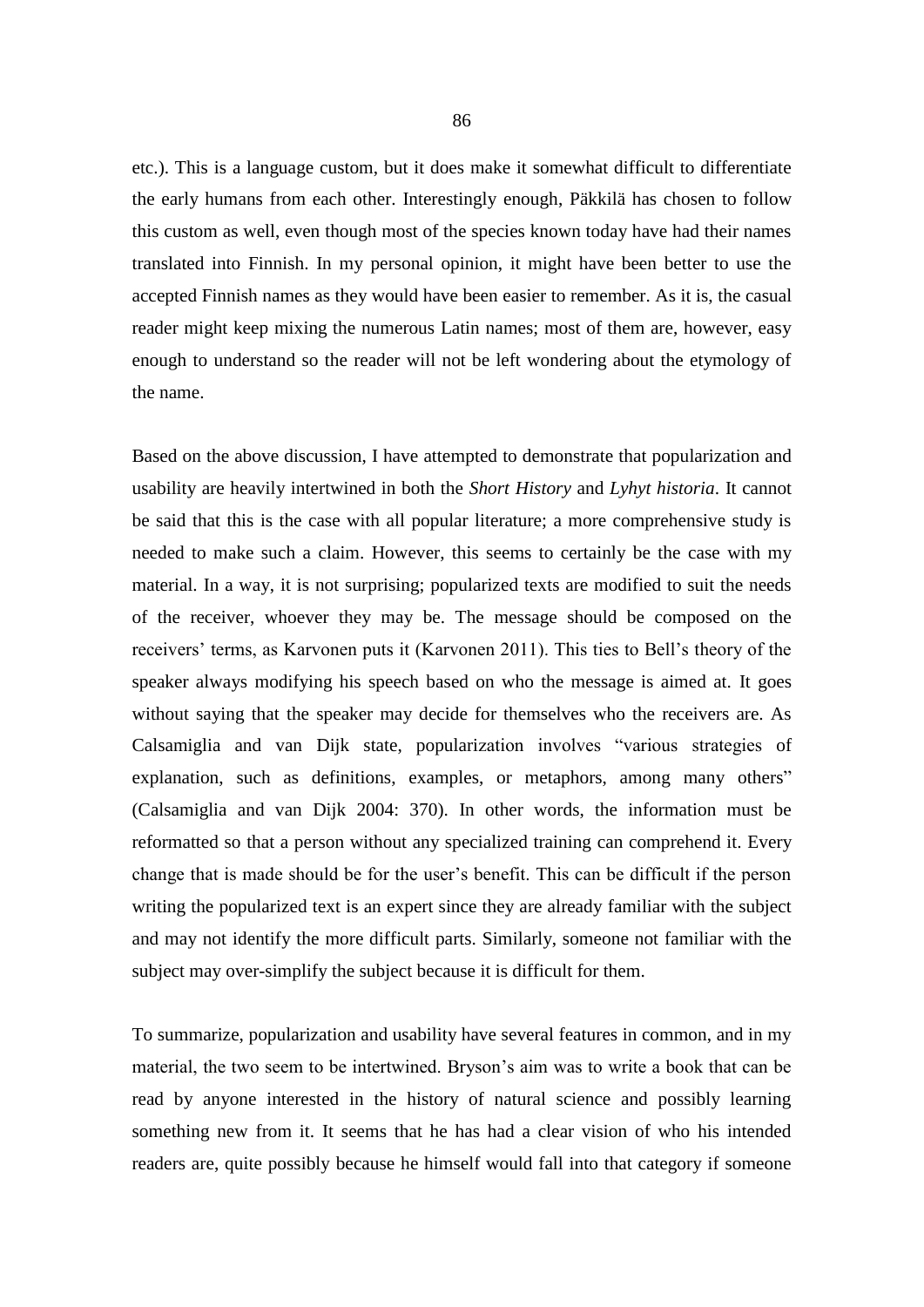else had written such a book. Bryson is very conscious of the fact that even some of the most basic aspects may be unfamiliar to some of his readers and therefore he strives to include a brief overview of the concept every time he discusses a new subject. Such an approach may alienate those readers who are already familiar with the subject, which means that Bryson must also include something to keep those readers interested. The humor of the book is one example of attracting a wide readership, the inclusion of lessknown researchers another. Most likely Bryson's experience as an author helps him to identify the themes and subjects his readers would find most interesting. All in all, the book has been well-receiver amongst the readers, which speaks for how successful the popularization has been and how well the user has been taken into account when the book was written.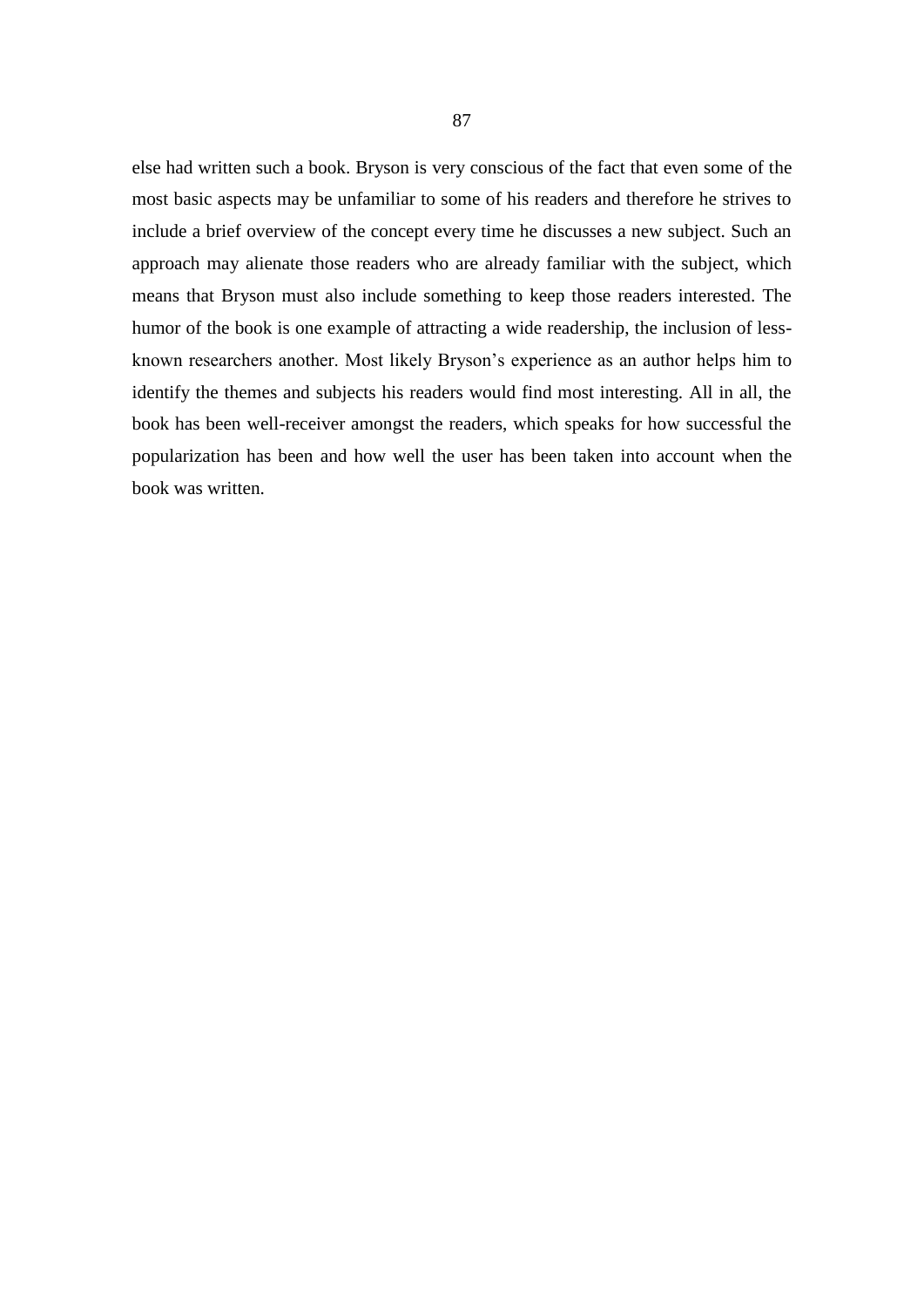## 5 CONCLUSION

In this thesis I have discussed popularization and usability in Bill Bryson's book *A Short History of Nearly Everything* and its Finnish translation *Lyhyt historia lähes kaikesta* (translated by Markku Päkkilä). I was particularly interested in the following research questions: "Are there different levels of popularization between the source text and the target text?" and "How do the texts take the user into account?" I used Alan Bell's audience design as the theoretical framework for usability. As for popularization, I focused mainly on two particular strategies, humor and the addition and omission of terms because they emerged strongly from the material. I used heuristic evaluation as a method because I myself was the sole analyst and I was relying on my knowledge of popularized literature. In addition, I conducted a brief interview with the translator Markku Päkkilä via LinkedIn in order to gain insight to some of the questions about the translation.

I had hoped to do a survey to get different perspectives for the second question, but due to the lack of responses, I had to leave the survey out of the thesis. Most likely the survey failed because the subject was so unfamiliar to the people I sent the questions to that they did not want to answer in fear of providing incorrect answers. It is also possible that the survey was too long for the respondents and they did not answer because they did not have the time to do so. Even though the survey failed, I still learned about the process of making a survey. If I continue researching popularization and usability, I will make a revised version of the survey and hopefully acquire the answers I could not get this time.

As I wrote this thesis, I discovered that usability and popularization were intertwined in my material. In a way, it is not surprising since the aim of popularization is to simplify and make scientific information more accessible to the general public. One of the Finnish names for popularization, *kansantajuistaminen* [popularization, literally making something understandable for the people] reflects this goal well. Bill Bryson admits at the beginning of the book that he is no expert, and before he began the writing process, he knew nothing about the planet. Bryson wanted to write a popular science book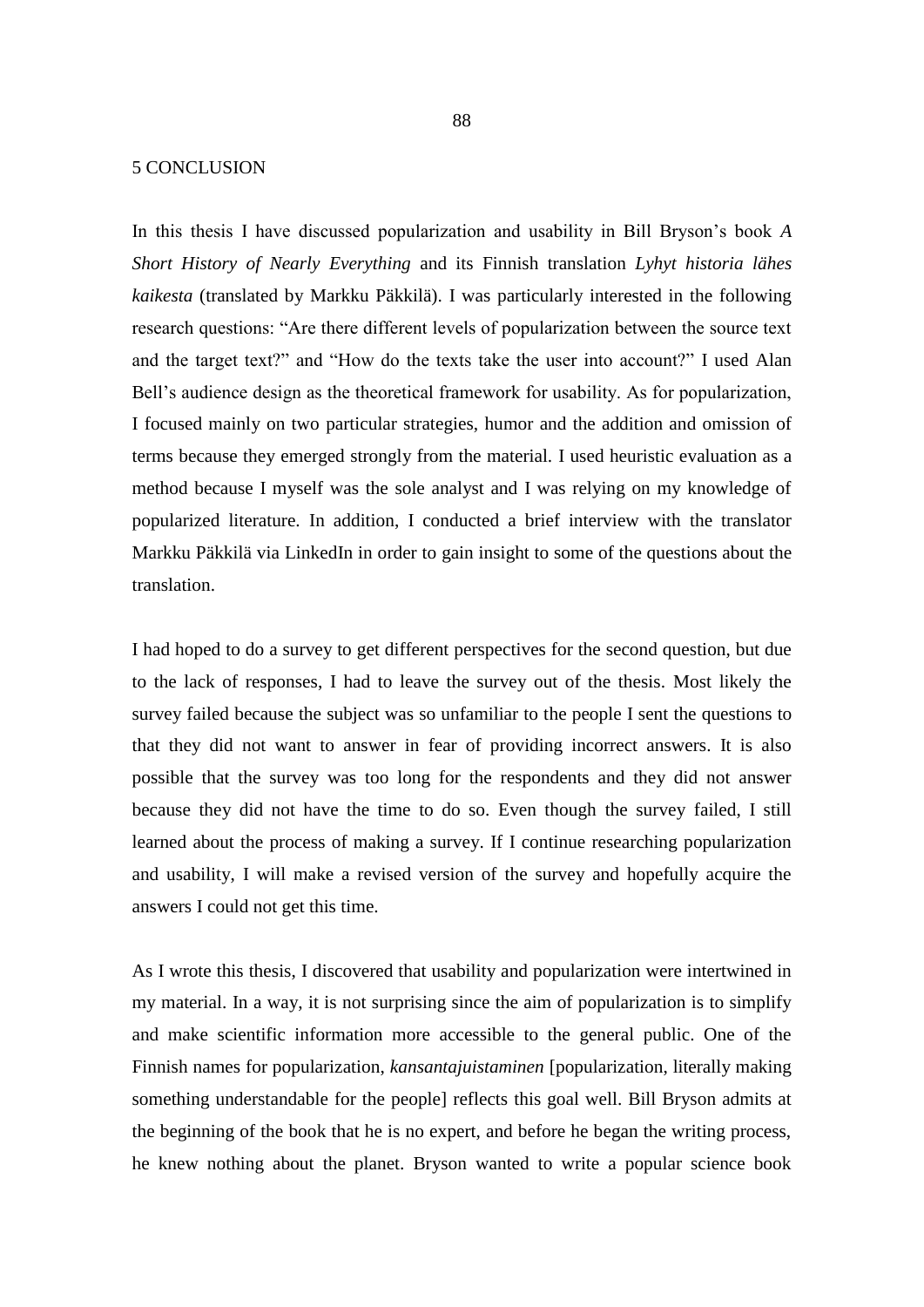because the textbooks he used at school were not interesting and he felt that there was some agreement between the authors to withhold any information that the students might find interesting (Bryson 2004: 22). The book, therefore, was written for two reasons: one, so that Bryson could remedy years of ignorance, and two, to see if it was possible to write about science in a way that was both enjoyable and educational.

Popularization is characterized by several features, such as the tendency to bring the author into the spotlight, to simplify the content and to present it in a form that is easy and memorable to the reader. Some of the techniques popularization uses are humor, comparing something difficult with something ordinary and omissions, additions or replacements. Bryson uses all of these in his writing, particularly humor. Before writing the *Short History*, he wrote several critically acclaimed books and therefore was aware of how to best keep the reader interested and reading. I discovered that Bryson uses the humor partially to make the content more memorable. As is the case with history books, the *Short History* is full of names and dates and other details which often repeated in the book but which the reader possibly could not remember. Therefore Bryson used humor as a tool to remind the reader of the things he or she already read.

Markku Päkkilä, the Finnish translator, followed Bryson's principle in the translation and kept the target text close to the source text. The only differences that I discovered are due to the need to change the text to better accommodate the needs of the target language audience. Päkkilä has, for instance, slightly changed the joke when a literal translation would not have made sense to the reader, or he has added an explanation where one was needed for the user to better appreciate the text. I hypothesized that the source text and the target text are at the same level of popularization and this preliminary hypothesis was proven correct. Päkkilä even stated that the reader the book was aimed at was "written in" in the book and it was not possible for him to deviate from that (Päkkilä 2015).

I also discovered that Bryson's intended audience, the *addressees*, were most likely the kind of readers he himself would identify with; those who are very unfamiliar with the history of natural sciences and the planet and would like to learn more. However, I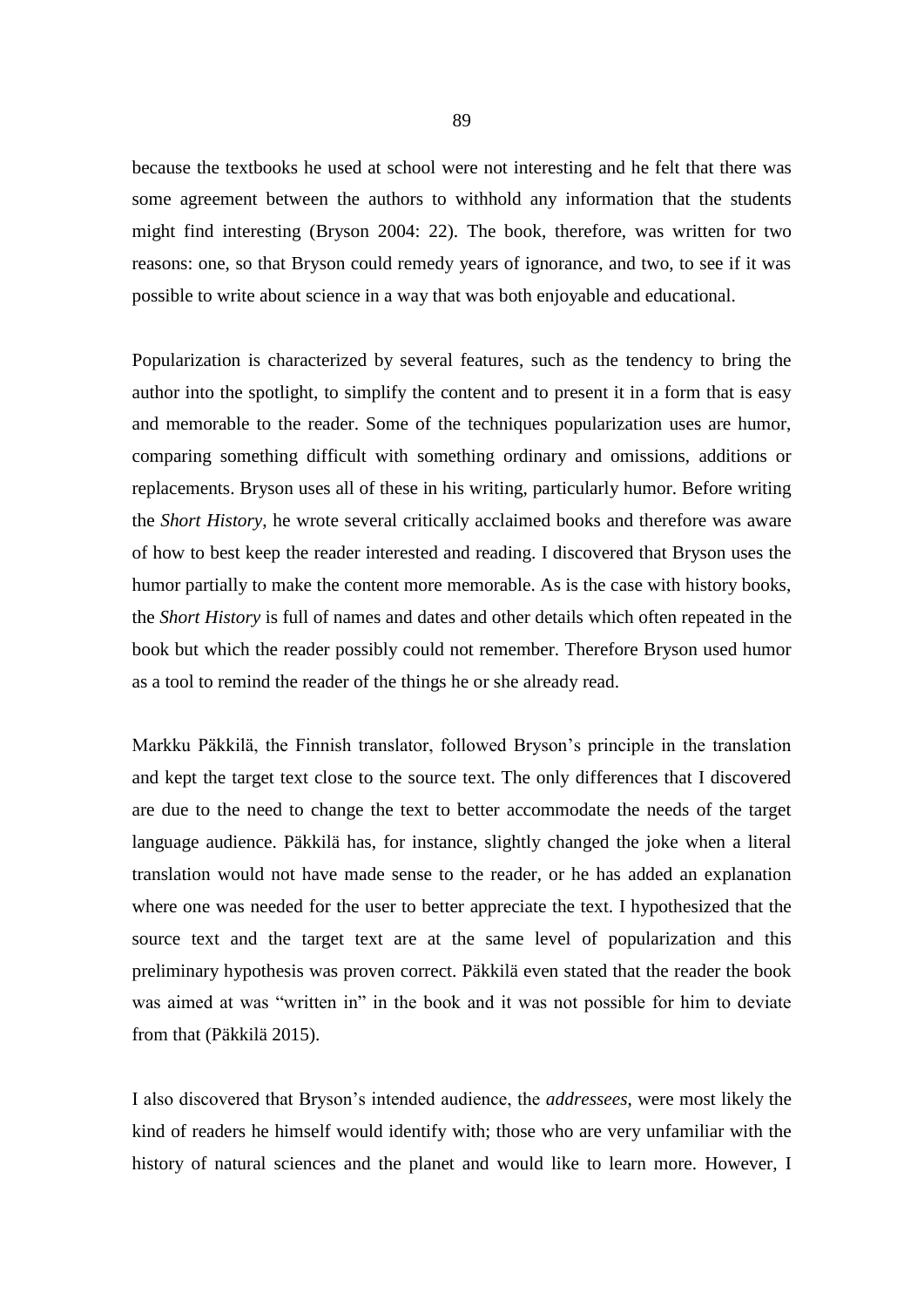came to the conclusions that the *auditors*, who are below the addressees in Bell's categorization, might be more important in my material because in all likelihood they form the majority of the readers. Therefore much of the humor was catered towards them. In other words, the humor in the books was not only used to make the content more memorable, it was also used to keep the readers interested.

To summarize, there were some differences between the source text and the target text, but these were caused by the differences between the source language and the target language. It cannot be said that there were different levels of popularization. The user had been taken into account by adding explanations and using humor to make the subject more memorable. In fact, I discovered that in the *Short History* and *Lyhyt historia*, popularization and usability were intertwined. I attributed this to the fact that popularization is all about bringing science and research closer to the general public, and rewording it so that it is easier for laymen to comprehend. While the intended audience, the addressees, was determined to be those laymen who have had very little contact with science prior to reading the book, I believed that the auditors, or the group of readers who the author is aware of and ratified, but not directly addressed, were more important than the addressees because they are likely to provide a larger readership. Therefore it became clear that the auditors needed something to keep them interested, and that something was humor. All in all, the popularization in this book is achieved in a way that renders the information both accessible and interesting.

It should be noted, however, that this thesis has only a limited scope. My material was collected only from a single book and its translation, and additionally I chose to include only a limited number of chapters. Moreover, as Jakob Nielsen points out, doing a heuristic evaluation is difficult for only a single analyst since it is improbable that a one person will be able to identify every usability problem in the material (Nielsen 1995). Therefore it could be possible for someone else to continue this thesis and identify the problems I have not noticed. Another possibility is to use the chapters I did not include in the thesis as material and find out if there are other usability problems in addition to the ones I discovered while analyzing my material.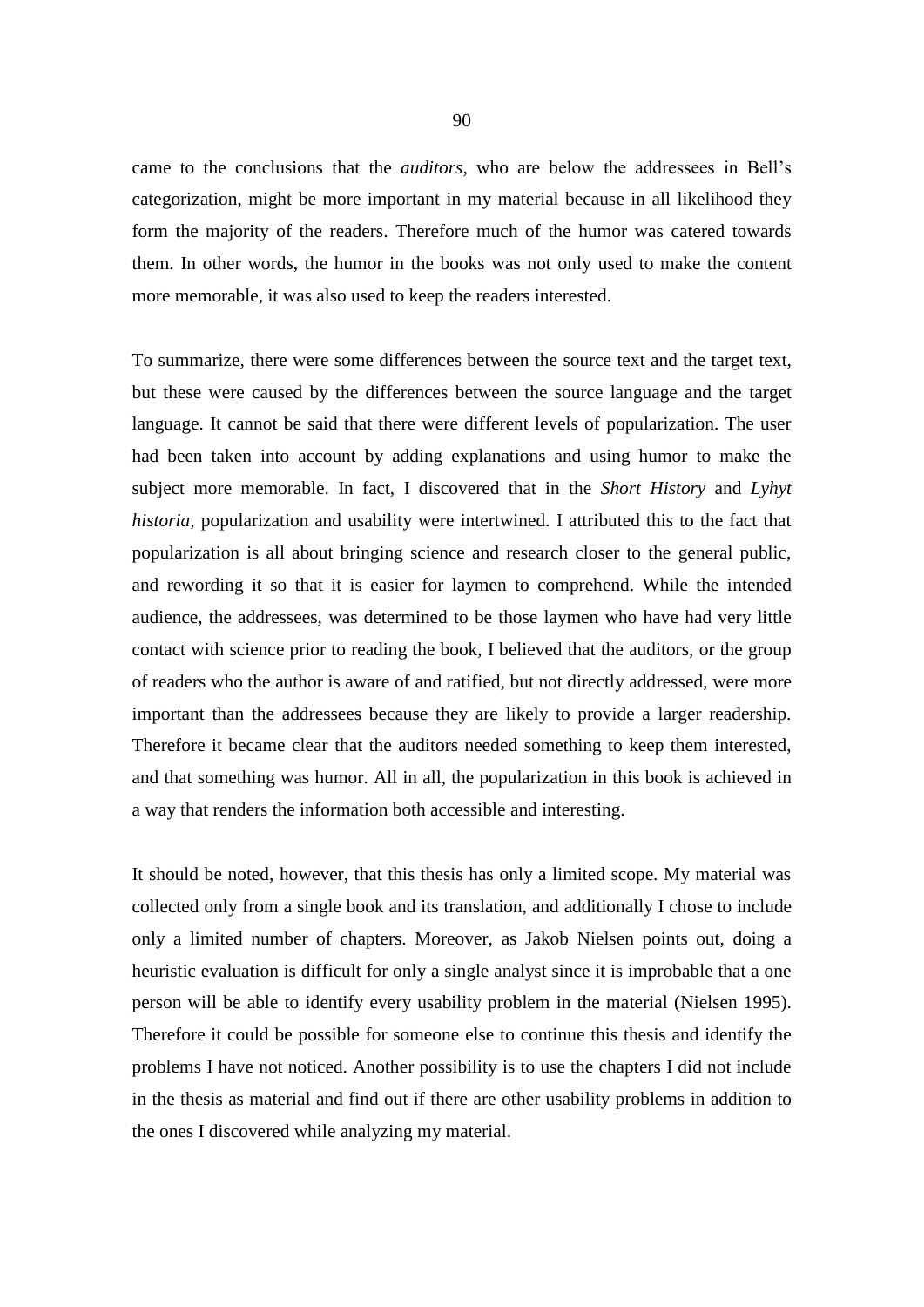In the future, it would be interesting to find out if popularization and usability are as intertwined in other popular science literature as they appear to be in the *Short History of Nearly Everything* and its Finnish translation. If the similarities between popularization and usability which in my opinion can be found in *Short History* are discovered in other popular science books as well, this knowledge could be applied in practice in at least three different ways. Firstly, the usability of popular science books could be further enhanced if the most common usability problems, should there be any, are identified. Secondly, if the hypothetical usability problems are erased, it might be possible to find new ways to popularize scientific content and thus further develop the study of popularization. Finally, if new possible ways to popularize are created, perhaps it would possible to encourage more scientists and researchers to take up popularization and thus further develop the field.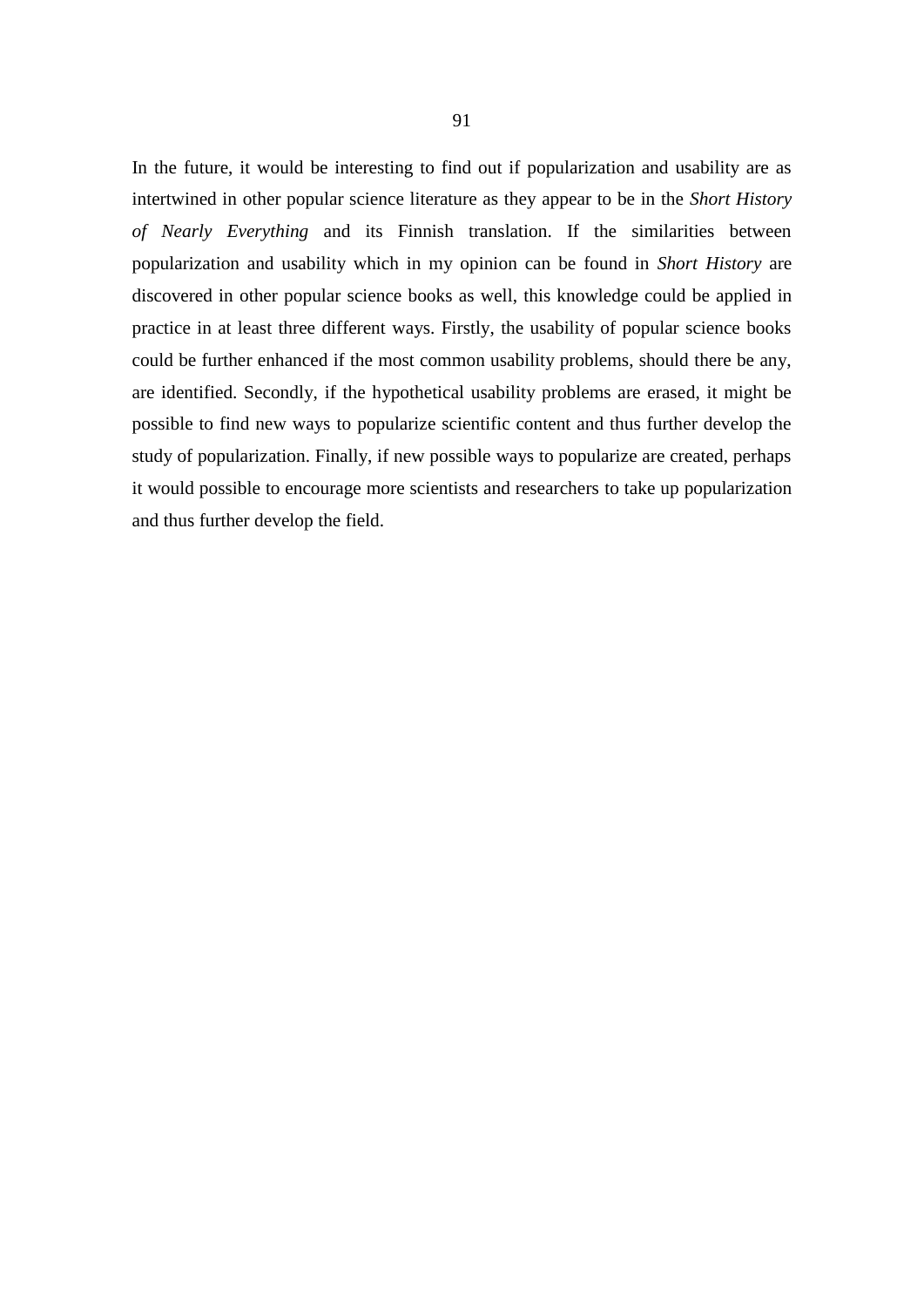## WORKS CITED

Primary sources:

Bryson, Bill (2004). *Short History of Nearly Everything*. London: Black Swan Books

Bryson, Bill (2005). *Lyhyt historia lähes kaikesta*. (Transl. by Markku Päkkilä.) Helsinki: Werner Söderström Osakeyhtiö

Secondary sources:

- Alenius, Jyrki (2005). Bill Bryson sujuvasti kaiken kimpussa. Kirja luonnontutkimuksen historiasta ja nykytuloksista yhdistää asian ja trivian. [Bill Bryson tackles everything effortlessly. The book about the history and modern findings of natural sciences combines fact and fiction.] [Cited 21.6.2014] Available at: http://www.hs.fi/kulttuuri/a1353060179779
- Alliance of Audited Media (2013). "Total Circ." [Cited 3.5.2014] Available at: http://abcas3.auditedmedia.com/ecirc/magtitlesearch.asp
- American Museum of Natural History (2014). "Staff Profiles: Ian Tattersall." [Cited 7.8.2014] Available at: http://www.amnh.org/our-research/staff-directory/iantattersall
- Auckland University of Technology (2012). "Our Staff. Professor Allan Bell." [Cited 2.6.2014] Available at: http://www.aut.ac.nz/research/research-institutes/icdc/ people/professor-allan-bell
- Bacon, Josephine (2002). "Scientific Translation and Interpreting Bright Career Prospects." [Cited 6.8.2014] Available at: http://sciencecareers.sciencemag.org /career\_magazine/previous\_issues/articles/2002\_05\_10/nodoi.9467678090077 90000
- BBC News (2003). Bryson tops 'England' poll. [Cited 6.10.2015] Available at: http://news.bbc.co.uk/2/hi/entertainment/2824715.stm
- Bell, Allan (1984). "Language Style as Audience Design". [Cited 2.6.2014] Available at: http://www.stanford.edu/~eckert/PDF/bell1984.pdf
- Bell, Allan (2001). "Back in Style: Reworking Audience Design." In *Style and Sociolinguistic Variation*. Eds. Penelope Eckert and John R. Rickford. Cambridge: Cambridge University Press. 139–169.
- Bensaude-Vincent, Bernadette (2001). "A Genealogy of the Increasing Gab Between Science and the Public." [Cited 20.6.2014] Available at: http://pus.sagepub. com.proxy.tritonia.fi/content/10/1/99.full.pdf+html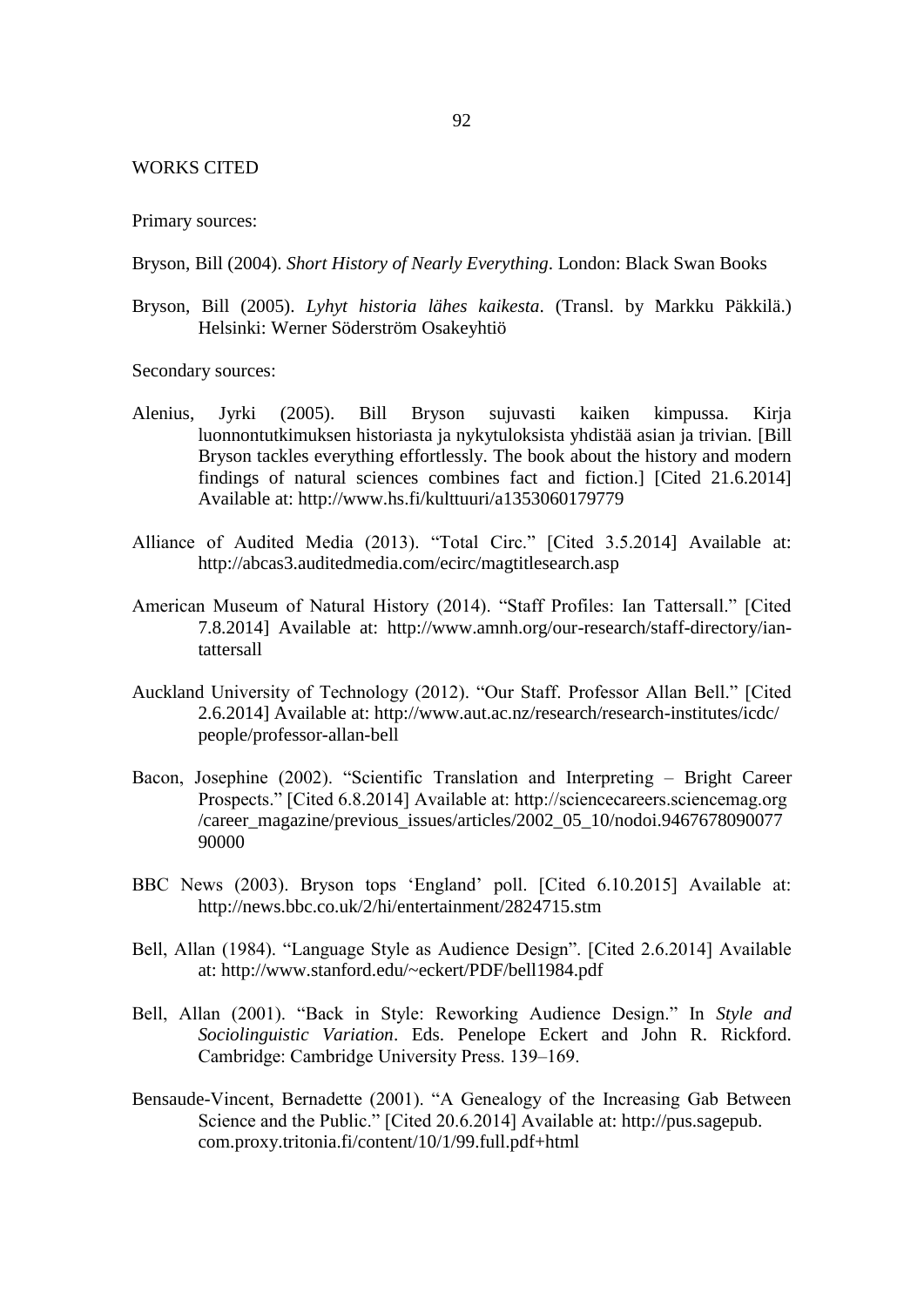- Blanning, Tim (2008). *The Pursuit of Glory. Europe 1648–1815*. London: Penguin Books Ltd.
- Bortulus, Alejandro (2012). "Running like Alice and Losing Good Ideas: On the Quasi-Compulsive Use of English by Non-native English Speaking Scientists." [Cited 24.9.2015] **Available** at: http://link.springer.com.proxy.tritonia.fi/article/10.1007/s13280-012-0339- 5/fulltext.html
- Brozinski, Ari (2011). "Lumipallomaa [Snowball Earth]". [Cited 3.8.2014] Available at: http://www.geologia.fi/index.php/2011-12-21-12-58-39/2011-12-21-13-00- 04/lumipallomaa
- Bucchi, Massimiano (2008). "Of Deficits, Deviations and Dialogues: Theories of Public Communication of Science." In *Handbook of Public Communication of Science and Technology*. Eds. Massimiano Bucchi and Brian Trench. London: Routledge. 57-77.
- Calsamiglia, Helena & Carmen López Ferrero (2004). "Role and Position of Scientific Voices: Reported Speech in the Media". [Cited 6.8.2014] Available at: http://dis.sagepub.com.proxy.tritonia.fi/content/5/2/147
- Calsamiglia, Helena & Teun A. van Dijk (2004). "Popularization Discourse and Knowledge about the Genome." [Cited 8.6.2014] Available at: http://das.sage pub.com.proxy.tritonia.fi/content/15/4/369.full.pdf+html
- Cornelis, Gustaaf C. (1998). "Is Popularization of Science Possible?" [Cited 6.8.2014] Available at: https://www.bu.edu/wcp/Papers/Scie/ScieCorn.htm
- Downs, Roger M. (2010). "Popularization and Geography: An Inseparable Relationship." [Cited 16.4.2014] Available at: http://web.b.ebscohost.com.proxy.tritonia.fi/ ehost/detail?vid=4&sid=cc748447-3c1b-4f3c-a7b1-0b8152197e40%40session mgr110&hid=119&bdata=JnNpdGU9ZWhvc3QtbGl2ZQ%3d%3d#db=afh&A N=49234135
- Dupuis, John (2010). "From the Archives: A Short History of Nearly Everything by Bill Bryson." [Cited 21.6.2014] Available at: http://scienceblogs.com/confessions/ 2010/11/27/from-the-archives-3/
- *Euroopan integraatio* (1996). "Koneiden, laitteiden ja tuotteiden käyttöohjeet." [The manuals for machines, equipment and products.] Integraatiotiedote 22. Metalliteollisuuden keskusliitto.
- European Commission (2006). "Six years of Descartes Prize winners. Excellence in scientific collaborative research and science communication." [Cited 6.10.2015] Available at: https://ec.europa.eu/research/scienceawards/pdf/6\_years\_descartes\_en.pdf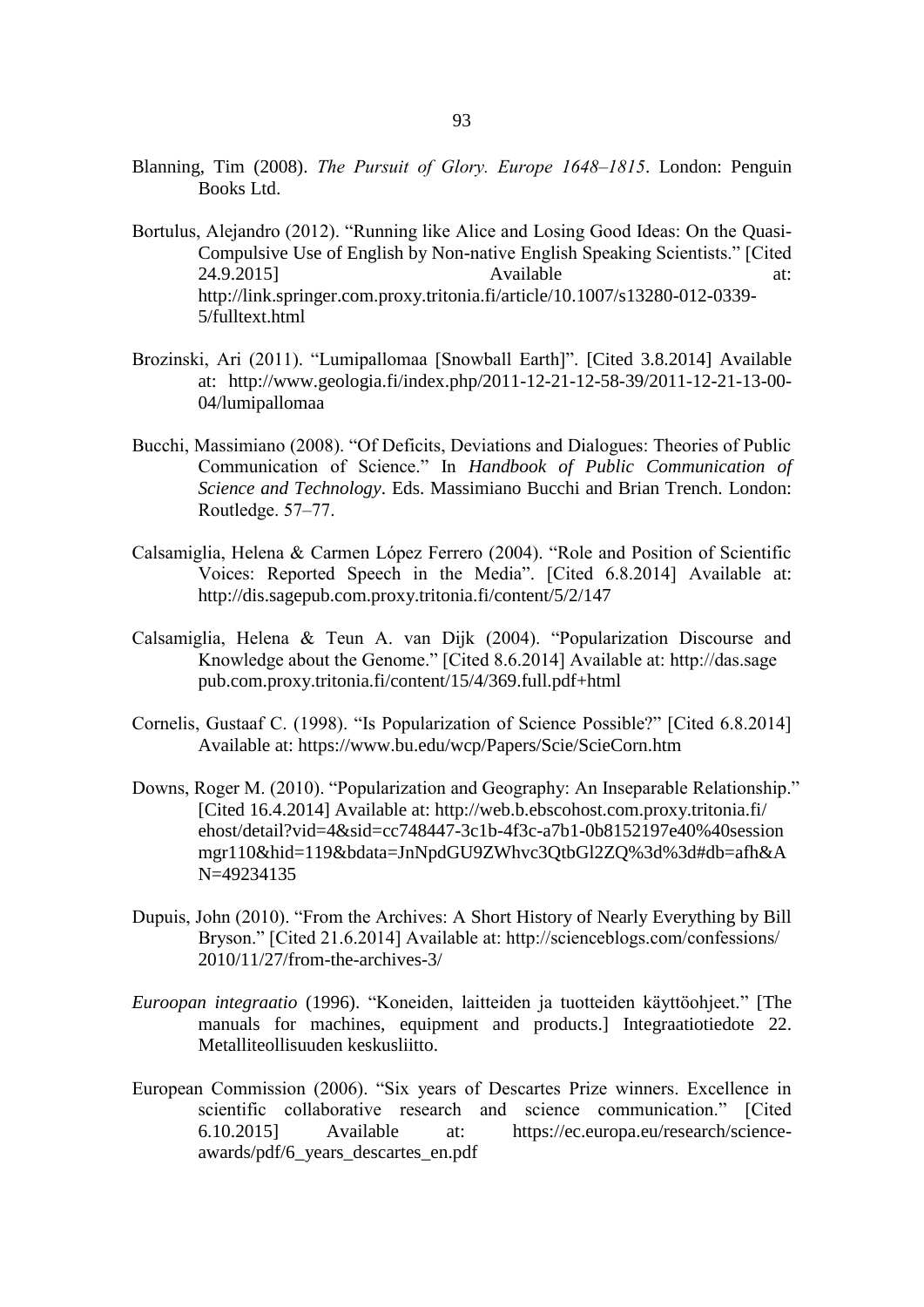- Geology for Global Development (2013). Interview: Jonathan Amos, BBC Science Correspondent. [Cited 6.8.2014] Available at: http://blogs.egu.eu/gfgd/2013/ 04/15/interview-jonathan-amos-bbc-science-correspondent/
- Geomagnetism and Paleomagnetism (2014). "Research." [Cited 3.8.2014] Available at: http://geopaleomagnetism.agu.org/research/
- Gieryn, Thomas F. (1983). "Boundary-work And the Demarcation of Science from Non-science: Strains and Interests in Professional Ideologies of Scientists." [Cited 16.6.2014] Available at: http://www.jstor.org.proxy.tritonia.fi/stable/pdf plus/2095325.pdf?acceptTC=true&jpdConfirm=true
- Gill, Paul, Kate F. Stewart, Elizabeth T. Treasure & Barbara Lesley Chadwick (2008). "Methods of Data Collection in Qualitative Research: Interview and Focus Groups." [Cited 1.10.2015] Available at: http://www.researchgate.net/publication/5495328\_Methods\_of\_data\_collection \_in\_qualitative\_research\_Interviews\_and\_focus\_groups
- Hirsjärvi, Sirkka, Pirkko Remes & Paula Sajavaara (2009). *Tutki ja kirjoita* [*Study and write*]. 15<sup>th</sup> ed. Helsinki: Tammi.
- Hogue, Bev (2011). "I'm Not Making This Up. Taking Humor Seriously in the Creative Nonfiction Classroom." [Cited 3.8.2014] Available at: http://web.b.ebscohost. com.proxy.tritonia.fi/ehost/pdfviewer/pdfviewer?sid=2b91e5fe-6195-4feea244-0b62e0444b4b%40sessionmgr115&vid=1&hid=106
- Huffington Post (2014). "Sharon Hrynkow PhD." [Cited 23.8.2014] Available at: http://www.huffingtonpost.com/sharon-hrynkow-phd/
- Immediate Media Company (2014a). "BBC Focus Magazine." [Cited 3.5.2014] Available at: http://www.immediate.co.uk/brands/focus/
- Immediate Media Company (2014b). "BBC Sky at Night Magzine." [Cited 3.5.2014] Available at: http://www.immediate.co.uk/brands/bbc-sky-at-night/
- Institute for the Languages of Finland (2010). "Vetoomus suomen kielen aseman turvaamiseksi tieteen ja korkeimman opetuksen kielenä." [Appeal for securing Finnish as the language of science and education of the highest degree.] [Cited] 22.6.2014] Available at: http://www.kotus.fi/files/1429/Vetoomus\_lautakunta\_ 2010.pdf
- Karala, Maija (2015). "Pilkattu tutkimus tekee läpimurtoja." [Mocked research creates breakthroughs] *Tiede* 3/2015, 22–29.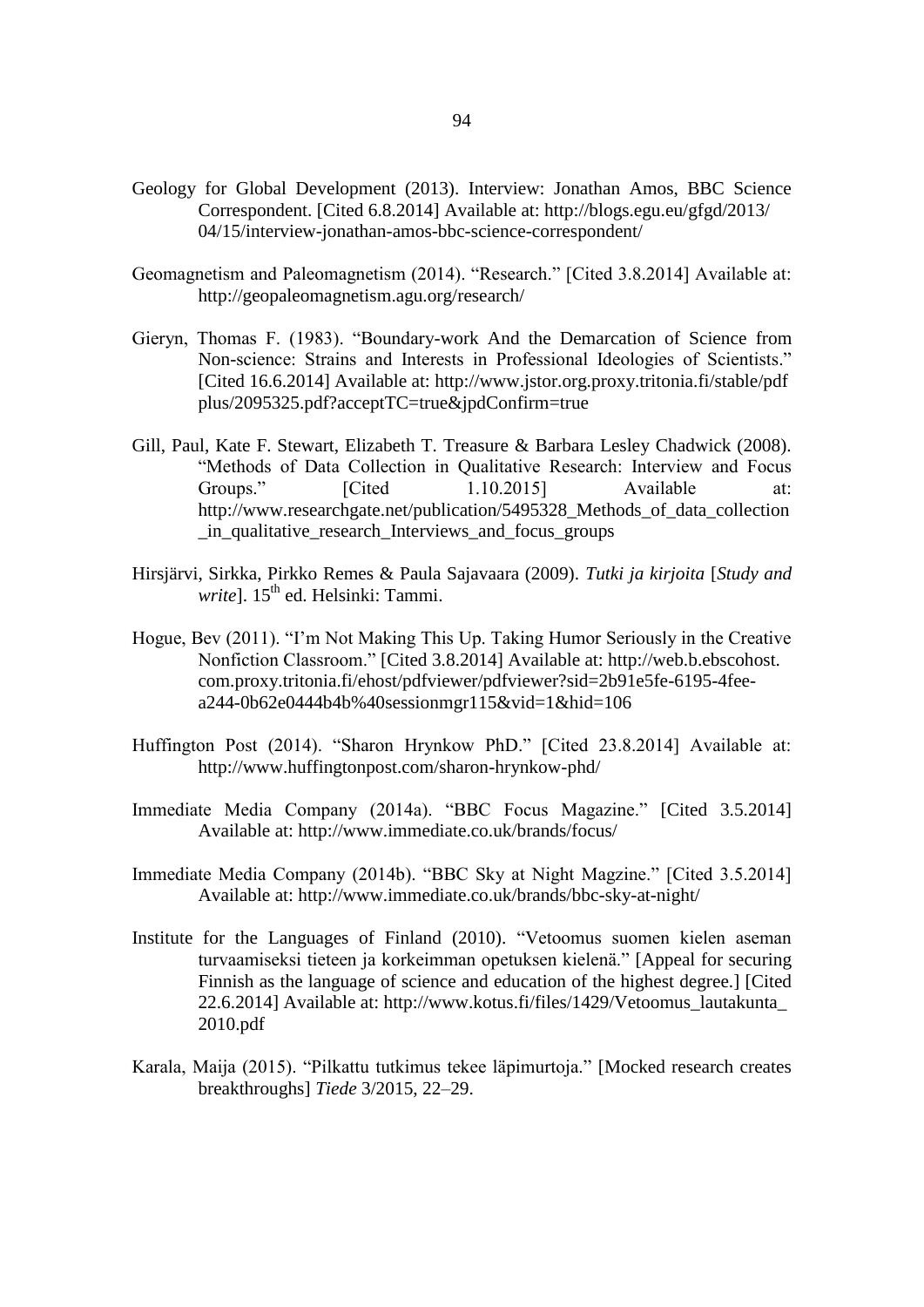- Karvonen, Erkki (2011). "Viestintätaidot ja tiedeviestintä 2.0" [Communication skills and science communication 2.0] [Cited 3.8.2014] Available at: http://ojs.tsv.fi/index.php/tt/article/view/4002/3758
- Karttunen, Hannu (2006). "Epätarkka esitys vähän kaikesta." [Inaccurate representation of nearly everything.] [Cited 21.6.2014] Available at: http://www.tieteessatapahtuu.fi/0206/karttunen.pdf
- Kiikeri, Mika & Petri Ylikoski (2004). *Tiede tutkimuskohteena. Filosofinen johdatus tieteentutkimukseen*. [*Researching Science. Philosophical Introduction to Science Studies*.] Helsinki: Gaudeamus.
- Levikintarkastus Oy (2014). "Levikkihaku." [Circulation search.] [Cited 3.5.2014] Available at: http://www.levikintarkastus.fi/levikkitietokanta/index.php
- Liao, Min-Hsiu (2013). "Popularization and Translation." In *Handbook of Translation Studies, Volume 4*. Eds. Yves Gambier and Luc van Doorslaer. Amsterdam: John Benjamins Publishing Company. 130-133.
- LinkedIn (2015). "Markku Päkkilä." [Cited 19.1.2015] Available at: https://www.linkedin.com/profile/view?id=54757699&authType=NAME\_SEA RCH&authToken=yGoh&locale=en\_US&trk=tyah&trkInfo=tarId%3A142166 9172887%2Ctas%3AMarkku%20P%C3%A4kk%2Cidx%3A1-1-1
- Montgomery, Scott L. (2000). *Science in Translation. Movements of Knowledge Through Cultures and Times*. Chicago: The University of Chicago Press.
- Montgomery, Scott L. (2009). "English and Science: realities and issues for translation in the age of an expanding *lingua franca*." [Cited 22.6.2014] Available at: http://www.jostrans.org/issue11/art\_montgomery.php
- Montgomery, Scott L. (2010). "Scientific Translation." In *Handbook of Translation Studies, Volume 1*. Eds. Yves Gambier and Luc van Doorslaer. Amsterdam: John Benjamins Publishing Company. 299–305.
- Myers, Greg (2003). "Discourse Studies of Scientific Popularization: Questioning the Boundaries." [Cited 9.6.2014] Available at: http://dis.sagepub.com.proxy.trito nia.fi/content/5/2/265
- Nielsen, Jakob (1995). "How to Conduct a Heuristic Evaluation." [Cited 29.9.2015] Available at: http://www.nngroup.com/articles/how-to-conduct-a-heuristicevaluation/
- Oxford English Dictionary (2014). "Striation, *n.*" [Cited 3.8.2014] Available at: http:// www.oed.com.proxy.tritonia.fi/view/Entry/191556?redirectedFrom=striation#e id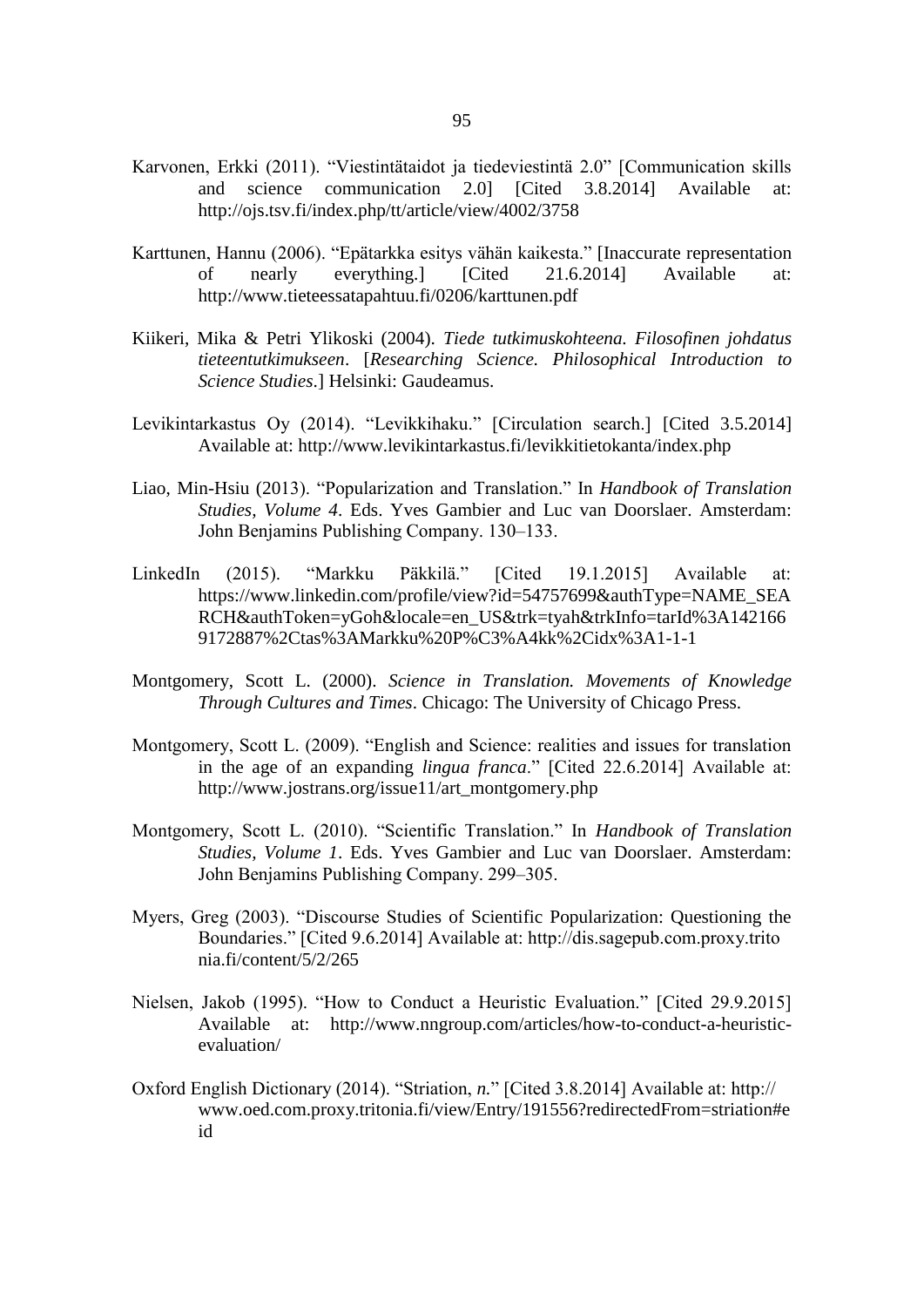- Paul, Danette (2004). "Spreading Chaos: The Role of Popularization in the Diffusion of Scientific Ideas." [Cited 20.6.2014] Available at: http://wcx.sagepub.com.pro xy.tritonia.fi/content/21/1/32
- Pilegaard, Morton (1997). "Translation of Medical Research Articles." In *Text Typology and Translation*. Ed. Anna Trosborg. Amsterdam: John Benjamins Publishing Company. 159–184.
- Pohjoispää, Monika (2015). "Tutkija tarraa sattumaan kuin Serendipin prinssi." [Researcher grabs on to a coincidence like the prince of Serendip] *Tiede* 1/2015, 36–43.
- Rantasalmen Ympäristökasvatusinstituutti (2014). "Maiseman tarina." [The story of the landscape] [Cited 3.8.2014] Available at: https://www2.uef.fi/documents/1347235/1368086/Maiseman+tarina.pdf/30430 682-894f-431a-a47c-25335797df58
- Root-Bernstein, Meredith & Richard J. Ladle (2014). "Multilinguismo nas ciências ambientais: Ahora ya! (Multilingualism in Environmental Sciences: It's About Time!)" [Cited 24.9.2015] Available at: http://link.springer.com.proxy.tritonia.fi/article/10.1007/s13280-014-0531 x/fulltext.html
- Royal Society (2006). "Survey of factors affecting science communication by scientists and engineers." [Cited 3.8.2014] Available at: https://royalsociety.org/~/media/ Royal\_Society\_Content/policy/publications/2006/1111111395.pdf
- Royal Society Winton Prize for Science Books (2015). "Royal Society Winton Prize for Science Books: All winners, shortlisted and longlisted." [Cited 6.10.2015] Available at:  $\alpha$  at a set of  $\alpha$  at a set of  $\alpha$  at a set of  $\alpha$  at a set of  $\alpha$  at a set of  $\alpha$  at a set of  $\alpha$  at a set of  $\alpha$  at a set of  $\alpha$  at a set of  $\alpha$  at a set of  $\alpha$  at a set of  $\alpha$  at a set of  $\alpha$ https://docs.google.com/spreadsheets/d/1T2Ec5KacJ4p2IWWz6m4RUbZhTlT-LOfEvqWlzrAAq5I/edit?pli=1#gid=0
- Saaranen-Kauppinen, Anita & Anna Puusniekka (2006a). "5.5 Tapaustutkimus." [5.5 Case Study Research.] [Cited 30.4.2014] Available at: http://www.fsd.uta.fi/menetelmaopetus/kvali/L5\_5.html
- Saaranen-Kauppinen, Anita & Anna Puusniekka (2006b). "6.3 Haastattelu." [6.3 Interview.] [Cited 29.9.2015] Available at: http://www.fsd.uta.fi/menetelmaopetus/kvali/L6\_3.html
- Saaranen-Kauppinen, Anita & Anna Puusniekka (2006c). "6.3.1 Avoin haastattelu" [6.3.1 Unstructured Interview.] [Cited 1.10.2015] Available at: http://www.fsd.uta.fi/menetelmaopetus/kvali/L6\_3\_1.html
- *Sagan*. Writ. Tuomas Holopainen. Prod. Tuomas Holopainen, Mikko Karmila, Tero Kinnunen, Mika Jussila (2014). [CD] Nuclear Blast 2015.